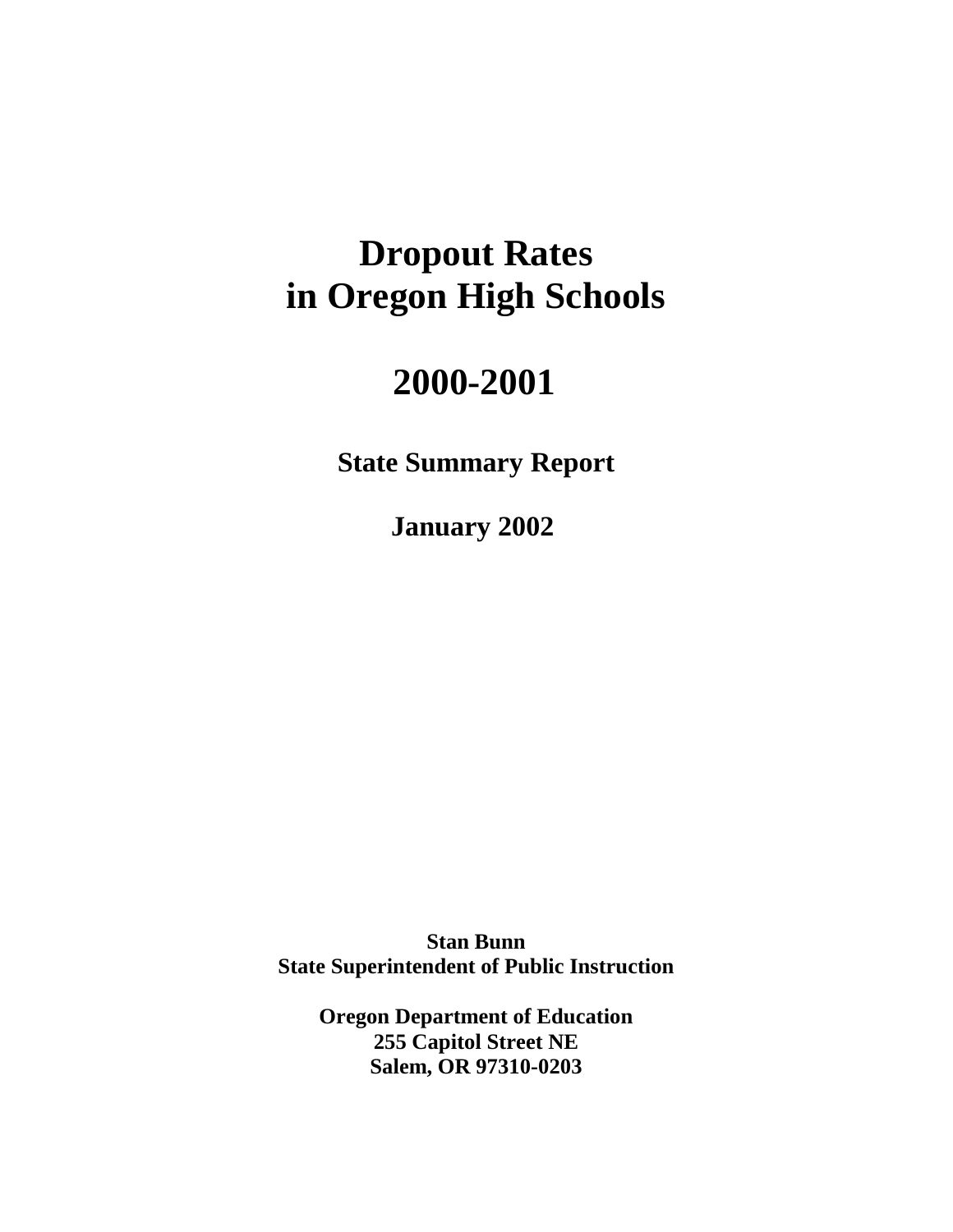The officially codified and compiled Oregon Administrative Rules are published by the Secretary of State and portions of that published compilation have copyright status. Any Oregon Administrative Rules presented on these pages are not the official version of the rules published by the Secretary of State.

It is the policy of the State Board of Education and a priority of the Oregon Department of Education that there will be no discrimination or harassment on the grounds of race, color, sex, marital status, religion, national origin, age or disability in any educational programs, activities or employment. Persons having questions about equal opportunity and nondiscrimination should contact the State Superintendent of Public Instruction at the Oregon Department of Education.

Complimentary copies have been distributed to all Oregon schools and districts. Additional copies are available from the Department of Education's Documents Clerk at 503-378-3600 ext. 4498 Or may be downloaded at http://[dbi.ode.state.or.us](http://dbi.ode.state.or.us/dropout.htm)/dropout.htm

Please share this document with your colleagues! All or any part of this document may be photocopied for educational purposes without permission from the Oregon Department of Education.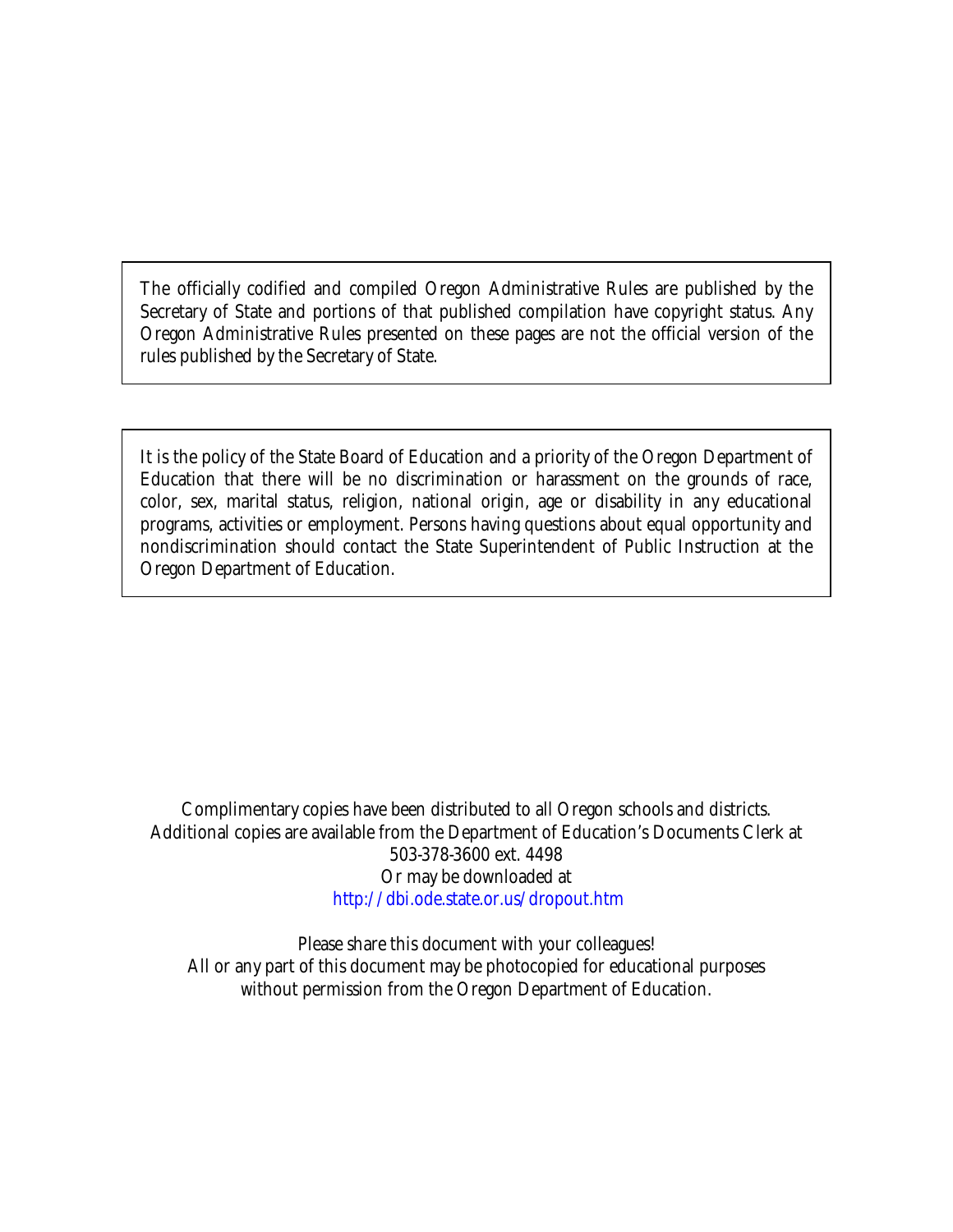January 16, 2002

Dear Fellow Oregonians:

Oregonians share a common hope for a highly educated and caring citizenry. Passion for improvement and strong leadership guides the way to this vision. Daily, in schools across Oregon, dedicated parents, skilled teachers and administrators propel this vision from hope to reality. It is in this spirit that public education in Oregon demonstrates commitment to the relentless pursuit of each student's success.

During the past school year, Oregon students have shown steady growth and improvement, due in large part to the efforts of school administrators, teachers and other educators who work alongside parents to help students succeed. The Oregon legislature has also placed preK-16 education among their top issues. This collaboration undergirds Oregon's education improvement efforts.

This report, the10th annual Dropout Rates in Oregon High Schools: 2000-01 State Summary Report points to much progress: a reduction in the state dropout rate for the third consecutive year, a decrease in the African-American and Hispanic dropout rates over the past five years, and increasing attention and leadership to this significant issue in Oregon. However, much remains to be done.

As long as any student in Oregon drops out of school, our work is not done. Children and youth throughout our state require a high quality school system that is responsive to individual needs and interests. In addition, there are a variety of personal and family factors that significantly impact dropout choices, in turn, defining the need for more comprehensive school and community collaboration.

I invite the citizens of Oregon to join the State Board of Education, all school superintendents, principals, teachers and educators across our state in working to eliminate school dropout. Our collective leadership and passion for providing a meaningful and relevant education for each Oregon student is our legacy.

Sincerely,

Stan Burn

Stan Bunn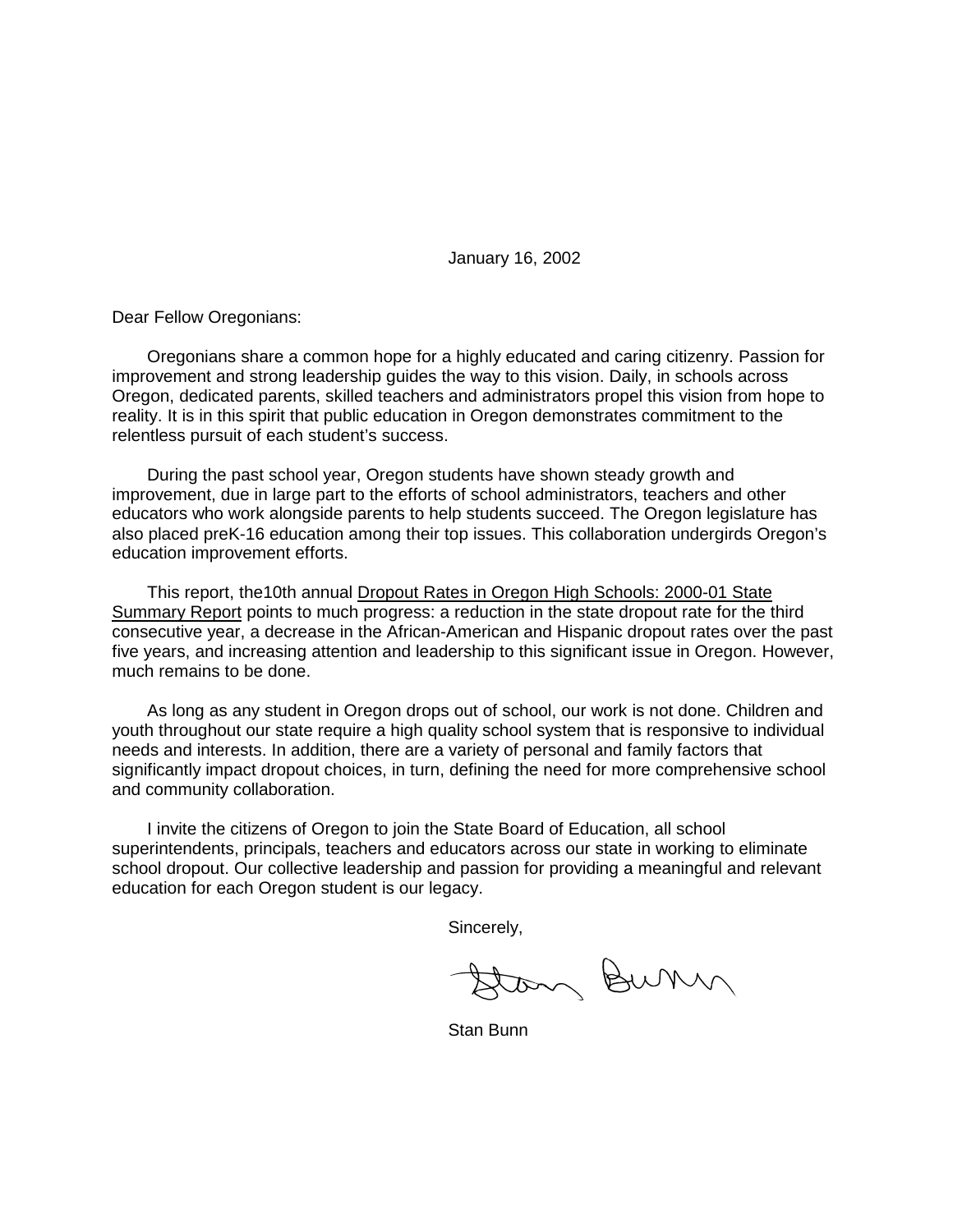# **Table of Contents**

| Appendix C-Oregon's Dropout Rates: Event Rates, Status Rates, and Cohort Rates20 |  |
|----------------------------------------------------------------------------------|--|
|                                                                                  |  |
|                                                                                  |  |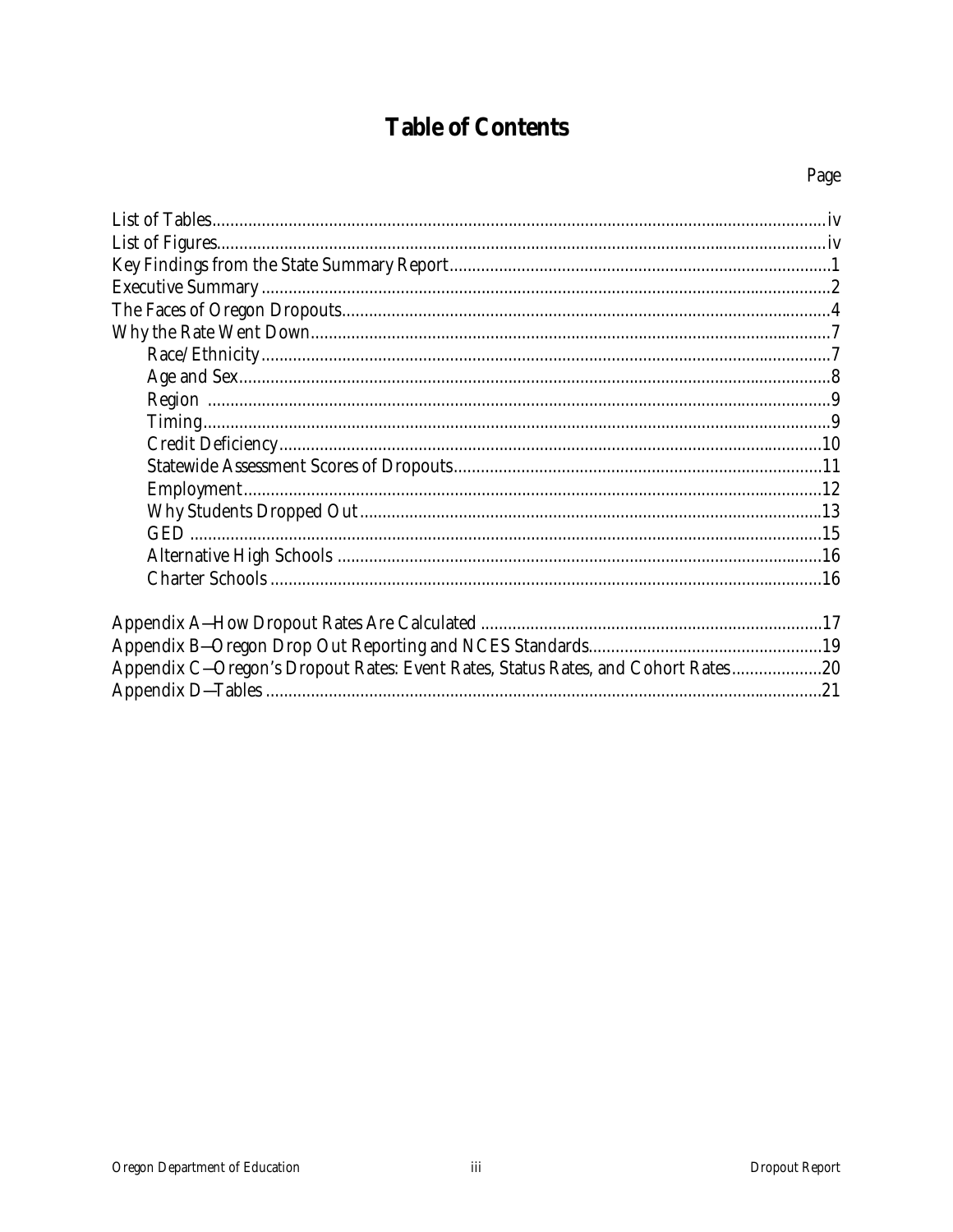## **List of Tables**

### **Text Tables**

| 1 - Dropouts and Dropout Rates, Grades 9-12, by Background Characteristics: 2000-01 5 |  |
|---------------------------------------------------------------------------------------|--|
|                                                                                       |  |
|                                                                                       |  |

### **Appendix Tables**

- A1 Number of Non-dropouts and Dropouts; Dropout Rates: 2000-01
- A2 Dropouts by Sex, Race, and Grade, Grades 9-12: 2000-01
- A3 Time Enrolled in District, Circumstances Upon Withdrawal, Rescinded Students: 2000-01
- A4 Factors Influencing the Decision to Drop out: 2000-01
- A5 Factors Influencing the Decision to Drop out, by Race, Sex, and Grade: 2000-01
- A6 Number of Non-dropouts and Dropouts; Dropout Rates, Grades 7-8: 2000-01
- A7 Dropout Rates By Race/Ethnicity, 1991-92 to 2000-01: 2000-01

## **List of Figures**

| 1 - Annual Dropout Rates From Grades 9-12 In Oregon Public Schools: 1991-92 to 2000-016 |  |
|-----------------------------------------------------------------------------------------|--|
|                                                                                         |  |
|                                                                                         |  |
|                                                                                         |  |
|                                                                                         |  |
|                                                                                         |  |
| 7 - Relationship Between the Unemployment Rate and Withdrawal                           |  |
|                                                                                         |  |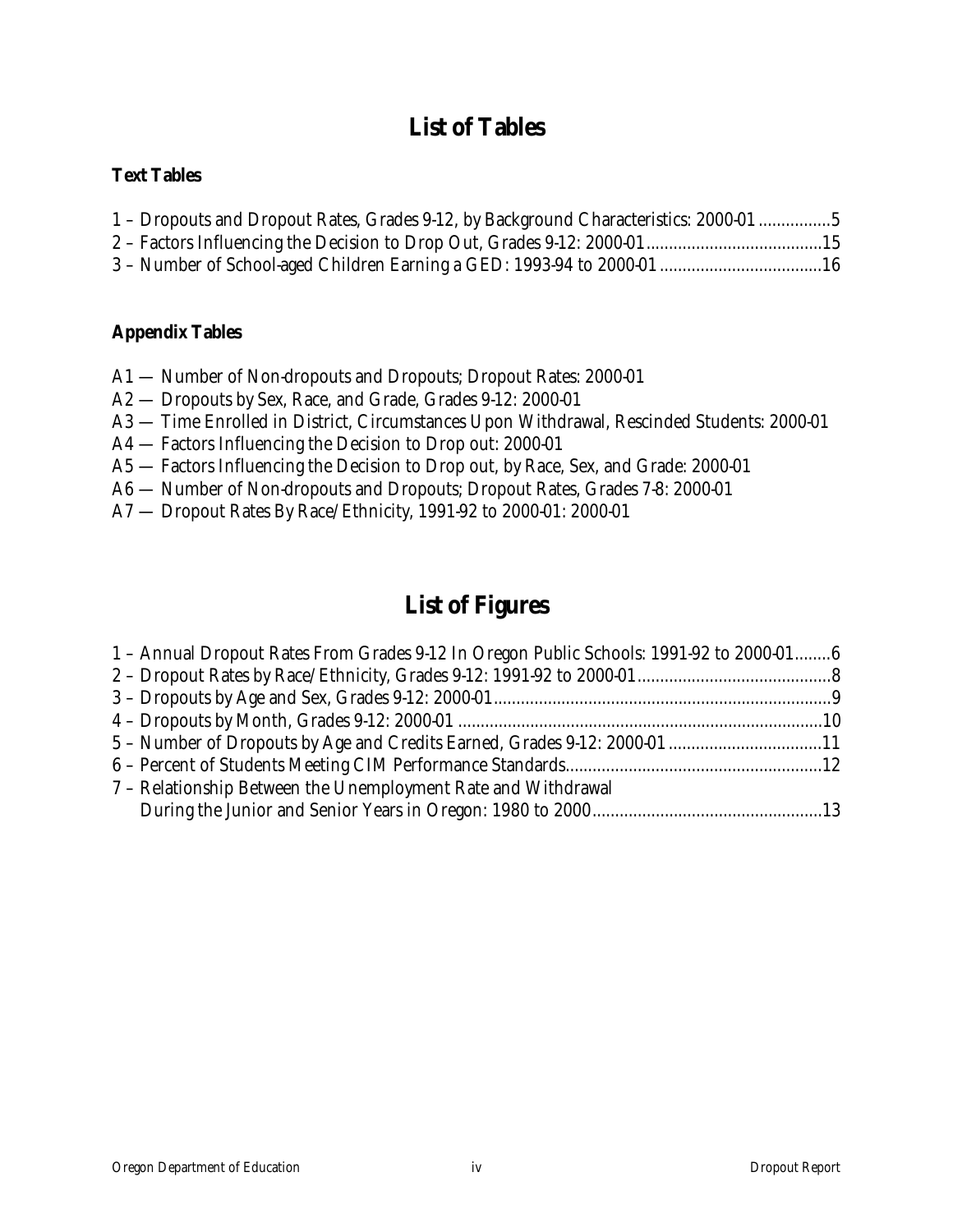## **Dropouts in Oregon Schools Key Findings from the 2000-01 State Summary Report**

### **Oregon Reduces Number of School Dropouts by 16%**

Superintendent Stan Bunn, in concert with Department of Education staff and the State Board of Education, set an ambitious goal for the 2001-03 biennium: to reduce the number of Oregon school dropouts by 2,000 students (20%). During the 2000-01 school year, the number of school dropouts declined by 1,650 students from the 1999-2000 school year, a reduction of 16% to date.

### **State Dropout Rate Declines for Third Consecutive Year**

- The 2000-01 school year marks the third annual decrease in the statewide dropout rate.
- This year's dropout rate is 5.25%, down from 6.3%, 6.6% and 6.9% in successive past years.
- 8,713 students were classified as school dropouts during the 2000-01 school year.
- The African-American student dropout rate (11%) and Hispanic student dropout rate (11.3%) are more than double the state rate, but both have declined in the last five years.

The State Board of Education and the Oregon Department of Education, in partnership with superintendents, administrators, counselors and teachers, are committed to each student's success in eliminating school dropout. Best practices for dropout prevention include relevant and personalized instruction, along with strong relationships between school staff and students that build resiliency against factors that contribute to school dropout.

## **Why Students Drop Out of School**

Of the 8,713 school dropouts in the 2000-01 school year five top reasons were cited for dropping out:

- 1. Credit deficiency—not enough credits to graduate (1,248)
- 2. Lack of parental support for education (1,210)
- 3. Dysfunctional home life (864)
- 4. Working more than 15 hours per week (792)
- 5. Substance abuse (537)

These reasons, now established factors leading to school dropout, suggest a pattern of significant personal and family factors as dominant influences, along with school-related issues, in impacting credit deficiency, school success, and subsequent school dropout.

## **The Cost of Dropouts In Oregon**

Oregon school dropouts…

- Comprise at least 79% of the Oregon adult prison population at time of incarceration  $<sup>1</sup>$ </sup>
- Are four times as likely to be covered by the Oregon Health Plan, as are persons with at least a high school diploma<sup>2</sup>
- Are more than twice as likely to be unemployed than students who graduate  $3$
- Are earning 30% less in wages than students who graduate  $3$ <sup>1</sup> Oregon Department of Corrections <sup>2</sup> Oregon Health Plan Oregon Employment Department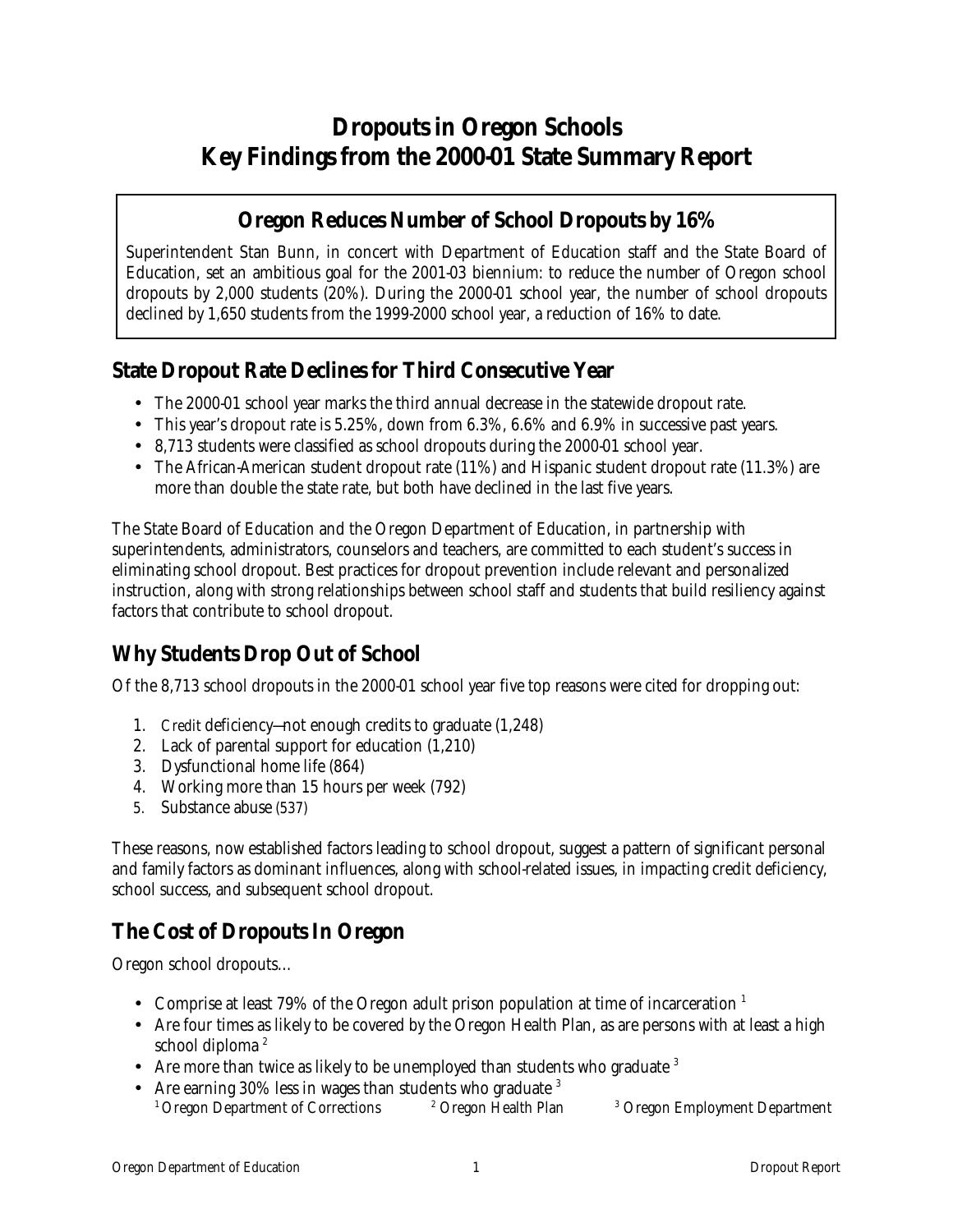## **Executive Summary**

This is the tenth annual report on dropouts in Oregon schools published by the Oregon Department of Education since the report was established by the Legislature in 1991 (ORS 339.505 to 339.520). This report presents information on students who left school from grades 7 through 12 between July 1, 2000, and June 30, 2001. The Department summarizes the reports on dropouts in grades 9 through 12 at the school, district, county and state levels. A statistical profile is also included summarizing information on these students.

To compile the information for this report, Oregon school districts are required to report to the Department of Education students who are identified as dropouts, as defined in statute (ORS 339.505). Briefly, a dropout is a student who withdraws from school without receiving a high school diploma, GED Certificate, or modified diploma, or transferring to another school. A variety of information is provided on each student. This makes it possible to describe dropouts with respect to several characteristics. It is important to understand the common characteristics and the reasons students leave school to develop effective strategies for assuring students stay in school and preparing all students for successful adulthood.

### **Leadership for Change**

In 1999, the State Board of Education and the Oregon Department of Education adopted as a mission the relentless pursuit of success for each student. All projects and initiatives are carefully examined to determine how they contribute to this central mission of the Department. In examining the results of the annual statewide drop out rate for the 1999-2000 school year, State Superintendent Stan Bunn, in concert with Department staff and the State Board of Education, determined that while the drop-out rate had declined, the loss of more than 10,000 students per year was unacceptable.

The Department set a goal for the 2001-03 biennium of reducing the statewide drop-out rate by 20 percent and presented a policy proposal to the 2001 Legislative Assembly for funding to develop a comprehensive drop out prevention and recovery program. Although the proposal was not funded, legislators encouraged the Department to seek other sources of funding and to pursue dropout prevention strategies to the degree possible within the existing budget.

This report, based on the 2000-01 school year, reflects the leadership of the Department of Education and Oregon schools and districts to assure the success of all students by using a variety of strategies to help students stay in school and complete their education. Considerable gains have been made at the mid-point of this biennium, with a decline in the statewide dropout rate of approximately one percent. However, much work remains to be done. While we celebrate the success of the 1,650 additional students who remain in school this year compared to last year, for those students who dropped out and those who are atrisk of dropping out in the future, efforts to bring students back to school and prevent others from leaving must continue.

### **2000-01 Results**

The statewide annual dropout rate was 5.25 percent in the 2000-01 school year, a decline from 6.30 percent in 1999-2000. The synthetic four-year dropout rate for 2000-01 was 15.65 percent, down from 18.37 percent in 1999-2000.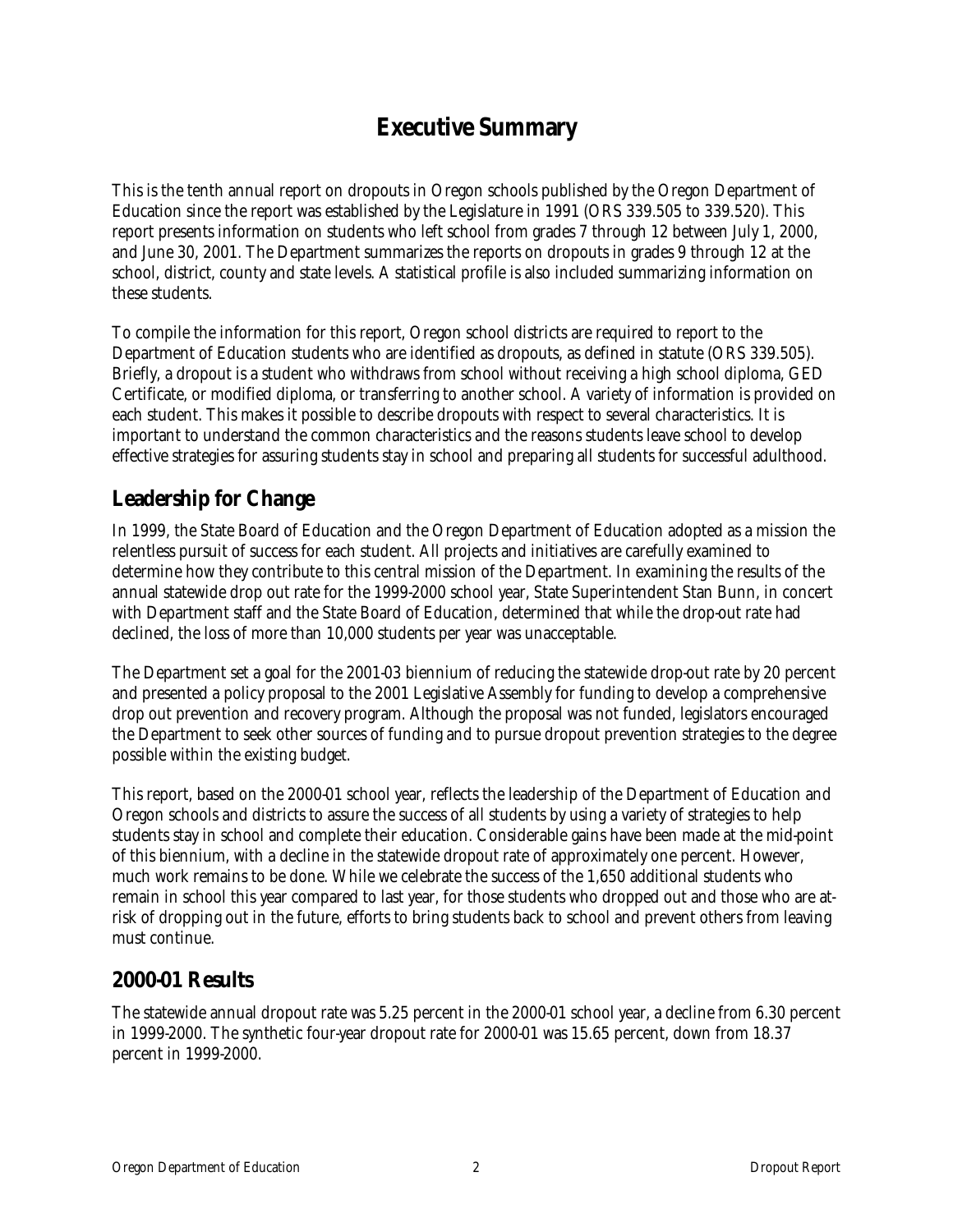Additional findings include the following:

- Reasons for leaving most often cited include: too far behind in credits to catch up, working more than 15 hours a week, dysfunctional home life, lack of parental support for education, frequent discipline referrals, substance abuse, and pregnant or student parent. One or more of these five reasons were cited by 37 percent of all dropouts.
- The rank order and magnitude of the factors influencing the decision to drop out have been much the same in the last four years of dropout reporting. This suggests that these are established factors that affect a student's ability to continue to stay in school.
- The dropout rates for African American students and Hispanic students are more than double the overall statewide rate, but have steadily declined in the last five years. The Hispanic dropout rate declined by over 1.5 percentage points for the third straight year. The African-American dropout rate remained unchanged in the last three years of overall declines.
- A primary characteristic of students who drop out is significant deficiency in credits toward a high school diploma. Among all dropouts, only 1,617, or about one out of five, were classified as on track to graduation when they dropped out.
- Of the 667 seniors who finished all four years of high school but did not graduate in June 2001, 273 (41 percent) were within two credits of earning their diploma.
- Almost 26 percent of students counted as dropouts for the 2000-01 school year completed the 1999-2000 school year, but did not return the following fall.
- Over 43 percent of the number of dropouts statewide come from the Metro region (Clackamas, Multnomah, Washington counties). Those counties contain 39% of the total 9-12 statewide student population.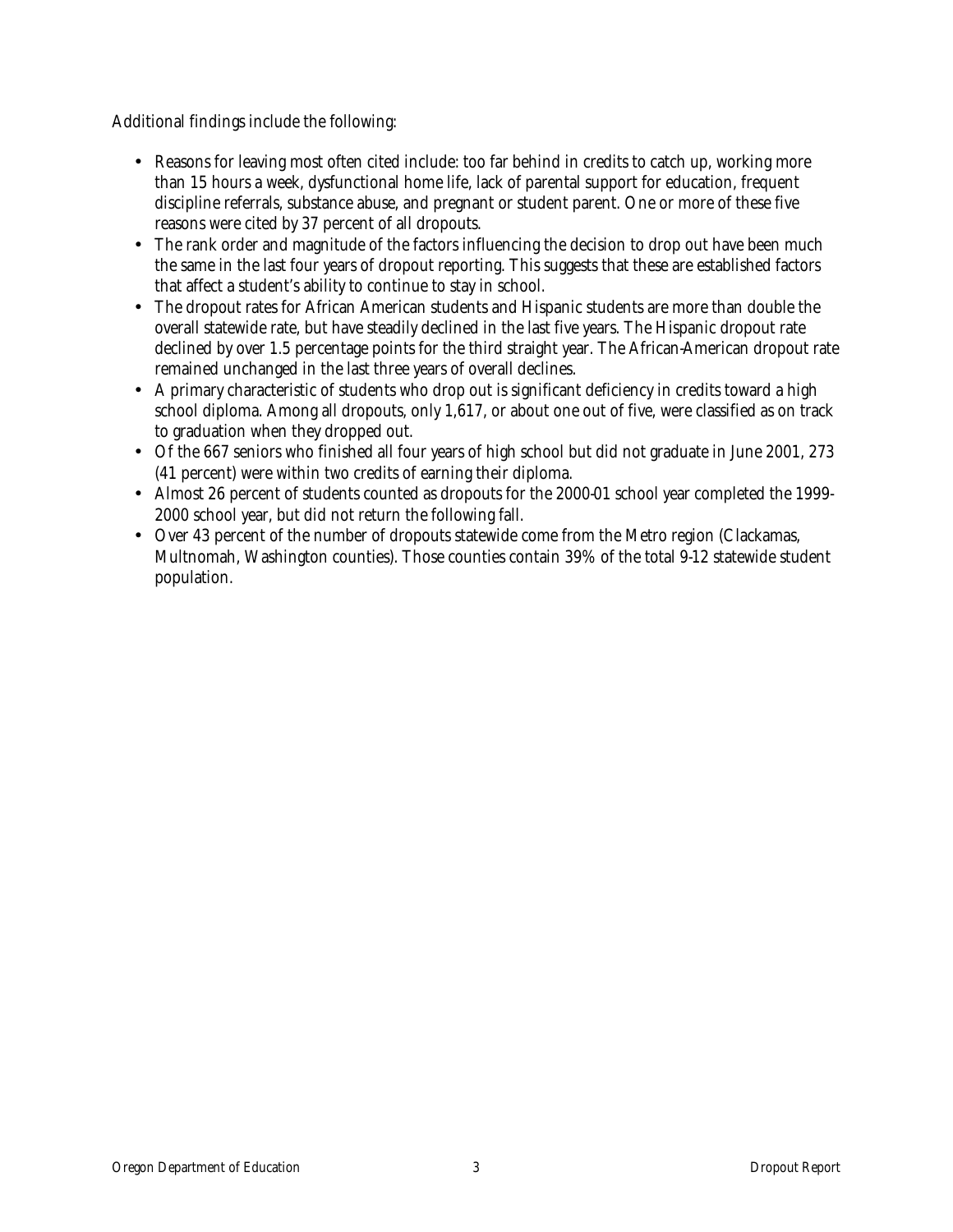## **The Faces of Oregon Dropouts**

Why is dropping out a problem that we should try to solve? There is ample research that shows dropouts have lower lifetime incomes, higher unemployment rates, higher divorce rates, comprise a majority of the incarcerated population, have more difficulty obtaining credit, all at a cost to themselves and to society. The answer, based on these facts, is that we must prevent students from dropping out in order to avoid social costs. While these facts cannot be denied, adopting this rationale for dropout prevention creates an image of the at-risk student as a potential burden we wish to avoid—a potential liability we wish not to incur. There is another way of looking at our at-risk students.

Rather than viewing at-risk students as a potential liability, educators prefer to regard these students as assets who need extra love, respect, and care to fully realize their potential as individuals and as members of society. Schools that have successful dropout prevention activities are doing so on this basis. Dropping out is a human problem, not a technical one. A feeling of community is present in parent-teacher conferences, faculty meetings, and school board meetings, and creates a nurturing atmosphere. Positive achievement rather than preventing failure is a key focus in relentlessly pursuing each student's success.

This dropout report provides the state with a uniform and accurate system of accounting for students who leave school before graduating. The report presents dropout rates for each regular or alternative high school that awards a diploma, and rates for regular elementary, middle, and junior high schools offering grades 7 and 8. While dropout rates show the relative effectiveness of schools in retaining students, it is the count of students that speaks to the need for dropout prevention. Simply put, rates do not drop out – students do. The number of students directly impacts the level of resources needed to address dropout prevention and retention. A school asking the question, "How can we keep students in school?" rather than "How do lower our dropout rate?" will find more productive and child-centered answers.

Students do not all drop out at one particular time, but throughout the school year. This annual report cannot assess an ongoing problem in such a way that action can be taken when it is needed in every case. For this reason, the Department encourages districts, schools, and interested parties to use the information gathered in this report as a starting point for building their own dropout information system, and to use that system to make periodic reports to administrators, school board members, and the community throughout the school year, with the commitment to assure all students successfully complete high school.

### **Who Is A Dropout?**

A dropout is a student who withdrew from school and did not graduate or transfer to another school that leads to graduation. Dropouts do not include students who:

- are being home schooled,
- are enrolled in an alternative school or hospital education program,
- are enrolled in a juvenile detention facility,
- are enrolled in a foreign exchange program,
- are temporarily absent because of suspension, a family emergency, or severe health problems that prevent attendance at school,
- received a GED certificate.
- received an adult high school diploma from a community college,
- received a modified diploma, or
- are deceased.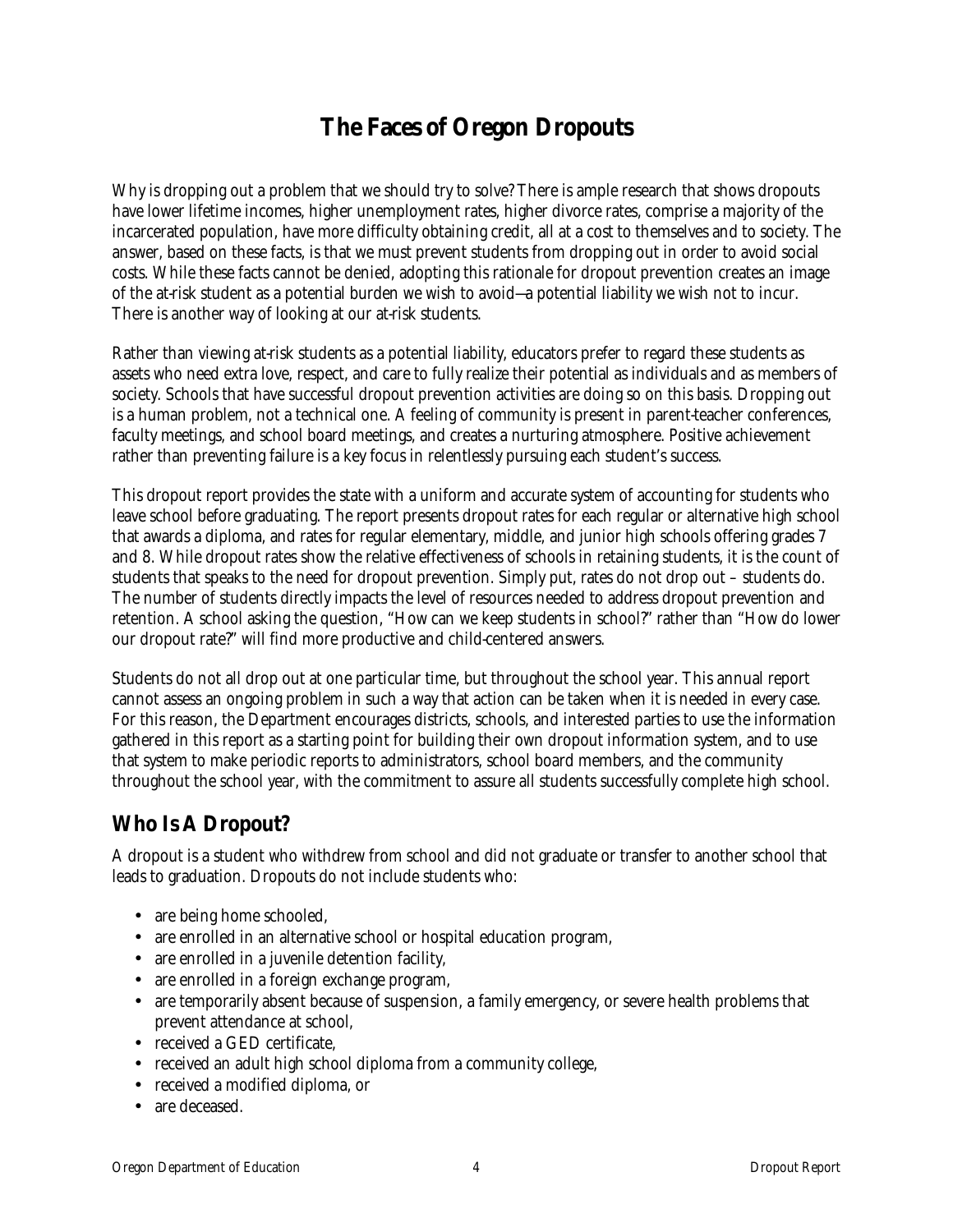Rules developed by the Department of Education ensure a complete accounting of students who drop out during the school year, as well as students who drop out between school years.

For more information on how dropouts are counted, see the Oregon Dropout Reporting Manual at http://dbi.ode.state.or.us/manuals.htm

| <b>Characteristic</b>        | Number of<br><b>Students</b> | Percent of All<br><b>Students</b> | Number of<br><b>Dropouts</b> | Percent of<br><b>All Dropouts</b> | <b>Dropout Rate</b><br>(%) |
|------------------------------|------------------------------|-----------------------------------|------------------------------|-----------------------------------|----------------------------|
|                              | Enrolled                     |                                   |                              |                                   |                            |
| <b>Total</b>                 | 166,039                      | 100.0                             | 8,713                        | 100.0                             | 5.25                       |
|                              |                              |                                   |                              |                                   |                            |
| Age                          |                              |                                   |                              |                                   |                            |
| $\overline{13}$              |                              | $\overline{\phantom{a}}$          | 14                           | $0.\overline{2}$                  | $\overline{\phantom{a}}$   |
| $\overline{14}$              |                              | $\overline{\phantom{a}}$          | 471                          | $\overline{5.4}$                  | $\overline{\phantom{a}}$   |
| 15                           |                              | $\overline{\phantom{a}}$          | 965                          | 11.1                              | $\overline{\phantom{a}}$   |
| $\overline{16}$              |                              | $\frac{1}{2}$                     | 1,724                        | 19.8                              | $\overline{\phantom{a}}$   |
| $\overline{17}$              |                              | ÷.                                | 2,176                        | 25.0                              | $\overline{\phantom{a}}$   |
| $\overline{18}$              |                              | $\overline{a}$                    | 2,180                        | 25.0                              | $\overline{\phantom{a}}$   |
| $\overline{19}$              |                              | $\overline{a}$                    | 775                          | 8.9                               | $\overline{\phantom{a}}$   |
| $\frac{1}{20+}$              |                              | $\overline{\phantom{a}}$          | 395                          | $\overline{4.5}$                  | $\overline{\phantom{a}}$   |
| Unknown age                  |                              | $\overline{a}$                    | 13                           | 0.2                               | $\frac{1}{2}$              |
|                              |                              |                                   |                              |                                   |                            |
| Race/Ethnicity               |                              |                                   |                              |                                   |                            |
| White                        | 135,993                      | 81.9                              | 6,099                        | 70.0                              | 4.5                        |
| <b>Black</b>                 | 4,126                        | $\overline{2.5}$                  | $\overline{452}$             | 5.2                               | 11.0                       |
| Hispanic                     | 13,172                       | 7.9                               | 1,486                        | 17.1                              | 11.3                       |
| Asian/Pacific Islander       | 6,679                        | 4.0                               | 294                          | 3.4                               | 4.4                        |
| AmerInd/AlaskNative          | 3,202                        | 1.9                               | 268                          | $\overline{3.1}$                  | 8.9                        |
| Unknown                      | 2,867                        | 1.7                               | 114                          | $\overline{1.3}$                  | 4.7                        |
|                              |                              |                                   |                              |                                   |                            |
| <b>Sex</b>                   |                              |                                   |                              |                                   |                            |
| Male                         |                              |                                   | 4,760                        | $\overline{5}$ 4.6                |                            |
| Female                       |                              | $\overline{\phantom{a}}$          | 3,953                        | 45.4                              | $\qquad \qquad -$          |
|                              |                              |                                   |                              |                                   |                            |
| $\overline{\text{Region}^1}$ |                              |                                   |                              |                                   |                            |
| Northwest                    | 8,025                        | 4.8                               | 372                          | 4.3                               | 4.6                        |
| Metro                        | 64,778                       | 39.0                              | 3,769                        | 43.3                              | 5.8                        |
| <b>WValley</b>               | 46,158                       | 27.8                              | 2,416                        | 27.7                              | 5.2                        |
| South                        | 22,728                       | 13.7                              | 1,244                        | $14.\overline{3}$                 | $\overline{5.6}$           |
| North Central                | 10,971                       | 6.6                               | 459                          | $\overline{5.3}$                  | 4.2                        |
| Southeast                    | 5,792                        | 3.5                               | 179                          | 2.0                               | 3.1                        |
| <b>Northeast</b>             | 7,587                        | 4.6                               | 274                          | 3.1                               | $\overline{3.6}$           |

### **Table 1—Dropouts and Dropout Rates, Grades 9-12, By Background Characteristics: 2000-01**

 $N/A$ –Population totals for these categories are not available for calculating percentages.

<sup>1</sup> Northwest–Clatsop, Columbia, Lincoln, Tillamook; Metro–Clackamas, Multnomah, Washington; WValley– Benton, Lane, Linn, Marion, Polk, Yamhill; South—Coos, Curry, Douglas, Jackson, Josephine; North Central— Crook, Deschutes, Gilliam, Hood River, Jefferson, Sherman, Wasco, Wheeler; Southeast—Harney, Klamath, Lake, Malheur; Northeast—Baker, Grant, Morrow, Umatilla, Union, Wallowa.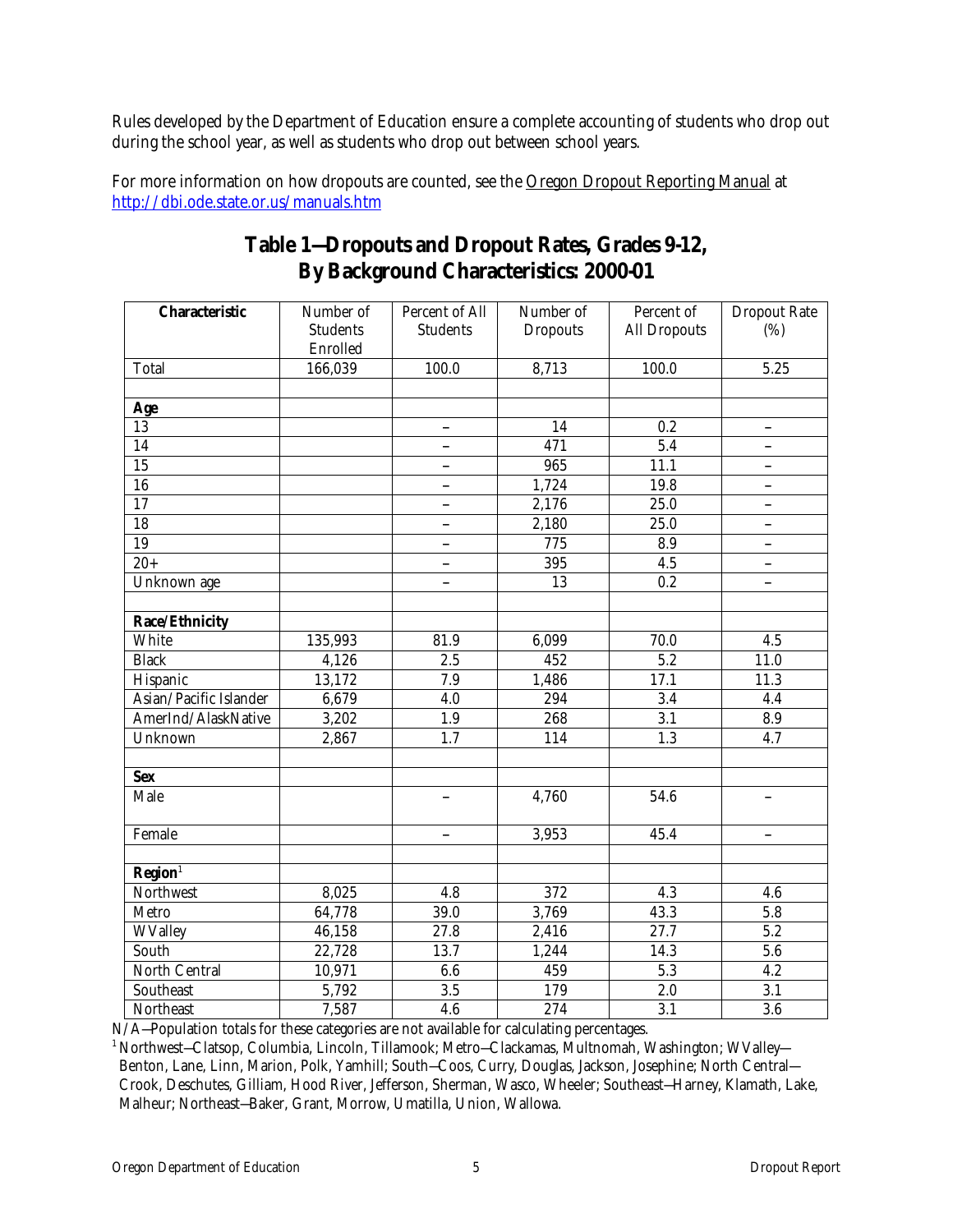

### **Figure 1—Annual Dropout Rates from Grades 9-12 in Oregon Public Schools: 1991-92 to 2000-01**

Note: Beginning with 1996-97, GED recipients were not counted as dropouts.

The 2000-01 dropout rate for grades K-12 was 5.25 percent. This is a decrease from the rate of 6.30 percent reported a year earlier. This is the third consecutive annual decrease in the one-year dropout rate. The synthetic four-year dropout rate based on 2000-01 data was 15.67 percent, down from 18.37 percent in 1999-2000.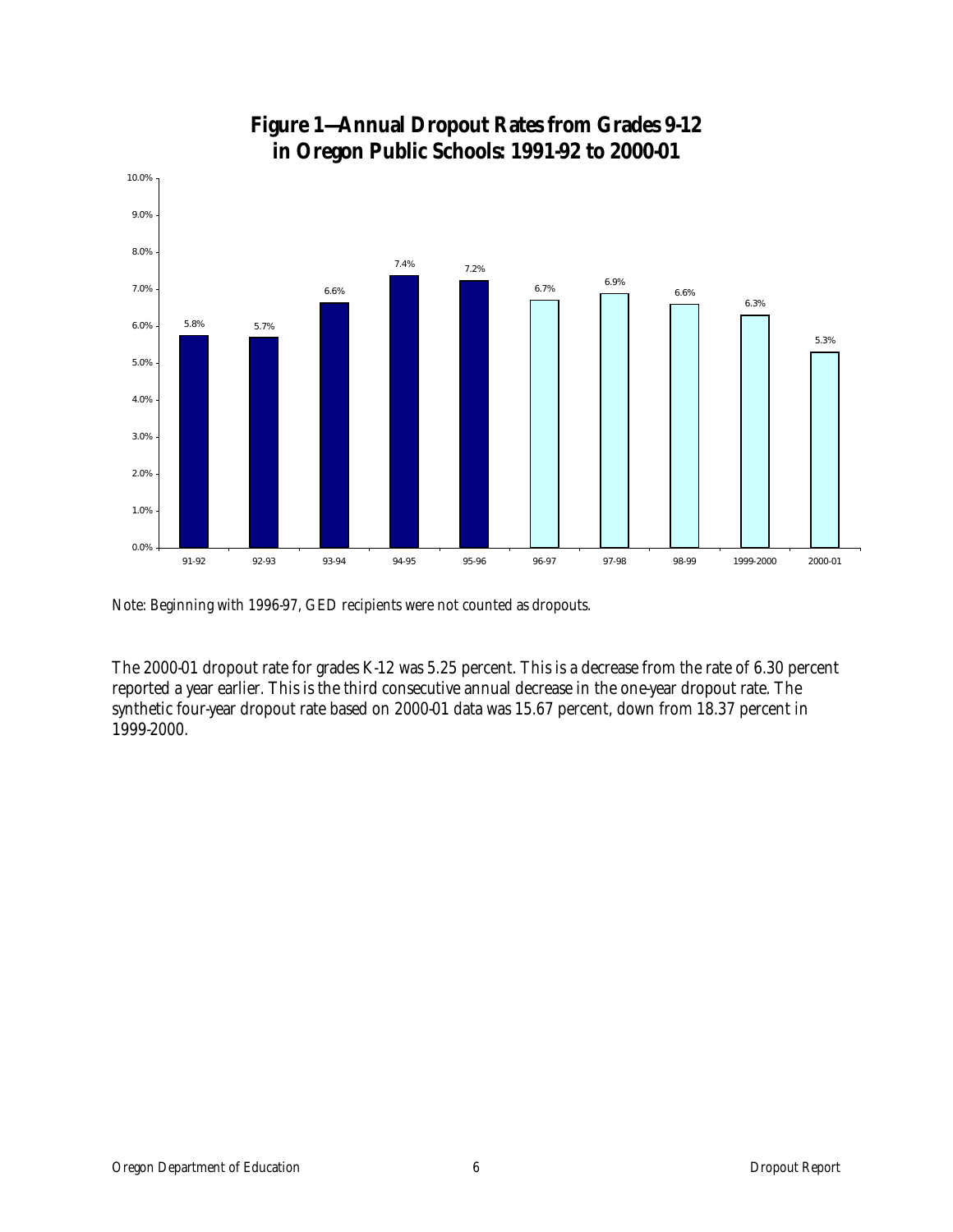## **Why the Rate Went Down**

The decrease of over one percentage point is the largest one-year decrease in the ten-year history of dropout reporting in Oregon. There are two major reasons why this happened.

First, schools are beginning to devote more resources to dropout prevention. Schools that had large decreases in their dropout rate commonly cited two factors that contributed to the decline—increased attention paid by school staff to students having attendance and academic difficulties, and increased alternative education options, both inside and outside the school.

Second, school staff members are devoting more resources to getting the dropout count right. Several schools reported that clerical staff spent more time tracking withdrawn students to find out which school they had transferred to. This reduces the number of transfers erroneously reported as dropouts.

### **Race/Ethnicity**

Dropout rates for all racial/ethnic groups declined in 2000-01. The largest decline was seen in the Hispanic dropout rate, which fell to an historic low of 11.3 percent, continuing a steady annual decline in the last three years. This decline is occurring at the same time that Hispanic enrollment is increasing at record levels every year. Schools are realizing the need to prioritize services and opportunities to this growing population. It is no longer practical to disregard the needs of these children as they will become a larger portion of the state's overall classroom.

Schools are taking advantage of leadership and academic programs such as the Oregon Hispanic and Migrant Student Leadership Institute, the Cesar Chavez Leadership Conference, and the efforts of the Oregon Council for Hispanic Advancement. In addition, professional development and training opportunities are being offered to help educators and service providers work with this fast growing population.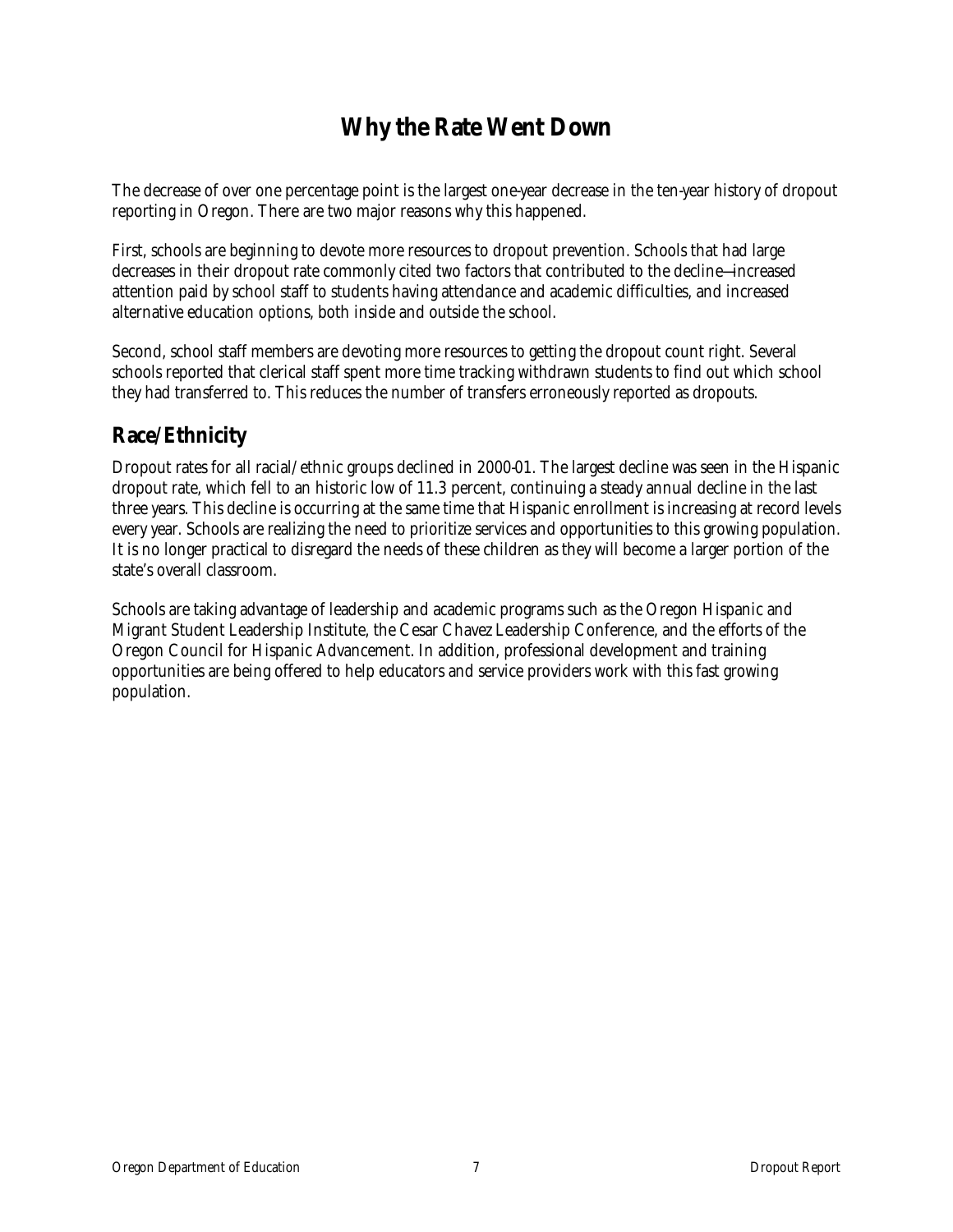

**Figure 2—Dropout Rates by Race/Ethnicity, Grades 9-12: 1991-92 to 2000-01** 

Schools that saw a significant decrease in their Hispanic dropout count include Hood River Valley High School (from 40 Hispanic dropouts to 13), Forest Grove High School (43 to 22), Umatilla High School (24 to 4), and McMinnville High School (38 to 20), Hillsboro High School (41 to 25), Sunset High School (49 to 34) and Riverside High School (17 to 3).

The dropout rate for white students has gone down each of the last three years, matching the overall decline in the dropout rate. Because so many dropouts are white (70 percent), movement in the overall dropout rate is a reflection of the movement in this racial group. Dropout rates for Asian/Pacific Islander students have paralleled the downward trend of the statewide dropout rate that occurred in the last three years. The dropout rate for American Indian/Alaskan Native students showed the second year of decline, reversing an upward trend in the two years before that. The dropout rate for African-American students has stayed fairly level for the last three years, despite the downward trend in for all the other racial/ethnic groups. While the gap between the state rate and the racial/ethnic-specific rate is decreasing for three minority groups, it is widening for African-American students. Additional drop out prevention efforts are needed to reach this group of students.

### **Age and Sex**

As shown in figure 3, the incidence of dropping out in the secondary grade age groups is greatest at ages 16, 17, and 18. Two-thirds of all dropouts from grades 9-12 were in that age range. The number of dropouts at ages 15 and 19, though smaller, is still substantial.

Fewer females (3,953 45.4%) than males (4,760 54.6%) dropped out, which is consistent with findings of each year in the study prior to 2000-01. Even when taking into account that there are more males than females in this age group in the general population, it appears that boys drop out at higher rates than girls.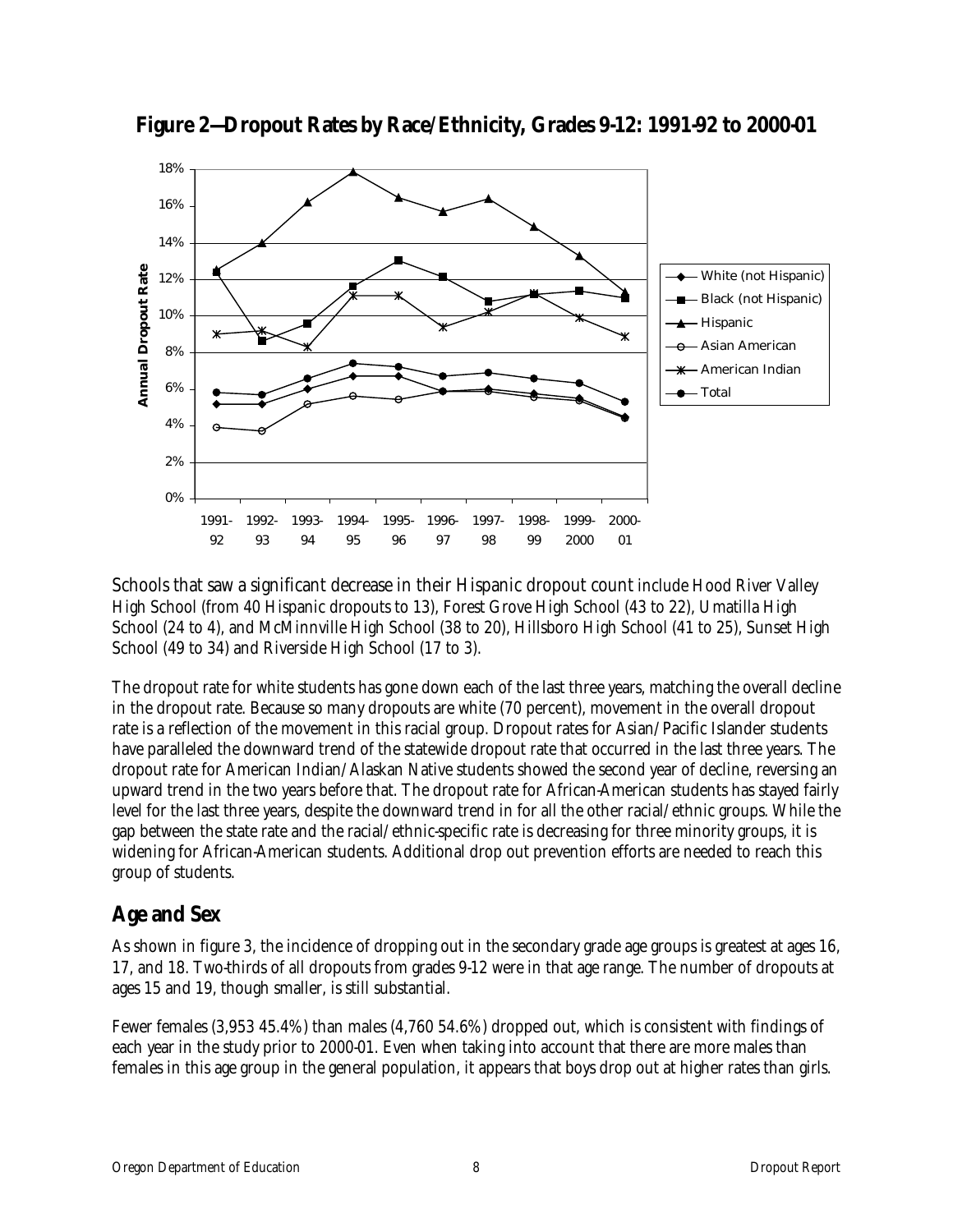When age and sex are combined, other consistent patterns emerge. Males and females drop out in about the same numbers through ages 16, but after that, males drop out in greater numbers than females do. The peak ages for males to drop out are, from highest to lowest, at age 18, 17, and 16. For females, the peak ages are arranged differently—17, 18, and 16. While males aged 15 and 19 tend to drop out in about the same numbers at each age, the number of females age 15 who drop out is much greater than the number who drop out at age 19. This is a consistent pattern for females.



**Figure 3—Dropouts by Age and Sex Grades 9-12,: 2000-01** 

### **Region**

Oregon can be divided into seven regions that are linked by geography and economy. The range of dropout rates by region varies over a narrow band, from 5.8 percent in the Metro region to 3.1 percent in the Southeast region (table 1). The number of dropouts in these two regions is vastly different, however—3,769 in the Metro region, and 179 in the Southeast region.

The Metro region showed the greatest improvement in the number of students dropping out. Almost five hundred fewer students dropped out from that region's schools in 2000-01 than in 1999-2000, and the dropout rate for the region fell from 6.7 percent to 5.8 percent. Still, over 40 percent of the number of dropouts statewide come from this region.

## **Timing**

A look at dropout counts by month shows definite patterns that are consistent from year to year. A large number of students drop out not during the school year, but over the summer. Almost 26 percent of students counted as dropouts for the 2000-01 school year completed the 1999-2000 school year, but did not return the following fall, and never attended school in 2000-01.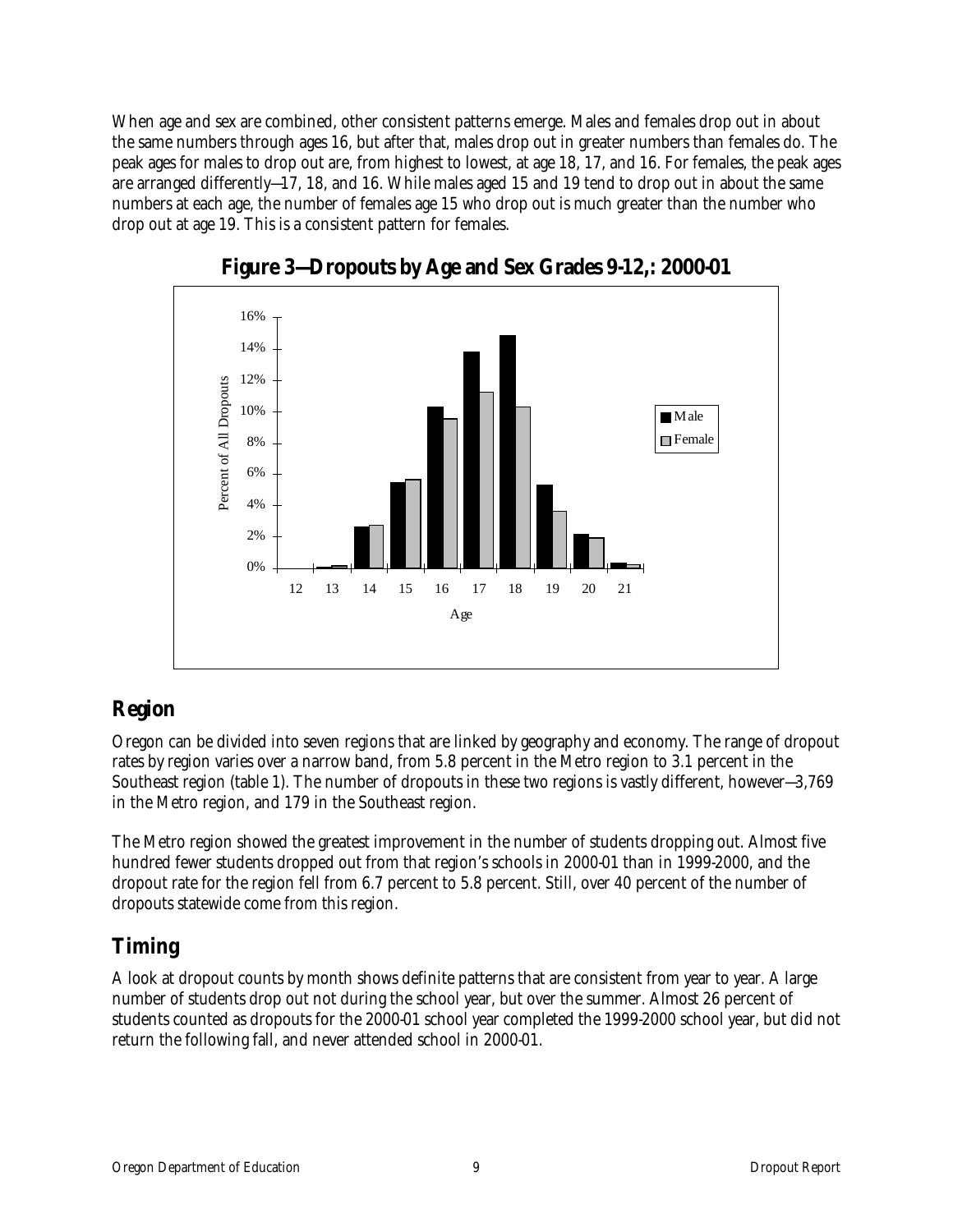

### **Figure 4—Dropouts by Month, Grades 9-12: 2000-01**

Dropping out has peaks by month at four distinct times. After the first peak in the summer break, when many students have already carried out their decision to drop out, a small number of students drop out in September. The second peak occurs in October, with fewer students dropping out in November and December. In January the third peak emerges, and the fourth peak occurs in April. While the reason why these three phases exist is not completely known, it should be noted that the start of each phase follows a break from school—summer vacation, holiday break, and spring break. An official break from attending school, even as brief as one week, might be enough to nudge some students away from school and towards some other activity. January is also the time when first semester examinations are given. Some students may choose to leave school rather than take tests they believe they will do poorly on.

During the 2000-01 school year, the Department sent letters to all principals pointing out this trend, and reminding them to monitor the attendance of students immediately following vacation breaks so school officials can intervene if a particular student's attendance begins to be sporadic.

## **Credit Deficiency**

While credit deficiency is not the sole cause or even a necessary cause of a student dropping out, the vast majority of students who drop out are credit deficient. The following analysis shows how many dropouts are credit deficient, how far behind they are, and what kind of students tend to experience credit deficiency.

Credit deficiency is analyzed by assigning a class standing in two ways. First, an expected grade was assigned based on a student's age, assuming a normal school entry age and annual grade promotions. This tracks the student's progress toward graduation at age 18. Second, grade levels are assigned based on the percentage of the required credits the student had upon withdrawal from school (e.g., dropouts with less than 25 percent of the required credits would be classified as 9th graders, those with more than 25 percent but less than 50 percent would be classified as 10th graders, and so on).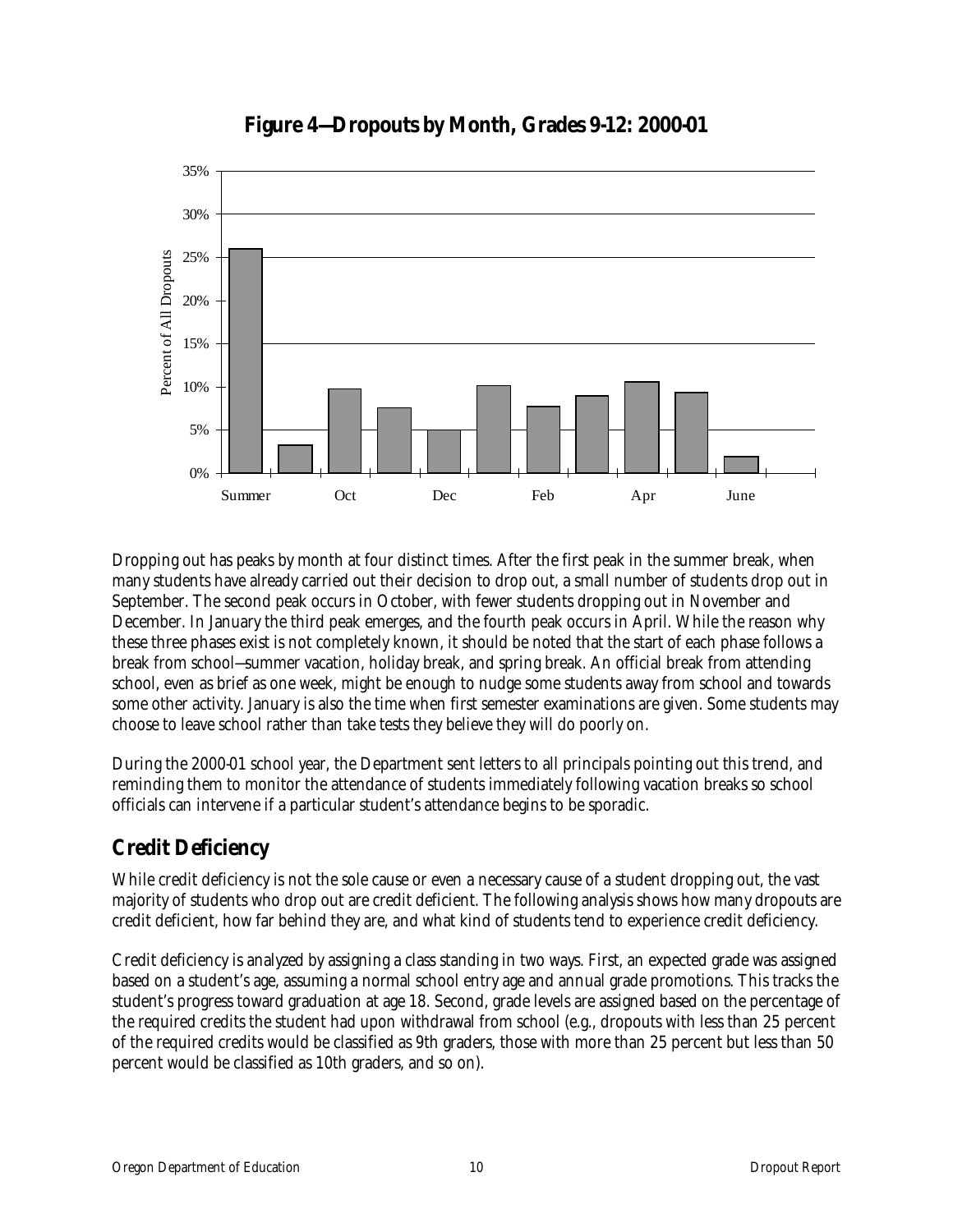

**Figure 5—Number of Dropouts by Age and Credits Earned, Grades 9-12: 2000-01** 

These two assigned grade levels were combined to determine whether a student's class standing by credits earned was the same as or higher than the class standing by age. If so, a student is on track. Students whose grade level by age was higher than their grade level by credits were considered to be credit deficient. Since credit deficiency was examined on an annual basis, all 9th graders were assumed to be on track. No student beyond 12th grade age was considered to be on track.

Among all dropouts, only 1,617, or about one out of five, were classified as on track. After 9th grade, the number of dropouts who were on track is very small. Less than ten percent of the dropouts in grades 10-12 were on track for a high school diploma when they dropped out. Out of the 667 seniors who finished all four years of high school but did not graduate in June 2001, 273 (41 percent) were within two credits of earning their diploma.

### **Statewide Assessment Scores of Dropouts**

Students who dropped out in 2000-01 demonstrated lower academic achievement, as measured by the Oregon Statewide Assessment. Of the dropouts who were tested as 10th graders within the last four years (1998-2001), only 27 percent met the CIM standard in reading and literature and only 13 percent met the standard in mathematics. The average scale score was 231 in reading and literature and 227 in mathematics. Scores at these levels would be considered to be meeting the standard in reading and literature for 8th grade students, and below 8th grade performance in mathematics. In comparison to all Oregon 10th graders tested in 2001, the average scores for dropouts were at the 24th percentile in reading and literature and the 23rd percentile in mathematics. Although test results from lower grades were not analyzed, it is likely that for most dropouts the same pattern was present earlier in their schooling.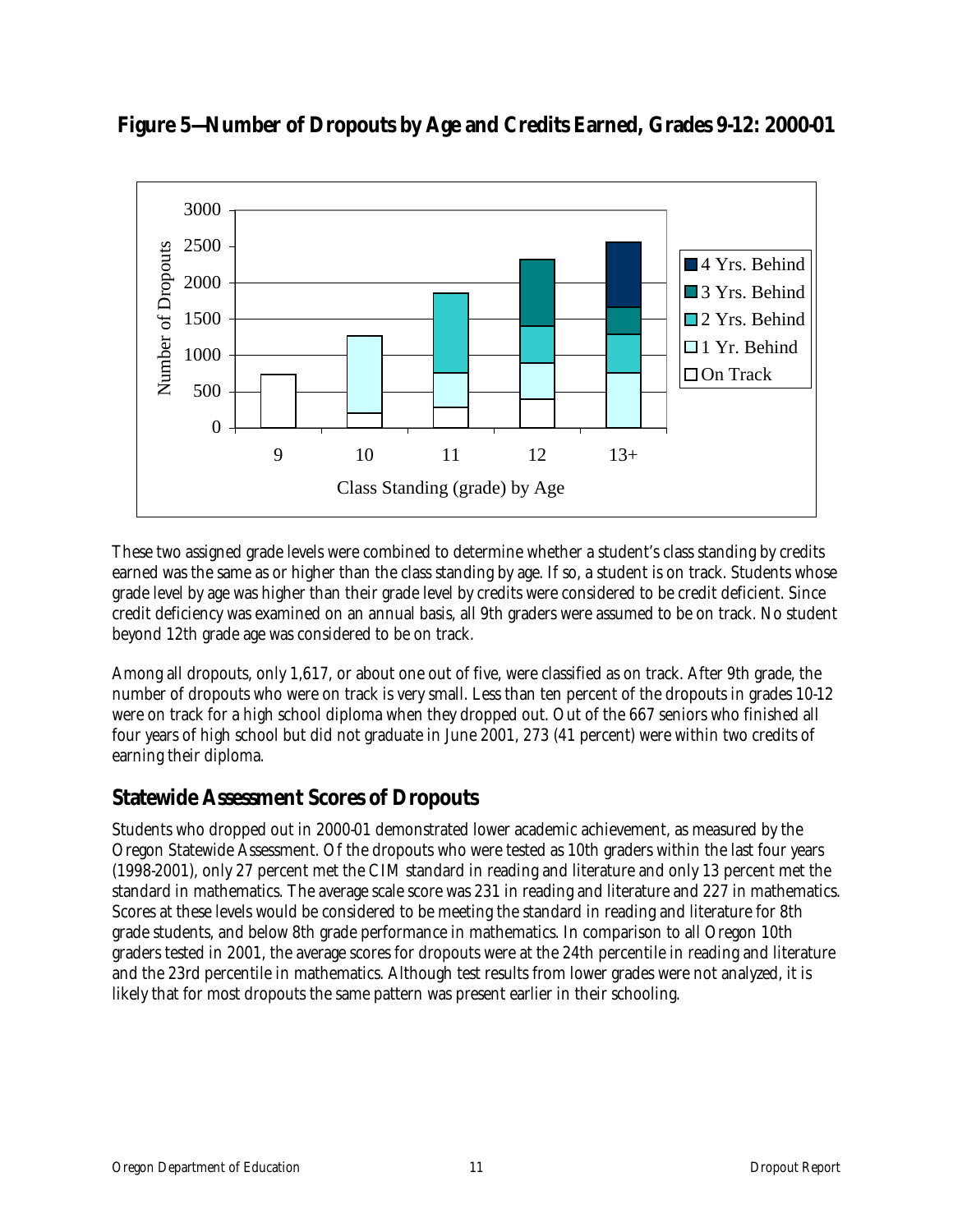

## **Figure 6—Percent of Students Meeting CIM Performance Standards**

**Percent of Students Meeting CIM Performance Standards**

Low academic performance may also contribute to other factors cited by students as reasons for dropping out (e.g., too far behind in credits, could not adjust to the school setting, peer pressure to not achieve, inability to get along with staff). Given the powerful effect of school achievement and related factors on the decision to drop out, one could argue that resources spent on improving student success—well before high school—will pay dividends in a reduced dropout rate.

### **Employment**

Working more than 15 hours a week was the third most frequently cited reason for leaving (table 2, page 13). This suggests that availability of jobs might be a contributing factor in Oregon's dropout rate. The chart below displays the relationship between Oregon's unemployment rate and the percentage of students who withdraw during their junior or senior years.

The withdrawal percentage is the difference between the number of 11th graders on October 1 and the number of graduates of that class two years later, divided by the October 1 count. Oregon unemployment rates are averaged over the corresponding two years.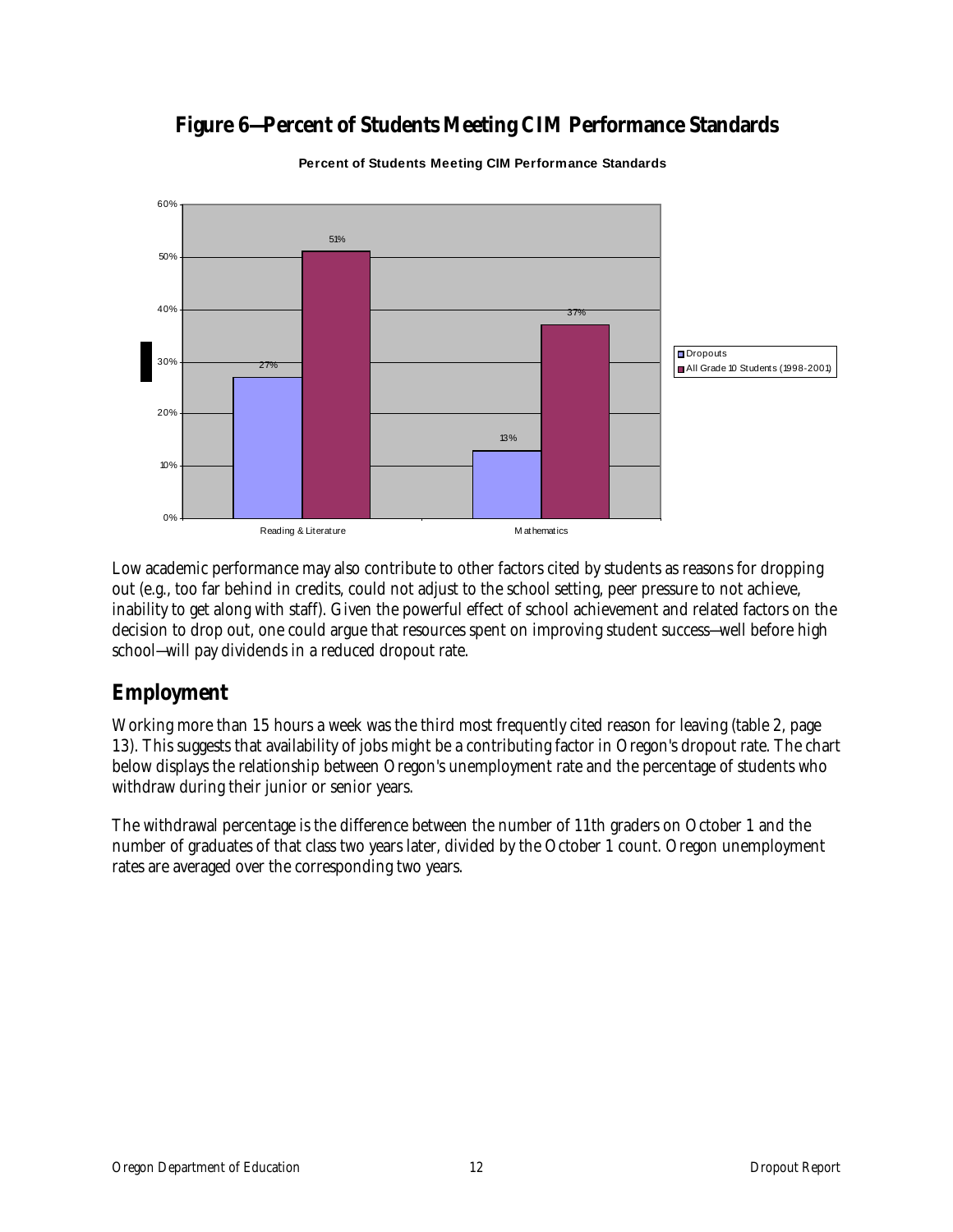



The chart suggests that in years when the statewide unemployment rate declines, the junior/senior year withdrawal rate increases, and conversely, when unemployment increases, a smaller percentage leave school without graduating. The high percentage of students who are September "no shows" might indicate a connection between employment opportunities and dropping out.

In November 1991 the Oregon Bureau of Labor and Industries issued a Report of the Child Labor Task Force. The report studied the impact of work on students. Students who worked 15 hours or more per week in jobs not connected to their course of study had lower school performance, attendance and completion rates

### **Why Students Dropped Out**

Schools may cite factors that contributed to the student deciding to drop out. From a list of 17 factors, the school can cite as many as apply. Almost one-half of the dropouts, 3,962, cited one factor, and 2,111 dropouts (24 percent) cited more than one.

Students drop out for a variety of reasons, and when surveyed, cite such things as, "Didn't like school," "Was failing school," "Could not keep up with schoolwork," and "Felt I didn't belong."Oregon's dropout data collection took reasons like these and expanded them to try to find factors that influence a student to dropout of school which can be counteracted by a school offering dropout prevention programs, or by changing the way school and program opportunities are presented to students.

The factors are divided into four categories: personal, family, school, and work. The most frequently cited factors were

- too far behind in credits to catch up,
- lack of parental support for education,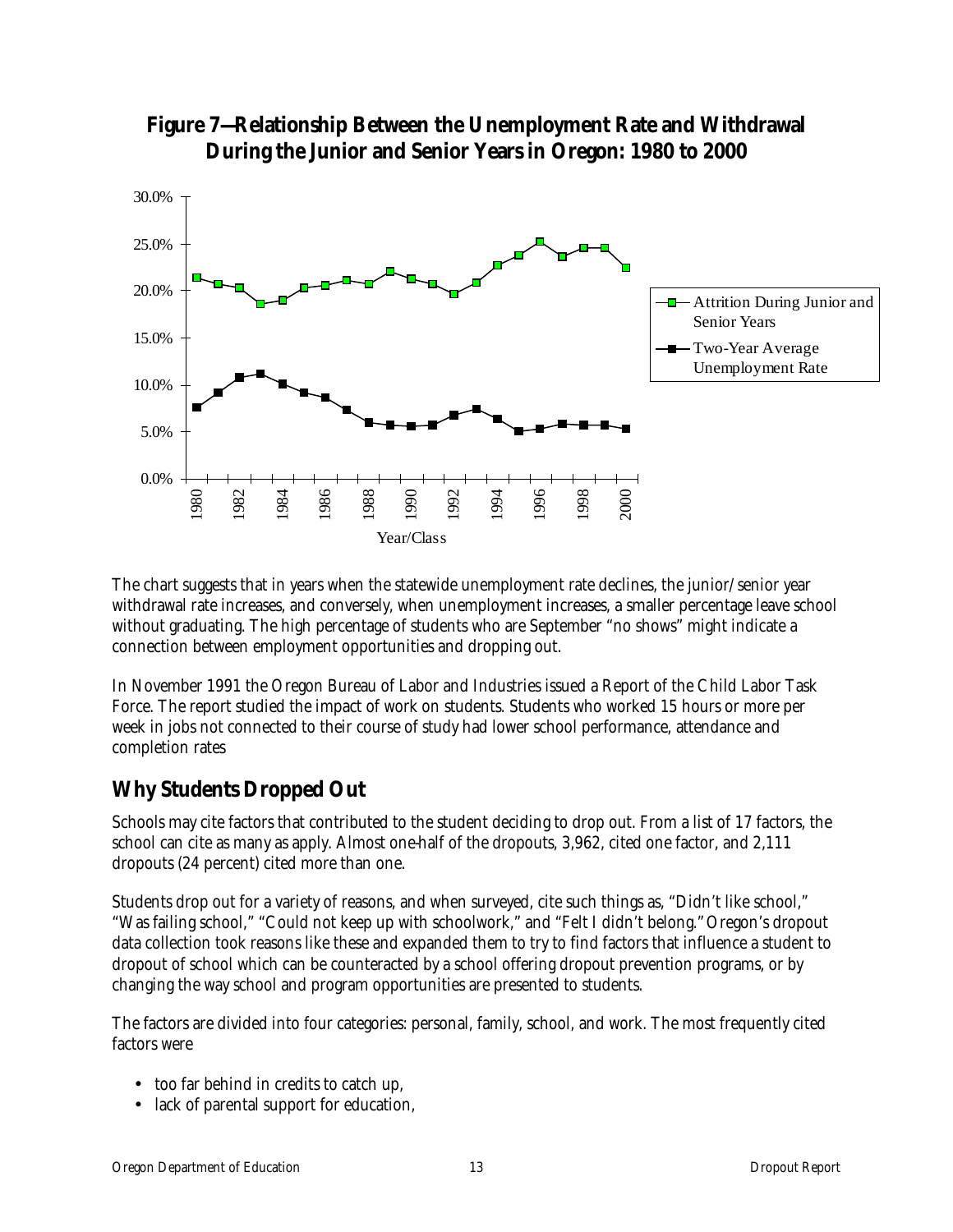- working more than 15 hours a week,
- a dysfunctional home life,
- substance abuse (table 5)

For 35 percent of all dropouts, at least one of these five factors was cited.

The results by school are shown in table A4. Data for some schools is suppressed to preserve student confidentiality. Data in table A5 show statewide totals by factor by race, sex, and grade.

The comparison of factors by race (table A5) shows that among white student dropouts, the most prevalent factors were too far behind in credits to catch up, lack of parental support for education, dysfunctional home life, and working more than 15 hours a week.

Among Hispanic dropouts, the most prevalent factors were working more than 15 hours a week, lack of parental support for education, too far behind in credits to catch up, and does not speak English well or at all. Other minority groups did not have enough responses to determine which factors were significant.

There were significant differences between males and females in the reasons indicated. Females more frequently reported having frequent health problems, being needed at home to take care of family members, and pregnant or being a student parent. These are all issues related to family matters. The responses for males were higher in different categories, most notably frequent discipline referrals, substance abuse, and too far behind in credits to catch up.

The rank order and magnitude of the factors reported have been relatively stable in the last three years of dropout reporting. This suggests that these are established factors that affect a student's ability to continue to stay in school, and are areas that schools should examine when developing dropout prevention strategies.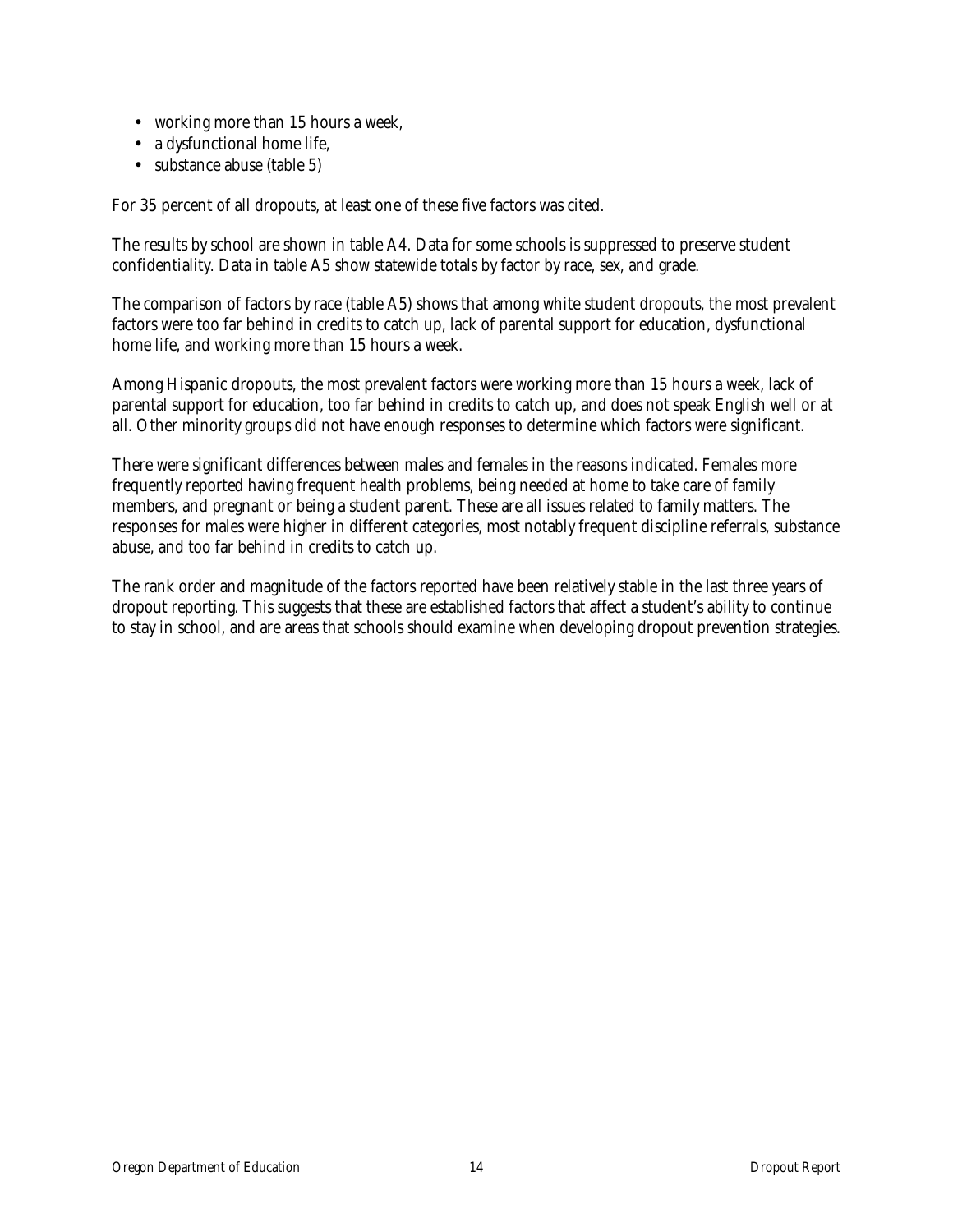| <b>Factor</b>                                                 | <b>Responses</b> |
|---------------------------------------------------------------|------------------|
| <b>Personal</b>                                               |                  |
| Substance abuse                                               | 537              |
| Student felt peer pressure to not achieve, or to leave school | 325              |
| Does not speak English well or at all                         | 160              |
| Health problems caused frequent absences                      | 168              |
|                                                               |                  |
| <b>Family</b>                                                 |                  |
| Lack of parental support for education                        | 1,210            |
| <b>Dysfunctional home life</b>                                | 864              |
| Pregnant or student parent                                    | 469              |
| <b>Homeless</b>                                               | 171              |
| Needed at home to take care of family members                 | 68               |
|                                                               |                  |
| <b>Work</b>                                                   |                  |
| Working more than 15 hours a week                             | 792              |
| Obligations to support family                                 | 124              |
|                                                               |                  |
| <b>School</b>                                                 |                  |
| Too far behind in credits to catch up                         | 1,248            |
| Frequent discipline referrals                                 | 503              |
| Could not adjust to the school setting-did not "fit in"       | 502              |
| Attended three or more high schools                           | 176              |
| Did not get along with one or more staff members              | 137              |
| Lack of appropriate alternative education opportunities       | 106              |
| Student felt unsafe at school                                 | 13               |

## **GED**

In 1997, the Oregon Legislature amended the dropout reporting statute to remove students who earn a GED certificate from dropout status. Beginning with the 1996-97 Dropout Report, GED recipients were not counted as dropouts. In the reports from 1991-92 through 1995-96, students who earned a GED certificate were counted as dropouts. For this reason, the 1996-97 report established a new baseline for comparing dropout rates from year to year.

It is not possible to add back in GED recipients to the years prior to 1996-97, or to convert GED recipients to dropouts in 1996-97 and later years to determine a comparable dropout rate sequence. This is because some students might now be encouraged by their school to earn a GED certificate, where they would not have been earlier lest the student be counted as a dropout in this report.

The number of students earning a GED certificate from a school-sponsored setting has been reported for early leavers since 1993-94 (table 6). In the reporting years before 1996-97, receipt of a GED was supplementary data about a dropout and was probably not reported for every dropout who earned one. The higher counts starting in 1996-97 reflect the incentive for districts to report the number of GED recipients more accurately.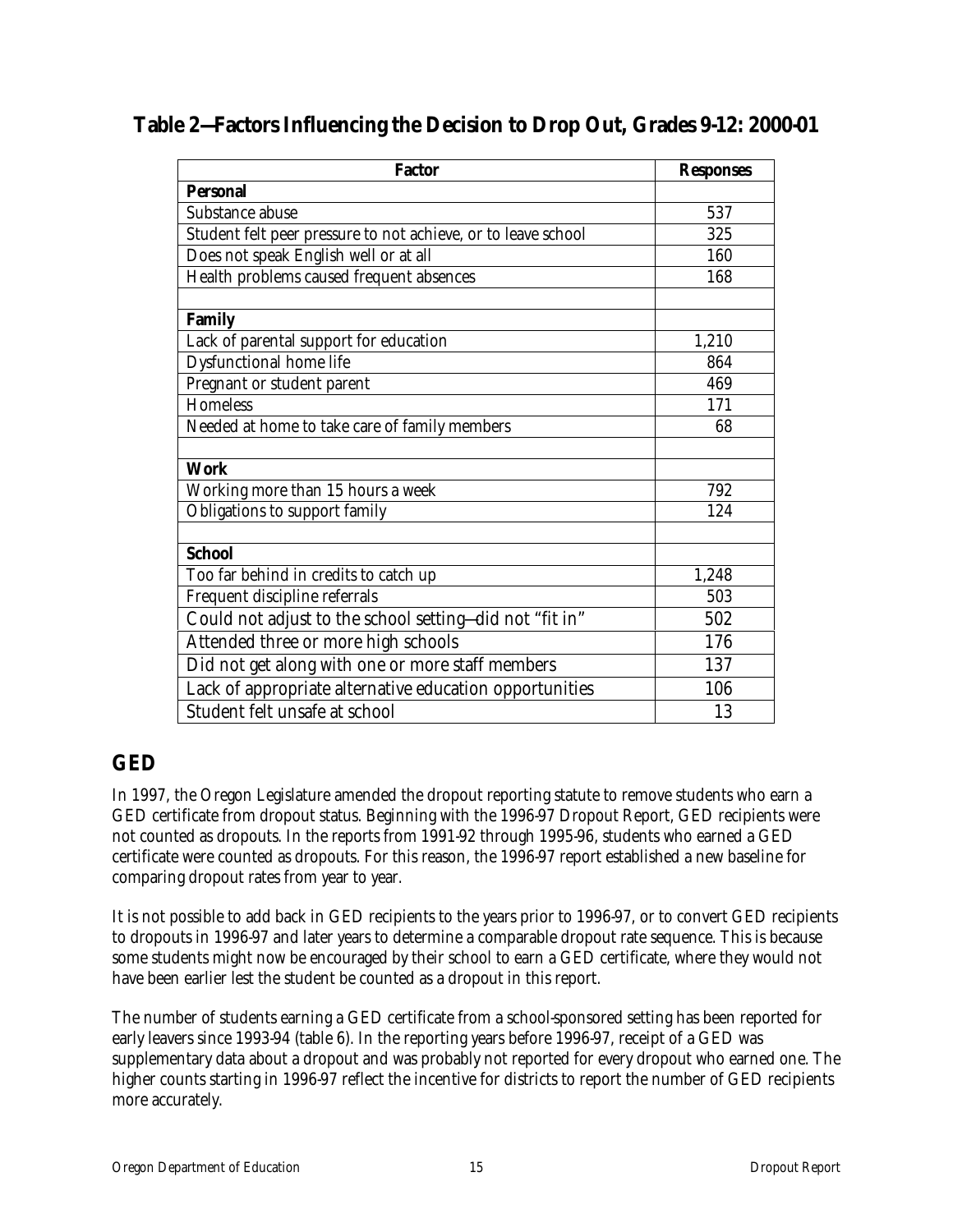| Year      | <b>Number</b> |
|-----------|---------------|
| 1993-94   | 298           |
| 1994-95   | 320           |
| 1995-96   | 431           |
| 1996-97   | 1,181         |
| 1997-98   | 1,459         |
| 1998-99   | 1,170         |
| 1999-2000 | 1,417         |
| 2000-01   | 1,706         |

### **Table 3—Number of School-aged Children Earning a GED: 1993-94 to 2000-01**

## **Alternative High Schools**

Several alternative high schools make dropout reports on their own. Only the alternative high schools who grant their own diploma are able to do this. These high schools serve students who are at high risk of dropping out or who may have already dropped out once. Because of this, dropout rates must be interpreted differently for alternative high schools than for regular high schools. Alternative high schools making their own report in 2000-01 are reported separately in the table of dropout rates (Table A1).

Dropout rates for alternative high schools will be necessarily higher than for regular high schools because of the high risk population served in alternative high schools. Making comparisons of the dropout rates regular high schools with the dropout rates of alternative high schools is therefore not recommended. Making comparisons of dropout rates between alternative high schools is also not recommended because on the different focus each school might have. The best way to evaluate the dropout rate of alternative high schools is to monitor the change in the individual school's dropout rate over time.

In table A1, alternative schools have been put into a separate section. In all other appendix tables, they are included with the regular schools.

Alternative high schools normally have a much higher turnover than regular high schools do. To make the dropout rate reflect this condition, the denominator in the rate for alternative high schools is net enrollment over the year, rather than October 1 membership.

Some districts operate alternative programs that do not draw students from their own high school(s). Students who drop out of these programs are called district dropouts, and are added in at the district level, but are not included in the dropout count of any school. The two districts operating such programs in 2000-01 are Salem-Keizer School District24J (10 district dropouts) and Roseburg School District 4 (56 district dropouts).

### **Charter Schools**

Charter schools operated for a full year for the first time in 2000-01, and are reporting dropout rates for the first time. Since the secondary level charter schools tend to serve at-risk students, these schools are treated in this report as alternative schools, and thus use net enrollment for their dropout rate denominator, and do not have a synthetic four-year rate calculated for them. Since charter schools are considered to be district schools, charter school dropouts are included in the dropout count and rates of the district that sponsor them.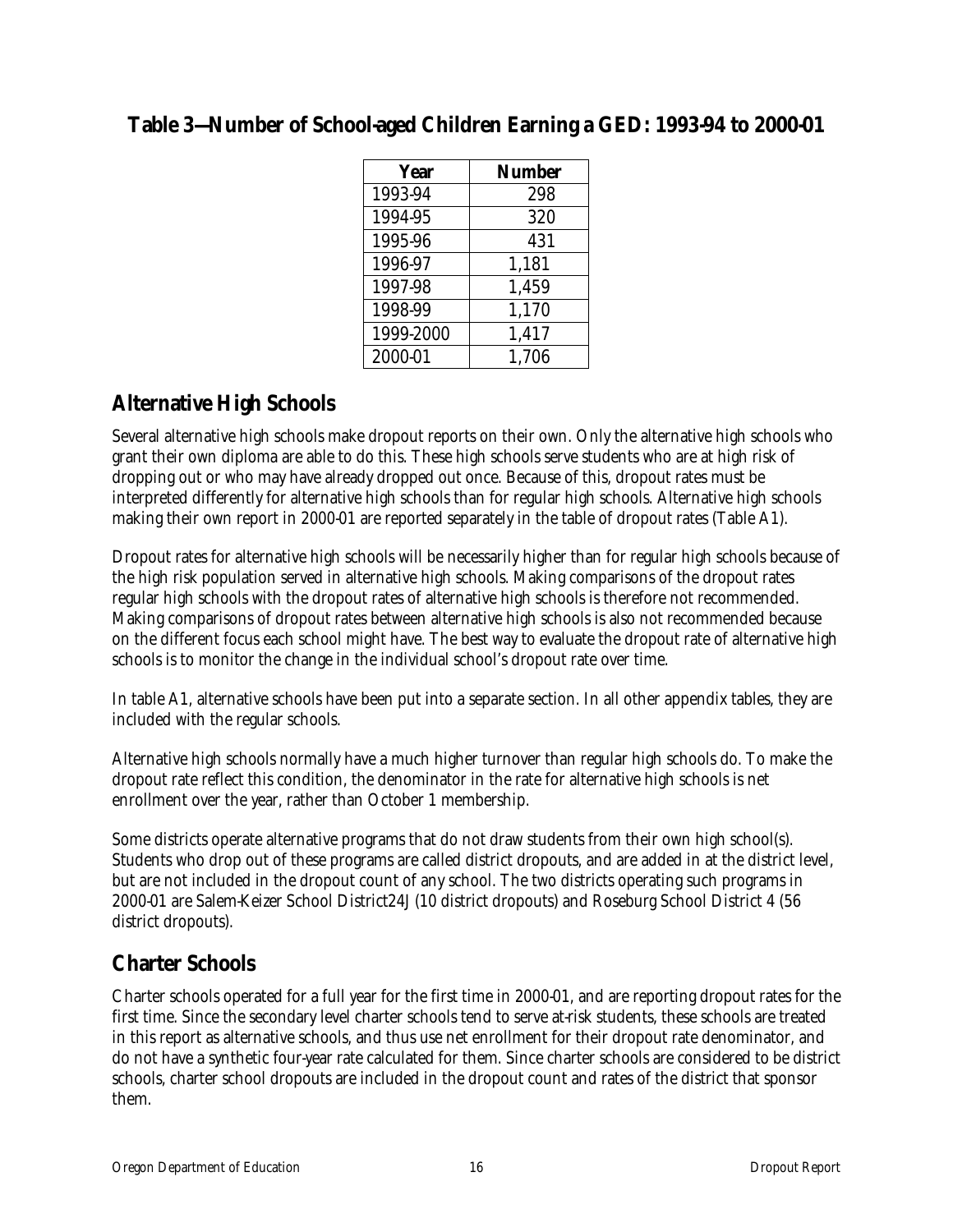## **Appendix A How Dropout Rates are Calculated**

### **One-Year Dropout Rate**

The event dropout rate for regular schools, district, counties, and the state is:

Dropouts (July  $1 -$  June 30) = Dropout rate Membership (October 1)

For alternative schools and programs, net enrollment is used for the denominator of the dropout rate formula. Net enrollment is taken over the entire school year and is:

$$
E1 + E2 + R2 + R3 + R5,
$$

Where

E1 = a student enrolling in school for the first time in the United States

E2 = a student enrolling in school for the first time in Oregon

R2 = a student who was previously enrolled in another school in this district

R3 = a student who was previously enrolled in another district

R5 = a student who was previously enrolled in a private school

### **Synthetic Four-Year Rate**

The dropout reporting system collects data on students dropping out in one school year. The data for one year can be displayed as a four-year rate using the following formula.

 $R = 1 - (1 - R_{9})(1 - R_{10})(1 - R_{11})(1 - R_{12})$ , where

 $R$  = overall dropout rate  $R_{\text{g}}$  = dropout rate for 9th grade  $R_{10}$  = dropout rate for 10th grade  $R_{11}$  = dropout rate for 11th grade  $R_{12}$  = dropout rate for 12th grade

The synthetic four-year rate represents the proportion of the ninth-grade class that would drop out prior to completing their fourth year of high school if the current year's data on four classes of students was really four years of data for one class of students.

A school must offer four grades and have over 30 students in each grade in order to have a synthetic fouryear dropout rate calculated for it.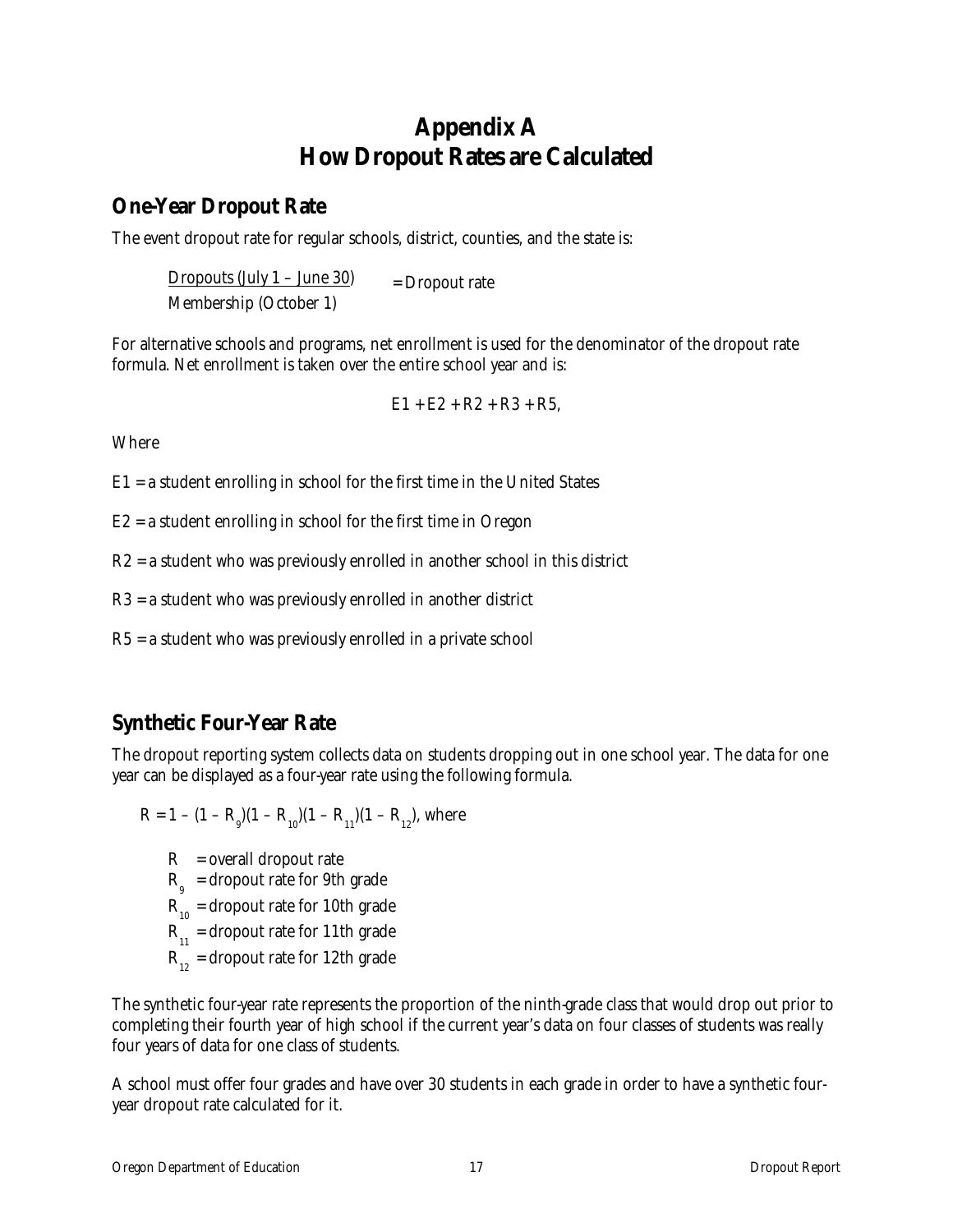| Grade | <b>Students</b> | <b>Dropouts</b> | <b>Dropout Rate</b> |
|-------|-----------------|-----------------|---------------------|
| 9     | 118             |                 | 3.4%                |
| 10    | 114             |                 | 4.4%                |
| 11    | 109             |                 | 6.4%                |
| 12    | 98              |                 | 9.2%                |
| Total | 139             |                 |                     |

Example: In 2000-01, students dropped out of School A in this manner:

The one-year event dropout rate is  $25 \div 439 = 5.7\%$ 

The four-year synthetic dropout rate is:

 $R_4 = 1 - (1 - .034)(1 - .044)(1 - .064)(1 - .092)$  $R_4 = 1 - (.966)(.956)(.936)(.908)$  $R_4 = 1 - .785$  $R_4 = .215 (21.5%)$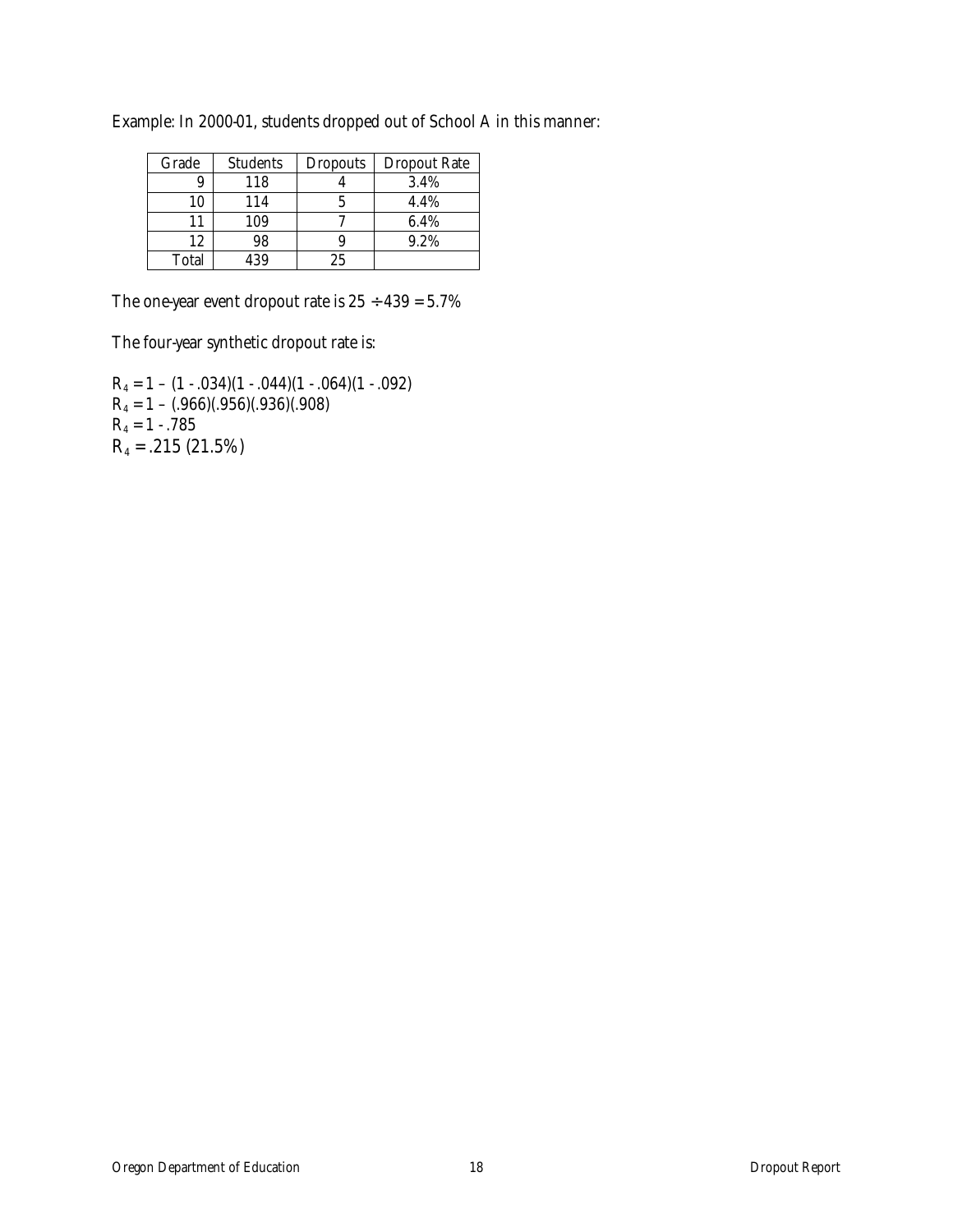## **Appendix B Oregon Drop Out Reporting and NCES Standards**

Oregon's dropout reporting procedures have several deviations from the standards developed by the National Center for Education Statistics (NCES), which should be noted. Oregon law requires students who earn an adult high school diploma be omitted from dropout counts, while NCES requires that they be counted as dropouts. Also, NCES says that students who earn a GED certificate independently of K-12 sponsorship must be counted as dropouts, whereas Oregon law requires that students earning a GED through any means not be included in dropout counts.

As a result, Oregon's dropout rate calculation yields a lower rate than one calculated using NCES standards. Oregon is able, however, to gather information in its dropout data collection that allows a smooth conversion to the NCES standard. Oregon has thus been certified by NCES as being in full compliance with the NCES dropout reporting standards for uniform and comparable reporting of dropout rates by the states.

A further difference in Oregon's dropout data collection that NCES has not yet addressed, is the level at which the data is collected. Oregon is one of nine states that collects dropout data at the student level. Remaining states collect dropout data at the school level. The experience of Louisiana, whose rate went from 3.5 percent to 11.6 percent when it converted from school level to student level collection, and anecdotal evidence gained with conversations with Oregon school officials, suggests that a student level collection yields a more complete dropout count.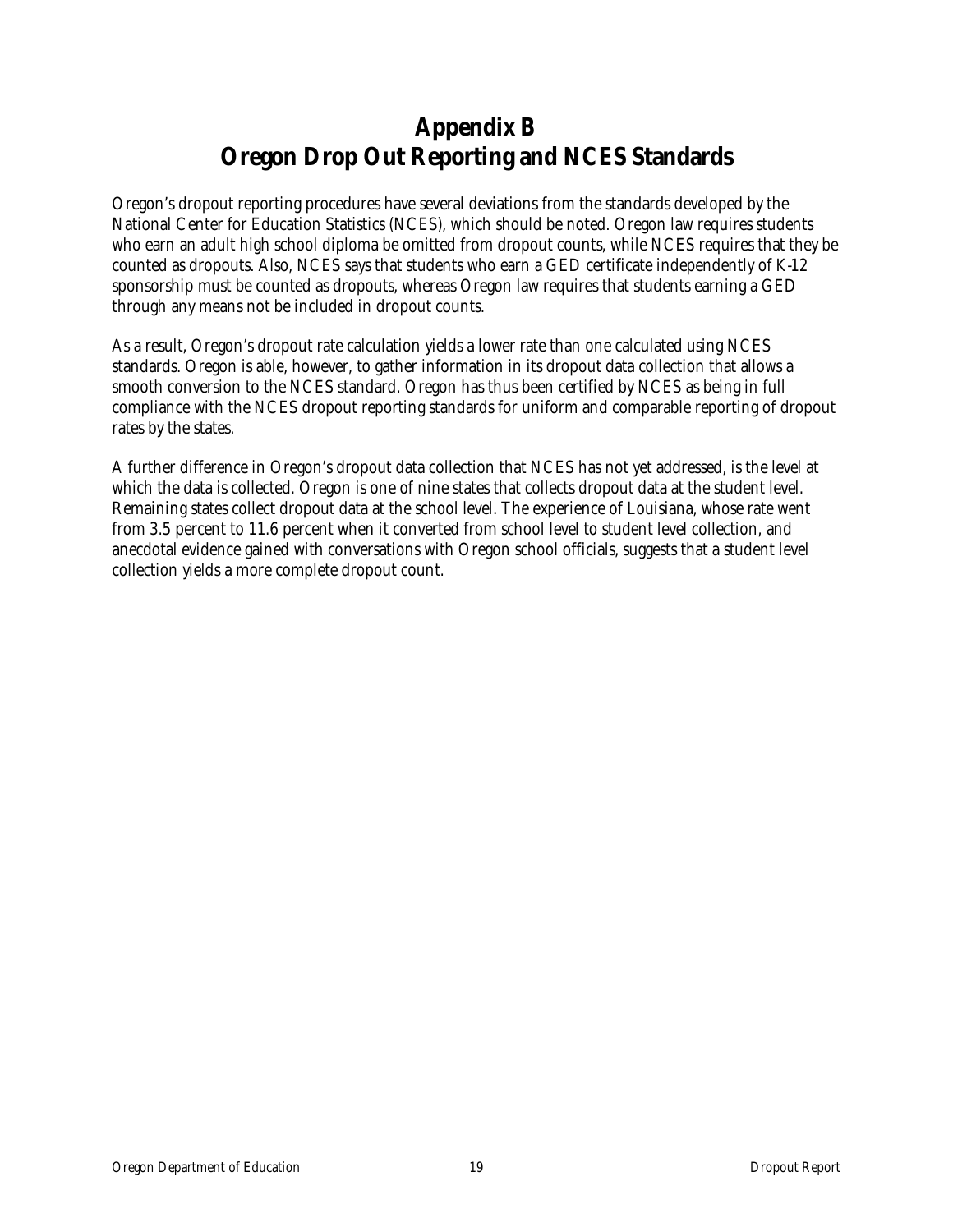## **Appendix C Oregon's Dropout Rates: Event Rates, Status Rates, and Cohort Rates**

Three types of dropout rates can be calculated: *event*, *status*, and *cohort* rates. Each rate tells us something different about drop out characteristics.

An **event rate** measures the proportion of students who drop out in a single year without graduating from high school. The value of using an event rate is that it measures the extent that educators can keep their students enrolled in school. Oregon law requires calculating only an event rate.

A **status rate** measures a group of people in a given age range to see how many are dropouts. This rate shows how many people in that age range might need further training or education. Status rates based on census samples taken in October of every year are published by the national Center For Education Statistics.

A third kind of rate, the **cohort rate**, starts with a defined set of students, and measures how many of them drop out within a specified time. It shows, for example, among a given group of ninth-graders, how many dropped out over their four-year high school enrollment period.

An event rate measures activity that takes place within a specified time period. A status rate measures the current status of each individual, regardless of when the individual dropped out. A student who drops out in one year will be counted in both the event rate and status rate. If the student remains out of school in the next school year, the student will not be counted again in the event rate, but will still be counted in the status rate.

In addition to the one-year event rate, Oregon calculates a **synthetic four-year rate** using the data from the one-year event rate. It is called a synthetic rate because it is a purely mathematical treatment of dropout data and does not compile data collected over a four-year period. See Appendix A for details on how this rate is calculated and how to interpret it.

The synthetic four-year rate is calculated at the school level only for regular high schools. At the district, county, and state levels, only data from regular high schools are used. Because students in alternative high schools are not enrolling for a four-year program, it is not appropriate to include data from alternative schools in a four-year rate calculation.

Event rates and synthetic four-year rates by school, district, and county for grades 9-12 in 2000-01 are displayed in table A1.

The source for all tables and figures in this report is data collected electronically either through the Early Leaver web survey or a data submission using a standard message format text file. The data was verified by schools and districts via the Early Leaver Verification web survey.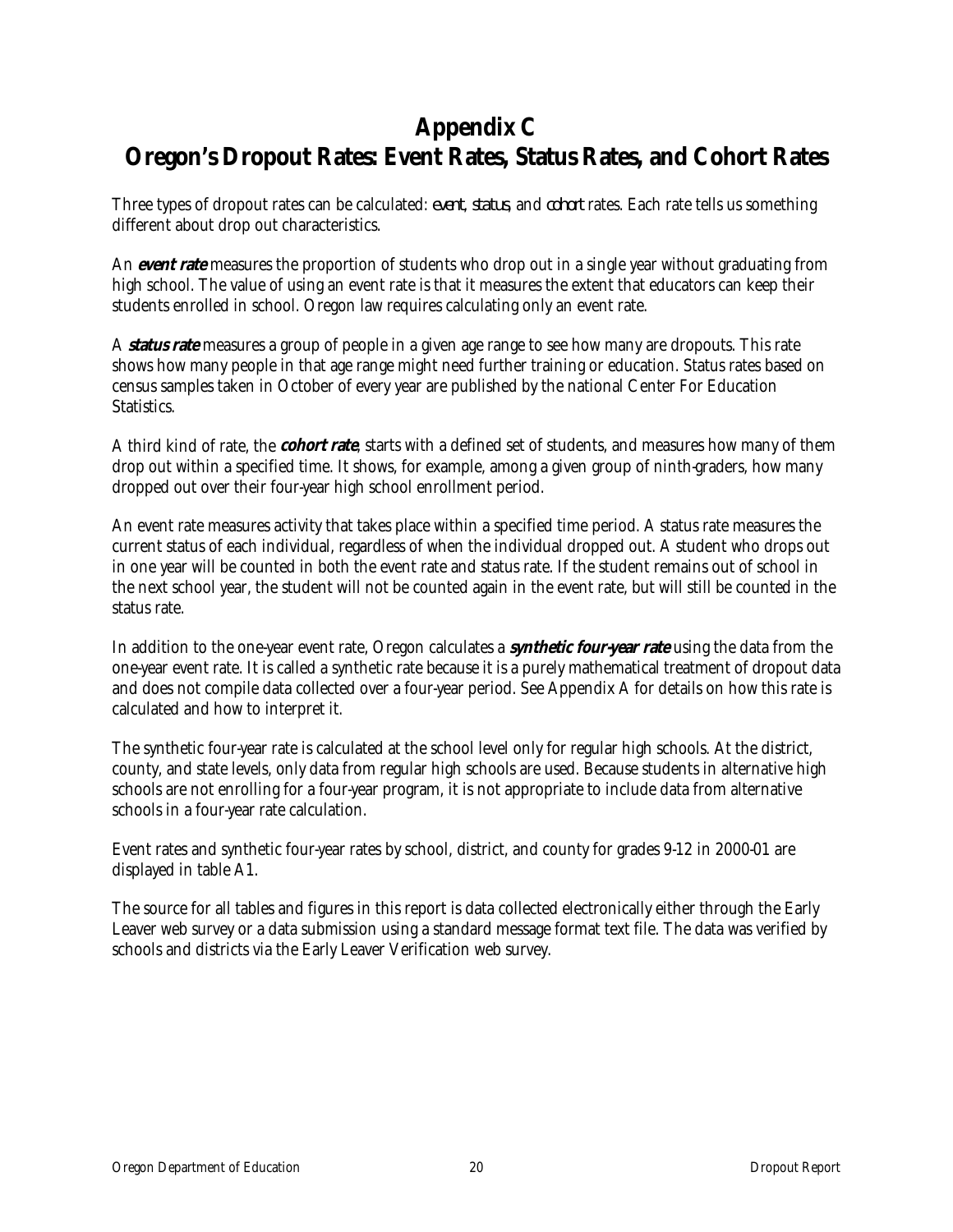# **Appendix D [Tables](http://dbi.ode.state.or.us/docs/students/0001tables.xls) (Click here to link to t[he MS Ex](/stats/students/0001tables.xls)cel tables or view them on the following pages.)**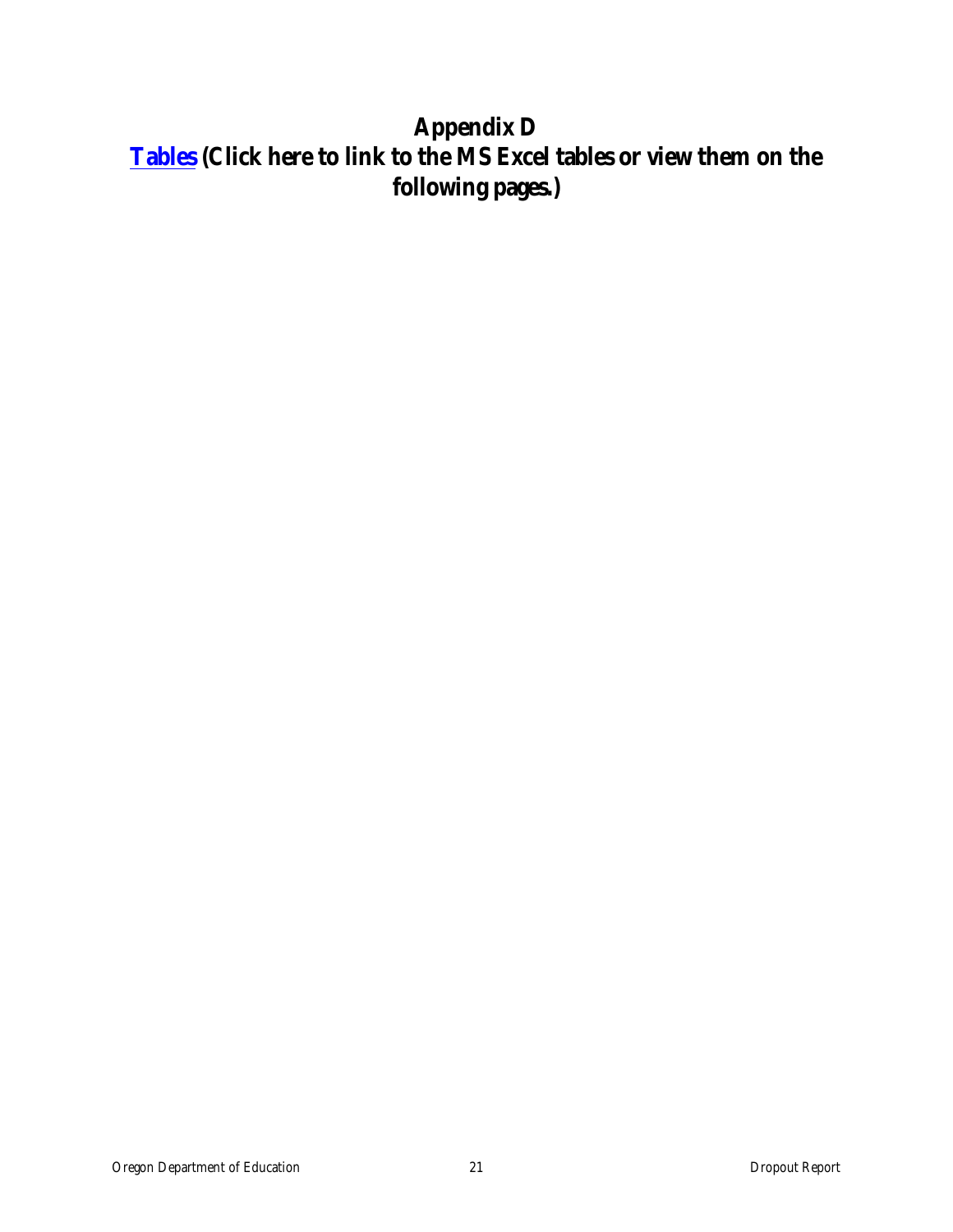|                              |                                      |                   |                             | disposits and disposits, areport rates, grades vira. 2000 or<br>Non-dropout leavers | <b>Dropouts</b>                | Dropout rates                    |                                |                       |                                   |                                   |                                     |                         |        |       |                        |
|------------------------------|--------------------------------------|-------------------|-----------------------------|-------------------------------------------------------------------------------------|--------------------------------|----------------------------------|--------------------------------|-----------------------|-----------------------------------|-----------------------------------|-------------------------------------|-------------------------|--------|-------|------------------------|
| School or other area         | October 1<br>2000<br>Member-<br>ship | Total             | Sent to<br>child-<br>caring | Deceased                                                                            | Registered<br>home<br>schooler | Received<br>adult high<br>school | Received<br>GED<br>certificate | Total                 | Withdrew<br>during<br>school year | Finished<br>12th grade<br>without | Did not<br>return<br>from<br>summer |                         | 1-year |       | $4$ -year <sup>2</sup> |
|                              |                                      |                   | facility <sup>1</sup>       |                                                                                     |                                | diploma                          |                                |                       |                                   | graduating                        | break                               | 2000-01 1999-00 2000-01 |        |       | 1999-00                |
|                              | $\overline{2}$                       | 3                 | 4                           | 5                                                                                   | 6                              | $\overline{7}$                   | 8                              | 9                     | 10                                | 11                                | 12                                  | 13.00                   | 14.00  | 15.00 | 16.00                  |
| Oregon Statewide Totals      | 166,039                              | 2,446             | 296                         | 64                                                                                  | 293                            | 87                               | 1,706                          | 8,713                 | 6,478                             | 667                               | 1,568                               | 5.25                    | 6.30   | 15.67 | 18.37                  |
| I. Schools                   |                                      |                   |                             |                                                                                     |                                |                                  |                                |                       |                                   |                                   |                                     |                         |        |       |                        |
| Adrian High School           | 88                                   | $\mathbf 0$       | 0                           | $\Omega$                                                                            | 0                              | 0                                | $\Omega$                       | -1                    | $\mathbf{1}$                      | $\mathbf 0$                       | $\Omega$                            | 1.14                    | 1.98   | (3)   | (3)                    |
| Aloha High School            | 1,683                                | 38                | 3                           | $\Omega$                                                                            | 5                              | $\Omega$                         | 30                             | 106                   | 62                                | 15                                | 29                                  | 6.30                    | 7.79   | 19.93 | 24.17                  |
| Alsea School                 | 80                                   | 3                 | $\Omega$                    | $\Omega$                                                                            | $\overline{2}$                 | $\Omega$                         |                                | 3                     | 2                                 | $\Omega$                          | $\mathbf{1}$                        | 3.75                    | 3.00   | (3)   | (3)                    |
| Amity High School            | 308                                  | 4                 | $\Omega$                    | $\Omega$                                                                            | $\Omega$                       | $\Omega$                         |                                | 12                    | 12                                | $\Omega$                          | $\mathbf 0$                         | 3.90                    | 4.33   | 15.11 | 17.30                  |
| Arlington High School        | 55                                   | $\mathbf 0$       | 0                           | $\mathbf 0$                                                                         | $\mathbf 0$                    | $\Omega$                         | $\Omega$                       | $\mathbf 0$           | $\mathbf 0$                       | 0                                 | 0                                   | 0.00                    | 0.00   | (3)   | (3)                    |
| Ashland High School          | 1,241                                | 32<br>$\mathbf 0$ | $\Omega$                    | $\Omega$                                                                            | 9                              | $\Omega$                         | 23                             | 39                    | 34                                | 3                                 | $\overline{2}$                      | 3.14                    | 4.15   | 11.29 | 15.04                  |
| Astoria High School          | 764                                  | $\Omega$          | $\Omega$                    | $\Omega$                                                                            | $\Omega$                       | O                                |                                | 21                    | 20                                |                                   | 0                                   | 2.75                    | 1.60   | 9.39  | 6.25                   |
| Baker High School            | 728                                  | 17                | 3                           | $\Omega$                                                                            | 6                              |                                  |                                | 16                    | 7                                 | $\Omega$                          | 9                                   | 2.20                    | 3.94   | 8.97  | 10.56                  |
| Bandon High School           | 278                                  | $\mathbf 0$       | $\Omega$                    | $\Omega$                                                                            | $\Omega$                       | $\Omega$                         | 0                              | $\overline{4}$        | $\Omega$                          | 3                                 |                                     | 1.44                    | 1.36   | 1.54  | 2.61                   |
| Banks High School            | 383                                  | $\overline{2}$    | $\Omega$                    | $\Omega$                                                                            |                                | $\Omega$                         |                                | 15                    | 8                                 | 5                                 | $\overline{2}$                      | 3.92                    | 4.66   | 10.84 | 17.60                  |
| Beaverton High School        | 1,740                                | 48                | 1                           | $\overline{2}$                                                                      | 5                              | 1                                | 39                             | 96                    | 64                                | 10                                | 22                                  | 5.52                    | 7.28   | 18.62 | 21.44                  |
| Bend High School             | 1,616                                | 21                | $\mathbf 0$                 | $\mathbf 0$                                                                         | 3                              | $\Omega$                         | 18                             | 71                    | 38                                | 3                                 | 30                                  | 4.39                    | 9.46   | 15.94 | 33.93                  |
|                              |                                      | $\Omega$          |                             |                                                                                     |                                |                                  |                                |                       |                                   |                                   |                                     |                         |        |       |                        |
| Benson High School           | 1,475                                | 10                | 1                           | $\Omega$                                                                            |                                | O                                | 8                              | 34                    | 20                                |                                   | 8                                   | 2.31                    | 2.22   | 7.37  | 8.41                   |
| Bonanza School               | 194                                  | $\Omega$          | $\Omega$                    | $\Omega$                                                                            | $\Omega$                       | $\Omega$                         | ∩                              | $\mathbf{1}$          | $\mathbf{1}$                      | ∩                                 | $\overline{0}$                      | 0.52                    | 3.52   | (3)   | (3)                    |
| Brookings Harbor High School | 587                                  | 11                | 0                           | $\Omega$                                                                            | 6                              | $\Omega$                         | 5                              | 36                    | 34                                | 0                                 | $\frac{2}{0}$                       | 6.13                    | 4.62   | 22.06 | 17.50                  |
| Burns High School            | 336                                  | $\Omega$          | 0                           | $\Omega$                                                                            | $\Omega$                       | $\Omega$                         |                                | 11                    | 9                                 | $\mathfrak{p}$                    |                                     | 3.27                    | 7.91   | 11.55 | 24.94                  |
| Burnt River School           | 31                                   | $\Omega$          | $\Omega$                    | $\Omega$                                                                            | $\Omega$                       | $\Omega$                         | ∩                              | $\Omega$              | $\Omega$                          | $\Omega$                          | $\pmb{0}$                           | 0.00                    | 4.55   | (3)   | (3)                    |
| Butte Falls High School      | 73                                   |                   | $\Omega$                    | $\Omega$                                                                            | $\Omega$                       | $\Omega$                         |                                | $\boldsymbol{\Delta}$ | $\overline{2}$                    | ∩                                 | $\overline{2}$                      | 5.48                    | 1.23   | (3)   | (3)                    |
|                              |                                      | O                 |                             |                                                                                     |                                |                                  |                                |                       |                                   |                                   |                                     |                         |        |       |                        |
| Camas Valley School          | 43                                   | $\Omega$          | O                           | $\Omega$                                                                            | $\Omega$                       | $\Omega$                         |                                | 1                     |                                   |                                   | $\mathbf 0$                         | 2.33                    | 1.96   | (3)   | (3)                    |
| Canby High School            | 1,700                                | 6                 | 0                           | $\Omega$                                                                            | $\Omega$                       | $\Omega$                         | 6                              | 45                    | 28                                |                                   | 16                                  | 2.65                    | 2.93   | 10.16 | 11.17                  |
| Cascade High School          | 686                                  | $\Omega$          | 0                           | $\Omega$                                                                            | $\Omega$                       | $\Omega$                         | $\Omega$                       | 37                    | 34                                | 0                                 | 3                                   | 5.39                    | 5.08   | 19.97 | 17.73                  |
| Cascade Locks School         | 63                                   | $\Omega$          | 0                           | $\Omega$                                                                            | $\Omega$                       | $\Omega$                         | $\Omega$                       | $\overline{2}$        | $\overline{2}$                    | $\Omega$                          | $\mathbf 0$                         | 3.17                    | 7.35   | (3)   | (3)                    |
| Centennial High School       | 1,710                                | 7                 | $\mathbf 0$                 |                                                                                     | $\mathbf 0$                    | $\Omega$                         | 6                              | 110                   | 74                                | 11                                | 25                                  | 6.43                    | 5.30   | 21.64 | 17.80                  |
| Central High School          | 828                                  | 9                 | $\overline{2}$              | $\Omega$                                                                            | $\Omega$                       | $\Omega$                         |                                | 48                    | 37                                | $\Omega$                          | 11                                  | 5.80                    | 8.36   | 21.70 | 29.06                  |
|                              |                                      |                   |                             |                                                                                     |                                |                                  |                                |                       |                                   |                                   |                                     |                         |        |       |                        |
| Central Linn High School     | 308                                  |                   | 0                           |                                                                                     | $\Omega$                       | $\Omega$                         | 6                              | 16                    | 14                                |                                   | $\mathbf 2$                         | 5.19                    | 0.78   | 28.04 | 3.23                   |
| Century High School          | 2,037                                | -1                | $\mathbf 0$                 | $\Omega$                                                                            | $\Omega$                       | $\Omega$                         |                                | 65                    | 55                                | O                                 | 10                                  | 3.19                    | 3.98   | 12.73 | 13.74                  |
| Chiloquin High School        | 179                                  | 1                 | $\Omega$                    | $\Omega$                                                                            | $\Omega$                       | $\mathbf 0$                      |                                | 3                     | 3                                 | 0                                 | $\mathbf 0$                         | 1.68                    | 3.97   | 6.33  | (3)                    |
| Clackamas High School        | 1,490                                | 30                | $\mathbf 0$                 |                                                                                     | 3                              | $\overline{2}$                   | 24                             | 50                    | 42                                | $\overline{2}$                    | 6                                   | 3.36                    | 4.08   | 12.46 | 14.27                  |
| Clatskanie High School       | 291                                  | 2                 | $\mathbf 0$                 | $\Omega$                                                                            | $\Omega$                       | $\Omega$                         | $\overline{2}$                 | 11                    | 9                                 | $\Omega$                          | $\overline{2}$                      | 3.78                    | 3.36   | 13.92 | 11.85                  |
| Cleveland High School        | 1,322                                | 13                | 3                           |                                                                                     | $\Omega$                       | $\Omega$                         |                                | 89                    | 62                                | 5                                 | 22                                  | 6.73                    | 5.48   | 22.45 | 20.07                  |
|                              |                                      |                   |                             |                                                                                     |                                |                                  |                                |                       |                                   |                                   |                                     |                         |        |       |                        |
| Colton High School           | 250                                  |                   | 0                           | $\Omega$                                                                            | O                              | 0                                |                                | 2                     | 2                                 |                                   | 0                                   | 0.80                    | 2.99   | 3.32  | 11.49                  |
| Condon High School           | 70                                   | $\Omega$          | 0                           | $\Omega$                                                                            | $\Omega$                       | $\Omega$                         | $\Omega$                       | $\Omega$              | $\Omega$                          | ∩                                 | $\pmb{0}$                           | 0.00                    | 0.00   | (3)   | (3)                    |
| Coquille High School         | 364                                  | 11                | $\Omega$                    |                                                                                     |                                | $\Omega$                         | 6                              | 12                    | 10                                | $\Omega$                          | $\overline{2}$                      | 3.30                    | 2.26   | 12.08 | 8.95                   |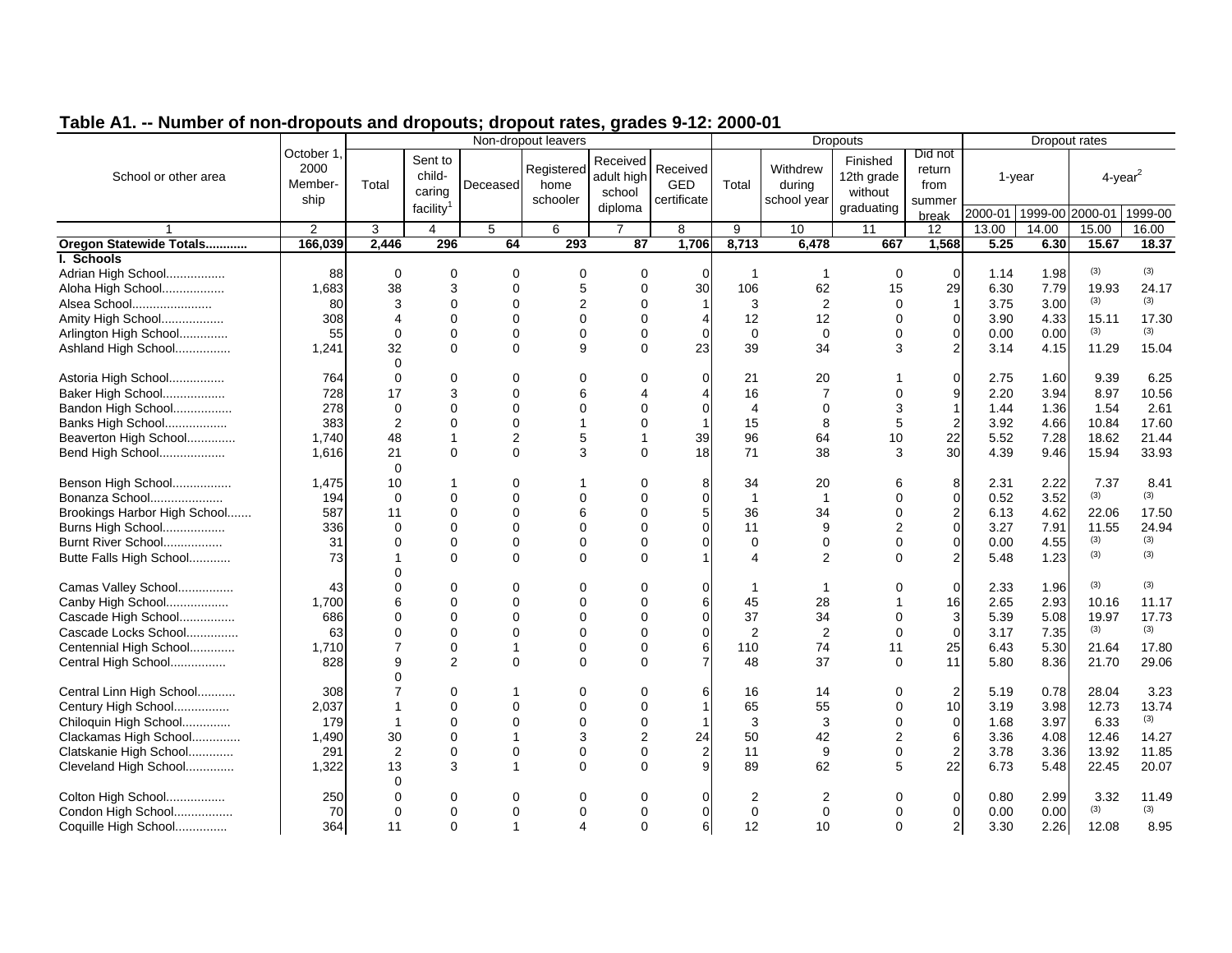| Table A1. -- Number of non-dropouts and dropouts; dropout rates, grades 9-12: 2000-01 |
|---------------------------------------------------------------------------------------|
|---------------------------------------------------------------------------------------|

| <b>INATING AT TIOT</b>                           | diopodio dila diopodio, diopodi ratoo, gradoo offer zooo of<br>Non-dropout leavers<br><b>Dropouts</b> |                       |                                                      |                |                                |                                             |                                | Dropout rates        |                                   |                                                 |                                     |                         |              |                        |               |
|--------------------------------------------------|-------------------------------------------------------------------------------------------------------|-----------------------|------------------------------------------------------|----------------|--------------------------------|---------------------------------------------|--------------------------------|----------------------|-----------------------------------|-------------------------------------------------|-------------------------------------|-------------------------|--------------|------------------------|---------------|
| School or other area                             | October 1.<br>2000<br>Member-<br>ship                                                                 | Total                 | Sent to<br>child-<br>caring<br>facility <sup>1</sup> | Deceased       | Registered<br>home<br>schooler | Received<br>adult high<br>school<br>diploma | Received<br>GED<br>certificate | Total                | Withdrew<br>during<br>school year | Finished<br>12th grade<br>without<br>graduating | Did not<br>return<br>from<br>summer |                         | 1-year       | $4$ -year <sup>2</sup> |               |
|                                                  |                                                                                                       |                       |                                                      |                |                                |                                             |                                |                      |                                   |                                                 | break                               | 2000-01 1999-00 2000-01 |              |                        | 1999-00       |
|                                                  | $\overline{2}$                                                                                        | 3                     | $\overline{4}$                                       | 5              | 6                              | $\overline{7}$                              | 8                              | 9                    | 10                                | 11                                              | 12                                  | 13.00                   | 14.00        | 15.00                  | 16.00         |
| Corbett High School<br>Corvallis High School     | 194<br>1,255                                                                                          | $\mathbf 0$<br>21     | $\mathbf 0$                                          | 0              | 0                              | 0<br>$\mathbf 0$                            | $\mathbf 0$<br>17              | $\overline{2}$<br>38 | $\overline{2}$<br>27              | $\mathbf 0$                                     | ∩<br>11                             | 1.03<br>3.03            | 1.35<br>3.72 | 4.08<br>11.72          | 5.23<br>14.21 |
|                                                  |                                                                                                       |                       | $\overline{2}$                                       | 0              | 2<br>1                         |                                             |                                |                      |                                   | 0<br>5                                          |                                     |                         |              |                        |               |
| Cottage Grove High School                        | 775                                                                                                   | 6<br>$\Omega$         | $\mathbf{1}$                                         | $\overline{2}$ |                                | $\Omega$                                    |                                | 19                   | 14                                |                                                 | $\Omega$                            | 2.45                    | 5.58         | 7.07                   | 17.62         |
| Cove School                                      | 79                                                                                                    | 0                     | $\Omega$                                             | 0              | $\Omega$                       | $\Omega$                                    |                                | -1                   | 0                                 | $\Omega$                                        | $\mathbf{1}$                        | 1.27                    | 1.12         | (3)                    | (3)           |
| Crane Union High School                          | 78                                                                                                    | $\Omega$              | $\Omega$                                             | $\Omega$       | $\Omega$                       | $\Omega$                                    | $\Omega$                       | $\Omega$             | $\Omega$                          | $\Omega$                                        | $\Omega$                            | 0.00                    | 2.47         | (3)                    | (3)           |
| Crater High School                               | 1,574                                                                                                 | 9                     | $\overline{2}$                                       |                | $\Omega$                       | $\Omega$                                    | 6                              | 88                   | 71                                | 5                                               | 12                                  | 5.59                    | 3.40         | 19.05                  | 13.08         |
| Crescent Valley High School                      | 1,278                                                                                                 | $\overline{2}$        | $\Omega$                                             | $\Omega$       | $\Omega$                       | $\Omega$                                    |                                | 17                   | 15                                | $\Omega$                                        | $\mathbf 2$                         | 1.33                    | 2.03         | 5.24                   | 7.93          |
|                                                  | 384                                                                                                   | $\boldsymbol{\Delta}$ | $\Omega$                                             | $\Omega$       | 1                              | $\Omega$                                    |                                | 23                   | 19                                | 0                                               | $\overline{4}$                      | 5.99                    | 6.56         | 21.42                  | 23.00         |
| Creswell High School<br>Crook County High School | 970                                                                                                   | 11                    | $\mathbf{1}$                                         | $\Omega$       | 3                              | $\Omega$                                    |                                | 28                   | 14                                | 14                                              | $\mathbf 0$                         | 2.89                    | 1.32         | 5.71                   | 5.75          |
|                                                  |                                                                                                       | $\Omega$              |                                                      |                |                                |                                             |                                |                      |                                   |                                                 |                                     |                         |              |                        |               |
| Crow High School                                 | 128                                                                                                   | $\Omega$              | $\Omega$                                             | 0              | O                              | $\Omega$                                    | $\Omega$                       | $\mathbf 0$          | 0                                 | 0                                               | 0                                   | 0.00                    | 2.82         | (3)                    | (3)           |
| Culver High School                               | 145                                                                                                   | 5                     |                                                      | $\Omega$       | $\Omega$                       | $\Omega$                                    |                                | 10                   | 8                                 |                                                 | $\mathbf 0$                         | 6.90                    | 6.29         | 26.55                  | 22.78         |
| Dallas High School                               | 1,079                                                                                                 | 22                    | $\Omega$                                             | $\Omega$       | 5                              | 5                                           | 12                             | 40                   | 33                                | $\overline{0}$                                  | $\overline{7}$                      | 3.71                    | 4.55         | 14.11                  | 17.31         |
| David Douglas High School                        | 2,248                                                                                                 | 15                    | $\overline{2}$                                       | $\Omega$       |                                | $\Omega$                                    | 12                             | 89                   | 63                                | 6                                               | 20                                  | 3.96                    | 5.17         | 14.61                  | 19.50         |
| Days Creek School                                | 123                                                                                                   | $\Omega$              | $\Omega$                                             | $\Omega$       | $\Omega$                       | $\Omega$                                    | $\Omega$                       | 2                    | $\mathbf{1}$                      |                                                 | $\mathbf 0$                         | 1.63                    | 2.08         | (3)                    | (3)           |
| Dayton High School                               | 304                                                                                                   | 3                     | $\Omega$                                             | $\Omega$       | $\Omega$                       | $\Omega$                                    |                                | 16                   | 9                                 |                                                 | 6                                   | 5.26                    | 7.26         | 17.23                  | 25.95         |
|                                                  |                                                                                                       | $\Omega$              |                                                      |                |                                |                                             |                                |                      |                                   |                                                 |                                     |                         |              |                        |               |
| Dayville School                                  | 19                                                                                                    | $\Omega$              | $\Omega$                                             | 0              | $\Omega$                       | $\Omega$                                    | 0                              | $\mathbf 0$          | $\mathbf 0$                       | U                                               | 0                                   | 0.00                    | 0.00         | (3)                    | (3)           |
| Douglas High School                              | 511                                                                                                   | 13                    |                                                      | $\Omega$       | $\Omega$                       | $\Omega$                                    | 12                             | 42                   | 34                                |                                                 | 6                                   | 8.22                    | 5.24         | 27.60                  | 19.82         |
| Dufur School                                     | 88                                                                                                    | $\Omega$              | $\Omega$                                             | $\Omega$       | $\Omega$                       | $\Omega$                                    | $\Omega$                       | $\mathbf{1}$         | $\overline{1}$                    | $\Omega$                                        | $\mathbf 0$                         | 1.14                    | 2.30         | (3)                    | (3)           |
| Eagle Point High School                          | 1,220                                                                                                 | 23                    | $\Omega$                                             | $\Omega$       | Δ                              | $\Omega$                                    | 19                             | 62                   | 54                                |                                                 | $\overline{4}$                      | 5.08                    | 8.90         | 17.85                  | 28.45         |
| Echo School                                      | 75                                                                                                    | $\Omega$              | $\Omega$                                             | $\Omega$       | $\Omega$                       | $\Omega$                                    | $\Omega$                       | $\sqrt{2}$           | $\overline{2}$                    | 0                                               | $\mathbf 0$                         | 2.67                    | 1.28         | (3)                    | (3)           |
| Eddyville School                                 | 43                                                                                                    | $\Omega$              | $\Omega$                                             | $\Omega$       | $\Omega$                       | $\Omega$                                    |                                | 2                    | $\overline{1}$                    |                                                 | $\Omega$                            | 4.65                    | 4.00         | (3)                    | (3)           |
|                                                  |                                                                                                       |                       |                                                      |                |                                |                                             |                                |                      |                                   |                                                 |                                     |                         |              |                        |               |
| Elgin High School                                | 144                                                                                                   | U                     | $\Omega$                                             | U              | $\Omega$                       |                                             |                                | $\overline{2}$       | 2                                 | U                                               | $\Omega$                            | 1.39                    | 1.30         | 6.25                   | 4.61          |
| Elkton High School                               | 82                                                                                                    | Δ                     | $\Omega$                                             |                | $\Omega$                       |                                             |                                | 2                    | $\overline{2}$                    | $\Omega$                                        | $\Omega$                            | 2.44                    | 2.35         | (3)                    | (3)           |
| Elmira High School                               | 620                                                                                                   | 8                     | $\overline{2}$                                       |                | Δ                              | $\Omega$                                    |                                | 26                   | 20                                | $\Omega$                                        | 6                                   | 4.19                    | 4.07         | 15.90                  | 15.96         |
| Enterprise High School                           | 179                                                                                                   | $\Omega$              | $\Omega$                                             | $\Omega$       | $\Omega$                       | $\Omega$                                    |                                | $\mathbf 0$          | $\mathbf 0$                       | $\Omega$                                        | $\overline{0}$                      | 0.00                    | 0.00         | (3)                    | (3)           |
| Estacada High School                             | 755                                                                                                   | $\overline{2}$        | $\mathbf{1}$                                         | $\Omega$       | $\Omega$                       | $\Omega$                                    |                                | 30                   | 19                                | 6                                               | 5                                   | 3.97                    | 2.15         | 12.48                  | 7.36          |
| Falls City High School                           | 64                                                                                                    | 3                     | $\overline{2}$                                       | $\Omega$       | $\Omega$                       | $\Omega$                                    |                                | $\overline{7}$       | 5                                 | $\Omega$                                        | $\overline{2}$                      | 10.94                   | 6.67         | (3)                    | (3)           |
|                                                  |                                                                                                       | $\Omega$              |                                                      |                |                                |                                             |                                |                      |                                   |                                                 |                                     |                         |              |                        |               |
| Forest Grove High School                         | 1,498                                                                                                 | 13                    | $\overline{2}$                                       |                | O                              |                                             |                                | 87                   | 69                                | 3                                               | 15                                  | 5.81                    | 9.76         | 21.67                  | 33.16         |
| Franklin High School                             | 1,488                                                                                                 | 11                    | 3                                                    | $\Omega$       |                                | $\Omega$                                    |                                | 115                  | 60                                | 20                                              | 35                                  | 7.73                    | 6.90         | 21.99                  | 25.56         |
| Gaston High School                               | 199                                                                                                   | $\boldsymbol{\Delta}$ | $\Omega$                                             | $\Omega$       | $\Omega$                       | $\Omega$                                    |                                | 3                    | 3                                 | $\Omega$                                        | 0                                   | 1.51                    | 1.05         | 5.11                   | 4.76          |
| Gervais High School                              | 318                                                                                                   | 3                     | $\mathbf 1$                                          | 1              | $\Omega$                       | $\Omega$                                    |                                | 17                   | 17                                | $\Omega$                                        | $\mathbf 0$                         | 5.35                    | 3.79         | 20.05                  | 13.42         |
| Gilchrist School                                 | 127                                                                                                   | $\Omega$              | $\Omega$                                             | $\Omega$       | $\Omega$                       | $\Omega$                                    |                                | $\overline{4}$       | $\overline{4}$                    | 0                                               | 0                                   | 3.15                    | 5.84         | (3)                    | (3)           |
| Gladstone High School                            | 901                                                                                                   | 8                     | $\mathbf{1}$                                         | $\Omega$       | $\Omega$                       | $\Omega$                                    |                                | 13                   | 9                                 | $\overline{2}$                                  | $\overline{2}$                      | 1.44                    | 1.09         | 4.85                   | 3.62          |
|                                                  |                                                                                                       |                       |                                                      |                |                                |                                             |                                |                      |                                   |                                                 |                                     |                         |              |                        |               |
| Glencoe High School                              | 1,746                                                                                                 | 3                     | $\Omega$                                             | $\Omega$       | $\Omega$                       | $\Omega$                                    | 3                              | 48                   | 36                                | $\Omega$                                        | 12                                  | 2.75                    | 3.37         | 10.98                  | 10.41         |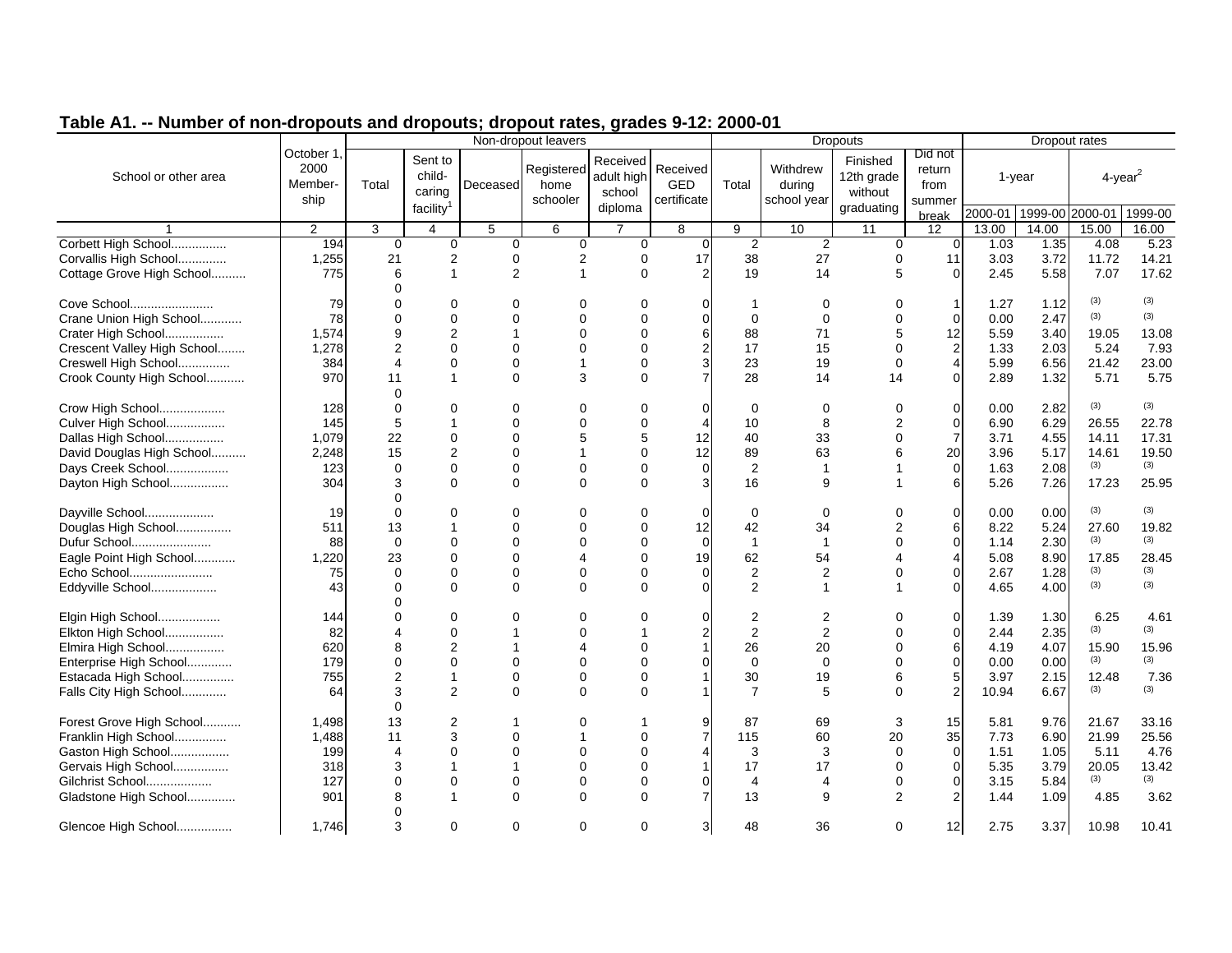|                                   | $\frac{1}{2}$ and anopout $\frac{1}{2}$ anopout nation, graduo o nei 2000<br>Non-dropout leavers<br><b>Dropouts</b> |                      |                                             |                |                                |                                             |                                       | Dropout rates  |                                   |                                                 |                                     |                         |        |                |              |
|-----------------------------------|---------------------------------------------------------------------------------------------------------------------|----------------------|---------------------------------------------|----------------|--------------------------------|---------------------------------------------|---------------------------------------|----------------|-----------------------------------|-------------------------------------------------|-------------------------------------|-------------------------|--------|----------------|--------------|
| School or other area              | October 1.<br>2000<br>Member-<br>ship                                                                               | Total                | Sent to<br>child-<br>caring<br>facility $1$ | Deceased       | Registered<br>home<br>schooler | Received<br>adult high<br>school<br>diploma | Received<br><b>GED</b><br>certificate | Total          | Withdrew<br>during<br>school year | Finished<br>12th grade<br>without<br>graduating | Did not<br>return<br>from<br>summer |                         | 1-year | $4$ -year $^2$ |              |
|                                   |                                                                                                                     |                      |                                             |                |                                |                                             |                                       |                |                                   |                                                 | break                               | 2000-01 1999-00 2000-01 |        |                | 1999-00      |
|                                   | $\overline{2}$                                                                                                      | 3                    | $\overline{4}$                              | 5              | 6                              | $\overline{7}$                              | 8                                     | 9              | 10                                | 11                                              | 12                                  | 13.00                   | 14.00  | 15.00          | 16.00        |
| Glendale High School              | 169                                                                                                                 |                      | $\mathbf 0$                                 | $\Omega$       | $\mathbf 0$                    | 0                                           |                                       | 6              | 5                                 | 0                                               |                                     | 3.55                    | 4.82   | 14.51          | 17.97        |
| Glide High School                 | 352                                                                                                                 | 6                    | $\Omega$                                    | $\Omega$       | 3                              | 0                                           |                                       | 10             | $\overline{7}$                    | 0                                               | 3                                   | 2.84                    | 5.48   | 10.98          | 20.31        |
| Gold Beach High School            | 257                                                                                                                 | 3                    | $\Omega$                                    | 0              | $\overline{2}$                 | $\Omega$                                    |                                       | 6              | $\overline{2}$                    | 2                                               | $\overline{c}$                      | 2.33                    | 8.73   | 6.13           | 23.87        |
| Grant High School (Grant)         | 305                                                                                                                 | $\mathbf 0$          | 0                                           | $\Omega$       | $\mathbf 0$                    | 0                                           |                                       | $\sqrt{2}$     | 2                                 | 0                                               | $\mathsf 0$                         | 0.66                    | 0.63   | 2.74           | 2.86         |
| Grant High School (Multnomah)     | 1,794                                                                                                               | 12                   | 4                                           | $\Omega$       | $\overline{1}$                 | $\Omega$                                    |                                       | 67             | 51                                | $\overline{7}$                                  | 9                                   | 3.73                    | 2.82   | 12.55          | 10.93        |
| Grants Pass High School           | 1,614                                                                                                               | $\Omega$<br>11       | 0                                           | 0              | $\Omega$                       | 0                                           | 11                                    | 89             | 76                                | 13                                              | 0                                   | 5.51                    | 7.11   | 17.37          | 26.14        |
|                                   | 1.701                                                                                                               |                      | $\Omega$                                    | $\Omega$       | 8                              | $\Omega$                                    | 5                                     |                | 46                                | 37                                              | 0                                   | 4.88                    | 3.53   | 10.05          | 12.04        |
| Gresham High School               |                                                                                                                     | 13                   |                                             | $\Omega$       |                                |                                             |                                       | 83             |                                   |                                                 |                                     |                         |        | (3)            | (3)          |
| Harper School                     | 26                                                                                                                  | $\Omega$<br>$\Omega$ | $\Omega$                                    |                | $\Omega$                       | 0                                           |                                       | $\mathbf 0$    | $\mathbf 0$                       | 0                                               | $\pmb{0}$                           | 0.00                    | 0.00   |                |              |
| Harrisburg High School            | 217                                                                                                                 |                      | $\Omega$                                    | 0              | $\Omega$                       | 0                                           |                                       | 8              | 3                                 | 0                                               | 5                                   | 3.69                    | 3.93   | 13.15<br>(3)   | 14.49<br>(3) |
| Helix School                      | 50                                                                                                                  | 3                    | $\Omega$                                    | $\Omega$       | $\mathbf 0$                    | $\Omega$                                    |                                       | $\Omega$       | $\mathbf 0$                       | $\Omega$                                        | $\pmb{0}$                           | 0.00                    | 0.00   |                |              |
| Henley High School                | 733                                                                                                                 | 6                    | $\Omega$                                    | $\Omega$       | 2                              | $\Omega$                                    |                                       | 16             | 14                                | 0                                               | $\overline{2}$                      | 2.18                    | 1.90   | 8.70           | 6.34         |
| Henry D Sheldon High School       | 1,584                                                                                                               |                      |                                             | $\Omega$       | $\Omega$                       | $\Omega$                                    |                                       | 17             | 17                                | $\Omega$                                        | 0                                   | 1.07                    | 3.03   | 4.36           | 7.50         |
| Heppner High School               | 129                                                                                                                 |                      | $\Omega$                                    | 0              | $\Omega$                       | $\Omega$                                    |                                       | 0              | $\mathbf 0$                       | 0                                               | $\mathbf 0$                         | 0.00                    | 1.31   | (3)            | 6.67         |
| Hermiston High School             | 1,175                                                                                                               | 3                    | $\mathbf 0$                                 | 0              | $\Omega$                       | 0                                           |                                       | 52             | 32                                | 0                                               | 20                                  | 4.43                    | 6.49   | 16.70          | 21.59        |
| Hidden Valley High School         | 828                                                                                                                 | $\overline{2}$       | $\mathbf 0$                                 | 0              | $\Omega$                       | $\Omega$                                    |                                       | 41             | 32                                | $\Omega$                                        | 9                                   | 4.95                    | 1.95   | 17.13          | 8.08         |
| Hillsboro High School             | 1,451                                                                                                               |                      | $\mathbf 0$                                 | 0              | $\mathbf 0$                    | $\Omega$                                    |                                       | 46             | 35                                | $\Omega$                                        | 11                                  | 3.17                    | 5.88   | 13.10          | 17.74        |
| Hood River Valley High School     | 1.059                                                                                                               | 5                    | 1                                           | $\overline{1}$ | $\Omega$                       | $\Omega$                                    |                                       | 22             | 13                                | $\Omega$                                        | 9                                   | 2.08                    | 5.81   | 7.97           | 20.93        |
|                                   |                                                                                                                     |                      |                                             |                |                                |                                             |                                       |                |                                   |                                                 |                                     |                         |        |                |              |
| Huntington School                 | 27                                                                                                                  | $\Omega$             | $\Omega$                                    | $\Omega$       | $\Omega$                       | ∩                                           |                                       | $\mathbf 0$    | $\Omega$                          |                                                 | 0                                   | 0.00                    | 0.00   | (3)            | (3)          |
| Illinois Valley High School       | 458                                                                                                                 | 48                   | 3                                           | $\Omega$       |                                |                                             | 40                                    | 14             | 10                                |                                                 | 3                                   | 3.06                    | 5.42   | 9.52           | 16.93        |
| Imbler High School                | 120                                                                                                                 | -1                   | 0                                           | 0              |                                | 0                                           | $\Omega$                              | $\mathbf{1}$   | $\mathbf{1}$                      | U                                               | $\pmb{0}$                           | 0.83                    | 1.49   | (3)            | (3)          |
| Ione School                       | 65                                                                                                                  | $\Omega$             | $\Omega$                                    | $\Omega$       | $\Omega$                       | $\Omega$                                    |                                       | $\Omega$       | $\Omega$                          | $\Omega$                                        | $\mathbf 0$                         | 0.00                    | 0.00   | (3)            | (3)          |
| Jefferson High School (Marion)    | 285                                                                                                                 | 3                    | $\overline{1}$                              | $\mathbf 0$    | $\mathbf 0$                    | $\Omega$                                    |                                       | 12             | 10                                | 1                                               | $\mathbf{1}$                        | 4.21                    | 4.51   | 15.66          | 16.29        |
| Jefferson High School (Multnomah) | 892                                                                                                                 |                      | $\overline{2}$                              | 2              | $\Omega$                       | 0                                           |                                       | 66             | 37                                | 9                                               | 20                                  | 7.40                    | 6.53   | 24.33          | 25.87        |
|                                   |                                                                                                                     |                      |                                             |                |                                |                                             |                                       |                |                                   |                                                 |                                     |                         |        |                |              |
| Jewell School                     | 41                                                                                                                  |                      |                                             | $\Omega$       | $\Omega$                       | $\Omega$                                    |                                       | $\overline{2}$ | $\overline{2}$                    | $\Omega$                                        | 0                                   | 4.88                    | 11.36  | (3)            | (3)          |
| John C. Fremont Jr High School    | 280                                                                                                                 | 3                    | $\Omega$                                    | 0              | 3                              | 0                                           |                                       | $\overline{2}$ | $\overline{2}$                    | $\Omega$                                        | $\mathbf 0$                         | 0.71                    | 0.72   | (4)            | (4)          |
| John F Kennedy High School        | 222                                                                                                                 | $\Omega$             | 0                                           | 0              | $\mathbf 0$                    | $\mathbf 0$                                 |                                       | 3              | 2                                 | 0                                               | $\mathbf{1}$                        | 1.35                    | 5.33   | 5.26           | 20.21        |
| Jordan Valley High School         | 39                                                                                                                  | $\Omega$             | $\Omega$                                    | 0              | $\Omega$                       | $\Omega$                                    |                                       | $\Omega$       | 0                                 | $\Omega$                                        | 0                                   | 0.00                    | 2.17   | (3)            | (3)          |
| Joseph High School                | 124                                                                                                                 | 3                    | $\Omega$                                    | 0              |                                |                                             |                                       | 1              |                                   | $\Omega$                                        | 0                                   | 0.81                    | 0.00   | (3)            | (3)          |
| Joseph Lane Jr High School        | 266                                                                                                                 | $\Omega$             | $\Omega$                                    | 0              | $\Omega$                       | 0                                           |                                       | 5              | 5                                 | $\Omega$                                        | 0                                   | 1.88                    | 3.05   | (4)            | (4)          |
| Junction City High School         | 707                                                                                                                 | $\Omega$             | $\Omega$                                    | $\Omega$       | $\Omega$                       | $\Omega$                                    |                                       | 10             | 10                                | $\Omega$                                        | 0                                   | 1.41                    | 3.07   | 5.89           | 11.62        |
|                                   |                                                                                                                     |                      |                                             |                |                                |                                             |                                       |                |                                   |                                                 |                                     |                         |        |                |              |
| Klamath High School               | 1,051                                                                                                               |                      | 0                                           | 0              | $\Omega$                       | 0                                           |                                       | 47             | 47                                | 0                                               | 0                                   | 4.47                    | 11.12  | 16.13          | 38.03        |
| Knappa High School                | 194                                                                                                                 | $\Omega$             | $\Omega$                                    | 0              | $\Omega$                       | $\Omega$                                    |                                       | 3              | 3                                 | $\Omega$                                        | $\mathbf 0$                         | 1.55                    | 0.55   | 6.00           | 2.22         |
| La Grande High School             | 827                                                                                                                 | 17                   | 1                                           | $\Omega$       | 6                              | $\Omega$                                    | 10                                    | 42             | 34                                | 3                                               | $\mathbf 5$                         | 5.08                    | 4.30   | 17.27          | 13.66        |
| Lake Oswego High School           | 1,188                                                                                                               | $\overline{2}$       | $\Omega$                                    | $\Omega$       | $\Omega$                       | 0                                           |                                       | 45             | 12                                | $\overline{7}$                                  | 26                                  | 3.79                    | 1.26   | 12.44          | 5.05         |
| Lakeridge High School             | 1,131                                                                                                               | 8                    | $\Omega$                                    | $\Omega$       | $\Omega$                       | $\Omega$                                    | 8                                     | 10             | 8                                 | $\overline{2}$                                  | 0                                   | 0.88                    | 1.66   | 2.81           | 4.64         |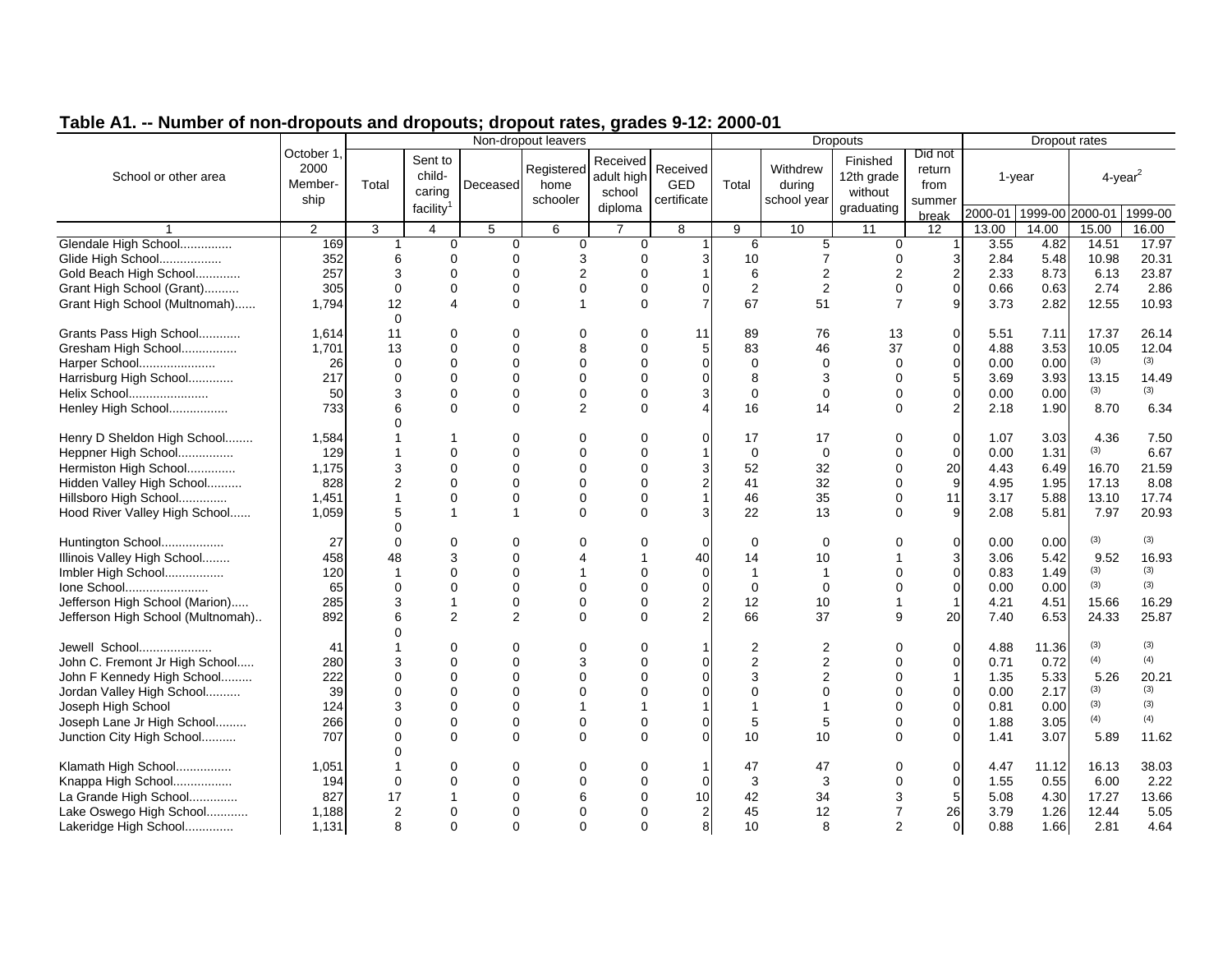|  | Table A1. -- Number of non-dropouts and dropouts; dropout rates, grades 9-12: 2000-01 |  |
|--|---------------------------------------------------------------------------------------|--|
|  |                                                                                       |  |

| <b>Turnber of fiore are pouts and are pouts, are pout rates, grades viral zood of</b> |                                       |                            |                                                      |          | Non-dropout leavers            |                                             |                                |                |                                   | <b>Dropouts</b>                                 |                                     |                         |        | Dropout rates          |              |
|---------------------------------------------------------------------------------------|---------------------------------------|----------------------------|------------------------------------------------------|----------|--------------------------------|---------------------------------------------|--------------------------------|----------------|-----------------------------------|-------------------------------------------------|-------------------------------------|-------------------------|--------|------------------------|--------------|
| School or other area                                                                  | October 1.<br>2000<br>Member-<br>ship | Total                      | Sent to<br>child-<br>caring<br>facility <sup>1</sup> | Deceased | Registered<br>home<br>schooler | Received<br>adult high<br>school<br>diploma | Received<br>GED<br>certificate | Total          | Withdrew<br>during<br>school year | Finished<br>12th grade<br>without<br>graduating | Did not<br>return<br>from<br>summer |                         | 1-year | $4$ -year <sup>2</sup> |              |
|                                                                                       |                                       |                            |                                                      |          |                                |                                             |                                |                |                                   |                                                 | break                               | 2000-01 1999-00 2000-01 |        |                        | 1999-00      |
|                                                                                       | 2                                     | 3                          | 4                                                    | 5        | 6                              | $\overline{7}$                              | 8                              | 9              | 10                                | 11                                              | 12 <sup>°</sup>                     | 13.00                   | 14.00  | 15.00                  | 16.00        |
| Lakeview High School                                                                  | 355                                   | 1<br>$\Omega$              | $\Omega$                                             | $\Omega$ | $\overline{0}$                 | $\Omega$                                    |                                | $\overline{2}$ | $\overline{2}$                    | $\mathbf 0$                                     | $\overline{0}$                      | 0.56                    | 1.09   | 2.60                   | 4.80         |
| Lapine High School                                                                    | 467                                   | 12                         | $\mathbf 1$                                          | $\Omega$ | 5                              |                                             |                                | 17             | 17                                | 0                                               | $\Omega$                            | 3.64                    | 9.43   | 13.14                  | 31.60        |
| Lebanon High School                                                                   | 1,379                                 | 26                         | 8                                                    | $\Omega$ | $\Omega$                       |                                             | 14                             | 82             | 69                                | $\Omega$                                        | 13                                  | 5.95                    | 8.92   | 22.09                  | 28.93        |
| Lincoln High School                                                                   | 1,374                                 | 11                         | $\overline{2}$                                       | $\Omega$ | $\Omega$                       |                                             |                                | 47             | 19                                | 5                                               | 23                                  | 3.42                    | 4.22   | 11.83                  | 15.91        |
| Long Creek School                                                                     |                                       | $\Omega$                   | $\Omega$                                             | $\Omega$ | $\Omega$                       | $\Omega$                                    |                                | $\Omega$       | $\Omega$                          | $\Omega$                                        | $\mathbf 0$                         | 0.00                    | 5.71   | (3)                    | (3)          |
|                                                                                       | 33                                    |                            | $\Omega$                                             |          |                                | $\Omega$                                    |                                |                |                                   |                                                 |                                     |                         |        |                        |              |
| Lost River High School                                                                | 192                                   | $\overline{2}$             |                                                      | 2        | $\Omega$                       |                                             |                                | 13             | 9                                 | 0                                               | 4                                   | 6.77                    | 5.20   | 24.73<br>(3)           | 13.46<br>(3) |
| Lowell High School                                                                    | 141                                   | $\overline{2}$<br>$\Omega$ | $\mathbf{1}$                                         | $\Omega$ | $\Omega$                       | $\Omega$                                    |                                | 10             | $\overline{4}$                    | $\Omega$                                        | 6                                   | 7.09                    | 7.97   |                        |              |
| Madison High School                                                                   | 1,241                                 |                            | $\Omega$                                             | $\Omega$ |                                | $\Omega$                                    |                                | 62             | 48                                |                                                 | 13                                  | 5.00                    | 4.21   | 17.52                  | 15.26        |
| Madras High School                                                                    | 800                                   | 3                          | $\Omega$                                             | $\Omega$ | 0                              | $\Omega$                                    | 3                              | 44             | 43                                |                                                 | $\mathbf 0$                         | 5.50                    | 6.59   | 19.48                  | 20.03        |
| Mapleton High School                                                                  | 91                                    | $\Omega$                   | $\Omega$                                             | $\Omega$ | $\Omega$                       | $\Omega$                                    | ∩                              | $\overline{7}$ | 6                                 | $\Omega$                                        | $\mathbf{1}$                        | 7.69                    | 8.16   | (3)                    | (3)          |
| Marshall High School (Multnomah)                                                      | 1,278                                 | 45                         | 8                                                    | $\Omega$ | 4                              |                                             | 26                             | 98             | 78                                | $\Omega$                                        | 20                                  | 7.67                    | 11.71  | 26.29                  | 39.34        |
|                                                                                       |                                       | 16                         | $\boldsymbol{\Delta}$                                | 0        | 9                              | $\Omega$                                    | 3                              | 40             | 25                                |                                                 | 8                                   | 3.31                    | 5.21   | 10.31                  | 17.47        |
| Marshfield High School                                                                | 1,207                                 |                            |                                                      |          |                                |                                             |                                |                |                                   | $\overline{7}$                                  | 5                                   |                         |        |                        |              |
| Mazama High School                                                                    | 821                                   | $\Omega$<br>$\Omega$       | $\Omega$                                             | $\Omega$ | $\Omega$                       | $\Omega$                                    |                                | 33             | 21                                |                                                 |                                     | 4.02                    | 2.60   | 12.80                  | 10.36        |
| McKay High School                                                                     | 1,919                                 | 31                         | $\Omega$                                             | 2        | 3                              | $\Omega$                                    | 26                             | 167            | 134                               | 16                                              | 17                                  | 8.70                    | 10.64  | 28.80                  | 34.86        |
| McNary High School                                                                    | 1,826                                 | 38                         | $\Omega$                                             | $\Omega$ | 5                              | $\Omega$                                    | 33                             | 95             | 58                                | 19                                              | 18                                  | 5.20                    | 8.77   | 16.14                  | 26.83        |
| McKenzie River High School                                                            | 104                                   | $\overline{1}$             | $\Omega$                                             | $\Omega$ | $\Omega$                       |                                             | $\Omega$                       | 8              | $\overline{7}$                    | 0                                               | 1                                   | 7.69                    | 1.94   | (3)                    | (3)          |
| McLoughlin High School                                                                | 514                                   | 10                         |                                                      | $\Omega$ | $\Omega$                       | $\Omega$                                    | 9                              | 38             | 22                                | $\Omega$                                        | 16                                  | 7.39                    | 13.01  | 26.37                  | 39.79        |
| McMinnville High School                                                               | 1,690                                 | $\overline{4}$             | 0                                                    | 0        | $\overline{2}$                 | $\Omega$                                    | $\mathbf{2}^{\prime}$          | 111            | 69                                | 0                                               | 42                                  | 6.57                    | 8.17   | 24.23                  | 26.93        |
|                                                                                       | 133                                   | 5                          | $\Omega$                                             | $\Omega$ | $\Omega$                       | $\Omega$                                    |                                | 3              | 2                                 |                                                 | $\Omega$                            | 2.26                    | 3.01   | (3)                    | (3)          |
| Metropolitan Learning Center                                                          |                                       | $\Omega$                   |                                                      |          |                                |                                             |                                |                |                                   |                                                 |                                     |                         |        |                        |              |
| Milwaukie High School                                                                 | 1,391                                 | 21                         | $\Omega$                                             | $\Omega$ | 0                              | $\Omega$                                    | 21                             | 94             | 70                                | 8                                               | 16                                  | 6.76                    | 6.84   | 23.30                  | 24.84        |
| Mitchell School                                                                       | 36                                    | $\Omega$                   | $\Omega$                                             | $\Omega$ | $\Omega$                       | $\Omega$                                    | $\Omega$                       | $\mathbf{1}$   | $\mathbf 0$                       | $\Omega$                                        | $\mathbf{1}$                        | 2.78                    | 0.00   | (3)                    | (3)          |
| Mohawk High School                                                                    | 107                                   |                            | $\Omega$                                             | $\Omega$ | $\Omega$                       | $\Omega$                                    |                                | 3              | 3                                 | 0                                               | 0                                   | 2.80                    | 2.17   | (3)                    | (3)          |
| Molalla High School                                                                   | 775                                   | 5                          | $\Omega$                                             | $\Omega$ | $\overline{2}$                 | $\Omega$                                    |                                | 27             | 15                                | $\overline{7}$                                  | 5                                   | 3.48                    | 3.74   | 11.00                  | 12.31        |
| Monroe High School                                                                    | 155                                   | 5                          | $\mathbf 0$                                          |          | $\mathbf 1$                    | $\overline{2}$                              |                                | $\mathbf{1}$   | $\mathbf{1}$                      | 0                                               | $\mathbf 0$                         | 0.65                    | 4.12   | 2.78                   | 16.09        |
| Monument School                                                                       | 20                                    | $\Omega$                   | $\Omega$                                             | $\Omega$ | $\Omega$                       | $\Omega$                                    |                                | $\Omega$       | $\Omega$                          | $\Omega$                                        | $\Omega$                            | 0.00                    | 0.00   | (3)                    | (3)          |
|                                                                                       |                                       | O                          |                                                      |          |                                |                                             |                                |                |                                   |                                                 |                                     |                         |        |                        |              |
| Mt View High School                                                                   | 1,938                                 |                            | -1                                                   | 0        |                                | $\Omega$                                    |                                | 31             | 28                                | 2                                               | $\mathbf{1}$                        | 1.60                    | 2.30   | 5.94                   | 8.26         |
| Myrtle Point High School                                                              | 314                                   | Δ                          | $\Omega$                                             | $\Omega$ | $\overline{2}$                 | $\Omega$                                    |                                | 9              | 9                                 | $\Omega$                                        | $\mathbf 0$                         | 2.87                    | 4.40   | 10.74                  | 11.64        |
| Neah-Kah-Nie Jr-Sr High School                                                        | 286                                   | 8                          | $\Omega$                                             | $\Omega$ | $\boldsymbol{\Delta}$          | $\Omega$                                    |                                | $\overline{4}$ | 3                                 |                                                 | $\mathbf 0$                         | 1.40                    | 5.67   | 4.21                   | 20.21        |
| Nestucca High School                                                                  | 247                                   | $\boldsymbol{\Delta}$      | $\Omega$                                             |          | $\overline{2}$                 | $\Omega$                                    |                                | $\overline{2}$ | 1                                 | $\Omega$                                        | $\mathbf{1}$                        | 0.81                    | 1.64   | 3.77                   | 4.99         |
| Newberg High School                                                                   | 1,551                                 | 15                         | $\overline{7}$                                       | $\Omega$ | 4                              | $\Omega$                                    |                                | 101            | 80                                | 6                                               | 15                                  | 6.51                    | 7.15   | 21.56                  | 24.64        |
| Newport High School                                                                   | 694                                   | 13                         | 3                                                    | 1        | $\Omega$                       | $\Omega$                                    |                                | 43             | 30                                | $\Omega$                                        | 13                                  | 6.20                    | 8.70   | 24.23                  | 30.76        |
|                                                                                       |                                       | $\Omega$                   |                                                      |          |                                |                                             |                                |                |                                   |                                                 |                                     |                         |        |                        |              |
| North Bend High School                                                                | 873                                   | 9                          | $\Omega$                                             | 0        | 2                              | $\Omega$                                    |                                | 25             | 19                                |                                                 | $\overline{\mathbf{c}}$             | 2.86                    | 6.00   | 9.74                   | 22.38        |
| North Douglas High School                                                             | 148                                   | 5                          |                                                      | $\Omega$ | 2                              |                                             |                                | 3              | 3                                 | 0                                               | $\mathsf 0$                         | 2.03                    | 8.28   | 7.73                   | (3)          |
| North Eugene High School                                                              | 1,077                                 | $\overline{7}$             | $\overline{1}$                                       | $\Omega$ | 2                              | $\Omega$                                    |                                | 29             | 19                                | 3                                               | $\overline{7}$                      | 2.69                    | 3.65   | 9.27                   | 13.65        |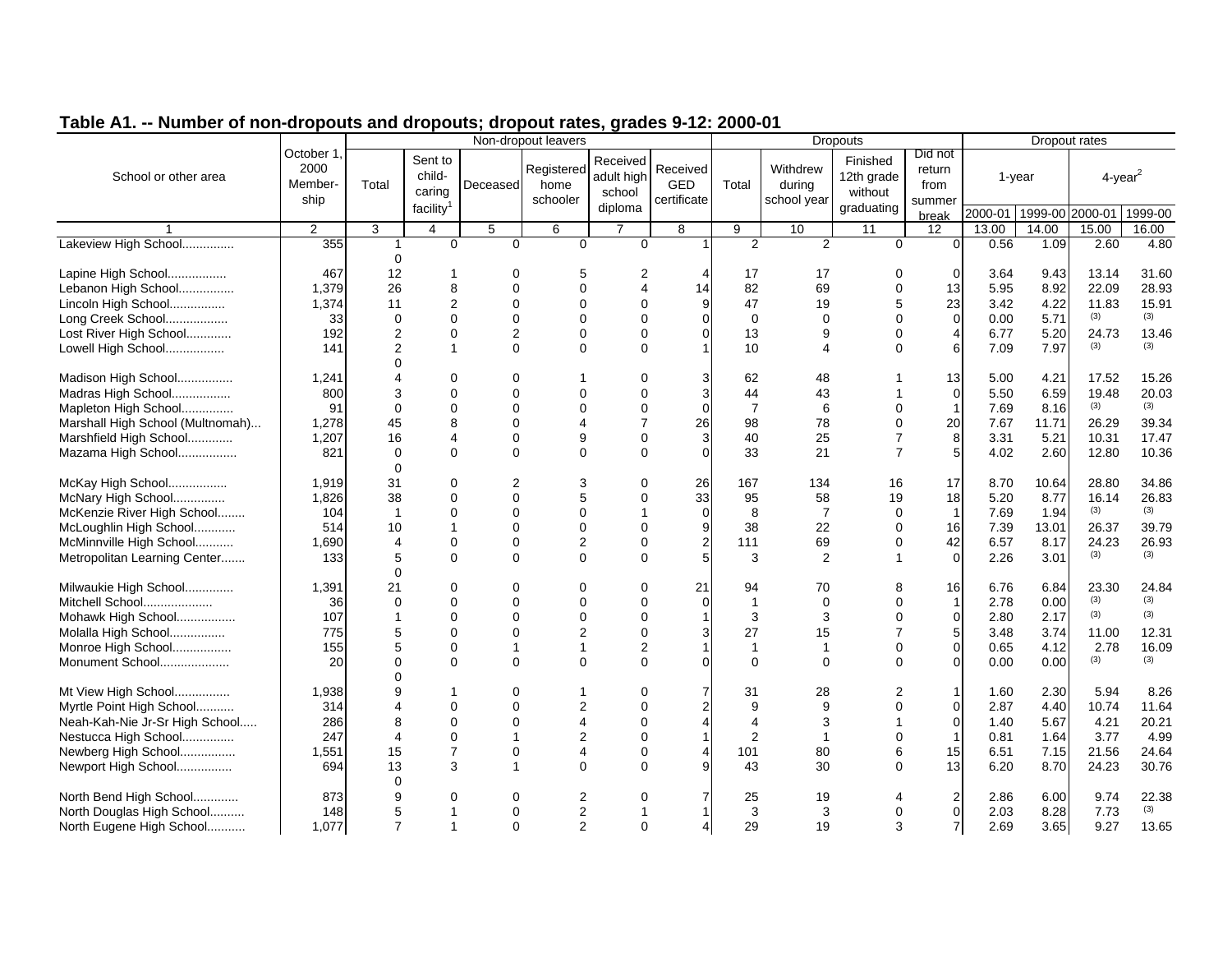|                           |                                       | $\frac{1}{2}$ and an openion and pour ratio; graduo $\frac{1}{2}$ is 2000<br>Non-dropout leavers |                                             |                 |                                |                                             |                                       |                |                                   | <b>Dropouts</b>                                 |                                     |         |               | Dropout rates   |              |
|---------------------------|---------------------------------------|--------------------------------------------------------------------------------------------------|---------------------------------------------|-----------------|--------------------------------|---------------------------------------------|---------------------------------------|----------------|-----------------------------------|-------------------------------------------------|-------------------------------------|---------|---------------|-----------------|--------------|
| School or other area      | October 1,<br>2000<br>Member-<br>ship | Total                                                                                            | Sent to<br>child-<br>caring<br>facility $1$ | Deceased        | Registered<br>home<br>schooler | Received<br>adult high<br>school<br>diploma | Received<br><b>GED</b><br>certificate | Total          | Withdrew<br>during<br>school year | Finished<br>12th grade<br>without<br>graduating | Did not<br>return<br>from<br>summer | 1-year  |               | $4$ -year $^2$  |              |
|                           |                                       |                                                                                                  |                                             |                 |                                |                                             |                                       |                |                                   |                                                 | break                               | 2000-01 |               | 1999-00 2000-01 | 1999-00      |
|                           | 2                                     | 3                                                                                                | $\overline{4}$                              | $5\phantom{.0}$ | 6                              | $\overline{7}$                              | 8                                     | 9              | 10                                | 11                                              | 12                                  | 13.00   | 14.00         | 15.00<br>(3)    | 16.00<br>(3) |
| North Lake School         | 74                                    | $\mathbf 0$                                                                                      | $\mathbf 0$                                 | $\mathbf 0$     | 0                              | 0                                           | $\overline{0}$                        | $\mathbf 0$    | $\mathbf 0$                       | $\mathbf 0$                                     | 0                                   | 0.00    | 0.00          |                 |              |
| North Marion High School  | 514                                   | 6                                                                                                | 0                                           | 0               | 2                              | $\mathbf 0$                                 | 4                                     | 5              | 5                                 | 0                                               | $\mathbf 0$                         | 0.97    | 2.40          | 3.97            | 9.78         |
| North Medford High School | 1,973                                 | 63                                                                                               | $\boldsymbol{\Delta}$                       | $\Omega$        | 8                              | 3                                           | 48                                    | 139            | 98                                | 31                                              | 10                                  | 7.05    | 8.33          | 20.84           | 28.94        |
| North Powder School       | 94                                    | $\mathbf 0$<br>$\Omega$                                                                          | $\Omega$                                    | $\Omega$        | $\Omega$                       | 0                                           | $\Omega$                              | $\mathbf 0$    | $\mathbf 0$                       | 0                                               | $\mathbf 0$                         | 0.00    | 0.00          | (3)             | (3)          |
|                           |                                       |                                                                                                  |                                             | 2               | Δ                              | $\Omega$                                    |                                       |                | 146                               | 17                                              | 24                                  |         |               |                 | 33.63        |
| North Salem High School   | 1,910                                 | 37<br>6                                                                                          | $\Omega$                                    |                 | ი                              |                                             | 30<br>5                               | 187<br>39      | 28                                | 2                                               | 9                                   | 9.79    | 10.54<br>4.28 | 32.18<br>17.05  | 13.81        |
| North Valley High School  | 727                                   |                                                                                                  | $\Omega$                                    | $\Omega$        | $\Omega$                       | $\Omega$                                    |                                       |                | $\overline{7}$                    | $\Omega$                                        |                                     | 5.36    |               |                 |              |
| Nyssa High School         | 320                                   |                                                                                                  |                                             |                 |                                |                                             |                                       | 9              |                                   |                                                 | $\overline{2}$                      | 2.81    | 2.88          | 9.95            | 9.67         |
| Oakland High School       | 226                                   | 3<br>7                                                                                           | 1                                           | $\overline{2}$  | 0                              | $\Omega$                                    | 0                                     | 9              | 9                                 | 0                                               | $\mathbf 0$                         | 3.98    | 1.81          | 14.95           | 5.87         |
| Oakridge High School      | 295                                   | $\Omega$                                                                                         | $\mathbf{1}$                                | Δ               | $\overline{2}$                 | $\Omega$                                    | U                                     | 12             | 8                                 | $\Omega$                                        | $\overline{4}$                      | 4.07    | 4.47          | 15.43           | 15.72        |
| Ontario High School       | 778                                   | 5                                                                                                | $\mathbf 0$                                 | $\Omega$        | 0                              | $\Omega$                                    |                                       | 29             | 17                                | 12                                              | $\mathbf 0$                         | 3.73    | 4.00          | 8.38            | 15.00        |
| Oregon City High School   | 1,953                                 | $\overline{2}$                                                                                   | $\Omega$                                    |                 | U                              | $\Omega$                                    |                                       | 32             | 24                                | 6                                               | $\overline{2}$                      | 1.64    | 4.22          | 5.35            | (4)          |
| Pacific High School       | 149                                   | 2                                                                                                | $\mathbf 0$                                 | $\Omega$        | O                              |                                             |                                       | 3              | 3                                 | $\Omega$                                        | $\boldsymbol{0}$                    | 2.01    | 3.90          | 7.09            | 14.91        |
| Paisley School            | 46                                    | $\Omega$                                                                                         | $\Omega$                                    | $\Omega$        | $\Omega$                       | $\Omega$                                    | 0                                     | $\Omega$       | $\Omega$                          | 0                                               | $\mathbf 0$                         | 0.00    | 0.00          | (3)             | (3)          |
| Parkrose High School      | 1,103                                 | 13                                                                                               | $\overline{2}$                              | $\mathbf 0$     | 3                              | $\mathbf 0$                                 | 8                                     | 62             | 48                                | 9                                               | $\overline{5}$                      | 5.62    | 5.33          | 15.02           | 14.91        |
| Pendleton High School     | 1,090                                 | 92                                                                                               | 67                                          | $\overline{2}$  | $\Omega$                       | $\overline{7}$                              | 16                                    | 61             | 39                                | 0                                               | 22                                  | 5.60    | 5.54          | 20.86           | 18.91        |
|                           |                                       | $\Omega$                                                                                         |                                             |                 |                                |                                             |                                       |                |                                   |                                                 |                                     |         |               |                 |              |
| Perrydale School          | 110                                   |                                                                                                  | -1                                          | $\Omega$        | $\Omega$                       | $\Omega$                                    | 0                                     | 2              | 2                                 | $\Omega$                                        | $\mathbf 0$                         | 1.82    | 0.00          | (3)             | (3)          |
| Philomath High School     | 652                                   | 10                                                                                               | $\Omega$                                    |                 | 0                              | 2                                           |                                       | 22             | 17                                | 0                                               | 5                                   | 3.37    | 3.86          | 13.12           | 15.16        |
| Phoenix High School       | 808                                   | 10                                                                                               | $\overline{7}$                              | $\Omega$        | $\Omega$                       |                                             |                                       | 84             | 81                                | $\overline{2}$                                  | $\mathbf{1}$                        | 10.40   | 9.18          | 33.24           | 28.50        |
| Pilot Rock High School    | 165                                   | $\mathbf 0$                                                                                      | $\Omega$                                    | $\Omega$        | $\Omega$                       | $\Omega$                                    | 0                                     | 3              | $\Omega$                          | 3                                               | $\mathbf 0$                         | 1.82    | 3.91          | 0.00            | 14.77        |
| Pine Eagle High School    | 135                                   | $\mathbf 0$                                                                                      | $\mathbf 0$                                 | 0               | $\Omega$                       | 0                                           | 0                                     | 3              | 3                                 | 0                                               | 0                                   | 2.22    | 2.16          | 9.67            | 5.23         |
| Pleasant Hill High School | 461                                   | $\Omega$                                                                                         | $\Omega$                                    | $\Omega$        | $\Omega$                       | $\Omega$                                    |                                       | 1              |                                   | $\Omega$                                        | $\Omega$                            | 0.22    | 1.10          | 0.81            | 3.78         |
|                           |                                       | $\Omega$                                                                                         |                                             |                 |                                |                                             |                                       |                |                                   |                                                 |                                     |         |               |                 |              |
| Powers High School        | 74                                    | 3                                                                                                | $\Omega$                                    | 0               |                                | ∩                                           |                                       | $\Omega$       | 0                                 | ∩                                               | $\mathbf 0$                         | 0.00    | 0.00          | (3)             | (3)          |
| Prairie City School       | 63                                    | $\Omega$                                                                                         | $\Omega$                                    | $\Omega$        | U                              |                                             | 0                                     | $\Omega$       | 0                                 |                                                 | $\mathbf 0$                         | 0.00    | 4.62          | (3)             | (3)          |
| Prospect High School      | 79                                    | $\overline{2}$                                                                                   | $\Omega$                                    | $\Omega$        |                                |                                             |                                       | 5              | 4                                 |                                                 | $\mathbf 0$                         | 6.33    | 7.14          | (3)             | (3)          |
| Rainier High School       | 487                                   | 2                                                                                                | $\Omega$                                    | 2               | U                              | $\Omega$                                    | $\Omega$                              | 11             | 10                                |                                                 | $\mathbf 0$                         | 2.26    | 4.95          | 8.02            | 18.30        |
| Redmond High School       | 1,597                                 | 26                                                                                               | $\overline{4}$                              | $\mathbf 0$     | 8                              | $\mathbf 0$                                 | 14                                    | 39             | 26                                | 11                                              | $\overline{\mathbf{c}}$             | 2.44    | 3.78          | 7.30            | 12.78        |
| Reedsport High School     | 274                                   | $\overline{1}$                                                                                   | $\Omega$                                    | $\Omega$        | $\Omega$                       | $\Omega$                                    |                                       | 18             | 15                                | 1                                               | $\overline{2}$                      | 6.57    | 2.76          | 25.62           | 10.92        |
|                           |                                       | $\Omega$                                                                                         |                                             |                 |                                |                                             |                                       |                |                                   |                                                 |                                     |         |               |                 |              |
| Rex Putnam High School    | 1,366                                 | 10                                                                                               | $\mathbf 0$                                 | 0               | 3                              | $\Omega$                                    |                                       | 41             | 34                                |                                                 | $\boldsymbol{2}$                    | 3.00    | 4.32          | 10.56           | 13.39        |
| Reynolds High School      | 2,311                                 | $\overline{2}$                                                                                   | $\Omega$                                    | $\Omega$        | $\Omega$                       | $\Omega$                                    | 2                                     | 102            | 63                                |                                                 | 38                                  | 4.41    | 5.42          | 14.86           | 19.20        |
| Riddle High School        | 158                                   | $\Omega$                                                                                         | $\Omega$                                    | $\Omega$        | $\Omega$                       | $\Omega$                                    | 0                                     | 5              | 4                                 |                                                 | $\mathbf 0$                         | 3.16    | 5.06          | 9.00            | (3)          |
| Riverdale High School     | 105                                   | 0                                                                                                | $\Omega$                                    | $\Omega$        | U                              | $\Omega$                                    | 0                                     | $\overline{1}$ | 1                                 | $\Omega$                                        | $\mathbf 0$                         | 0.95    | 0.00          | (3)             | (3)          |
| Riverside High School     | 455                                   | $\Omega$                                                                                         | $\mathbf 0$                                 | $\Omega$        | $\Omega$                       | 0                                           | 0                                     | 18             | 9                                 | 3                                               | 6                                   | 3.96    | 5.33          | 12.10           | 18.20        |
| Rogue River High School   | 425                                   | 5                                                                                                | $\mathbf{1}$                                | $\Omega$        | $\Omega$                       | $\Omega$                                    |                                       | 21             | 20                                | $\Omega$                                        | $\mathbf{1}$                        | 4.94    | 2.09          | 19.67           | 7.04         |
|                           |                                       | O                                                                                                |                                             |                 |                                |                                             |                                       |                |                                   |                                                 |                                     |         |               |                 |              |
| Roosevelt High School     | 1,131                                 | 12                                                                                               | 5                                           | 0               | $\Omega$                       | $\Omega$                                    | 7                                     | 107            | 82                                | $\overline{7}$                                  | 18                                  | 9.46    | 8.05          | 29.68           | 29.80        |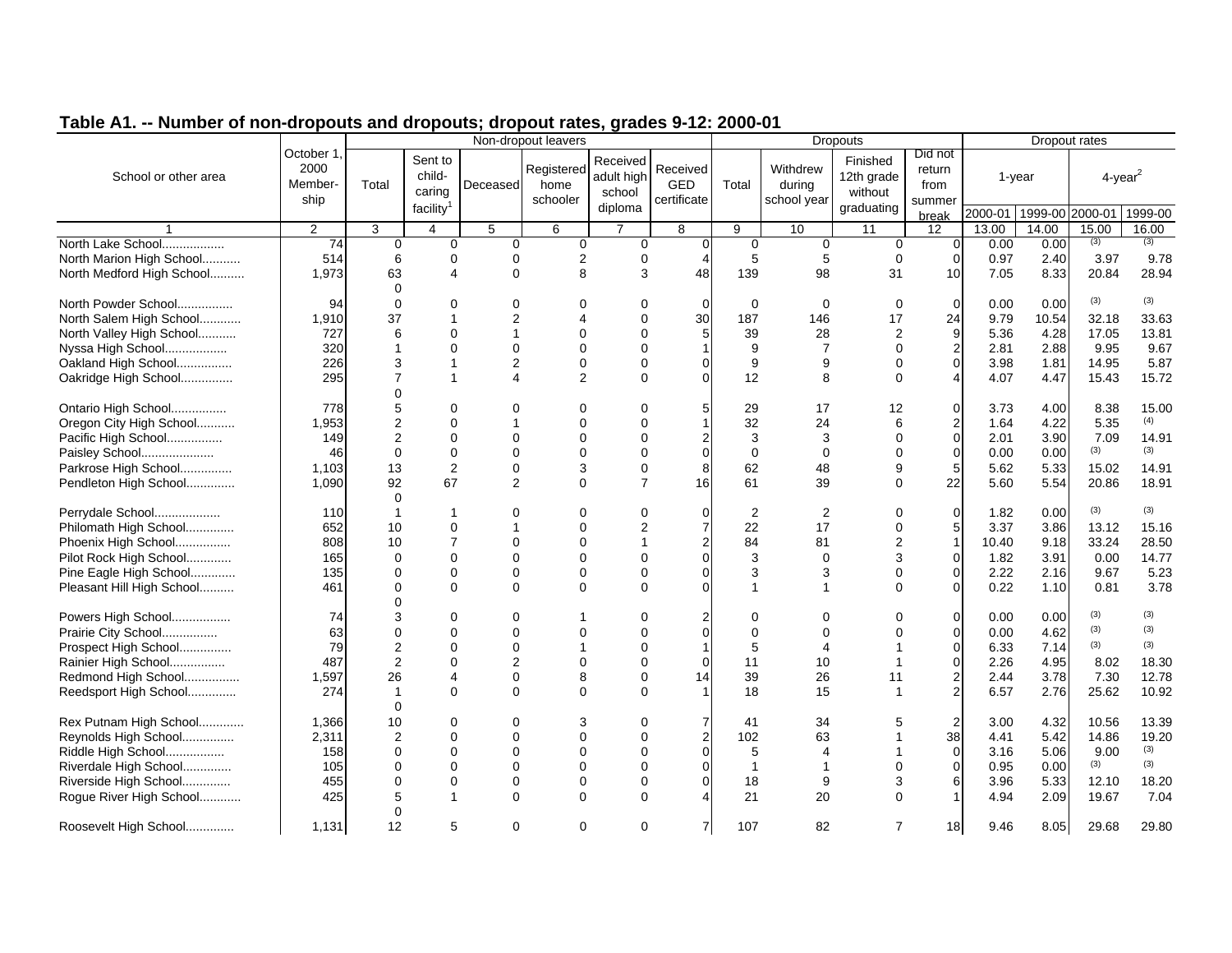|                                            |                                       | alo and arepeale; arepeal rated; graded v TET 2000<br>Non-dropout leavers |                                             |                |                                |                                             |                                |                |                                   | <b>Dropouts</b>                                 |                                     |              |              | Dropout rates          |              |
|--------------------------------------------|---------------------------------------|---------------------------------------------------------------------------|---------------------------------------------|----------------|--------------------------------|---------------------------------------------|--------------------------------|----------------|-----------------------------------|-------------------------------------------------|-------------------------------------|--------------|--------------|------------------------|--------------|
| School or other area                       | October 1,<br>2000<br>Member-<br>ship | Total                                                                     | Sent to<br>child-<br>caring<br>facility $1$ | Deceased       | Registered<br>home<br>schooler | Received<br>adult high<br>school<br>diploma | Received<br>GED<br>certificate | Total          | Withdrew<br>during<br>school year | Finished<br>12th grade<br>without<br>graduating | Did not<br>return<br>from<br>summer |              | 1-year       | $4$ -year <sup>2</sup> |              |
|                                            |                                       |                                                                           |                                             |                |                                |                                             |                                |                |                                   |                                                 | break                               | 2000-01      |              | 1999-00 2000-01        | 1999-00      |
|                                            | $\overline{2}$                        | 3                                                                         | $\overline{4}$                              | 5              | 6                              | $\overline{7}$                              | 8                              | 9              | 10                                | 11                                              | 12                                  | 13.00        | 14.00        | 15.00                  | 16.00        |
| Roseburg High School                       | 1,469                                 | 12                                                                        | 3                                           | $\Omega$       | 1                              | $\overline{2}$                              | 6                              | 63             | 39                                | 6                                               | 18                                  | 4.29         | 3.01         | (4)                    | (4)          |
| Sam Barlow High School                     | 1,855                                 | 24                                                                        | $\overline{2}$                              | $\Omega$       | $\overline{2}$                 | $\Omega$                                    | 20                             | 74             | 41                                | 0                                               | 33                                  | 3.99         | 3.95         | 15.69                  | 15.18        |
| Sandy High School                          | 1,393                                 | 11                                                                        | 2                                           | $\Omega$       | 2                              | $\Omega$                                    | $\overline{7}$                 | 30             | 24                                |                                                 | 5                                   | 2.15         | 3.35         | 7.85                   | 10.91        |
| Santiam High School                        | 225                                   | 13                                                                        | $\mathbf 0$                                 | $\Omega$       | 6                              |                                             | 6                              | 21             | 18                                | 0                                               | 3                                   | 9.33         | 2.95         | 33.81                  | 12.17        |
| Scappoose High School                      | 710                                   | 15                                                                        | 3                                           | $\Omega$       | 6                              | $\Omega$                                    | 6                              | 17             | 11                                | $\Omega$                                        | 6                                   | 2.39         | 3.51         | 9.07                   | 13.41        |
|                                            |                                       | $\Omega$                                                                  |                                             |                |                                |                                             |                                |                |                                   |                                                 |                                     |              |              |                        |              |
| School Of Arts & Communication             | 208                                   | $\overline{2}$                                                            | $\Omega$                                    | $\Omega$       | U                              |                                             |                                | 6              | 6                                 | ∩                                               | 0                                   | 2.88         | 2.58         | 9.84                   | (3)          |
| School Of Science & Technology             | 151                                   | $\Omega$                                                                  | $\Omega$                                    | $\Omega$       | $\Omega$                       |                                             | 0                              | 2              | $\overline{2}$                    | $\Omega$                                        | $\mathbf 0$                         | 1.32         | 1.53         | 5.13                   | (3)          |
| Scio High School                           | 230                                   | 4                                                                         | $\mathbf{1}$                                | $\Omega$       | 0                              | 0                                           | 3                              | $\overline{1}$ | $\overline{1}$                    | $\Omega$                                        | $\mathbf 0$                         | 0.43         | 2.49         | 1.72                   | 10.52        |
| Seaside High School                        | 566                                   | 4                                                                         | $\Omega$                                    | $\Omega$       |                                | $\Omega$                                    |                                | 24             | 24                                | 0                                               | $\mathbf 0$                         | 4.24         | 5.72         | 15.73                  | 16.25        |
| Sheridan High School                       | 220                                   |                                                                           | $\mathbf 0$                                 | $\Omega$       | 1                              | $\Omega$                                    | 0                              | 6              | 3                                 |                                                 | $\overline{2}$                      | 2.73         | 5.86         | 8.56                   | 18.62        |
| Sherman High School                        | 138                                   | $\Omega$                                                                  | $\mathbf 0$                                 | $\Omega$       | $\Omega$                       | $\Omega$                                    |                                | $\Omega$       | 0                                 | $\Omega$                                        | $\mathbf 0$                         | 0.00         | 0.00         | (3)                    | (3)          |
|                                            |                                       | ∩                                                                         |                                             |                |                                |                                             |                                |                |                                   |                                                 |                                     |              |              |                        |              |
| Sherwood High School                       | 699                                   | $\Omega$                                                                  | $\mathbf 0$                                 | $\Omega$       | 0                              |                                             | 0                              | 28             | 21                                |                                                 | $\mathbf 0$                         | 4.01         | 1.69         | 11.69                  | 6.41         |
| Silverton High School                      | 1,195                                 | 17                                                                        | $\mathbf 0$                                 | $\overline{2}$ | 2                              |                                             | 9                              | 77             | 62                                | 5                                               | 10                                  | 6.44         | 6.98         | 21.01                  | 22.35        |
| Sisters High School                        | 449                                   | 9                                                                         | $\overline{2}$                              | $\Omega$       | 2                              |                                             | 4                              | 6              | 4                                 | 0                                               | $\overline{\mathbf{c}}$             | 1.34         | 4.10         | 3.53                   | 7.78         |
| Siuslaw High School                        | 533                                   | 26                                                                        | 2                                           | $\overline{2}$ | $\overline{2}$                 | $\Omega$                                    | 20                             | 26             | 17                                | 5                                               | $\overline{4}$                      | 4.88         | 7.68         | 15.15                  | 27.19        |
| South Albany High School                   | 1.183                                 | 43                                                                        | 6                                           | 1              | $\Omega$                       | $\Omega$                                    | 36                             | 99             | 90                                | $\Omega$                                        | 9                                   | 8.37         | 6.42         | 29.81                  | 23.89        |
| South Eugene High School                   | 1,727                                 | $\overline{4}$                                                            | $\Omega$                                    | $\Omega$       | $\Omega$                       | $\Omega$                                    | 4                              | 35             | 30                                | 0                                               | 5                                   | 2.03         | 2.20         | 7.74                   | 8.53         |
|                                            |                                       | $\Omega$                                                                  |                                             |                | Δ                              |                                             |                                |                |                                   |                                                 |                                     |              |              |                        |              |
| South Medford High School                  | 1.871                                 | 56                                                                        | 8                                           | $\Omega$       |                                | $\Omega$                                    | 44                             | 175            | 127                               | 24                                              | 24                                  | 9.35         | 10.57        | 29.79                  | 33.92        |
| South Salem High School                    | 2,021                                 | 44                                                                        | 1                                           | 1              | 3                              | $\Omega$                                    | 39                             | 107            | 76                                | 15                                              | 16                                  | 5.29         | 9.34         | 17.73                  | 28.09        |
| South Umpqua High School                   | 554                                   | 32                                                                        | $\overline{4}$                              | 3              | 3<br>$\overline{7}$            |                                             | 21                             | 43             | 33                                | 3                                               | $\overline{7}$                      | 7.76         | 11.68        | 20.24                  | 30.24<br>(4) |
| Southridge High School                     | 1,708                                 | 23                                                                        | 3                                           | $\Omega$       |                                | $\Omega$                                    | 13                             | 58             | 45                                | $\Omega$                                        | 13                                  | 3.40         | 3.03         | 13.95                  |              |
| Sprague High School                        | 2,031                                 | 39                                                                        | $\Omega$                                    | $\overline{2}$ | 5                              | $\Omega$                                    | 32                             | 89             | 64                                | 17                                              | 8                                   | 4.38         | 6.31         | 13.87<br>(3)           | 18.17<br>(3) |
| Spray School                               | 42                                    | $\Omega$<br>$\Omega$                                                      | $\Omega$                                    | $\Omega$       | $\Omega$                       | $\Omega$                                    | $\Omega$                       | $\Omega$       | $\Omega$                          | $\Omega$                                        | $\mathbf 0$                         | 0.00         | 0.00         |                        |              |
| Springfield High School                    |                                       | 10                                                                        | 5                                           | 0              | 3                              | $\Omega$                                    | 2                              | 78             | 51                                | 15                                              | 12                                  | 5.30         | 5.93         | 16.44                  | 19.57        |
| St Helens High School                      | 1,473                                 | 13                                                                        | $\overline{2}$                              | $\Omega$       | $\overline{2}$                 | $\Omega$                                    | 9                              | 43             | 33                                | 10                                              | 0                                   | 4.37         | 6.30         | 13.49                  | 20.77        |
| St Paul High School                        | 984<br>88                             | $\Omega$                                                                  | $\mathbf 0$                                 | $\Omega$       | $\Omega$                       | $\Omega$                                    | $\Omega$                       | 3              | 2                                 | 0                                               | $\mathbf{1}$                        | 3.41         | 2.86         | (3)                    | (3)          |
|                                            |                                       | $\mathbf 0$                                                               | $\mathbf 0$                                 | $\Omega$       | 0                              | $\Omega$                                    |                                | $\overline{1}$ | $\mathbf 0$                       |                                                 | $\mathbf 0$                         |              |              | (3)                    | (3)          |
| Stanfield Secondary School                 | 141                                   |                                                                           | $\Omega$                                    | 3              | 0                              | $\Omega$                                    | 0<br>15                        | 67             | 59                                |                                                 | $\overline{7}$                      | 0.71         | 1.91         |                        | 15.63        |
| Stayton High School                        | 750                                   | 18<br>34                                                                  | $\overline{4}$                              | $\Omega$       | $\overline{2}$                 | $\Omega$                                    | 28                             | 100            | 71                                | $\overline{7}$                                  | 22                                  | 8.93<br>5.68 | 4.86<br>8.14 | 30.58<br>19.20         | 26.10        |
| Sunset High School                         | 1,760                                 | $\Omega$                                                                  |                                             |                |                                |                                             |                                |                |                                   |                                                 |                                     |              |              |                        |              |
| Sutherlin High School                      | 429                                   | 9                                                                         | $\overline{2}$                              | 0              | 0                              | $\Omega$                                    |                                | 16             | 14                                | 0                                               | $\overline{2}$                      | 3.73         | 8.42         | 14.47                  | 30.52        |
|                                            | 803                                   | 13                                                                        | $\Omega$                                    | $\Omega$       | 6                              |                                             |                                | 49             | 36                                | $\Omega$                                        | 13                                  | 6.10         | 6.49         | 22.46                  | 23.44        |
| Sweet Home High School<br>Taft High School | 608                                   | 3                                                                         |                                             | $\Omega$       | U                              |                                             | $\overline{2}$                 | 66             | 54                                | $\Omega$                                        | 12                                  | 10.86        | 10.41        | 38.37                  | 35.60        |
|                                            | 696                                   | 6                                                                         |                                             | ∩              |                                |                                             | 5                              | 47             | 40                                |                                                 | 6                                   |              | 7.00         | 22.63                  | 21.62        |
| The Dalles High School                     |                                       |                                                                           |                                             |                |                                |                                             | 8                              | 72             | 24                                | 13                                              | 35                                  | 6.75<br>4.79 | 4.30         | 14.83                  | 13.41        |
| Thurston High School                       | 1,503<br>1.920                        | 11<br>27                                                                  | $\Omega$                                    | 1              | $\Omega$                       | $\Omega$                                    | 26                             | 59             | 54                                | $\Omega$                                        | $5\overline{)}$                     | 3.07         | 4.89         | 11.69                  | 18.15        |
| Tigard High School                         |                                       |                                                                           |                                             |                |                                |                                             |                                |                |                                   |                                                 |                                     |              |              |                        |              |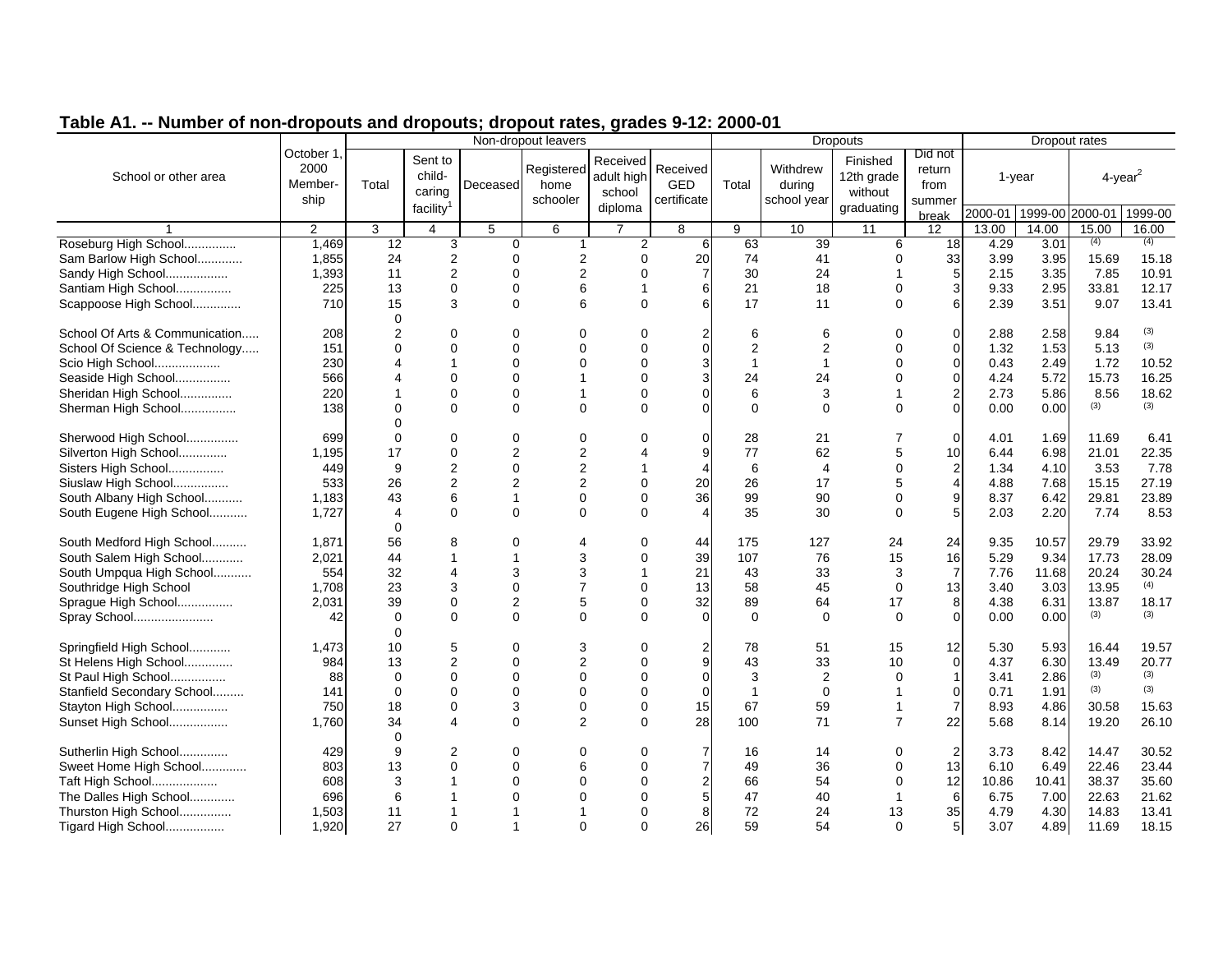#### 2000-01 1999-00 2000-01 1999-00 1 2 3 4 5 6 7 8 9 10 11 12 13.00 14.00 15.00 16.00School or other areamann Member- I Total Sent to childcaring facility<sup>1</sup> October 1, 2000 ship Non-dropout leavers Deceased **Registered** home schoolerReceived adult high school diploma Received GED certificateDropouts Dropout rates Did not return from summer break $\overline{12}$ Total with the 12th grade  $\begin{bmatrix} 1 & 1 & 1 \\ 1 & 1 & 1 \end{bmatrix}$  and the 1-year  $\begin{bmatrix} 1 & 1 & 1 \\ 1 & 1 & 1 \end{bmatrix}$  and  $\begin{bmatrix} 1 & 1 & 1 \\ 1 & 1 & 1 \end{bmatrix}$  and  $\begin{bmatrix} 1 & 1 & 1 \\ 1 & 1 & 1 \end{bmatrix}$  and  $\begin{bmatrix} 1 & 1 & 1 \\ 1 & 1 & 1 \end{bmatrix}$  and  $\begin{$ Withdrew<br>Total during school year Finished 12th grade without graduating 0Tillamook High School.............. 772 20 1 1 3 0 15 43 21 1 21 5.57 3.65 19.94 13.31 Toledo High School................. 461 2 1 0 0 0 1 26 17 0 9 5.64 7.10 18.84 19.60 Triangle Lake School............... <sup>51</sup> <sup>0</sup> <sup>0</sup> <sup>0</sup> <sup>0</sup> <sup>0</sup> <sup>0</sup> <sup>0</sup> <sup>0</sup> <sup>0</sup> <sup>0</sup> 0.00 0.00 (3) (3) Tualatin High School............... 1,596 24 0 0 2 1 21 75 66 0 9 4.70 4.43 16.90 16.77 Ukiah High School.................. <sup>31</sup> <sup>0</sup> <sup>0</sup> <sup>0</sup> <sup>0</sup> <sup>0</sup> <sup>0</sup> <sup>3</sup> <sup>2</sup> <sup>1</sup> <sup>0</sup> 9.68 0.00 (3) (3) Umatilla High School............... 299 6 0 0 0 0 6 20 9 2 9 6.69 15.64 23.52 47.34  $\Omega$ Union High School.................. <sup>150</sup> <sup>0</sup> <sup>0</sup> <sup>0</sup> <sup>0</sup> <sup>0</sup> <sup>0</sup> <sup>0</sup> <sup>0</sup> <sup>0</sup> <sup>0</sup> 0.00 0.63 (3) 2.56 Vale High School................... 355 1 0 0 0 0 1 10 9 1 0 2.82 2.01 9.76 3.54 Vernonia High School............... 254 2 1 0 0 1 0 14 13 1 0 5.51 3.83 20.28 16.25 Wahtonka High School............... 340 6 0 0 0 0 6 28 22 3 3 8.24 8.06 26.07 20.97 Waldport High School............... 298 8 1 0 0 0 7 14 14 0 0 4.70 8.56 17.78 26.39 Wallowa High School................ <sup>116</sup> <sup>0</sup> <sup>0</sup> <sup>0</sup> <sup>0</sup> <sup>0</sup> <sup>0</sup> <sup>0</sup> <sup>0</sup> <sup>0</sup> <sup>0</sup> 0.00 0.00 (3) (3)  $\Omega$ Warrenton High School.............. 283 21 3 1 4 0 13 16 9 0 7 5.65 7.38 20.84 26.37 Wasco County High School........... | 117 0 0 0 0 0 0 0 0 5 3 0 2 4.27 2.78 <sup>(3)</sup> <sup>(3)</sup><br>West Albany High School............ | 1.299 33 7 0 0 1 25 54 48 0 6 4.16 5.59 16.16 19.11 West Albany High School............. | 1,299 33 7 0 0 1 25 54 48 0 6<br>West Linn High School............... | 1,437 10 0 0 0 1 1 8 29 13 10 6 West Linn High School.............. 1,437 10 0 0 1 1 8 29 13 10 6 2.02 1.31 5.40 3.68 Weston - McEwen High School....... 204 2 0 0 0 0 2 8 5 3 0 3.92 0.98 9.59 3.66<br>Westview High School............... 2.270 56 6 0 3 5 42 98 55 10 Westview High School............... 2,270 56 6 0 3 5 42 98 55 10 33 4.32 5.98 14.10 20.35 0Wheeler High School................. ( 37 0 0 0 0 0 0 0 0 0 0 0 0 0 0 0 0 0 3.23 <sup>(3)</sup> <sup>(3)</sup><br>Willamette High School.............. ( 1.437 19 3 0 6 0 10 89 72 8 9 6.19 9.91 20.16 30 Willamette High School............. 1,437 19 3 0 6 0 10 89 72 8 9 6.19 9.91 20.16 30.05 Willamina High School.............. 291 16 2 0 14 0 0 13 9 2 2 4.47 6.03 13.91 19.26 Wilson High School................. 1,614 4 0 0 0 0 4 59 33 4 22 3.66 2.47 12.92 9.34 Wilsonville High School............. | 834 21 1 0 1 1 18 23 22 0 1 2.76 4.30 10.29 13.87 0Winston Churchill High School...... | 1,324 11 2 0 5 0 4 15 15 0 0 1.13 1.98 4.36 6.11<br>Woodburn High School................ | 1.071 2 0 1 0 0 1 104 87 0 17 9.71 9.68 31.61 33.08 Woodburn High School............... 1,071 2 0 1 0 0 1 104 87 0 17 9.71 9.68 31.61 33.08 Vamhill-Carlton High School........ | 464 10 0 0 5 0 5 19 17 0 2 4.09 5.13 15.39 19.51<br>Yoncalla High School............... | 133 3 0 0 3 0 0 4 4 0 0 3.01 4.48 <sup>(3)</sup> <sup>(3)</sup> Yoncalla High School............... <sup>133</sup> <sup>3</sup> <sup>0</sup> <sup>0</sup> <sup>3</sup> <sup>0</sup> <sup>0</sup> <sup>4</sup> <sup>4</sup> <sup>0</sup> <sup>0</sup> 3.01 4.48 (3) (3)  $\Omega$ **II. Alternative Schools \*** $\star$  0  $\overline{0}$ Brown Education Centerr | 184 | 0 0 0 0 0 0 0 17 17 0 0 9.24 (6) (5) (6) Centennial Learning Center......... | 176 | 4 0 0 0 0 0 4 44 37 0 7 25.00 33.67 <sup>(5)</sup> <sup>(5)</sup> (5)<br>Churchill Alternative Education | 223 | 2 2 0 0 0 0 0 20 17 0 3 8.97 6.72 <sup>(5)</sup> (5) Churchill Alternative Education 223 2 2 0 0 0 0 20 17 0 3 8.97 6.72(5)  $(5)$   $(5)$   $(5)$

Community School................... <sup>412</sup> <sup>18</sup> <sup>0</sup> <sup>0</sup> <sup>2</sup> <sup>0</sup> <sup>16</sup> <sup>84</sup> <sup>67</sup> <sup>3</sup> <sup>14</sup> 20.39 19.31 (5) (5)

Gateways Learning Center | 164 0 0 0 0 0 0 0 4 4 0 0 2.44 20.60 <sup>(5)</sup> (5)

(5) (5)

Fariss Street School | 53 0 0 0 0 0 0 0 5 5 0 0 9.43 12.73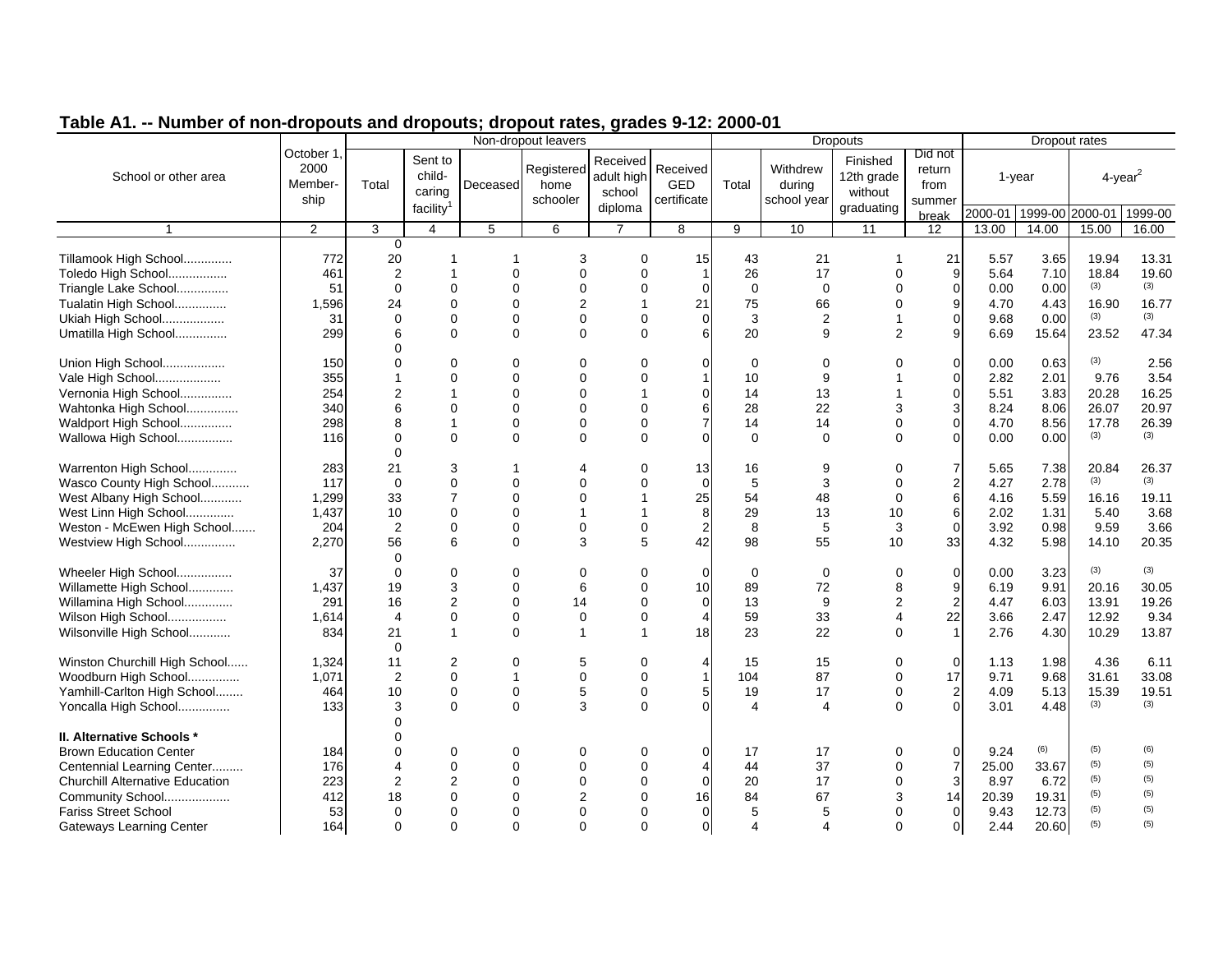| October 1<br>Did not<br>Sent to<br>Finished<br>Received<br>2000<br>Registered<br>Received<br>Withdrew<br>return<br>child-<br>12th grade<br>School or other area<br>adult high<br>$4$ -year <sup>2</sup><br>$1$ -year<br><b>GED</b><br>Total<br>during<br>Member-<br>Total<br>home<br>Deceased<br>from<br>caring<br>school<br>without<br>certificate<br>ship<br>school year<br>schooler<br>summer<br>facility <sup>1</sup><br>diploma<br>graduating<br>2000-01 1999-00 2000-01<br>1999-00<br>break<br>2<br>3<br>5<br>6<br>$\overline{7}$<br>9<br>10<br>11<br>13.00<br>15.00<br>4<br>8<br>12<br>14.00<br>16.00<br>(5)<br>(5)<br>Helensview High School<br>$\mathbf 0$<br>$\mathbf 0$<br>$\overline{\mathbf{c}}$<br>9.35<br>166<br>0<br>0<br>23<br>21<br>13.86<br>0<br>$\mathbf 0$<br>(5)<br>(5)<br>90<br>Marshall High School (Deschutes)<br>255<br>26<br>8<br>$\mathbf 0$<br>$\Omega$<br>$\Omega$<br>18<br>90<br>35.29<br>33.33<br>$\Omega$<br>(5)<br>(5)<br>$\mathbf 0$<br>275<br>50<br>Opportunity Center<br>9<br>$\mathbf 0$<br>$\Omega$<br>$\overline{7}$<br>50<br>$\Omega$<br>18.18<br>18.06<br>1<br>1<br>(5)<br>(5)<br>$\overline{2}$<br>$\mathbf 0$<br>$\overline{2}$<br>$\mathbf 0$<br><b>Opportunity House</b><br>59<br>$\Omega$<br>$\Omega$<br>18<br>14<br>30.51<br>0.00<br>$\Omega$<br>4<br>(5)<br>(5)<br>PPS Alternative Programs<br>232<br>23<br>$\overline{2}$<br>$\Omega$<br>5<br>202<br>929<br>687<br>47<br>195<br>42.73<br>2,438<br>38.11<br>(5)<br>(5)<br>$\overline{c}$<br>Roberts HSC/TPP<br>$\mathbf 0$<br>$\mathbf 0$<br>$\mathbf 0$<br>54<br>52<br>$\mathbf 0$<br>28.27<br>8.28<br>189<br>4<br>$\Omega$<br>4<br>$\mathbf{3}$<br>(5)<br>(5)<br>$\Omega$<br>$\Omega$<br>$\overline{2}$<br>$\Omega$<br>$\Omega$<br>2<br>16<br>3<br>18.49<br>27.36<br>South Lane Academy<br>119<br>22<br>(3)<br>(6)<br>(6)<br>21st Century Academy<br>$\mathbf 0$<br>6.67<br>90<br>$\Omega$<br>0<br>0<br>$\mathbf 0$<br>0<br>6<br>$\Omega$<br>6<br>0<br>(6)<br>(3)<br>(6)<br>$\overline{0}$<br>$\Omega$<br>5<br>5<br>10.87<br>Armadillo Technical Academy<br>46<br>$\Omega$<br>1<br>$\Omega$<br>$\Omega$<br>$\pmb{0}$<br>(6)<br>(3)<br>(6)<br><b>Destinations Charter School</b><br>$\mathbf 0$<br>17<br>17<br>$\Omega$<br>6<br>$\Omega$<br>$\Omega$<br>16.83<br>101<br>(6)<br>(3)<br>(6)<br>$\mathbf 0$<br>$\overline{0}$<br>Lincoln City Career Technical High<br>$\Omega$<br>10<br>10<br>21.28<br>47<br>$\Omega$<br>0<br>$\Omega$<br>(6)<br>(3)<br>(6)<br>$\overline{2}$<br>Mc Coy Public Charter School<br>96<br>$\overline{2}$<br>$\Omega$<br>$\Omega$<br>$\Omega$<br>$\Omega$<br>20<br>17<br>20.83<br>1<br>(6)<br>(3)<br>(6)<br>$\Omega$<br>$\overline{0}$<br>31<br>12<br>26.72<br><b>Molalla Alternative Options</b><br>$\Omega$<br>$\Omega$<br>18<br>116<br>1<br>(6)<br>(3)<br>(6)<br>Pioneer Youth Corps Academy<br>$\mathbf 0$<br>71<br>0<br>$\mathbf 0$<br>$\mathbf 0$<br>$\Omega$<br>$\overline{2}$<br>$\overline{2}$<br>$\mathbf 0$<br>2.82<br>(6)<br>(3)<br>(6)<br>$\Omega$<br>Willamette Valley Community School<br>27<br>$\Omega$<br>$\overline{1}$<br>$\Omega$<br>$\Omega$<br>$\Omega$<br>$\Omega$<br>$\Omega$<br>0.00<br><b>IV. School Districts</b><br>Beaverton SD 48J<br>9.825<br>17<br>$\overline{2}$<br>170<br>372<br>133<br>5.60<br>7.08<br>16.73<br>20.76<br>219<br>24<br>6<br>550<br>45<br>Bend SD1<br>68<br>$\Omega$<br>9<br>47<br>173<br>31<br>7.55<br>10.86<br>22.01<br>4.196<br>10<br>$\overline{2}$<br>209<br>5<br>4.98<br>Coos Bay SD 9<br>5<br>9<br>42<br>$\overline{7}$<br>5.21<br>17.47<br>1,284<br>22<br>0<br>$\Omega$<br>8<br>57<br>8<br>4.44<br>14.63<br>13<br>Corvallis SD 509J<br>2,558<br>2<br>$\overline{1}$<br>$\overline{2}$<br>$\mathbf 0$<br>19<br>55<br>42<br>$\mathbf 0$<br>2.86<br>8.35<br>10.95<br>24<br>2.15<br>$\overline{7}$<br>8<br>20<br>15<br>3.70<br>8.74<br>Eugene SD 4J<br>35<br>$\Omega$<br>$\Omega$<br>168<br>150<br>3<br>2.78<br>6.40<br>6,045<br>21.48<br>Greater Albany SD 8J<br>2,482<br>76<br>13<br>61<br>153<br>138<br>15<br>6.16<br>6.11<br>22.95<br>$\mathbf 0$<br>0<br>-1<br>1<br>25<br>Gresham-Barlow SD 10J<br>37<br>$\overline{2}$<br>37<br>33<br>3.91<br>12.95<br>13.73<br>3,587<br>$\mathbf 0$<br>10<br>$\Omega$<br>162<br>92<br>4.52<br>33<br>Hillsboro SD 1J<br>$\Omega$<br>5<br>126<br>$\Omega$<br>3.04<br>12.25<br>13.84<br>5,234<br>5<br>$\Omega$<br>$\mathbf 0$<br>$\Omega$<br>159<br>4.31<br>$\boldsymbol{9}$<br>Hood River SD 1<br>$\mathbf 0$<br>15<br>2.14<br>5.90<br>8.27<br>21.28<br>1,122<br>5<br>$\overline{1}$<br>$\Omega$<br>3<br>24<br>$\Omega$<br>1<br>Klamath County SD<br>$\overline{2}$<br>$\overline{2}$<br>31<br>6<br>3.27<br>10.37<br>1,425<br>9<br>$\mathbf 0$<br>$\Omega$<br>37<br>$\Omega$<br>2.60<br>10.10<br>$\Omega$<br>5<br>7.42<br>Klamath Falls City Schools<br>$\Omega$<br>$\Omega$<br>$\Omega$<br>68<br>$\overline{7}$<br>4.27<br>14.63<br>26.65<br>1,872<br>1<br>80<br>Lake Oswego SD 7J<br>7.82<br>4.87<br>2,319<br>0<br>$\mathbf 0$<br>0<br>10<br>55<br>9<br>26<br>2.37<br>1.46<br>10<br>0<br>20<br>Lincoln County SD<br>27<br>6<br>$\mathbf 0$<br>20<br>126<br>$\mathbf{1}$<br>35<br>7.55<br>8.73<br>27.04<br>28.92<br>2,146<br>$\Omega$<br>162<br>Medford SD 549<br>92<br>34<br>12<br>314<br>225<br>55<br>8.17<br>9.40<br>25.23<br>31.36<br>3,844<br>119<br>12<br>$\Omega$<br>3<br>Molalla SD 35<br>12.31<br>$\Omega$<br>2<br>58<br>33<br>19<br>6<br>6.75<br>5.07<br>19.42<br>859<br>6<br>$\Omega$<br>$\Omega$<br>4<br>Morrow SD 1<br>6<br>13.50<br>$\Omega$<br>3<br>2.77<br>3.91<br>8.92<br>649<br>$\Omega$<br>$\Omega$<br>$\Omega$<br>18<br>9<br>-1<br>1<br>North Clackamas SD 12<br>4.247<br>$\Omega$<br>6<br>$\overline{2}$<br>52<br>15<br>24<br>4.36<br>5.07<br>15.51<br>17.63<br>61<br>$\overline{1}$<br>185<br>146 |                        |  | $m$ $m$ $p$ $m$ | $m$ epour ratio, graage $v$ i=<br>Non-dropout leavers |  |  | <b>Dropouts</b> |  | Dropout rates |  |
|------------------------------------------------------------------------------------------------------------------------------------------------------------------------------------------------------------------------------------------------------------------------------------------------------------------------------------------------------------------------------------------------------------------------------------------------------------------------------------------------------------------------------------------------------------------------------------------------------------------------------------------------------------------------------------------------------------------------------------------------------------------------------------------------------------------------------------------------------------------------------------------------------------------------------------------------------------------------------------------------------------------------------------------------------------------------------------------------------------------------------------------------------------------------------------------------------------------------------------------------------------------------------------------------------------------------------------------------------------------------------------------------------------------------------------------------------------------------------------------------------------------------------------------------------------------------------------------------------------------------------------------------------------------------------------------------------------------------------------------------------------------------------------------------------------------------------------------------------------------------------------------------------------------------------------------------------------------------------------------------------------------------------------------------------------------------------------------------------------------------------------------------------------------------------------------------------------------------------------------------------------------------------------------------------------------------------------------------------------------------------------------------------------------------------------------------------------------------------------------------------------------------------------------------------------------------------------------------------------------------------------------------------------------------------------------------------------------------------------------------------------------------------------------------------------------------------------------------------------------------------------------------------------------------------------------------------------------------------------------------------------------------------------------------------------------------------------------------------------------------------------------------------------------------------------------------------------------------------------------------------------------------------------------------------------------------------------------------------------------------------------------------------------------------------------------------------------------------------------------------------------------------------------------------------------------------------------------------------------------------------------------------------------------------------------------------------------------------------------------------------------------------------------------------------------------------------------------------------------------------------------------------------------------------------------------------------------------------------------------------------------------------------------------------------------------------------------------------------------------------------------------------------------------------------------------------------------------------------------------------------------------------------------------------------------------------------------------------------------------------------------------------------------------------------------------------------------------------------------------------------------------------------------------------------------------------------------------------------------------------------------------------------------------------------------------------------------------------------------------------------------------------------------------------------------------------------------------------------------------------------------------------------------------------------------------------------------------------------------------------------------------------------------------------------------------------------------------------------------------------------------------------------------------------------------------------------------------------------------------------------------------------------------------------------------------------------------------------------------------------------------------------------------------------------------------------------------------------------------------------------------------------------------------------------------------------------------------------------------------------------------------------------------------------------------------------------------------------------------------------|------------------------|--|-----------------|-------------------------------------------------------|--|--|-----------------|--|---------------|--|
|                                                                                                                                                                                                                                                                                                                                                                                                                                                                                                                                                                                                                                                                                                                                                                                                                                                                                                                                                                                                                                                                                                                                                                                                                                                                                                                                                                                                                                                                                                                                                                                                                                                                                                                                                                                                                                                                                                                                                                                                                                                                                                                                                                                                                                                                                                                                                                                                                                                                                                                                                                                                                                                                                                                                                                                                                                                                                                                                                                                                                                                                                                                                                                                                                                                                                                                                                                                                                                                                                                                                                                                                                                                                                                                                                                                                                                                                                                                                                                                                                                                                                                                                                                                                                                                                                                                                                                                                                                                                                                                                                                                                                                                                                                                                                                                                                                                                                                                                                                                                                                                                                                                                                                                                                                                                                                                                                                                                                                                                                                                                                                                                                                                                                                                                                |                        |  |                 |                                                       |  |  |                 |  |               |  |
|                                                                                                                                                                                                                                                                                                                                                                                                                                                                                                                                                                                                                                                                                                                                                                                                                                                                                                                                                                                                                                                                                                                                                                                                                                                                                                                                                                                                                                                                                                                                                                                                                                                                                                                                                                                                                                                                                                                                                                                                                                                                                                                                                                                                                                                                                                                                                                                                                                                                                                                                                                                                                                                                                                                                                                                                                                                                                                                                                                                                                                                                                                                                                                                                                                                                                                                                                                                                                                                                                                                                                                                                                                                                                                                                                                                                                                                                                                                                                                                                                                                                                                                                                                                                                                                                                                                                                                                                                                                                                                                                                                                                                                                                                                                                                                                                                                                                                                                                                                                                                                                                                                                                                                                                                                                                                                                                                                                                                                                                                                                                                                                                                                                                                                                                                |                        |  |                 |                                                       |  |  |                 |  |               |  |
|                                                                                                                                                                                                                                                                                                                                                                                                                                                                                                                                                                                                                                                                                                                                                                                                                                                                                                                                                                                                                                                                                                                                                                                                                                                                                                                                                                                                                                                                                                                                                                                                                                                                                                                                                                                                                                                                                                                                                                                                                                                                                                                                                                                                                                                                                                                                                                                                                                                                                                                                                                                                                                                                                                                                                                                                                                                                                                                                                                                                                                                                                                                                                                                                                                                                                                                                                                                                                                                                                                                                                                                                                                                                                                                                                                                                                                                                                                                                                                                                                                                                                                                                                                                                                                                                                                                                                                                                                                                                                                                                                                                                                                                                                                                                                                                                                                                                                                                                                                                                                                                                                                                                                                                                                                                                                                                                                                                                                                                                                                                                                                                                                                                                                                                                                |                        |  |                 |                                                       |  |  |                 |  |               |  |
|                                                                                                                                                                                                                                                                                                                                                                                                                                                                                                                                                                                                                                                                                                                                                                                                                                                                                                                                                                                                                                                                                                                                                                                                                                                                                                                                                                                                                                                                                                                                                                                                                                                                                                                                                                                                                                                                                                                                                                                                                                                                                                                                                                                                                                                                                                                                                                                                                                                                                                                                                                                                                                                                                                                                                                                                                                                                                                                                                                                                                                                                                                                                                                                                                                                                                                                                                                                                                                                                                                                                                                                                                                                                                                                                                                                                                                                                                                                                                                                                                                                                                                                                                                                                                                                                                                                                                                                                                                                                                                                                                                                                                                                                                                                                                                                                                                                                                                                                                                                                                                                                                                                                                                                                                                                                                                                                                                                                                                                                                                                                                                                                                                                                                                                                                |                        |  |                 |                                                       |  |  |                 |  |               |  |
|                                                                                                                                                                                                                                                                                                                                                                                                                                                                                                                                                                                                                                                                                                                                                                                                                                                                                                                                                                                                                                                                                                                                                                                                                                                                                                                                                                                                                                                                                                                                                                                                                                                                                                                                                                                                                                                                                                                                                                                                                                                                                                                                                                                                                                                                                                                                                                                                                                                                                                                                                                                                                                                                                                                                                                                                                                                                                                                                                                                                                                                                                                                                                                                                                                                                                                                                                                                                                                                                                                                                                                                                                                                                                                                                                                                                                                                                                                                                                                                                                                                                                                                                                                                                                                                                                                                                                                                                                                                                                                                                                                                                                                                                                                                                                                                                                                                                                                                                                                                                                                                                                                                                                                                                                                                                                                                                                                                                                                                                                                                                                                                                                                                                                                                                                |                        |  |                 |                                                       |  |  |                 |  |               |  |
|                                                                                                                                                                                                                                                                                                                                                                                                                                                                                                                                                                                                                                                                                                                                                                                                                                                                                                                                                                                                                                                                                                                                                                                                                                                                                                                                                                                                                                                                                                                                                                                                                                                                                                                                                                                                                                                                                                                                                                                                                                                                                                                                                                                                                                                                                                                                                                                                                                                                                                                                                                                                                                                                                                                                                                                                                                                                                                                                                                                                                                                                                                                                                                                                                                                                                                                                                                                                                                                                                                                                                                                                                                                                                                                                                                                                                                                                                                                                                                                                                                                                                                                                                                                                                                                                                                                                                                                                                                                                                                                                                                                                                                                                                                                                                                                                                                                                                                                                                                                                                                                                                                                                                                                                                                                                                                                                                                                                                                                                                                                                                                                                                                                                                                                                                |                        |  |                 |                                                       |  |  |                 |  |               |  |
|                                                                                                                                                                                                                                                                                                                                                                                                                                                                                                                                                                                                                                                                                                                                                                                                                                                                                                                                                                                                                                                                                                                                                                                                                                                                                                                                                                                                                                                                                                                                                                                                                                                                                                                                                                                                                                                                                                                                                                                                                                                                                                                                                                                                                                                                                                                                                                                                                                                                                                                                                                                                                                                                                                                                                                                                                                                                                                                                                                                                                                                                                                                                                                                                                                                                                                                                                                                                                                                                                                                                                                                                                                                                                                                                                                                                                                                                                                                                                                                                                                                                                                                                                                                                                                                                                                                                                                                                                                                                                                                                                                                                                                                                                                                                                                                                                                                                                                                                                                                                                                                                                                                                                                                                                                                                                                                                                                                                                                                                                                                                                                                                                                                                                                                                                |                        |  |                 |                                                       |  |  |                 |  |               |  |
|                                                                                                                                                                                                                                                                                                                                                                                                                                                                                                                                                                                                                                                                                                                                                                                                                                                                                                                                                                                                                                                                                                                                                                                                                                                                                                                                                                                                                                                                                                                                                                                                                                                                                                                                                                                                                                                                                                                                                                                                                                                                                                                                                                                                                                                                                                                                                                                                                                                                                                                                                                                                                                                                                                                                                                                                                                                                                                                                                                                                                                                                                                                                                                                                                                                                                                                                                                                                                                                                                                                                                                                                                                                                                                                                                                                                                                                                                                                                                                                                                                                                                                                                                                                                                                                                                                                                                                                                                                                                                                                                                                                                                                                                                                                                                                                                                                                                                                                                                                                                                                                                                                                                                                                                                                                                                                                                                                                                                                                                                                                                                                                                                                                                                                                                                |                        |  |                 |                                                       |  |  |                 |  |               |  |
|                                                                                                                                                                                                                                                                                                                                                                                                                                                                                                                                                                                                                                                                                                                                                                                                                                                                                                                                                                                                                                                                                                                                                                                                                                                                                                                                                                                                                                                                                                                                                                                                                                                                                                                                                                                                                                                                                                                                                                                                                                                                                                                                                                                                                                                                                                                                                                                                                                                                                                                                                                                                                                                                                                                                                                                                                                                                                                                                                                                                                                                                                                                                                                                                                                                                                                                                                                                                                                                                                                                                                                                                                                                                                                                                                                                                                                                                                                                                                                                                                                                                                                                                                                                                                                                                                                                                                                                                                                                                                                                                                                                                                                                                                                                                                                                                                                                                                                                                                                                                                                                                                                                                                                                                                                                                                                                                                                                                                                                                                                                                                                                                                                                                                                                                                |                        |  |                 |                                                       |  |  |                 |  |               |  |
|                                                                                                                                                                                                                                                                                                                                                                                                                                                                                                                                                                                                                                                                                                                                                                                                                                                                                                                                                                                                                                                                                                                                                                                                                                                                                                                                                                                                                                                                                                                                                                                                                                                                                                                                                                                                                                                                                                                                                                                                                                                                                                                                                                                                                                                                                                                                                                                                                                                                                                                                                                                                                                                                                                                                                                                                                                                                                                                                                                                                                                                                                                                                                                                                                                                                                                                                                                                                                                                                                                                                                                                                                                                                                                                                                                                                                                                                                                                                                                                                                                                                                                                                                                                                                                                                                                                                                                                                                                                                                                                                                                                                                                                                                                                                                                                                                                                                                                                                                                                                                                                                                                                                                                                                                                                                                                                                                                                                                                                                                                                                                                                                                                                                                                                                                |                        |  |                 |                                                       |  |  |                 |  |               |  |
|                                                                                                                                                                                                                                                                                                                                                                                                                                                                                                                                                                                                                                                                                                                                                                                                                                                                                                                                                                                                                                                                                                                                                                                                                                                                                                                                                                                                                                                                                                                                                                                                                                                                                                                                                                                                                                                                                                                                                                                                                                                                                                                                                                                                                                                                                                                                                                                                                                                                                                                                                                                                                                                                                                                                                                                                                                                                                                                                                                                                                                                                                                                                                                                                                                                                                                                                                                                                                                                                                                                                                                                                                                                                                                                                                                                                                                                                                                                                                                                                                                                                                                                                                                                                                                                                                                                                                                                                                                                                                                                                                                                                                                                                                                                                                                                                                                                                                                                                                                                                                                                                                                                                                                                                                                                                                                                                                                                                                                                                                                                                                                                                                                                                                                                                                |                        |  |                 |                                                       |  |  |                 |  |               |  |
|                                                                                                                                                                                                                                                                                                                                                                                                                                                                                                                                                                                                                                                                                                                                                                                                                                                                                                                                                                                                                                                                                                                                                                                                                                                                                                                                                                                                                                                                                                                                                                                                                                                                                                                                                                                                                                                                                                                                                                                                                                                                                                                                                                                                                                                                                                                                                                                                                                                                                                                                                                                                                                                                                                                                                                                                                                                                                                                                                                                                                                                                                                                                                                                                                                                                                                                                                                                                                                                                                                                                                                                                                                                                                                                                                                                                                                                                                                                                                                                                                                                                                                                                                                                                                                                                                                                                                                                                                                                                                                                                                                                                                                                                                                                                                                                                                                                                                                                                                                                                                                                                                                                                                                                                                                                                                                                                                                                                                                                                                                                                                                                                                                                                                                                                                | III. Charter Schools * |  |                 |                                                       |  |  |                 |  |               |  |
|                                                                                                                                                                                                                                                                                                                                                                                                                                                                                                                                                                                                                                                                                                                                                                                                                                                                                                                                                                                                                                                                                                                                                                                                                                                                                                                                                                                                                                                                                                                                                                                                                                                                                                                                                                                                                                                                                                                                                                                                                                                                                                                                                                                                                                                                                                                                                                                                                                                                                                                                                                                                                                                                                                                                                                                                                                                                                                                                                                                                                                                                                                                                                                                                                                                                                                                                                                                                                                                                                                                                                                                                                                                                                                                                                                                                                                                                                                                                                                                                                                                                                                                                                                                                                                                                                                                                                                                                                                                                                                                                                                                                                                                                                                                                                                                                                                                                                                                                                                                                                                                                                                                                                                                                                                                                                                                                                                                                                                                                                                                                                                                                                                                                                                                                                |                        |  |                 |                                                       |  |  |                 |  |               |  |
|                                                                                                                                                                                                                                                                                                                                                                                                                                                                                                                                                                                                                                                                                                                                                                                                                                                                                                                                                                                                                                                                                                                                                                                                                                                                                                                                                                                                                                                                                                                                                                                                                                                                                                                                                                                                                                                                                                                                                                                                                                                                                                                                                                                                                                                                                                                                                                                                                                                                                                                                                                                                                                                                                                                                                                                                                                                                                                                                                                                                                                                                                                                                                                                                                                                                                                                                                                                                                                                                                                                                                                                                                                                                                                                                                                                                                                                                                                                                                                                                                                                                                                                                                                                                                                                                                                                                                                                                                                                                                                                                                                                                                                                                                                                                                                                                                                                                                                                                                                                                                                                                                                                                                                                                                                                                                                                                                                                                                                                                                                                                                                                                                                                                                                                                                |                        |  |                 |                                                       |  |  |                 |  |               |  |
|                                                                                                                                                                                                                                                                                                                                                                                                                                                                                                                                                                                                                                                                                                                                                                                                                                                                                                                                                                                                                                                                                                                                                                                                                                                                                                                                                                                                                                                                                                                                                                                                                                                                                                                                                                                                                                                                                                                                                                                                                                                                                                                                                                                                                                                                                                                                                                                                                                                                                                                                                                                                                                                                                                                                                                                                                                                                                                                                                                                                                                                                                                                                                                                                                                                                                                                                                                                                                                                                                                                                                                                                                                                                                                                                                                                                                                                                                                                                                                                                                                                                                                                                                                                                                                                                                                                                                                                                                                                                                                                                                                                                                                                                                                                                                                                                                                                                                                                                                                                                                                                                                                                                                                                                                                                                                                                                                                                                                                                                                                                                                                                                                                                                                                                                                |                        |  |                 |                                                       |  |  |                 |  |               |  |
|                                                                                                                                                                                                                                                                                                                                                                                                                                                                                                                                                                                                                                                                                                                                                                                                                                                                                                                                                                                                                                                                                                                                                                                                                                                                                                                                                                                                                                                                                                                                                                                                                                                                                                                                                                                                                                                                                                                                                                                                                                                                                                                                                                                                                                                                                                                                                                                                                                                                                                                                                                                                                                                                                                                                                                                                                                                                                                                                                                                                                                                                                                                                                                                                                                                                                                                                                                                                                                                                                                                                                                                                                                                                                                                                                                                                                                                                                                                                                                                                                                                                                                                                                                                                                                                                                                                                                                                                                                                                                                                                                                                                                                                                                                                                                                                                                                                                                                                                                                                                                                                                                                                                                                                                                                                                                                                                                                                                                                                                                                                                                                                                                                                                                                                                                |                        |  |                 |                                                       |  |  |                 |  |               |  |
|                                                                                                                                                                                                                                                                                                                                                                                                                                                                                                                                                                                                                                                                                                                                                                                                                                                                                                                                                                                                                                                                                                                                                                                                                                                                                                                                                                                                                                                                                                                                                                                                                                                                                                                                                                                                                                                                                                                                                                                                                                                                                                                                                                                                                                                                                                                                                                                                                                                                                                                                                                                                                                                                                                                                                                                                                                                                                                                                                                                                                                                                                                                                                                                                                                                                                                                                                                                                                                                                                                                                                                                                                                                                                                                                                                                                                                                                                                                                                                                                                                                                                                                                                                                                                                                                                                                                                                                                                                                                                                                                                                                                                                                                                                                                                                                                                                                                                                                                                                                                                                                                                                                                                                                                                                                                                                                                                                                                                                                                                                                                                                                                                                                                                                                                                |                        |  |                 |                                                       |  |  |                 |  |               |  |
|                                                                                                                                                                                                                                                                                                                                                                                                                                                                                                                                                                                                                                                                                                                                                                                                                                                                                                                                                                                                                                                                                                                                                                                                                                                                                                                                                                                                                                                                                                                                                                                                                                                                                                                                                                                                                                                                                                                                                                                                                                                                                                                                                                                                                                                                                                                                                                                                                                                                                                                                                                                                                                                                                                                                                                                                                                                                                                                                                                                                                                                                                                                                                                                                                                                                                                                                                                                                                                                                                                                                                                                                                                                                                                                                                                                                                                                                                                                                                                                                                                                                                                                                                                                                                                                                                                                                                                                                                                                                                                                                                                                                                                                                                                                                                                                                                                                                                                                                                                                                                                                                                                                                                                                                                                                                                                                                                                                                                                                                                                                                                                                                                                                                                                                                                |                        |  |                 |                                                       |  |  |                 |  |               |  |
|                                                                                                                                                                                                                                                                                                                                                                                                                                                                                                                                                                                                                                                                                                                                                                                                                                                                                                                                                                                                                                                                                                                                                                                                                                                                                                                                                                                                                                                                                                                                                                                                                                                                                                                                                                                                                                                                                                                                                                                                                                                                                                                                                                                                                                                                                                                                                                                                                                                                                                                                                                                                                                                                                                                                                                                                                                                                                                                                                                                                                                                                                                                                                                                                                                                                                                                                                                                                                                                                                                                                                                                                                                                                                                                                                                                                                                                                                                                                                                                                                                                                                                                                                                                                                                                                                                                                                                                                                                                                                                                                                                                                                                                                                                                                                                                                                                                                                                                                                                                                                                                                                                                                                                                                                                                                                                                                                                                                                                                                                                                                                                                                                                                                                                                                                |                        |  |                 |                                                       |  |  |                 |  |               |  |
|                                                                                                                                                                                                                                                                                                                                                                                                                                                                                                                                                                                                                                                                                                                                                                                                                                                                                                                                                                                                                                                                                                                                                                                                                                                                                                                                                                                                                                                                                                                                                                                                                                                                                                                                                                                                                                                                                                                                                                                                                                                                                                                                                                                                                                                                                                                                                                                                                                                                                                                                                                                                                                                                                                                                                                                                                                                                                                                                                                                                                                                                                                                                                                                                                                                                                                                                                                                                                                                                                                                                                                                                                                                                                                                                                                                                                                                                                                                                                                                                                                                                                                                                                                                                                                                                                                                                                                                                                                                                                                                                                                                                                                                                                                                                                                                                                                                                                                                                                                                                                                                                                                                                                                                                                                                                                                                                                                                                                                                                                                                                                                                                                                                                                                                                                |                        |  |                 |                                                       |  |  |                 |  |               |  |
|                                                                                                                                                                                                                                                                                                                                                                                                                                                                                                                                                                                                                                                                                                                                                                                                                                                                                                                                                                                                                                                                                                                                                                                                                                                                                                                                                                                                                                                                                                                                                                                                                                                                                                                                                                                                                                                                                                                                                                                                                                                                                                                                                                                                                                                                                                                                                                                                                                                                                                                                                                                                                                                                                                                                                                                                                                                                                                                                                                                                                                                                                                                                                                                                                                                                                                                                                                                                                                                                                                                                                                                                                                                                                                                                                                                                                                                                                                                                                                                                                                                                                                                                                                                                                                                                                                                                                                                                                                                                                                                                                                                                                                                                                                                                                                                                                                                                                                                                                                                                                                                                                                                                                                                                                                                                                                                                                                                                                                                                                                                                                                                                                                                                                                                                                |                        |  |                 |                                                       |  |  |                 |  |               |  |
|                                                                                                                                                                                                                                                                                                                                                                                                                                                                                                                                                                                                                                                                                                                                                                                                                                                                                                                                                                                                                                                                                                                                                                                                                                                                                                                                                                                                                                                                                                                                                                                                                                                                                                                                                                                                                                                                                                                                                                                                                                                                                                                                                                                                                                                                                                                                                                                                                                                                                                                                                                                                                                                                                                                                                                                                                                                                                                                                                                                                                                                                                                                                                                                                                                                                                                                                                                                                                                                                                                                                                                                                                                                                                                                                                                                                                                                                                                                                                                                                                                                                                                                                                                                                                                                                                                                                                                                                                                                                                                                                                                                                                                                                                                                                                                                                                                                                                                                                                                                                                                                                                                                                                                                                                                                                                                                                                                                                                                                                                                                                                                                                                                                                                                                                                |                        |  |                 |                                                       |  |  |                 |  |               |  |
|                                                                                                                                                                                                                                                                                                                                                                                                                                                                                                                                                                                                                                                                                                                                                                                                                                                                                                                                                                                                                                                                                                                                                                                                                                                                                                                                                                                                                                                                                                                                                                                                                                                                                                                                                                                                                                                                                                                                                                                                                                                                                                                                                                                                                                                                                                                                                                                                                                                                                                                                                                                                                                                                                                                                                                                                                                                                                                                                                                                                                                                                                                                                                                                                                                                                                                                                                                                                                                                                                                                                                                                                                                                                                                                                                                                                                                                                                                                                                                                                                                                                                                                                                                                                                                                                                                                                                                                                                                                                                                                                                                                                                                                                                                                                                                                                                                                                                                                                                                                                                                                                                                                                                                                                                                                                                                                                                                                                                                                                                                                                                                                                                                                                                                                                                |                        |  |                 |                                                       |  |  |                 |  |               |  |
|                                                                                                                                                                                                                                                                                                                                                                                                                                                                                                                                                                                                                                                                                                                                                                                                                                                                                                                                                                                                                                                                                                                                                                                                                                                                                                                                                                                                                                                                                                                                                                                                                                                                                                                                                                                                                                                                                                                                                                                                                                                                                                                                                                                                                                                                                                                                                                                                                                                                                                                                                                                                                                                                                                                                                                                                                                                                                                                                                                                                                                                                                                                                                                                                                                                                                                                                                                                                                                                                                                                                                                                                                                                                                                                                                                                                                                                                                                                                                                                                                                                                                                                                                                                                                                                                                                                                                                                                                                                                                                                                                                                                                                                                                                                                                                                                                                                                                                                                                                                                                                                                                                                                                                                                                                                                                                                                                                                                                                                                                                                                                                                                                                                                                                                                                |                        |  |                 |                                                       |  |  |                 |  |               |  |
|                                                                                                                                                                                                                                                                                                                                                                                                                                                                                                                                                                                                                                                                                                                                                                                                                                                                                                                                                                                                                                                                                                                                                                                                                                                                                                                                                                                                                                                                                                                                                                                                                                                                                                                                                                                                                                                                                                                                                                                                                                                                                                                                                                                                                                                                                                                                                                                                                                                                                                                                                                                                                                                                                                                                                                                                                                                                                                                                                                                                                                                                                                                                                                                                                                                                                                                                                                                                                                                                                                                                                                                                                                                                                                                                                                                                                                                                                                                                                                                                                                                                                                                                                                                                                                                                                                                                                                                                                                                                                                                                                                                                                                                                                                                                                                                                                                                                                                                                                                                                                                                                                                                                                                                                                                                                                                                                                                                                                                                                                                                                                                                                                                                                                                                                                |                        |  |                 |                                                       |  |  |                 |  |               |  |
|                                                                                                                                                                                                                                                                                                                                                                                                                                                                                                                                                                                                                                                                                                                                                                                                                                                                                                                                                                                                                                                                                                                                                                                                                                                                                                                                                                                                                                                                                                                                                                                                                                                                                                                                                                                                                                                                                                                                                                                                                                                                                                                                                                                                                                                                                                                                                                                                                                                                                                                                                                                                                                                                                                                                                                                                                                                                                                                                                                                                                                                                                                                                                                                                                                                                                                                                                                                                                                                                                                                                                                                                                                                                                                                                                                                                                                                                                                                                                                                                                                                                                                                                                                                                                                                                                                                                                                                                                                                                                                                                                                                                                                                                                                                                                                                                                                                                                                                                                                                                                                                                                                                                                                                                                                                                                                                                                                                                                                                                                                                                                                                                                                                                                                                                                |                        |  |                 |                                                       |  |  |                 |  |               |  |
|                                                                                                                                                                                                                                                                                                                                                                                                                                                                                                                                                                                                                                                                                                                                                                                                                                                                                                                                                                                                                                                                                                                                                                                                                                                                                                                                                                                                                                                                                                                                                                                                                                                                                                                                                                                                                                                                                                                                                                                                                                                                                                                                                                                                                                                                                                                                                                                                                                                                                                                                                                                                                                                                                                                                                                                                                                                                                                                                                                                                                                                                                                                                                                                                                                                                                                                                                                                                                                                                                                                                                                                                                                                                                                                                                                                                                                                                                                                                                                                                                                                                                                                                                                                                                                                                                                                                                                                                                                                                                                                                                                                                                                                                                                                                                                                                                                                                                                                                                                                                                                                                                                                                                                                                                                                                                                                                                                                                                                                                                                                                                                                                                                                                                                                                                |                        |  |                 |                                                       |  |  |                 |  |               |  |
|                                                                                                                                                                                                                                                                                                                                                                                                                                                                                                                                                                                                                                                                                                                                                                                                                                                                                                                                                                                                                                                                                                                                                                                                                                                                                                                                                                                                                                                                                                                                                                                                                                                                                                                                                                                                                                                                                                                                                                                                                                                                                                                                                                                                                                                                                                                                                                                                                                                                                                                                                                                                                                                                                                                                                                                                                                                                                                                                                                                                                                                                                                                                                                                                                                                                                                                                                                                                                                                                                                                                                                                                                                                                                                                                                                                                                                                                                                                                                                                                                                                                                                                                                                                                                                                                                                                                                                                                                                                                                                                                                                                                                                                                                                                                                                                                                                                                                                                                                                                                                                                                                                                                                                                                                                                                                                                                                                                                                                                                                                                                                                                                                                                                                                                                                |                        |  |                 |                                                       |  |  |                 |  |               |  |
|                                                                                                                                                                                                                                                                                                                                                                                                                                                                                                                                                                                                                                                                                                                                                                                                                                                                                                                                                                                                                                                                                                                                                                                                                                                                                                                                                                                                                                                                                                                                                                                                                                                                                                                                                                                                                                                                                                                                                                                                                                                                                                                                                                                                                                                                                                                                                                                                                                                                                                                                                                                                                                                                                                                                                                                                                                                                                                                                                                                                                                                                                                                                                                                                                                                                                                                                                                                                                                                                                                                                                                                                                                                                                                                                                                                                                                                                                                                                                                                                                                                                                                                                                                                                                                                                                                                                                                                                                                                                                                                                                                                                                                                                                                                                                                                                                                                                                                                                                                                                                                                                                                                                                                                                                                                                                                                                                                                                                                                                                                                                                                                                                                                                                                                                                |                        |  |                 |                                                       |  |  |                 |  |               |  |
|                                                                                                                                                                                                                                                                                                                                                                                                                                                                                                                                                                                                                                                                                                                                                                                                                                                                                                                                                                                                                                                                                                                                                                                                                                                                                                                                                                                                                                                                                                                                                                                                                                                                                                                                                                                                                                                                                                                                                                                                                                                                                                                                                                                                                                                                                                                                                                                                                                                                                                                                                                                                                                                                                                                                                                                                                                                                                                                                                                                                                                                                                                                                                                                                                                                                                                                                                                                                                                                                                                                                                                                                                                                                                                                                                                                                                                                                                                                                                                                                                                                                                                                                                                                                                                                                                                                                                                                                                                                                                                                                                                                                                                                                                                                                                                                                                                                                                                                                                                                                                                                                                                                                                                                                                                                                                                                                                                                                                                                                                                                                                                                                                                                                                                                                                |                        |  |                 |                                                       |  |  |                 |  |               |  |
|                                                                                                                                                                                                                                                                                                                                                                                                                                                                                                                                                                                                                                                                                                                                                                                                                                                                                                                                                                                                                                                                                                                                                                                                                                                                                                                                                                                                                                                                                                                                                                                                                                                                                                                                                                                                                                                                                                                                                                                                                                                                                                                                                                                                                                                                                                                                                                                                                                                                                                                                                                                                                                                                                                                                                                                                                                                                                                                                                                                                                                                                                                                                                                                                                                                                                                                                                                                                                                                                                                                                                                                                                                                                                                                                                                                                                                                                                                                                                                                                                                                                                                                                                                                                                                                                                                                                                                                                                                                                                                                                                                                                                                                                                                                                                                                                                                                                                                                                                                                                                                                                                                                                                                                                                                                                                                                                                                                                                                                                                                                                                                                                                                                                                                                                                |                        |  |                 |                                                       |  |  |                 |  |               |  |
|                                                                                                                                                                                                                                                                                                                                                                                                                                                                                                                                                                                                                                                                                                                                                                                                                                                                                                                                                                                                                                                                                                                                                                                                                                                                                                                                                                                                                                                                                                                                                                                                                                                                                                                                                                                                                                                                                                                                                                                                                                                                                                                                                                                                                                                                                                                                                                                                                                                                                                                                                                                                                                                                                                                                                                                                                                                                                                                                                                                                                                                                                                                                                                                                                                                                                                                                                                                                                                                                                                                                                                                                                                                                                                                                                                                                                                                                                                                                                                                                                                                                                                                                                                                                                                                                                                                                                                                                                                                                                                                                                                                                                                                                                                                                                                                                                                                                                                                                                                                                                                                                                                                                                                                                                                                                                                                                                                                                                                                                                                                                                                                                                                                                                                                                                |                        |  |                 |                                                       |  |  |                 |  |               |  |
|                                                                                                                                                                                                                                                                                                                                                                                                                                                                                                                                                                                                                                                                                                                                                                                                                                                                                                                                                                                                                                                                                                                                                                                                                                                                                                                                                                                                                                                                                                                                                                                                                                                                                                                                                                                                                                                                                                                                                                                                                                                                                                                                                                                                                                                                                                                                                                                                                                                                                                                                                                                                                                                                                                                                                                                                                                                                                                                                                                                                                                                                                                                                                                                                                                                                                                                                                                                                                                                                                                                                                                                                                                                                                                                                                                                                                                                                                                                                                                                                                                                                                                                                                                                                                                                                                                                                                                                                                                                                                                                                                                                                                                                                                                                                                                                                                                                                                                                                                                                                                                                                                                                                                                                                                                                                                                                                                                                                                                                                                                                                                                                                                                                                                                                                                |                        |  |                 |                                                       |  |  |                 |  |               |  |
|                                                                                                                                                                                                                                                                                                                                                                                                                                                                                                                                                                                                                                                                                                                                                                                                                                                                                                                                                                                                                                                                                                                                                                                                                                                                                                                                                                                                                                                                                                                                                                                                                                                                                                                                                                                                                                                                                                                                                                                                                                                                                                                                                                                                                                                                                                                                                                                                                                                                                                                                                                                                                                                                                                                                                                                                                                                                                                                                                                                                                                                                                                                                                                                                                                                                                                                                                                                                                                                                                                                                                                                                                                                                                                                                                                                                                                                                                                                                                                                                                                                                                                                                                                                                                                                                                                                                                                                                                                                                                                                                                                                                                                                                                                                                                                                                                                                                                                                                                                                                                                                                                                                                                                                                                                                                                                                                                                                                                                                                                                                                                                                                                                                                                                                                                |                        |  |                 |                                                       |  |  |                 |  |               |  |
|                                                                                                                                                                                                                                                                                                                                                                                                                                                                                                                                                                                                                                                                                                                                                                                                                                                                                                                                                                                                                                                                                                                                                                                                                                                                                                                                                                                                                                                                                                                                                                                                                                                                                                                                                                                                                                                                                                                                                                                                                                                                                                                                                                                                                                                                                                                                                                                                                                                                                                                                                                                                                                                                                                                                                                                                                                                                                                                                                                                                                                                                                                                                                                                                                                                                                                                                                                                                                                                                                                                                                                                                                                                                                                                                                                                                                                                                                                                                                                                                                                                                                                                                                                                                                                                                                                                                                                                                                                                                                                                                                                                                                                                                                                                                                                                                                                                                                                                                                                                                                                                                                                                                                                                                                                                                                                                                                                                                                                                                                                                                                                                                                                                                                                                                                |                        |  |                 |                                                       |  |  |                 |  |               |  |
|                                                                                                                                                                                                                                                                                                                                                                                                                                                                                                                                                                                                                                                                                                                                                                                                                                                                                                                                                                                                                                                                                                                                                                                                                                                                                                                                                                                                                                                                                                                                                                                                                                                                                                                                                                                                                                                                                                                                                                                                                                                                                                                                                                                                                                                                                                                                                                                                                                                                                                                                                                                                                                                                                                                                                                                                                                                                                                                                                                                                                                                                                                                                                                                                                                                                                                                                                                                                                                                                                                                                                                                                                                                                                                                                                                                                                                                                                                                                                                                                                                                                                                                                                                                                                                                                                                                                                                                                                                                                                                                                                                                                                                                                                                                                                                                                                                                                                                                                                                                                                                                                                                                                                                                                                                                                                                                                                                                                                                                                                                                                                                                                                                                                                                                                                |                        |  |                 |                                                       |  |  |                 |  |               |  |
|                                                                                                                                                                                                                                                                                                                                                                                                                                                                                                                                                                                                                                                                                                                                                                                                                                                                                                                                                                                                                                                                                                                                                                                                                                                                                                                                                                                                                                                                                                                                                                                                                                                                                                                                                                                                                                                                                                                                                                                                                                                                                                                                                                                                                                                                                                                                                                                                                                                                                                                                                                                                                                                                                                                                                                                                                                                                                                                                                                                                                                                                                                                                                                                                                                                                                                                                                                                                                                                                                                                                                                                                                                                                                                                                                                                                                                                                                                                                                                                                                                                                                                                                                                                                                                                                                                                                                                                                                                                                                                                                                                                                                                                                                                                                                                                                                                                                                                                                                                                                                                                                                                                                                                                                                                                                                                                                                                                                                                                                                                                                                                                                                                                                                                                                                |                        |  |                 |                                                       |  |  |                 |  |               |  |
|                                                                                                                                                                                                                                                                                                                                                                                                                                                                                                                                                                                                                                                                                                                                                                                                                                                                                                                                                                                                                                                                                                                                                                                                                                                                                                                                                                                                                                                                                                                                                                                                                                                                                                                                                                                                                                                                                                                                                                                                                                                                                                                                                                                                                                                                                                                                                                                                                                                                                                                                                                                                                                                                                                                                                                                                                                                                                                                                                                                                                                                                                                                                                                                                                                                                                                                                                                                                                                                                                                                                                                                                                                                                                                                                                                                                                                                                                                                                                                                                                                                                                                                                                                                                                                                                                                                                                                                                                                                                                                                                                                                                                                                                                                                                                                                                                                                                                                                                                                                                                                                                                                                                                                                                                                                                                                                                                                                                                                                                                                                                                                                                                                                                                                                                                |                        |  |                 |                                                       |  |  |                 |  |               |  |
|                                                                                                                                                                                                                                                                                                                                                                                                                                                                                                                                                                                                                                                                                                                                                                                                                                                                                                                                                                                                                                                                                                                                                                                                                                                                                                                                                                                                                                                                                                                                                                                                                                                                                                                                                                                                                                                                                                                                                                                                                                                                                                                                                                                                                                                                                                                                                                                                                                                                                                                                                                                                                                                                                                                                                                                                                                                                                                                                                                                                                                                                                                                                                                                                                                                                                                                                                                                                                                                                                                                                                                                                                                                                                                                                                                                                                                                                                                                                                                                                                                                                                                                                                                                                                                                                                                                                                                                                                                                                                                                                                                                                                                                                                                                                                                                                                                                                                                                                                                                                                                                                                                                                                                                                                                                                                                                                                                                                                                                                                                                                                                                                                                                                                                                                                |                        |  |                 |                                                       |  |  |                 |  |               |  |
|                                                                                                                                                                                                                                                                                                                                                                                                                                                                                                                                                                                                                                                                                                                                                                                                                                                                                                                                                                                                                                                                                                                                                                                                                                                                                                                                                                                                                                                                                                                                                                                                                                                                                                                                                                                                                                                                                                                                                                                                                                                                                                                                                                                                                                                                                                                                                                                                                                                                                                                                                                                                                                                                                                                                                                                                                                                                                                                                                                                                                                                                                                                                                                                                                                                                                                                                                                                                                                                                                                                                                                                                                                                                                                                                                                                                                                                                                                                                                                                                                                                                                                                                                                                                                                                                                                                                                                                                                                                                                                                                                                                                                                                                                                                                                                                                                                                                                                                                                                                                                                                                                                                                                                                                                                                                                                                                                                                                                                                                                                                                                                                                                                                                                                                                                |                        |  |                 |                                                       |  |  |                 |  |               |  |
|                                                                                                                                                                                                                                                                                                                                                                                                                                                                                                                                                                                                                                                                                                                                                                                                                                                                                                                                                                                                                                                                                                                                                                                                                                                                                                                                                                                                                                                                                                                                                                                                                                                                                                                                                                                                                                                                                                                                                                                                                                                                                                                                                                                                                                                                                                                                                                                                                                                                                                                                                                                                                                                                                                                                                                                                                                                                                                                                                                                                                                                                                                                                                                                                                                                                                                                                                                                                                                                                                                                                                                                                                                                                                                                                                                                                                                                                                                                                                                                                                                                                                                                                                                                                                                                                                                                                                                                                                                                                                                                                                                                                                                                                                                                                                                                                                                                                                                                                                                                                                                                                                                                                                                                                                                                                                                                                                                                                                                                                                                                                                                                                                                                                                                                                                |                        |  |                 |                                                       |  |  |                 |  |               |  |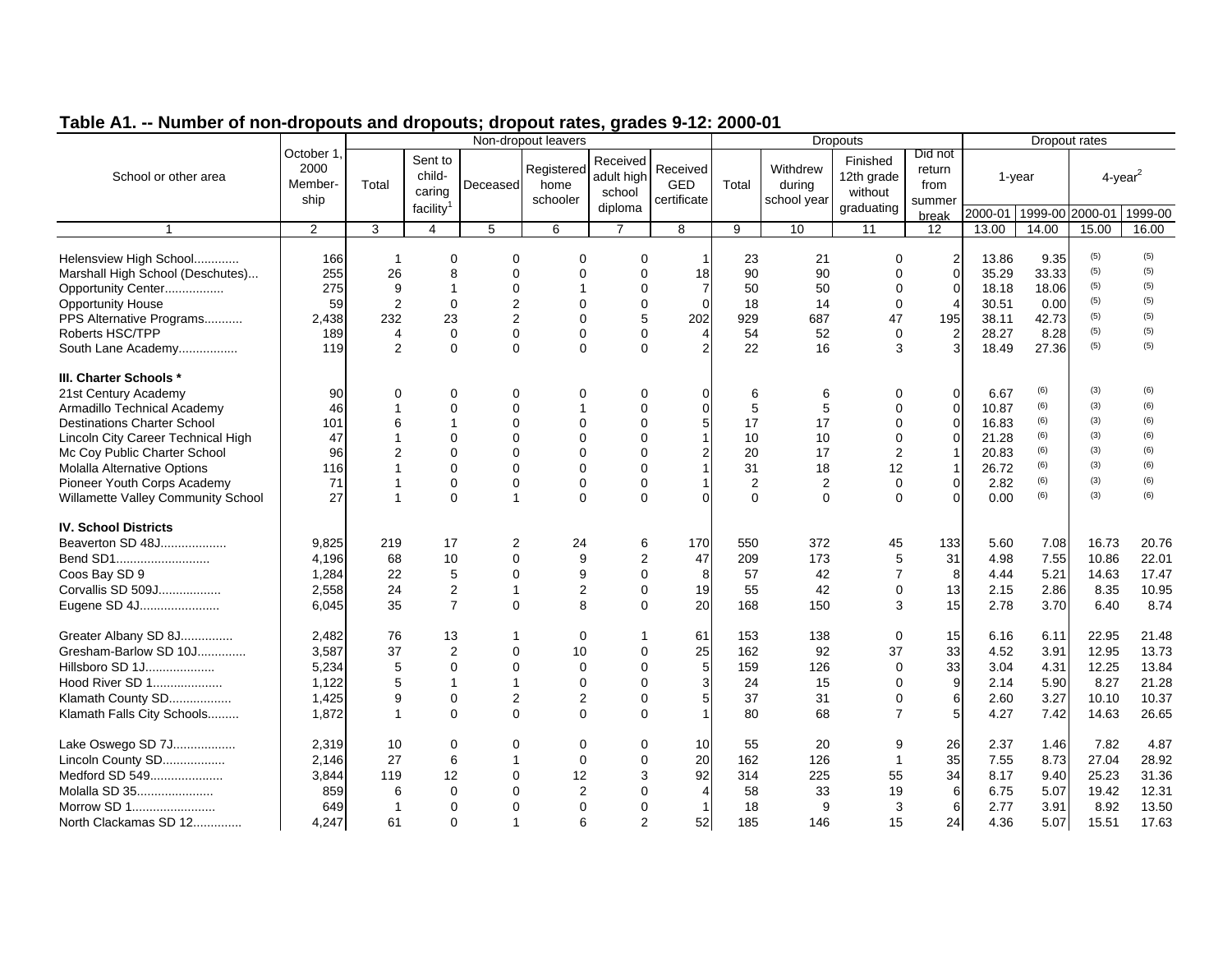|                      |                                      | Non-dropout leavers |                                                      |                |                                |                                             |                                |             |                                   | <b>Dropouts</b>                                 |                                     |                         |           | Dropout rates |                        |
|----------------------|--------------------------------------|---------------------|------------------------------------------------------|----------------|--------------------------------|---------------------------------------------|--------------------------------|-------------|-----------------------------------|-------------------------------------------------|-------------------------------------|-------------------------|-----------|---------------|------------------------|
| School or other area | October 1<br>2000<br>Member-<br>ship | Total               | Sent to<br>child-<br>caring<br>facility <sup>1</sup> | Deceased       | Registered<br>home<br>schooler | Received<br>adult high<br>school<br>diploma | Received<br>GED<br>certificate | Total       | Withdrew<br>during<br>school year | Finished<br>12th grade<br>without<br>graduating | Did not<br>return<br>from<br>summer |                         | $1$ -year |               | $4$ -year <sup>2</sup> |
|                      |                                      |                     |                                                      |                |                                |                                             |                                |             |                                   |                                                 | break                               | 2000-01 1999-00 2000-01 |           |               | 1999-00                |
| $\mathbf{1}$         | $\overline{2}$                       | 3                   | $\overline{4}$                                       | 5              | 6                              | $\overline{7}$                              | 8                              | 9           | 10                                | 11                                              | 12                                  | 13.00                   | 14.00     | 15.00         | 16.00                  |
| Phoenix-Talent SD 4  | 827                                  | 11                  | $\overline{7}$                                       | $\mathbf 0$    | 1                              | $\mathbf{1}$                                |                                | 89          | 86                                | 2                                               | -1                                  | 10.76                   | 9.18      | 33.69         | 28.50                  |
| Portland SD 1J       | 15,260                               | 367                 | 51                                                   | 5              | 8                              | 12                                          | 291                            | 1,696       | 1,196                             | 114                                             | 386                                 | 11.11                   | 12.82     | 18.59         | 19.27                  |
| Roseburg SD 4        | 2,436                                | 77                  | 3                                                    | -1             | $\overline{4}$                 | 19                                          | 50                             | 126         | 89                                | 6                                               | 31                                  | 5.17                    | 6.59      | 10.72         | 10.36                  |
| Salem/Keizer SD 24J  | 9,932                                | 198                 | $\overline{2}$                                       | $\overline{7}$ | 20                             | $\Omega$                                    | 169                            | 709         | 540                               | 84                                              | 85                                  | 7.14                    | 9.58      | 24.02         | 28.24                  |
| Sheridan SD 48J      | 296                                  | 3                   | $\mathbf 0$                                          | $\overline{2}$ | $\mathbf{1}$                   | $\Omega$                                    | $\Omega$                       | 24          | 17                                | $\overline{1}$                                  | 6                                   | 8.11                    | 10.39     | 31.60         | 18.62                  |
| Springfield SD19     | 3,075                                | 21                  | 6                                                    | $\mathbf{1}$   | $\overline{A}$                 | $\Omega$                                    | 10                             | 154         | 79                                | 28                                              | 47                                  | 5.01                    | 6.87      | 15.67         | 16.56                  |
|                      |                                      |                     |                                                      |                |                                |                                             |                                |             |                                   |                                                 |                                     |                         |           |               |                        |
| Three Rivers SD      | 2,013                                | 56                  | 3                                                    | -1             | $\overline{4}$                 | 1                                           | 47                             | 94          | 70                                | 3                                               | 21                                  | 4.67                    | 3.59      | 15.32         | 11.96                  |
| Tigard SD 23J        | 3,516                                | 51                  | 0                                                    | $\overline{1}$ | $\sqrt{2}$                     | 1                                           | 47                             | 134         | 120                               | 0                                               | 14                                  | 3.81                    | 4.68      | 14.06         | 17.49                  |
| West Linn SD 3J      | 2,271                                | 31                  | $\mathbf{1}$                                         | $\Omega$       | $\overline{2}$                 | $\overline{2}$                              | 26                             | 52          | 35                                | 10                                              | $\overline{7}$                      | 2.29                    | 2.37      | 7.25          | 7.40                   |
|                      |                                      |                     |                                                      |                |                                |                                             |                                |             |                                   |                                                 |                                     |                         |           |               |                        |
| <b>V. Counties</b>   |                                      |                     |                                                      |                |                                |                                             |                                |             |                                   |                                                 |                                     |                         |           |               |                        |
| Baker County         | 921                                  | 17                  | 3                                                    | 0              | 6                              |                                             |                                | 19          | 10                                | 0                                               | 9                                   | 2.06                    | 3.57      | 8.36          | 9.81                   |
| Benton County        | 3,445                                | 42                  | $\overline{2}$                                       | 3              | 5                              | 4                                           | 28                             | 81          | 62                                | $\Omega$                                        | 19                                  | 2.35                    | 3.12      | 9.19          | 12.03                  |
| Clackamas County     | 16,648                               | 137                 | 5                                                    | $\overline{2}$ | 12                             | 4                                           | 114                            | 502         | 340                               | 69                                              | 93                                  | 3.02                    | 3.25      | 10.20         | 10.90                  |
| Clatsop County       | 1,848                                | 26                  | 3                                                    | $\overline{1}$ | 5                              | $\Omega$                                    | 17                             | 66          | 58                                | $\overline{1}$                                  | $\overline{7}$                      | 3.57                    | 3.91      | 12.94         | 12.72                  |
| Columbia County      | 2,726                                | 34                  | 6                                                    | $\overline{2}$ | 8                              | 1                                           | 17                             | 96          | 76                                | 12                                              | 8                                   | 3.52                    | 4.77      | 12.00         | 16.86                  |
| Coos County          | 3,187                                | 49                  | 5                                                    | $\overline{1}$ | 18                             | $\Omega$                                    | 25                             | 107         | 80                                | 14                                              | 13                                  | 3.36                    | 4.53      | 11.08         | 15.80                  |
|                      |                                      |                     |                                                      |                |                                |                                             |                                |             |                                   |                                                 |                                     |                         |           |               |                        |
| Crook County         | 970                                  | 11                  | 1                                                    | 0              | 3                              | 0                                           |                                | 28          | 14                                | 14                                              | $\mathbf 0$                         | 2.89                    | 1.32      | 5.71          | 5.75                   |
| Curry County         | 993                                  | 16                  | $\mathbf 0$                                          | $\mathbf 0$    | 8                              | 0                                           | 8                              | 45          | 39                                | $\overline{2}$                                  | $\overline{4}$                      | 4.53                    | 5.60      | 16.18         | 18.74                  |
| Deschutes County     | 6,315                                | 103                 | 16                                                   | $\mathbf 0$    | 19                             | 3                                           | 65                             | 271         | 220                               | 16                                              | 35                                  | 4.29                    | 6.29      | 9.40          | 18.54                  |
| Douglas County       | 5,638                                | 154                 | 12                                                   | $\overline{7}$ | 15                             | 22                                          | 98                             | 287         | 221                               | 14                                              | 52                                  | 5.09                    | 6.39      | 14.54         | 16.60                  |
| Gilliam County       | 125                                  | 0                   | $\mathbf 0$                                          | $\Omega$       | $\mathbf 0$                    | $\Omega$                                    | $\Omega$                       | $\mathbf 0$ | 0                                 | $\Omega$                                        | $\mathbf 0$                         | 0.00                    | 0.00      | 0.00          | 0.00                   |
| Grant County         | 440                                  | $\Omega$            | $\mathbf 0$                                          | $\Omega$       | $\mathbf 0$                    | $\Omega$                                    | $\Omega$                       | 2           | 2                                 | $\Omega$                                        | $\Omega$                            | 0.45                    | 1.51      | 1.90          | 6.19                   |
|                      |                                      |                     |                                                      |                |                                |                                             |                                |             |                                   |                                                 |                                     |                         |           |               |                        |
| Harney County        | 414                                  | 0                   | $\mathbf 0$                                          | $\Omega$       | $\mathbf 0$                    | 0                                           | $\Omega$                       | 11          | 9                                 | 2                                               | $\mathbf 0$                         | 2.66                    | 6.90      | 9.19          | 22.22                  |
| Hood River County    | 1,122                                | 5                   | $\mathbf{1}$                                         |                | $\mathbf 0$                    | $\Omega$                                    | 3                              | 24          | 15                                | $\Omega$                                        | 9                                   | 2.14                    | 5.90      | 8.27          | 21.28                  |
| Jackson County       | 9,283                                | 202                 | 22                                                   | -1             | 27                             | 4                                           | 148                            | 622         | 496                               | 70                                              | 56                                  | 6.70                    | 7.22      | 21.98         | 24.52                  |
| Jefferson County     | 945                                  | 8                   | $\mathbf{1}$                                         | $\mathbf 0$    | $\mathbf 0$                    | $\Omega$                                    | 7                              | 54          | 51                                | 3                                               | $\mathbf 0$                         | 5.71                    | 6.54      | 19.81         | 20.54                  |
| Josephine County     | 3,627                                | 67                  | 3                                                    | $\mathbf{1}$   | $\overline{4}$                 | $\mathbf 1$                                 | 58                             | 183         | 146                               | 16                                              | 21                                  | 5.05                    | 5.14      | 16.24         | 18.39                  |
| Klamath County       | 3,297                                | 10                  | $\mathbf 0$                                          | 2              | 2                              | $\Omega$                                    | 6                              | 117         | 99                                | $\overline{7}$                                  | 11                                  | 3.55                    | 5.68      | 12.69         | 20.04                  |
|                      |                                      | $\overline{1}$      | $\Omega$                                             |                | $\Omega$                       | $\Omega$                                    | $\mathbf{1}$                   | 2           |                                   | $\mathbf 0$                                     |                                     | 0.42                    |           | 1.93          | 3.39                   |
| Lake County          | 475                                  |                     |                                                      | $\mathbf 0$    |                                | 1                                           | 70                             |             | 2                                 |                                                 | 0                                   |                         | 0.80      |               |                        |
| Lane County          | 15,023                               | 132                 | 23                                                   | 10             | 28                             |                                             |                                | 578         | 426                               | 52                                              | 100                                 | 3.85                    | 5.36      | 11.23         | 15.03                  |
| Lincoln County       | 2.146                                | 27                  | 6                                                    | $\overline{1}$ | $\mathbf 0$                    | $\Omega$                                    | 20                             | 162         | 126                               | $\mathbf{1}$                                    | 35                                  | 7.55                    | 8.73      | 27.04         | 28.92                  |
| Linn County          | 5.644                                | 139                 | 22                                                   | 2              | 12                             | 6                                           | 97                             | 330         | 279                               | $\Omega$                                        | 51                                  | 5.85                    | 6.26      | 22.10         | 21.78                  |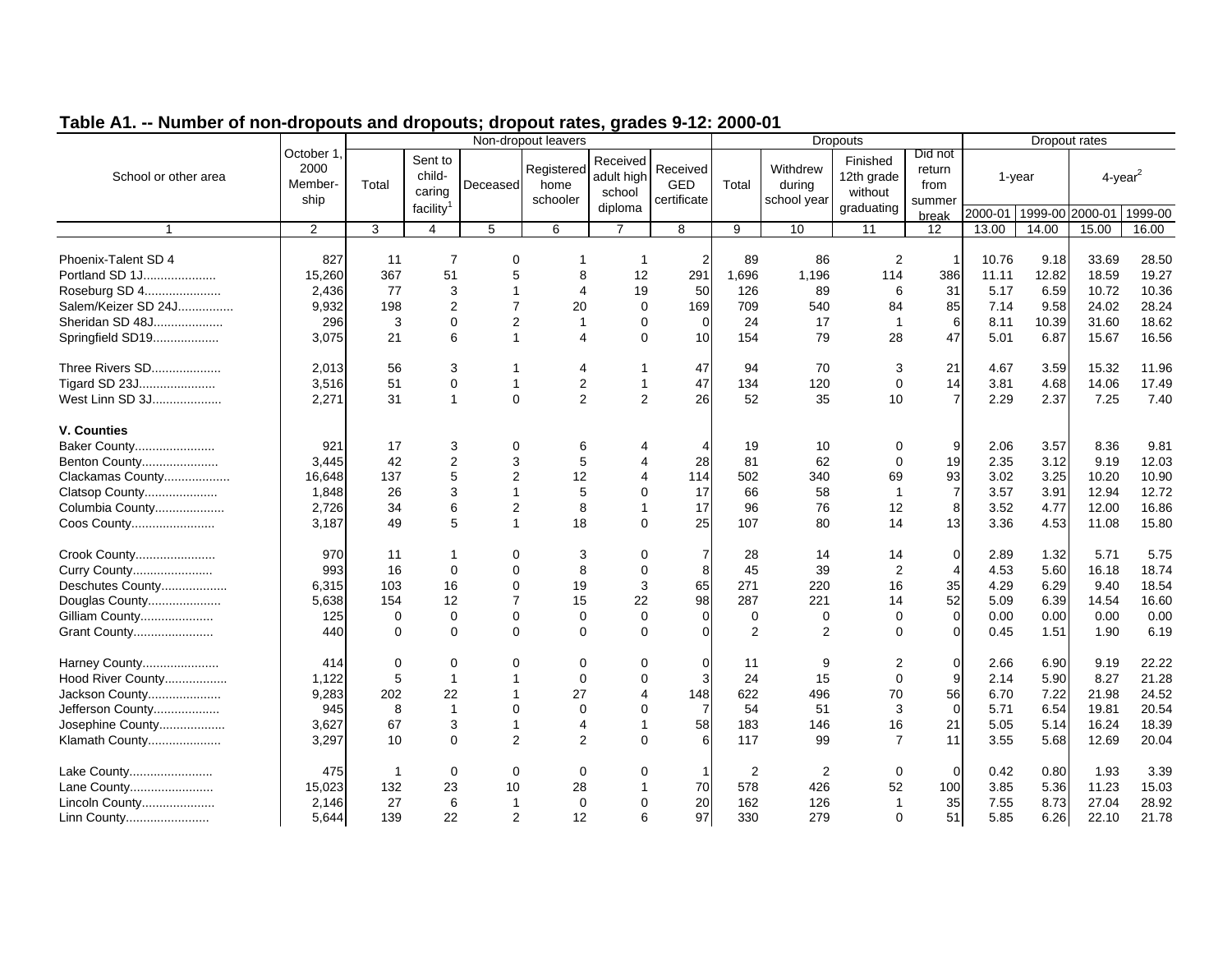|                      |                                      |          |                             |          | Non-dropout leavers            |                                  |                                |       |                                   | <b>Dropouts</b>                   |                                     |         |        | Dropout rates   |         |
|----------------------|--------------------------------------|----------|-----------------------------|----------|--------------------------------|----------------------------------|--------------------------------|-------|-----------------------------------|-----------------------------------|-------------------------------------|---------|--------|-----------------|---------|
| School or other area | October 1<br>2000<br>Member-<br>ship | Total    | Sent to<br>child-<br>caring | Deceased | Registered<br>home<br>schooler | Received<br>adult high<br>school | Received<br>GED<br>certificate | Total | Withdrew<br>during<br>school year | Finished<br>12th grade<br>without | Did not<br>return<br>from<br>summer |         | 1-year | 4-year          |         |
|                      |                                      |          | facility <sup>1</sup>       |          |                                | diploma                          |                                |       |                                   | graduating                        | break                               | 2000-01 |        | 1999-00 2000-01 | 1999-00 |
|                      | 2                                    | 3        |                             | 5        | 6                              |                                  | 8                              | 9     | 10                                | 11                                | 12                                  | 13.00   | 14.00  | 15.00           | 16.00   |
| Malheur County       | 1,606                                |          | $\mathbf 0$                 | 0        |                                |                                  |                                | 49    | 34                                | 13                                |                                     | 3.05    | 3.12   | 8.56            | 10.76   |
| Marion County        | 15,061                               | 247      | 4                           | 14       | 24                             |                                  | 201                            | 1,035 | 819                               | 91                                | 125                                 | 6.87    | 8.35   | 23.27           | 25.69   |
| Morrow County        | 649                                  |          | 0                           | 0        | 0                              | $\Omega$                         |                                | 18    | 9                                 | 3                                 | 6                                   | 2.77    | 3.91   | 8.92            | 13.50   |
| Multnomah County     | 26,776                               | 446      | 57                          | 6        | 22                             | 12                               | 349                            | 2,291 | 1,597                             | 178                               | 516                                 | 8.56    | 9.53   | 17.12           | 18.26   |
| Polk County          | 2,081                                | 35       | 5                           | 0        |                                | G                                | 20                             | 97    | 77                                |                                   | 20                                  | 4.66    | 5.90   | 17.77           | 21.47   |
| Sherman County       | 138                                  | $\Omega$ | 0                           |          |                                |                                  |                                |       |                                   |                                   | 0                                   | 0.00    | 0.00   | 0.00            | 0.00    |
| Tillamook County     | 1,305                                | 32       |                             |          |                                |                                  | 20                             | 49    | 25                                |                                   | 22                                  | 3.75    | 3.71   | 13.79           | 13.42   |
| Umatilla County      | 3,744                                | 116      | 68                          | 2        |                                |                                  | 39                             | 188   | 111                               | 10                                | 67                                  | 5.02    | 6.98   | 17.82           | 23.43   |
| Union County         | 1,414                                | 18       |                             | 0        |                                |                                  | 10                             | 46    | 37                                |                                   | 6                                   | 3.25    | 3.91   | 11.34           | 9.55    |
| Wallowa County       | 419                                  | 3        | 0                           |          |                                |                                  |                                |       |                                   |                                   |                                     | 0.24    | 0.00   | 0.96            | 0.00    |
| Wasco County         | 1.241                                | 12       |                             |          |                                |                                  |                                | 81    | 66                                |                                   |                                     | 6.53    | 6.62   | 21.63           | 20.00   |
| Washington County    | 21,354                               | 294      | 19                          |          | 27                             |                                  | 236                            | 976   | 719                               | 60                                | 197                                 | 4.57    | 5.86   | 15.27           | 18.90   |
| Wheeler County       | 115                                  | $\Omega$ | 0                           |          |                                |                                  |                                |       |                                   | 0                                 |                                     | 0.87    | 0.93   | 3.85            | 3.57    |
| Yamhill County       | 4,904                                | 55       | 9                           |          | 26                             |                                  | 18                             | 296   | 213                               | 10                                | 73                                  | 6.04    | 7.29   | 21.46           | 23.84   |

\* Alternative schools and charter schools use net enrollment as a denominator.

(1) Mental health program, juvenile detention facility, substance abuse program, or certified shelter care program.

(2) Synthetic rate based on one year of data. Four-year rates for districts, counties, and the state uses data from regular high schools only.

(3) School had too few students to calculate a four-year rate.

(4) School does not offer four grades.

(5) School is not designed for four years of attendance

SOURCE: Oregon Department of Education, Office of Student Services, Individual Early Leaver Report; School Finance and Data Analysis, Student Membership report and Quarterly ADM report.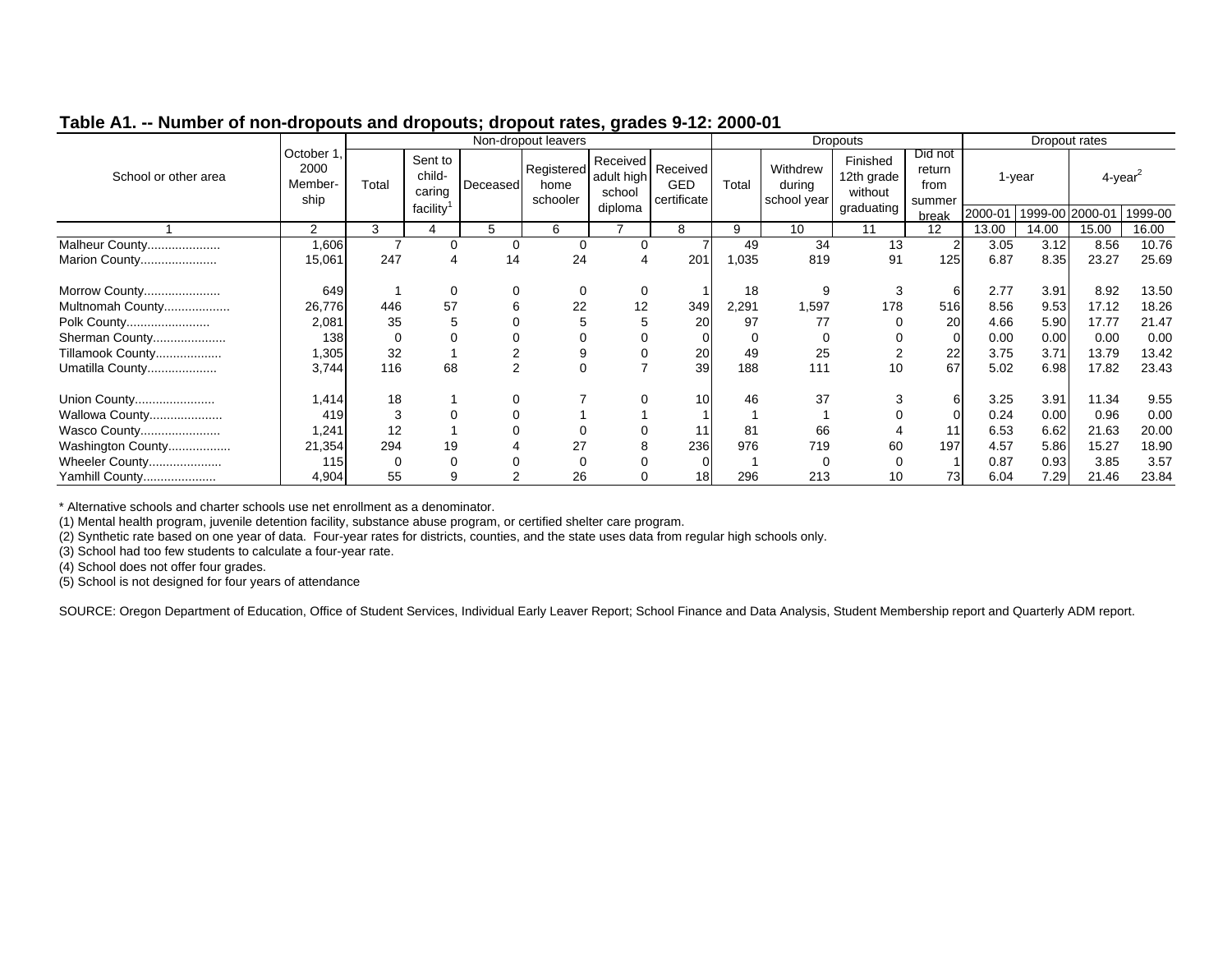|                              |                | Sex            |                |                          |                             | Race/ethnicity         |                                |                                           |                         |                               |                | Grade                         |                |                         |                         |
|------------------------------|----------------|----------------|----------------|--------------------------|-----------------------------|------------------------|--------------------------------|-------------------------------------------|-------------------------|-------------------------------|----------------|-------------------------------|----------------|-------------------------|-------------------------|
| School or other area         | Dropouts       | Male           | Female         | White                    | Black $1$                   | Hispanic               | Asian /<br>Pacific<br>Islander | American<br>Indian /<br>Alaskan<br>Native | No<br>response          | 9                             | 10             | 11                            | 12             | 13                      | No.<br>Response         |
| $\blacktriangleleft$         | $\mathbf{2}$   | 3              | 4              | 5                        | 6                           | $\overline{7}$         | 8                              | 9                                         | 10                      | 11                            | 12             | 13                            | 14             | 15                      | 16                      |
| Oregon Statewide Totals      | 8,713          | 4,760          | 3,953          | 6,099                    | 452                         | 1,486                  | 294                            | 268                                       | 114                     | 1,393                         | 1,930          | 2,253                         | 2,255          | 862                     | $\overline{20}$         |
| I. Schools                   |                |                |                |                          |                             |                        |                                |                                           |                         |                               |                |                               |                |                         |                         |
| Adrian High School           | $\mathbf{1}$   |                |                |                          |                             |                        |                                |                                           |                         |                               |                |                               |                |                         |                         |
| Aloha High School            | 106            | 66             | 40             | 69                       | 7                           | 16                     | 8                              | 3                                         | 3                       | 6                             | 17             | 25                            | 41             | 17                      | $\mathbf 0$             |
| Alsea School                 | 3              |                |                | $\star$                  | $\star$                     | $\star$                | $\star$                        | $\star$                                   |                         | $\star$                       | $\star$        | $\star$                       | $\star$        | $\star$                 |                         |
| Amity High School            | 12             | 8              | $\overline{4}$ | 10                       | $\mathbf 0$                 | $\overline{2}$         | $\mathbf 0$                    | $\mathbf 0$                               | $\mathbf 0$             | $\overline{2}$                | 5              | $\overline{1}$                | $\overline{4}$ | $\mathbf 0$             | $\Omega$                |
| Arlington High School        | $\overline{0}$ | $\mathbf 0$    | 0              | $\mathbf 0$              | $\mathbf 0$                 | $\mathbf 0$            | $\mathbf 0$                    | $\mathbf 0$                               | $\mathbf 0$             | $\Omega$                      | $\mathbf 0$    | $\mathbf{0}$                  | $\mathbf 0$    | $\mathbf 0$             | $\Omega$                |
| Ashland High School          | 39             | 30             | 9              | 34                       | $\overline{2}$              | $\mathbf{1}$           | $\mathbf 0$                    | $\overline{2}$                            | $\mathbf{0}$            | $\overline{\mathbf{A}}$       | 5              | 11                            | 16             | 3                       | 0                       |
|                              |                |                |                |                          |                             |                        |                                |                                           |                         |                               |                |                               |                |                         |                         |
| Astoria High School          | 21             | 14             | $\overline{7}$ | 14                       | $\Omega$                    | 6                      | $\mathbf 1$                    | $\Omega$                                  | $\Omega$                | 3                             | 2              | 6                             | $\overline{7}$ | 3                       | $\Omega$                |
| Baker High School            | 16             | 8              | 8              | 15                       | $\mathbf 0$                 | $\mathbf{1}$           | $\mathbf 0$                    | $\mathbf 0$                               | $\mathbf 0$             | $\overline{2}$                | $\overline{1}$ | $\mathbf 1$                   | 12             | $\mathbf 0$             | $\mathbf 0$             |
| Bandon High School           | 4              | $\star$        |                | $\star$                  | $\star$                     | $\star$                | $\star$                        | ÷                                         |                         | $\star$                       |                | $\star$                       | $\star$        |                         |                         |
| Banks High School            | 15             | 13             | $\overline{2}$ | 13                       | $\mathbf 0$                 | 2                      | $\mathbf 0$                    | $\mathbf 0$                               | $\mathbf 0$             | 2                             | $\mathbf 0$    | $\overline{2}$                | 6              | 5                       | $\mathbf 0$             |
| Beaverton High School        | 96             | 58             | 38             | 52                       | $\mathbf{1}$                | 33                     | 3                              | $\overline{4}$                            | 3                       | 15                            | 11             | 38                            | 21             | 11                      | 0                       |
| Bend High School             | 71             | 29             | 42             | 68                       | $\mathbf 0$                 | $\overline{2}$         | $\mathbf{1}$                   | $\mathbf 0$                               | $\mathbf 0$             | 14                            | 15             | 24                            | 15             | 3                       | $\mathbf 0$             |
|                              |                |                |                |                          |                             |                        |                                |                                           |                         |                               |                |                               |                |                         |                         |
| Benson High School           | 34             | 24             | 10             | 25                       | 5                           | $\mathbf{1}$           | 3                              | $\mathbf 0$                               | $\mathbf 0$             | 3                             | 6              | 3                             | 15             | 7                       | 0                       |
| Bonanza School               | $\mathbf 1$    | $\star$        |                | $\star$                  | $\star$                     | $\star$                | $\star$                        | $\star$                                   |                         | $\star$                       | $\star$        | $\star$                       | $^\star$       | $\star$                 |                         |
| Brookings Harbor High School | 36             | 19             | 17             | 30                       | $\mathbf 0$                 | 4                      | $\mathbf{1}$                   | $\mathbf{1}$                              | $\mathbf 0$             | 11                            | $\mathbf{1}$   | 8                             | 15             | $\mathbf{1}$            | $\Omega$                |
| Burns High School            | 11             | $\overline{7}$ | 4              | 10                       | $\mathbf 0$                 | $\mathbf{1}$           | $\mathbf 0$                    | $\mathbf 0$                               | $\mathbf 0$             | $\mathbf{1}$                  | $\overline{0}$ | 6                             | $\overline{2}$ | $\overline{2}$          | $\mathbf 0$             |
| Burnt River School           | $\Omega$       | $\mathbf 0$    | 0              | $\boldsymbol{0}$         | 0                           | $\mathbf 0$            | $\mathbf 0$                    | $\mathbf 0$                               | $\mathbf{0}$            | $\mathbf 0$                   | $\mathbf 0$    | $\mathbf 0$                   | $\mathbf 0$    | $\mathbf 0$             | $\mathbf 0$             |
|                              |                |                |                | $\overline{\phantom{a}}$ | $\star$                     | $\star$                | $\star$                        | $\star$                                   |                         |                               | $\star$        | $\star$                       | $\star$        | $\star$                 |                         |
| Butte Falls High School      |                |                |                |                          |                             |                        |                                |                                           |                         |                               |                |                               |                |                         |                         |
| Camas Valley School          | $\mathbf 1$    |                |                |                          |                             |                        |                                |                                           |                         |                               |                |                               |                |                         |                         |
| Canby High School            | 45             | 18             | 27             | 29                       | 0                           | 16                     | $\mathbf 0$                    | $\mathbf 0$                               | $\mathbf 0$             | $\overline{2}$                | 14             | 16                            | 12             | 1                       | 0                       |
| Cascade High School          | 37             | 20             | 17             | $\star$                  |                             | $\star$                | $\star$                        |                                           |                         | 8                             | 6              | 10                            | 12             | $\overline{1}$          | $\Omega$                |
| Cascade Locks School         | $\overline{2}$ |                |                | $\star$                  |                             | $\star$                | $\star$                        |                                           |                         |                               | $\star$        | $\star$                       | $\star$        |                         |                         |
| Centennial High School       | 110            |                | 51             |                          | 0                           |                        |                                | $\mathbf 0$                               | $\mathbf 0$             |                               |                |                               |                |                         |                         |
|                              |                | 59             |                | 82<br>27                 | $\Omega$                    | 18<br>16               | 10<br>$\mathbf 0$              | $\overline{2}$                            | 3                       | 21                            | 23             | 21                            | 33             | 11<br>$\mathbf 0$       | $\Omega$                |
| Central High School          | 48             | 23             | 25             |                          |                             |                        |                                |                                           |                         | 5                             | $\overline{1}$ | 21                            | 21             |                         |                         |
| Central Linn High School     | 16             | 12             | $\overline{4}$ | 15                       | $\Omega$                    | $\Omega$               | $\Omega$                       | $\Omega$                                  | $\mathbf{1}$            | 3                             | 2              | 3                             | 8              | $\Omega$                | $\Omega$                |
| Century High School          | 65             | 39             | 26             | 30                       | 0                           | 33                     | 2                              | $\mathbf 0$                               | $\mathbf 0$             | 13                            | 18             | 14                            | 20             | $\mathbf 0$             | $\mathbf 0$             |
| Chiloquin High School        | 3              | $\star$        |                | $\star$                  | $\star$                     | $\star$                | $\star$                        | $\star$                                   |                         | $\star$                       | $\star$        | $\star$                       | $\star$        | $\star$                 |                         |
| Clackamas High School        | 50             | 29             | 21             | 33                       | $\overline{2}$              | $\mathbf{1}$           | 3                              | $\mathbf{1}$                              | 10                      | 6                             | 10             | 20                            | 12             | $\mathbf{2}$            | $\mathbf 0$             |
| Clatskanie High School       | 11             | $\overline{7}$ | $\overline{4}$ | 10                       | $\mathbf 0$                 | $\mathbf 0$            | $\mathbf 0$                    | $\mathbf{1}$                              | $\mathbf{0}$            | $\overline{4}$                | $\overline{4}$ | $\overline{1}$                | 2              | $\mathbf 0$             | $\mathbf 0$             |
|                              |                |                | 43             |                          | $\overline{7}$              |                        | 9                              | $\overline{7}$                            | $\mathbf{0}$            |                               |                |                               |                | $\overline{7}$          | $\mathbf 0$             |
| Cleveland High School        | 89             | 46             |                | 50                       |                             | 16                     |                                |                                           |                         | 26                            | 24             | 13                            | 19             |                         |                         |
| Colton High School           | $\overline{2}$ |                |                |                          |                             |                        |                                |                                           |                         |                               |                |                               |                |                         |                         |
|                              | $\Omega$       |                | $\Omega$       |                          |                             |                        | $\mathbf 0$                    | $\mathbf 0$                               |                         |                               | $\mathbf 0$    |                               |                |                         |                         |
| Condon High School           |                | $\mathbf 0$    |                | $\mathbf 0$              | 0                           | $\mathbf 0$            |                                |                                           | $\mathbf 0$<br>$\Omega$ | $\mathbf 0$<br>$\overline{4}$ | $\overline{1}$ | $\mathbf 0$<br>$\overline{1}$ | $\mathbf 0$    | $\mathbf 0$             | $\mathbf 0$<br>$\Omega$ |
| Coquille High School         | 12             | 8<br>$\star$   | 4              | 11<br>$\star$            | $\mathbf 0$<br>$\pmb{\ast}$ | $\mathbf 0$<br>$\star$ | $\mathbf 0$<br>$\star$         | $\mathbf{1}$<br>$\star$                   |                         |                               | $\star$        | $\star$                       | 5<br>$\star$   | $\mathbf{1}$<br>$\star$ |                         |
| Corbett High School          | $\overline{2}$ |                |                |                          |                             |                        |                                |                                           |                         |                               |                |                               |                |                         |                         |
| Corvallis High School        | 38             | 20             | 18             | 28                       | $\mathbf 0$                 | 8                      | $\boldsymbol{0}$               | 2                                         | $\mathbf{0}$            | 3                             | 8              | 11                            | 16             | $\mathbf 0$             | $\Omega$                |
| Cottage Grove High School    | 19             | 9              | 10             |                          |                             |                        |                                |                                           |                         | $\overline{1}$                | 5              | 5                             | 3              | 5                       | 0                       |
|                              |                |                |                |                          |                             |                        |                                |                                           |                         |                               |                |                               |                |                         |                         |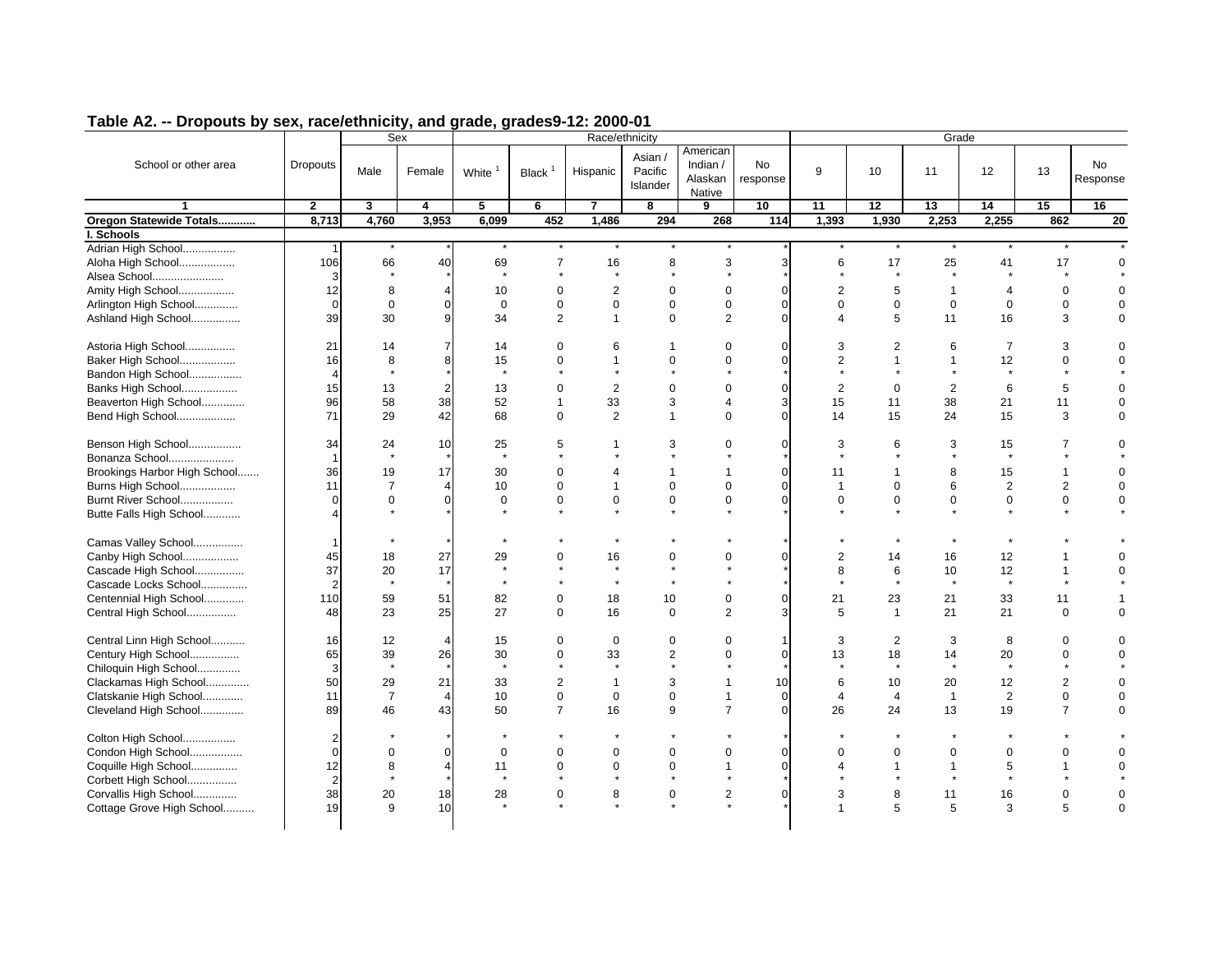|                                                |                         | Sex            |                |                    |                     |                | Race/ethnicity                 |                                           |                         |                          |                | Grade          |                         |                |                |
|------------------------------------------------|-------------------------|----------------|----------------|--------------------|---------------------|----------------|--------------------------------|-------------------------------------------|-------------------------|--------------------------|----------------|----------------|-------------------------|----------------|----------------|
| School or other area                           | <b>Dropouts</b>         | Male           | Female         | White <sup>1</sup> | Black $1$           | Hispanic       | Asian /<br>Pacific<br>Islander | American<br>Indian /<br>Alaskan<br>Native | No<br>response          | 9                        | 10             | 11             | 12                      | 13             | No<br>Response |
| $\mathbf{1}$                                   | $\overline{2}$          | $\mathbf{3}$   | 4              | 5                  | 6                   | $\overline{7}$ | 8                              | 9                                         | 10                      | 11                       | 12             | 13             | 14                      | 15             | 16             |
| Cove School                                    |                         |                |                |                    |                     |                |                                | $\star$                                   |                         |                          |                |                |                         |                |                |
| Crane Union High School                        | $\mathbf 0$             | $\mathbf 0$    | $\Omega$       | $\mathbf 0$        | $\mathbf 0$         | $\mathbf 0$    | $\mathbf 0$                    | $\mathbf 0$                               | $\mathbf 0$             | $\mathbf 0$              | $\mathbf 0$    | $\mathbf 0$    | $\mathbf 0$             | $\mathbf 0$    |                |
| Crater High School                             | 88                      | 45             | 43             | 82                 | $\mathbf 0$         | $\overline{4}$ | $\overline{2}$                 | $\overline{0}$                            | $\Omega$                | 3                        | 17             | 20             | 35                      | 13             | $\Omega$       |
| Crescent Valley High School                    | 17                      | 11             | 6              | 14                 | $\Omega$            | $\Omega$       | 3                              | $\overline{0}$                            | $\Omega$                | $\Omega$                 | $\overline{1}$ | 6              | 10                      | $\mathbf 0$    | $\Omega$       |
| Creswell High School                           | 23                      | 13             | 10             | 23                 | $\mathbf 0$         | $\mathbf 0$    | $\mathbf 0$                    | $\mathbf 0$                               | $\Omega$                | 8                        | $\overline{7}$ | 5              | 3                       | 0              | $\mathbf 0$    |
| Crook County High School                       | 28                      | 13             | 15             | $\star$            |                     |                |                                | $\star$                                   |                         | $\mathbf{1}$             | 3              | 6              | 4                       | 14             | $\Omega$       |
| Crow High School                               | $\mathbf 0$             | 0              | $\mathbf 0$    | $\Omega$           | 0                   | $\mathbf 0$    | 0                              | $\mathbf 0$                               | $\mathbf 0$             | $\Omega$                 | 0              | 0              | $\mathbf 0$             | 0              | $\mathbf 0$    |
| Culver High School                             | 10                      | 5              | 5              | 6                  | $\Omega$            | $\overline{4}$ | $\Omega$                       | $\overline{0}$                            | $\Omega$                | 3                        | $\overline{1}$ | $\overline{2}$ | $\overline{2}$          | $\overline{2}$ | $\mathbf 0$    |
| Dallas High School                             | 40                      | 24             | 16             | 34                 | $\mathbf 0$         | $\overline{4}$ | $\mathbf 0$                    | $\overline{2}$                            | $\Omega$                | 5                        | 10             | 10             | 15                      | $\mathbf 0$    | $\Omega$       |
| David Douglas High School                      | 89                      | 44             | 45             | 68                 | 3                   | 13             | 5                              | $\overline{0}$                            | $\Omega$                | 19                       | 19             | 22             | 19                      | 10             | $\Omega$       |
| Days Creek School                              | $\overline{2}$          |                |                | $\star$            |                     |                |                                |                                           |                         |                          | $\star$        | $\star$        | $\star$                 | $\star$        |                |
| Dayton High School                             | 16                      | 8              | 8              | 13                 | $\Omega$            | 3              | $\Omega$                       | $\mathbf 0$                               | $\Omega$                | $\mathbf{1}$             | 3              | 5              | 4                       | 3              | $\Omega$       |
| Dayville School                                | $\Omega$                | 0              | $\Omega$       | 0                  | $\mathbf 0$         | $\mathbf 0$    | $\mathbf 0$                    | $\mathbf 0$                               | $\Omega$                | $\mathbf 0$              | $\mathbf 0$    | $\mathbf 0$    | $\mathbf 0$             | 0              | $\mathbf 0$    |
| Douglas High School                            | 42                      | 17             | 25             | 42                 | $\mathbf 0$         | $\mathbf 0$    | $\mathbf 0$                    | $\mathbf 0$                               | $\mathbf 0$             | 13                       | 13             | 12             | $\overline{\mathbf{c}}$ | $\overline{2}$ | $\Omega$       |
| Dufur School                                   | $\mathbf 1$             | $\star$        |                | $\star$            |                     |                |                                |                                           |                         | $^\star$                 | $\star$        | $\star$        | $\star$                 |                |                |
| Eagle Point High School                        | 62                      | 38             | 24             | 49                 | $\mathbf{1}$        | 9              | $\mathbf 0$                    | $\mathbf 0$                               | 3                       | 10                       | 11             | 14             | 21                      | 6              | $\Omega$       |
| Echo School                                    | $\overline{2}$          | $\star$        |                | $\star$            | $\star$             | $\star$        | $\star$                        | $\star$                                   |                         | $^\star$                 | $\star$        | $\star$        |                         | $\star$        |                |
| Eddyville School                               | $\overline{2}$          |                |                |                    |                     |                |                                |                                           |                         |                          |                |                |                         |                |                |
| Elgin High School                              | $\overline{\mathbf{c}}$ |                |                |                    |                     |                |                                |                                           |                         |                          |                |                |                         |                |                |
| Elkton High School                             | $\overline{2}$          |                |                |                    |                     |                |                                |                                           |                         |                          |                |                |                         |                |                |
| Elmira High School                             | 26                      | 15             | 11             | 23                 | $\Omega$            | 3              | $\Omega$                       | $\Omega$                                  | $\Omega$                | 8                        | 4              | 10             |                         | $\Omega$       | $\Omega$       |
| Enterprise High School                         | $\mathbf 0$             | $\mathbf 0$    | $\mathbf 0$    | $\mathbf 0$        | $\Omega$            | $\mathbf 0$    | $\mathbf 0$                    | $\mathbf 0$                               | $\mathbf 0$             | $\Omega$                 | $\Omega$       | $\mathbf 0$    | $\Omega$                | $\Omega$       | $\Omega$       |
| Estacada High School                           | 30                      | 14             | 16             | 21                 | $\mathbf{1}$        | 8              | $\mathbf 0$                    | $\mathbf 0$                               | $\mathbf 0$             | $\overline{\mathcal{A}}$ | $\overline{7}$ | 5              | 8                       | 6              | $\Omega$       |
| Falls City High School                         |                         | $\mathbf{1}$   | 6              | $\overline{7}$     | $\mathbf 0$         | $\mathbf 0$    | $\mathbf 0$                    | $\mathbf 0$                               | $\Omega$                | $\overline{1}$           | $\overline{1}$ | 2              | 3                       | $\Omega$       | $\mathbf 0$    |
| Forest Grove High School                       | 87                      | 47             | 40             | 63                 | $\mathbf{1}$        | 22             | $\mathbf{1}$                   | $\mathbf 0$                               | $\mathbf 0$             | 28                       | 18             | 15             | 23                      | 3              | $\mathbf 0$    |
| Franklin High School                           | 115                     | 64             | 51             | 91                 | 6                   | $\overline{7}$ | 9                              | $\mathbf{2}$                              | $\mathbf 0$             | 29                       | 21             | 24             | 16                      | 25             | $\Omega$       |
| Gaston High School                             | 3                       | $\star$        |                |                    | $\star$             | $\star$        | $\star$                        | $\star$                                   |                         | $\star$                  | $\star$        | $\star$        |                         |                |                |
| Gervais High School                            | 17                      | 10             | $\overline{7}$ | 5                  | $\Omega$            | 12             | $\mathbf 0$                    | $\mathbf 0$                               | $\mathbf 0$             | 5                        | 3              | 5              | 4                       | $\Omega$       | $\Omega$       |
| Gilchrist School                               | $\overline{4}$          | $\star$        |                |                    |                     | $\star$        | $\star$                        | $\star$                                   |                         |                          | $\star$        | $\star$        |                         |                |                |
| Gladstone High School                          | 13                      | $\overline{7}$ | 6              | 8                  | $\Omega$            | 5              | $\Omega$                       | $\Omega$                                  | $\Omega$                | $\overline{1}$           | 2              | 5              | 3                       | $\overline{2}$ | $\Omega$       |
| Glencoe High School                            | 48                      | 18             | 30             | 25                 | $\overline{2}$      | 21             | $\mathbf 0$                    | $\mathbf 0$                               | $\mathbf 0$             | 15                       | 12             | 12             | 9                       | $\Omega$       | 0              |
| Glendale High School                           | 6                       | $\overline{2}$ | $\overline{4}$ | 5                  | $\mathbf 0$         | $\mathbf{1}$   | $\mathbf 0$                    | $\mathbf 0$                               | $\Omega$                | $\overline{\mathbf{1}}$  | $\mathbf 0$    | $\overline{2}$ | 3                       | $\Omega$       | $\Omega$       |
| Glide High School                              | 10                      | 5              | 5              | 8                  | $\mathbf 0$         | $\overline{2}$ | $\mathbf 0$                    | $\mathbf 0$                               | $\mathbf 0$             | $\mathbf{1}$             | 2              | 2              | 5                       | 0              | $\Omega$       |
| Gold Beach High School                         | 6                       | 3              | 3              | $\overline{2}$     | $\mathbf 0$         | $\mathbf 0$    | $\mathbf 0$                    | $\mathbf 0$                               | $\boldsymbol{\Delta}$   | $\mathbf{1}$             | $\overline{1}$ | $\overline{1}$ | $\mathbf 1$             | 2              | $\Omega$       |
| Grant High School (Grant)                      | $\overline{2}$          |                |                |                    | $\star$             |                |                                |                                           |                         |                          | $\star$        |                |                         |                |                |
| Grant High School (Multnomah)                  | 67                      | 37             | 30             | 34                 | 21                  | 9              | 2                              | $\overline{1}$                            | $\Omega$                | 16                       | 12             | 16             | 15                      | 8              | $\Omega$       |
| Grants Pass High School<br>Gresham High School | 89<br>83                | 42<br>61       | 47<br>22       | 73<br>58           | $\overline{2}$<br>6 | 11<br>9        | $\mathbf 0$<br>$\overline{7}$  | 3<br>3                                    | $\Omega$<br>$\mathbf 0$ | 11<br>11                 | 27<br>8        | 14<br>13       | 21<br>12                | 16<br>38       | $\Omega$<br>1  |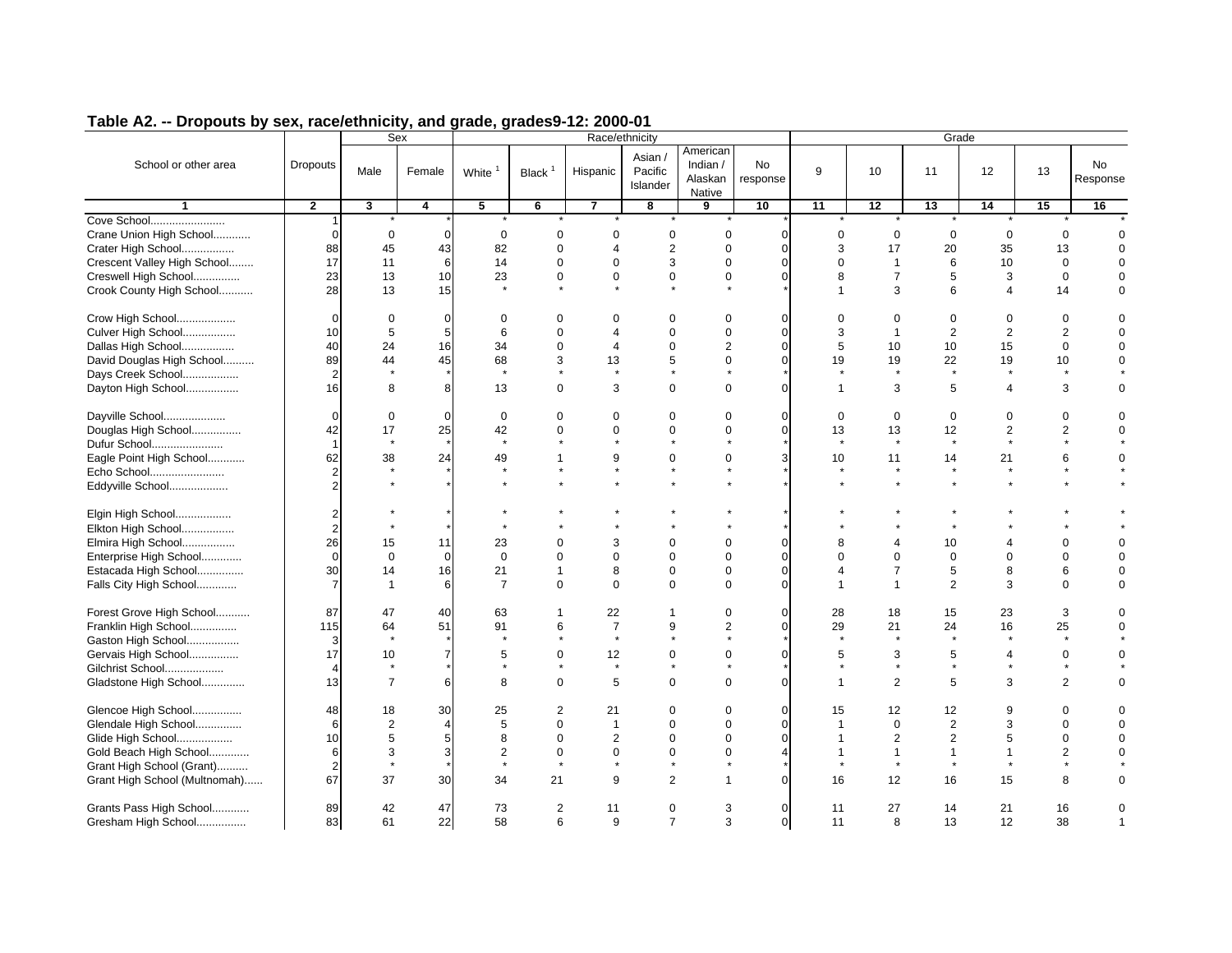|                                   |                | Sex            |                  |                    |              |                        | Race/ethnicity                 |                                           |                |                |                |                       | Grade          |                |                       |
|-----------------------------------|----------------|----------------|------------------|--------------------|--------------|------------------------|--------------------------------|-------------------------------------------|----------------|----------------|----------------|-----------------------|----------------|----------------|-----------------------|
| School or other area              | Dropouts       | Male           | Female           | White <sup>1</sup> | Black $1$    | Hispanic               | Asian /<br>Pacific<br>Islander | American<br>Indian /<br>Alaskan<br>Native | No<br>response | 9              | 10             | 11                    | 12             | 13             | <b>No</b><br>Response |
| $\mathbf{1}$                      | $\overline{2}$ | 3              | $\overline{4}$   | $\overline{5}$     | 6            | $\overline{7}$         | 8                              | 9                                         | 10             | 11             | 12             | 13                    | 14             | 15             | 16                    |
| Harper School                     | $\Omega$       | $\mathbf 0$    | $\mathbf{0}$     | $\mathbf 0$        | $\Omega$     | $\mathbf 0$            | $\mathbf 0$                    | $\mathbf 0$                               | $\mathbf 0$    | $\mathbf 0$    | $\mathbf 0$    | $\mathbf 0$           | $\mathbf 0$    | $\mathbf 0$    | $\Omega$              |
| Harrisburg High School            | 8              | $\overline{7}$ | 1                | $\overline{7}$     | $\Omega$     | $\mathbf 1$            | $\Omega$                       | $\mathbf 0$                               | $\Omega$       | $\mathbf{1}$   | 2              | $\mathbf 1$           | $\overline{4}$ | $\mathbf 0$    | $\Omega$              |
| Helix School                      | $\Omega$       | $\mathbf 0$    | $\mathbf{0}$     | $\mathbf 0$        | $\mathbf 0$  | $\mathbf 0$            | $\mathbf 0$                    | $\mathbf 0$                               | $\Omega$       | $\mathbf 0$    | $\overline{0}$ | $\mathbf 0$           | $\mathbf 0$    | $\Omega$       | $\Omega$              |
| Henley High School                | 16             | 9              | $\overline{7}$   | 13                 | $\Omega$     | $\overline{2}$         | $\Omega$                       | $\mathbf{1}$                              | $\Omega$       | 3              | 3              | $\overline{7}$        | 3              | $\Omega$       | $\Omega$              |
| Henry D Sheldon High School       | 17             | 10             | $\overline{7}$   | 11                 | 1            | 2                      | 1                              | -1                                        | $\mathbf 1$    | 5              | $\mathbf{1}$   | 5                     | 6              | O              | 0                     |
| Heppner High School               | $\Omega$       | $\mathbf 0$    | $\mathbf 0$      | $\mathbf 0$        | $\mathbf 0$  | $\mathbf 0$            | $\mathbf 0$                    | $\mathbf 0$                               | $\mathbf 0$    | $\mathbf 0$    | $\mathbf 0$    | $\mathbf 0$           | $\mathbf 0$    | $\mathbf 0$    | $\Omega$              |
| Hermiston High School             | 52             | 31             | 21               | 28                 | 0            | 23                     | $\mathbf{1}$                   | $\mathbf 0$                               | $\mathbf 0$    | 12             | 8              | 12                    | 19             | $\overline{1}$ | $\mathbf 0$           |
| Hidden Valley High School         | 41             | 30             | 11               | 33                 | $\mathbf 0$  | $\overline{7}$         | $\mathbf 0$                    | $\overline{1}$                            | $\mathbf 0$    | $\overline{7}$ | 12             | 8                     | 11             | 3              | $\Omega$              |
| Hillsboro High School             | 46             | 30             | 16               | 20                 | $\mathbf{1}$ | 25                     | $\mathbf 0$                    | $\mathbf 0$                               | $\mathbf 0$    | 11             | 11             | 6                     | 18             | $\mathbf 0$    | $\Omega$              |
| Hood River Valley High School     | 22             | 13             | $\overline{9}$   | 8                  | $\Omega$     | 13                     | $\Omega$                       | $\mathbf{1}$                              | $\Omega$       | 2              | $\overline{7}$ | 6                     | 6              | $\mathbf{1}$   | $\mathbf 0$           |
|                                   |                |                |                  |                    | $\Omega$     |                        |                                |                                           | $\Omega$       |                |                |                       |                |                |                       |
| Huntington School                 | $\Omega$       | $\mathbf 0$    | $\mathbf{0}$     | $\mathbf 0$        |              | $\Omega$               | $\mathbf 0$                    | $\Omega$                                  |                | $\mathbf 0$    | $\mathbf 0$    | $\mathbf 0$           | $\Omega$       | $\Omega$       | $\Omega$              |
| Illinois Valley High School       | 14             | $\overline{7}$ | $\overline{7}$   | 14                 | 0            | $\mathbf 0$<br>$\star$ | $\mathbf 0$                    | $\Omega$                                  | $\Omega$       | $\overline{2}$ | $\overline{1}$ | $\overline{2}$        | 6              | 3              | $\Omega$              |
| Imbler High School                | -1             |                |                  |                    |              |                        |                                |                                           |                |                |                |                       |                |                |                       |
| Ione School                       | $\Omega$       | $\mathbf 0$    | $\mathbf 0$      | $\mathbf 0$        | $\mathbf 0$  | $\mathbf 0$            | $\mathbf 0$                    | $\mathbf 0$                               | $\mathbf 0$    | $\mathbf 0$    | $\mathbf 0$    | $\mathbf 0$           | $\mathbf 0$    | $\mathbf 0$    | $\Omega$              |
| Jefferson High School (Marion)    | 12             | $\overline{4}$ | 8                | 10                 | $\mathbf 0$  | $\overline{2}$         | $\mathbf 0$                    | $\mathbf 0$                               | $\mathbf 0$    | $\mathbf{1}$   | $\overline{4}$ | $\overline{4}$        | $\overline{2}$ | $\overline{1}$ | $\mathbf 0$           |
| Jefferson High School (Multnomah) | 66             | 42             | 24               | 15                 | 34           | 12                     | 5                              | $\Omega$                                  | $\Omega$       | 14             | 19             | 13                    | 11             | 9              | $\Omega$              |
| Jewell School                     | $\overline{2}$ |                |                  |                    |              |                        |                                |                                           |                |                |                |                       |                |                |                       |
| John C. Fremont Jr High School    | $\overline{2}$ |                |                  |                    |              |                        |                                |                                           |                |                |                |                       |                |                |                       |
| John F Kennedy High School        | 3              |                |                  |                    |              |                        |                                |                                           |                |                |                |                       |                |                |                       |
| Jordan Valley High School         | O              |                |                  |                    |              |                        |                                |                                           |                |                |                |                       |                |                |                       |
| Jopseh High School                | $\mathbf{1}$   |                |                  |                    |              |                        |                                |                                           |                |                |                |                       |                |                |                       |
| Joseph Lane Jr High School        | 5              |                |                  |                    |              |                        |                                |                                           |                |                |                |                       |                |                |                       |
| Junction City High School         | 10             | 4              | $6 \overline{6}$ | 10                 | $\Omega$     | $\mathbf 0$            | $\mathbf 0$                    | $\mathbf 0$                               | $\mathbf 0$    | $\mathbf 1$    | 3              | 2                     | 4              | $\Omega$       | 0                     |
| Klamath High School               | 47             | 24             | 23               | 34                 | 1            | 6                      | $\mathbf 0$                    | 6                                         | $\mathbf 0$    | 6              | 12             | 16                    | 11             | $\overline{2}$ | $\Omega$              |
| Knappa High School                | 3              | $\star$        |                  | $\star$            | $\star$      | $\star$                | $\star$                        |                                           |                |                | $\star$        | $\star$               | $\star$        |                |                       |
| La Grande High School             | 42             | 23             | 19               | 33                 | $\mathbf 0$  | $\overline{4}$         | 4                              | $\mathbf{1}$                              | $\mathbf 0$    | 7              | 6              | 18                    | $\overline{7}$ | 3              |                       |
| Lake Oswego High School           | 45             | 29             | 16               | 41                 | $\mathbf 0$  | 1                      | $\overline{2}$                 | $\mathbf 0$                               | $\mathbf{1}$   | 5              | 6              | 14                    | 13             | $\overline{7}$ | $\Omega$              |
| Lakeridge High School             | 10             | 8              | $\overline{c}$   | 10                 | $\mathbf 0$  | $\mathbf 0$            | $\mathbf 0$                    | $\mathbf 0$                               | $\mathbf 0$    | $\mathbf{1}$   | $\overline{1}$ | $\overline{4}$        | $\overline{2}$ | $\mathbf{2}$   | $\Omega$              |
| Lakeview High School              | $\overline{2}$ |                |                  |                    |              |                        |                                |                                           |                |                |                |                       | $\star$        |                |                       |
| Lapine High School                | 17             | 8              | 9                | 17                 | 0            | 0                      | 0                              | 0                                         | $\mathbf 0$    | 3              | $\overline{7}$ | $\overline{2}$        | 4              | 1              | $\Omega$              |
| Lebanon High School               | 82             | 44             | 38               | 77                 | $\mathbf 0$  | 3                      | 1                              | $\mathbf{1}$                              | $\mathbf 0$    | 20             | 25             | 19                    | 18             | $\Omega$       | $\Omega$              |
| Lincoln High School               | 47             | 25             | 22               | 38                 | 3            | $\overline{2}$         | 3                              | $\mathbf{1}$                              | $\Omega$       | 13             | 9              | 8                     | 12             | 5              | 0                     |
| Long Creek School                 | $\Omega$       | $\mathbf 0$    | $\mathbf{0}$     | $\mathbf 0$        | $\mathbf 0$  | $\mathbf 0$            | $\mathbf 0$                    | $\mathbf 0$                               | $\mathbf 0$    | $\mathbf 0$    | $\mathbf 0$    | $\mathbf 0$           | $\mathbf 0$    | $\mathbf 0$    | $\Omega$              |
| Lost River High School            | 13             | $\overline{7}$ | 6                | 4                  | 0            | 9                      | $\mathbf 0$                    | $\mathbf 0$                               | $\Omega$       | $\overline{2}$ | 6              | $\boldsymbol{\Delta}$ | $\mathbf 0$    | 1              | $\mathbf 0$           |
| Lowell High School                | 10             | 6              | $\overline{4}$   |                    |              |                        |                                |                                           |                | 2              | $\overline{1}$ | $\overline{1}$        | 2              | $\Delta$       | $\Omega$              |
|                                   |                |                |                  |                    |              |                        |                                |                                           |                |                |                |                       |                |                |                       |
| Madison High School               | 62             | 36             | 26               | 31                 | 8            | 16                     | $\overline{4}$                 | 3                                         | $\mathbf 0$    | 20             | 17             | 11                    | 11             | 3              | $\Omega$              |
| Madras High School                | 44             | 21             | 23               | 8                  | $\Omega$     | 13                     | $\mathbf 0$                    | 23                                        | $\Omega$       | 10             | 18             | 8                     | $\overline{7}$ | 1              | $\Omega$              |
| Mapleton High School              | $\overline{7}$ | 5              | $\overline{2}$   | $\overline{7}$     | $\Omega$     | $\Omega$               | $\Omega$                       | $\Omega$                                  | $\mathbf 0$    | 2              | $\overline{1}$ | $\overline{1}$        | 3              | $\Omega$       | $\Omega$              |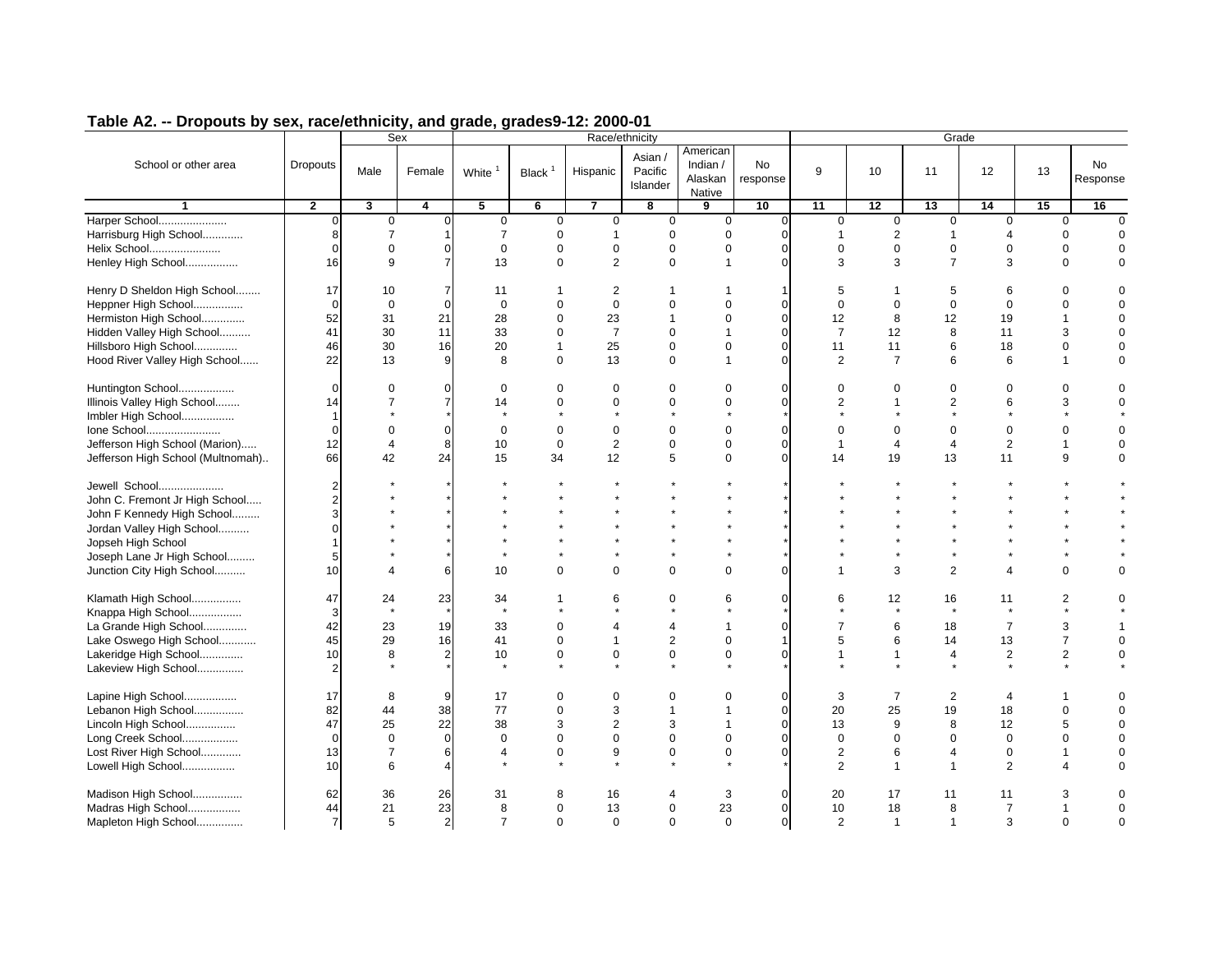|                                  |                 |                | Sex            |                    |                 |                | Race/ethnicity                 |                                           |                |                        |                | Grade          |                |                |                |
|----------------------------------|-----------------|----------------|----------------|--------------------|-----------------|----------------|--------------------------------|-------------------------------------------|----------------|------------------------|----------------|----------------|----------------|----------------|----------------|
| School or other area             | <b>Dropouts</b> | Male           | Female         | White <sup>1</sup> | Black $1$       | Hispanic       | Asian /<br>Pacific<br>Islander | American<br>Indian /<br>Alaskan<br>Native | No<br>response | 9                      | 10             | 11             | 12             | 13             | No<br>Response |
| $\mathbf{1}$                     | $\overline{2}$  | 3              | 4              | 5                  | $6\overline{6}$ | $\overline{7}$ | 8                              | 9                                         | 10             | 11                     | 12             | 13             | 14             | 15             | 16             |
| Marshall High School (Multnomah) | 98              | 62             | 36             | 72                 | $\overline{5}$  | 14             | 3                              | $\overline{4}$                            | $\mathbf 0$    | 21                     | 21             | 40             | 14             | $\overline{2}$ | $\overline{0}$ |
| Marshfield High School           | 40              | 26             | 14             | 27                 | $\mathsf 0$     | 2              | $\mathbf{1}$                   | 10                                        | $\mathbf 0$    | $\overline{7}$         | 5              | 10             | 9              | 9              |                |
| Mazama High School               | 33              | 20             | 13             | 22                 | $\mathbf 0$     | 10             | $\mathbf 0$                    | $\mathbf 0$                               | $\overline{1}$ | 2                      | $\overline{7}$ | 11             | 6              | $\overline{7}$ | $\mathbf 0$    |
| Mc Kay High School               | 167             | 83             | 84             | 92                 | 11              | 54             | 6                              | $\overline{2}$                            | $\overline{2}$ | 22                     | 44             | 31             | 54             | 16             | $\Omega$       |
| Mc Nary High School              | 95              | 59             | 36             | 65                 | $\mathbf 0$     | 21             | $\mathbf{1}$                   | 3                                         | 5              | 12                     | 22             | 19             | 23             | 19             | $\Omega$       |
| McKenzie River High School       | 8               | $\overline{4}$ | $\overline{4}$ | 8                  | $\Omega$        | $\mathbf 0$    | $\mathbf{0}$                   | $\mathbf 0$                               | $\Omega$       | $\overline{1}$         | $\mathbf{1}$   | $\mathbf 0$    | 6              | $\Omega$       | $\Omega$       |
| McLoughlin High School           | 38              | 27             | 11             | 14                 | $\Omega$        | 24             | $\Omega$                       | $\Omega$                                  | $\Omega$       | 9                      | 14             | 8              | $\overline{7}$ | $\Omega$       | $\Omega$       |
| McMinnville High School          | 111             | 61             | 50             | 89                 | $\mathbf{1}$    | 20             | $\mathbf{1}$                   | $\mathbf 0$                               | $\Omega$       | 5                      | 18             | 26             | 59             | 3              | $\mathbf 0$    |
| Metropolitan Learning Center     | 3               | $\star$        |                | $\star$            |                 | $\star$        | $\star$                        | $\star$                                   |                |                        | $\star$        |                | $\star$        |                |                |
| Milwaukie High School            | 94              | 47             | 47             | 69                 | 1               | 17             | 6                              | 1                                         | $\Omega$       | 6                      | 21             | 32             | 27             | 8              | $\Omega$       |
| Mitchell School                  | 1               |                |                |                    |                 | $\star$        |                                |                                           |                |                        | $\star$        | $\star$        | $\star$        |                |                |
| Mohawk High School               | 3               | $\star$        |                |                    |                 |                |                                |                                           |                |                        |                |                |                |                |                |
| Molalla High School              | 27              | 16             | 11             |                    |                 |                |                                |                                           |                | $\mathbf{1}$           | 5              | $\overline{7}$ | $\overline{7}$ | $\overline{7}$ | $\Omega$       |
| Monroe High School               | 1               | $\star$        |                |                    |                 |                |                                |                                           |                |                        | $\star$        |                | $^\star$       |                |                |
| Monument School                  | $\mathbf 0$     | $\mathbf 0$    | $\mathbf 0$    | $\mathbf 0$        | $\mathbf 0$     | $\mathbf 0$    | $\mathbf 0$                    | $\mathbf 0$                               | $\mathbf 0$    | $\Omega$               | $\mathbf 0$    | $\mathbf 0$    | 0              | 0              | $\mathbf 0$    |
| Mt View High School              | 31              | 19             | 12             | 28                 | $\mathbf 0$     | 3              | $\mathbf 0$                    | $\mathbf 0$                               | $\Omega$       | 2                      | 9              | 14             | 4              | $\overline{2}$ | $\mathbf 0$    |
| Myrtle Point High School         | 9               | $\overline{4}$ | 5              | 8                  | $\mathbf 0$     | $\mathbf{1}$   | $\mathbf 0$                    | $\Omega$                                  | $\mathbf 0$    | $\mathbf 1$            | 4              | $\overline{1}$ | 3              | $\Omega$       | $\Omega$       |
| Neah-Kah-Nie Jr-Sr High School   | $\overline{4}$  |                |                | $\star$            |                 | $\star$        | $\star$                        |                                           |                |                        | $\star$        | $\star$        |                |                |                |
| Nestucca High School             | $\overline{2}$  |                |                | $\star$            |                 | $\star$        | $\star$                        |                                           |                |                        | $\star$        | $\star$        |                |                |                |
| Newberg High School              | 101             | 50             | 51             | 76                 | 3               | 21             | $\mathbf 0$                    | $\mathbf{1}$                              | $\mathbf 0$    | 19                     | 42             | 27             | 5              | 8              | $\pmb{0}$      |
| Newport High School              | 43              | 25             | 18             | 32                 | $\mathbf 0$     | $\overline{7}$ | 2                              | $\overline{1}$                            | $\overline{1}$ | 8                      | 11             | 10             | 14             | 0              | $\mathbf 0$    |
| North Bend High School           | 25              | 17             | 8              | 20                 | 1               | 2              | $\mathbf 0$                    | 2                                         | $\mathbf 0$    |                        | 5              | 10             | 5              | 4              | $\Omega$       |
| North Douglas High School        | 3               |                |                |                    |                 |                |                                | $\star$                                   |                |                        |                | $\star$        |                |                |                |
| North Eugene High School         | 29              | 19             | 10             | 20                 | $\Omega$        | 6              | $\overline{1}$                 | $\overline{2}$                            | $\mathbf 0$    | 6                      | 9              | $\overline{7}$ | 4              | 3              | $\Omega$       |
| North Lake School                | $\Omega$        | $\mathbf 0$    | $\Omega$       | $\mathbf 0$        | $\Omega$        | $\mathbf 0$    | $\mathbf 0$                    | $\mathbf 0$                               | $\Omega$       | $\Omega$               | $\mathbf 0$    | $\mathbf 0$    | 0              | $\mathbf 0$    | $\Omega$       |
| North Marion High School         | 5               | $\star$        |                | $\star$            |                 |                |                                | $\star$                                   |                |                        | $\star$        | $\star$        |                |                |                |
| North Medford High School        | 139             | 80             | 59             | 112                | $\mathbf 0$     | 21             | 3                              | 3                                         | $\Omega$       | 8                      | 11             | 22             | 67             | 31             | 0              |
| North Powder School              | $\Omega$        | $\mathbf 0$    | $\Omega$       | $\mathbf 0$        | $\mathbf 0$     | $\mathbf 0$    | $\mathbf 0$                    | $\mathbf 0$                               | $\mathbf 0$    | $\mathbf 0$            | $\mathbf{0}$   | $\mathbf 0$    | $\mathbf 0$    | 0              | $\mathbf 0$    |
| North Salem High School          | 187             | 102            | 85             | 108                | 3               | 57             | 5                              | $\overline{2}$                            | 12             | 24                     | 39             | 52             | 55             | 17             | $\mathbf 0$    |
| North Valley High School         | 39              | 22             | 17             | 35                 | $\Omega$        | $\mathbf{1}$   | $\Omega$                       | $\Omega$                                  | 3              | $\overline{1}$         | 10             | $\overline{7}$ | 13             | 8              | $\Omega$       |
| Nyssa High School                | 9               | 3              | 6              | $\overline{2}$     | $\Omega$        | $\overline{7}$ | $\Omega$                       | $\Omega$                                  | $\mathbf 0$    | $\boldsymbol{\Lambda}$ | $\overline{2}$ | 3              | $\Omega$       | $\Omega$       | $\Omega$       |
| Oakland High School              | 9               | 5              | $\overline{4}$ | 9                  | $\Omega$        | $\mathbf{0}$   | $\mathbf 0$                    | $\Omega$                                  | $\Omega$       |                        | 3              | 2              | 3              | $\mathbf 0$    | $\Omega$       |
| Oakridge High School             | 12              | 6              | 6              | 10                 | $\Omega$        | $\overline{2}$ | $\mathbf 0$                    | $\mathbf 0$                               | $\mathbf 0$    | 4                      | 4              | $\mathbf 1$    | 3              | 0              | $\Omega$       |
| Ontario High School              | 29              | 14             | 15             | 13                 | $\Omega$        | 16             | $\Omega$                       | $\mathbf 0$                               | $\mathbf 0$    |                        | 6              | 3              | 4              | 12             | $\Omega$       |
| Oregon City HS                   | 32              | 13             | 19             | 29                 | $\mathbf{1}$    | $\mathbf{1}$   | $\mathbf{1}$                   | $\Omega$                                  | $\Omega$       | 5                      | $\overline{7}$ | $\overline{7}$ | $\overline{7}$ | 6              | $\Omega$       |
| Pacific High School              | 3               | $\star$        |                | $\star$            |                 |                |                                |                                           |                |                        |                |                |                |                |                |
| Paisley School                   | $\Omega$        | $\Omega$       | $\Omega$       | $\Omega$           | $\Omega$        | $\Omega$       | $\Omega$                       | $\Omega$                                  | $\Omega$       | $\Omega$               | $\Omega$       | $\Omega$       | $\Omega$       | $\Omega$       | $\Omega$       |
| Parkrose High School             | 62              | 34             | 28             | 37                 | $\overline{7}$  | 14             | 3                              | $\overline{1}$                            | $\mathbf 0$    | $\boldsymbol{\Delta}$  | 9              | 12             | 18             | 19             | $\Omega$       |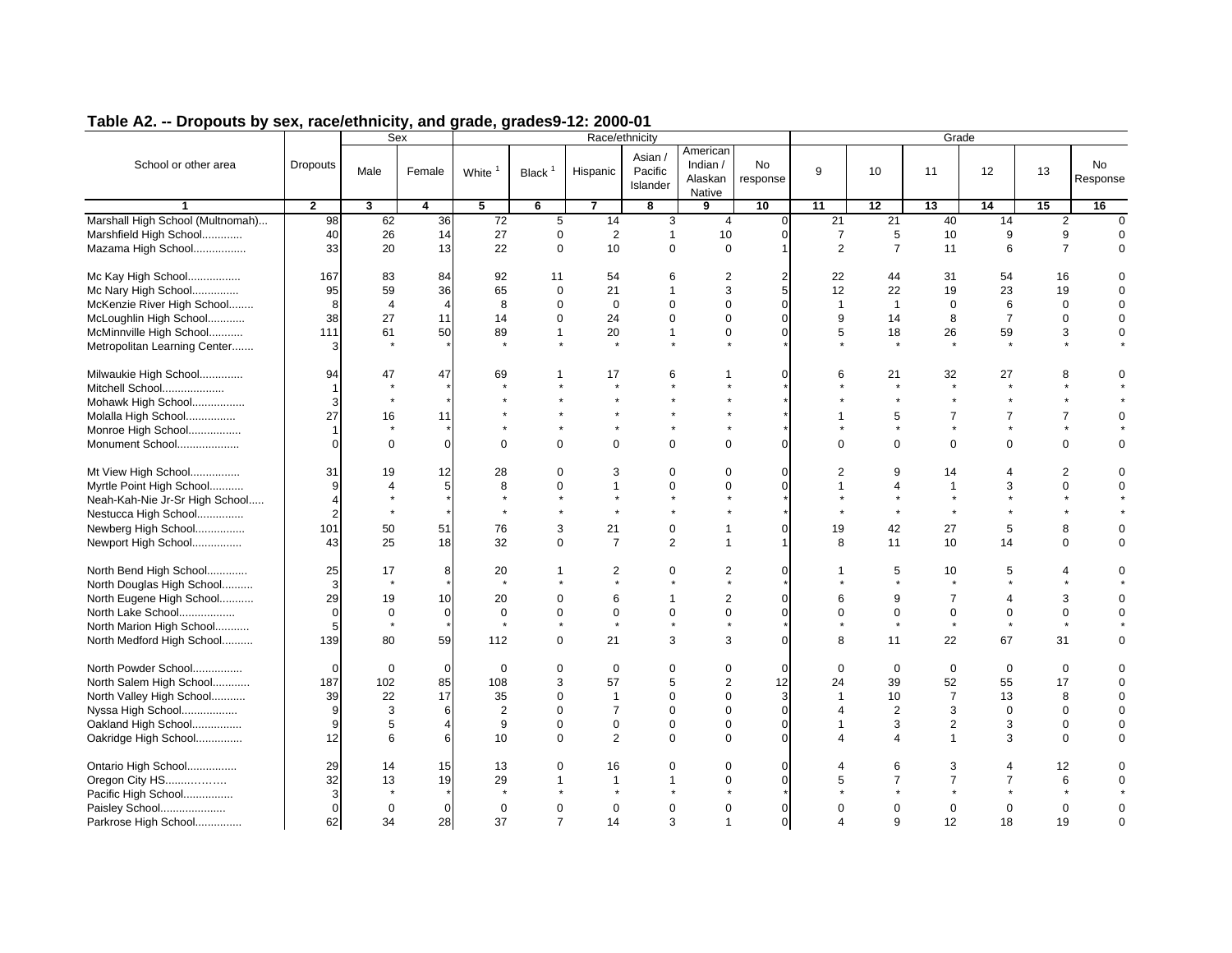|                                                                  |                            |                           | Sex                     |               |                        |                        | Race/ethnicity                 |                                           |                  |                                |                     |                 | Grade           |                |                |
|------------------------------------------------------------------|----------------------------|---------------------------|-------------------------|---------------|------------------------|------------------------|--------------------------------|-------------------------------------------|------------------|--------------------------------|---------------------|-----------------|-----------------|----------------|----------------|
| School or other area                                             | <b>Dropouts</b>            | Male                      | Female                  | White         | Black $1$              | Hispanic               | Asian /<br>Pacific<br>Islander | American<br>Indian /<br>Alaskan<br>Native | No<br>response   | 9                              | 10                  | 11              | 12              | 13             | No<br>Response |
| 1                                                                | $\overline{2}$             | 3                         | 4                       | 5             | 6                      | 7                      | 8                              | 9                                         | 10               | 11                             | 12                  | 13              | $\overline{14}$ | 15             | 16             |
| Pendleton High School                                            | 61                         | $\overline{36}$           | 25                      | 44            | $\overline{0}$         | $\overline{5}$         | $\mathbf 0$                    | $\overline{12}$                           | $\overline{0}$   | 10                             | $\overline{23}$     | $\overline{17}$ | 11              | $\mathbf 0$    | $\Omega$       |
| Perrydale School<br>Philomath High School                        | $\overline{2}$<br>22<br>84 | 13                        | 9<br>34                 | 17            | $\mathbf 0$            | $\overline{2}$         | $\overline{2}$                 | $\mathbf{1}$<br>$\overline{4}$            | $\mathbf 0$<br>3 | $\mathbf{1}$<br>$\overline{7}$ | $\overline{7}$      | $\overline{7}$  | $\overline{7}$  | $\mathbf 0$    | 0              |
| Phoenix High School                                              |                            | 50                        |                         | 68<br>$\star$ | 0                      | 6                      | 3                              |                                           |                  |                                | 16<br>$\star$       | 23<br>$\star$   | 30<br>$\star$   | 2              | 6              |
| Pilot Rock High School                                           | 3                          |                           |                         | $\star$       | $\star$                |                        | $\star$                        |                                           |                  |                                | $\star$             | $\star$         | $\star$         |                |                |
| Pine Eagle High School                                           | 3                          |                           |                         |               |                        |                        |                                |                                           |                  |                                |                     |                 |                 |                |                |
| Pleasant Hill High School                                        | 1                          |                           |                         |               |                        |                        |                                |                                           |                  |                                |                     |                 |                 |                |                |
| Powers High School                                               | $\Omega$                   | $\Omega$                  | $\Omega$                | $\Omega$      | $\Omega$               | $\Omega$               | $\mathbf 0$                    | $\mathbf 0$                               | $\mathbf 0$      | $\Omega$                       | $\Omega$            | $\mathbf 0$     | $\mathbf 0$     | $\Omega$       | 0              |
| Prairie City School                                              | $\Omega$                   | $\Omega$                  | $\Omega$                | $\Omega$      | $\Omega$               | $\Omega$               | $\Omega$                       | $\Omega$<br>$\star$                       | $\Omega$         | $\Omega$                       | $\Omega$<br>$\star$ | $\Omega$        | $\Omega$        | $\Omega$       | $\Omega$       |
| Prospect High School                                             | 5                          |                           |                         | $\star$       | $\star$                | $\star$                | $\star$                        |                                           |                  |                                |                     | $\star$         | $\star$         | $\star$        |                |
| Rainier High School                                              | 11                         | $\overline{7}$            | $\overline{\mathbf{4}}$ | 11            | $\Omega$               | $\Omega$               | $\Omega$                       | $\mathbf 0$                               | $\mathbf 0$      | $\overline{1}$                 | $\overline{4}$      | 3               | 2               | $\overline{1}$ | $\Omega$       |
| Redmond High School                                              | 39                         | 18                        | 21                      | 37            | $\mathbf 0$            | $\mathbf{1}$           | $\mathbf{1}$                   | $\mathbf 0$                               | $\mathbf 0$      | $\overline{2}$                 | 5                   | 11              | 10              | 11             | $\mathsf 0$    |
| Reedsport High School                                            | 18                         | 8                         | 10                      | 17            | $\mathbf 0$            | $\mathbf{1}$           | $\mathbf 0$                    | $\mathbf 0$                               | $\mathbf 0$      | $\mathbf 0$                    | 5                   | 2               | 10              | $\mathbf{1}$   | $\mathbf 0$    |
| Rex Putnam High School                                           | 41                         | 22                        | 19                      | 31            | $\mathbf{1}$           | 5                      | $\mathbf 0$                    | $\mathbf 0$                               | $\overline{4}$   | 4                              | 5                   | 20              | $\overline{7}$  | 5              | $\mathbf 0$    |
| Reynolds High School                                             | 102                        | 64                        | 38                      | 79            | $\mathbf 0$            | 21                     | $\mathbf 0$                    | $\overline{2}$                            | $\mathbf{0}$     | 47                             | 34                  | 14              | 6               | $\overline{1}$ | $\Omega$       |
| Riddle High School                                               | 5                          |                           |                         | $\star$       | $\star$                | $\star$                | $\star$                        | $\pmb{\star}$                             |                  |                                | $\star$             | $\star$         |                 |                |                |
| Riverdale High School                                            | $\mathbf{1}$               | $\star$                   |                         | $\star$       | $\star$                | $\star$                | $\star$                        | $\star$                                   |                  | $\star$                        | $\star$             | $\star$         |                 |                |                |
| Riverside High School                                            | 18                         | 11                        | $\overline{7}$          | 15            | 0                      | 3                      | $\mathbf 0$                    | $\mathbf 0$                               | $\mathbf{0}$     | $\overline{2}$                 | 3                   | 9               | $\mathbf{1}$    | 3              | $\mathbf 0$    |
| Rogue River High School                                          | 21                         | 13                        | 8                       | 20            | $\mathbf 0$            | $\mathbf 0$            | $\mathbf 0$                    | $\mathbf{1}$                              | $\overline{0}$   | $\overline{7}$                 | 3                   | $\overline{1}$  | 10              | $\mathbf 0$    | $\mathbf 0$    |
| Roosevelt High School                                            | 107                        | 62                        | 45                      | 51            | 19                     | 16                     | 15                             | 6                                         | $\mathbf 0$      | 40                             | 22                  | 24              | 11              | 10             | 0              |
| Roseburg High School                                             | 63                         | 32                        | 31                      | 55            | $\overline{2}$         | 5                      | $\mathbf 0$                    | $\mathbf{1}$                              | $\mathbf 0$      | $\mathbf 0$                    | 14                  | 22              | 18              | 9              | $\mathbf 0$    |
| Sam Barlow High School                                           | 74                         | 40                        | 34                      | 66            | $\mathbf{1}$           | 6                      | $\mathbf{1}$                   | $\mathbf 0$                               | $\mathbf{0}$     | 13                             | 17                  | 21              | 23              | $\mathbf 0$    | $\mathbf 0$    |
| Sandy High School                                                | 30                         | 17                        | 13                      | 24            | $\mathbf{1}$           | $\overline{2}$         | $\mathbf{1}$                   | $\overline{2}$                            | $\mathbf{0}$     | 3                              | 9                   | 10              | 6               | 2              | $\Omega$       |
| Santiam High School                                              | 21                         | 13                        | 8                       | 13            | $\Omega$               | $\overline{4}$         | $\Omega$                       | $\Omega$                                  | $\overline{4}$   | 3                              | 5                   | $\overline{4}$  | 9               | $\Omega$       | $\Omega$       |
| Scappoose High School                                            | 17                         | 8                         | 9                       | 16            | $\Omega$               | $\Omega$               | $\Omega$                       | $\mathbf{1}$                              | $\Omega$         | 5                              | 6                   | 3               | 3               | $\Omega$       | $\Omega$       |
| School Of Arts & Communication<br>School Of Science & Technology | 6<br>$\overline{2}$        | $\overline{2}$<br>$\star$ | $\overline{4}$          | 6<br>$\star$  | $\mathbf 0$<br>$\star$ | $\mathbf 0$<br>$\star$ | $\mathbf 0$<br>$\star$         | $\mathbf 0$<br>$\star$                    | $\mathbf 0$      | $\mathbf 0$                    | $\overline{1}$      | 3<br>$\star$    | $\mathbf{1}$    | 1              | 0              |
| Scio High School                                                 | 1                          | $\star$                   |                         | $\star$       | $\star$                | $\star$                | $\star$                        | $\star$                                   |                  |                                | $\star$             | $\star$         |                 |                |                |
| Seaside High School                                              | 24                         | 13                        | 11                      | 21            | 0                      | 3                      | $\mathbf 0$                    | $\mathbf 0$                               | $\mathbf 0$      | 3                              | 6                   | 6               | 8               | $\mathbf{1}$   | $\mathbf 0$    |
| Sheridan High School                                             | 6                          | 5                         | $\mathbf{1}$            | 3             | $\mathbf 0$            | 3                      | $\mathbf 0$                    | $\mathbf 0$                               | $\mathbf{0}$     | $\overline{2}$                 | 2                   | $\mathbf{1}$    | $\mathbf 0$     | $\mathbf{1}$   | $\mathbf 0$    |
| Sherman High School                                              | $\overline{0}$             | $\Omega$                  | $\overline{0}$          | $\Omega$      | $\mathbf 0$            | $\mathbf 0$            | $\Omega$                       | $\mathbf 0$                               | $\mathbf 0$      | $\Omega$                       | $\Omega$            | $\mathbf 0$     | $\mathbf 0$     | $\mathbf 0$    | $\mathbf 0$    |
| Sherwood High School                                             | 28                         | 13                        | 15                      | 16            | 0                      | $\overline{2}$         | $\overline{2}$                 | $\mathbf{1}$                              | $\overline{7}$   | $\overline{2}$                 | 8                   | 6               | $\sqrt{5}$      | $\overline{7}$ | $\mathbf 0$    |
| Silverton High School                                            | 77                         | 46                        | 31                      | 64            | $\mathbf 0$            | 10                     | $\mathbf{1}$                   | $\overline{2}$                            | $\mathbf 0$      | 8                              | 15                  | 27              | 16              | 11             | $\mathbf 0$    |
| Sisters High School                                              | 6                          | 3                         | 3                       | 6             | $\Omega$               | $\Omega$               | $\Omega$                       | $\mathbf 0$                               | $\Omega$         | $\mathbf 0$                    | $\Omega$            | $\overline{1}$  | 3               | $\mathbf 0$    | 2              |
| Siuslaw High School                                              | 26                         | 13                        | 13                      | 23            | $\mathbf 0$            | $\mathbf 0$            | $\mathbf 0$                    | 3                                         | $\mathbf{0}$     | 5                              | $\overline{4}$      | $\overline{4}$  | 8               | 5              | $\mathbf 0$    |
| South Albany High School                                         | 99                         | 60                        | 39                      | 89            | $\mathbf{1}$           | $\overline{7}$         | $\mathbf 0$                    | 2                                         | $\overline{0}$   | 21                             | 32                  | 24              | 20              | 2              | $\Omega$       |
| South Eugene High School                                         | 35                         | 19                        | 16                      | 25            | $\mathbf{1}$           | $\mathbf 0$            | $\overline{4}$                 | 3                                         | $\overline{2}$   | 9                              | 9                   | 14              | 3               | $\mathbf 0$    | $\mathbf 0$    |
|                                                                  |                            |                           |                         |               |                        |                        |                                |                                           |                  |                                |                     |                 |                 |                |                |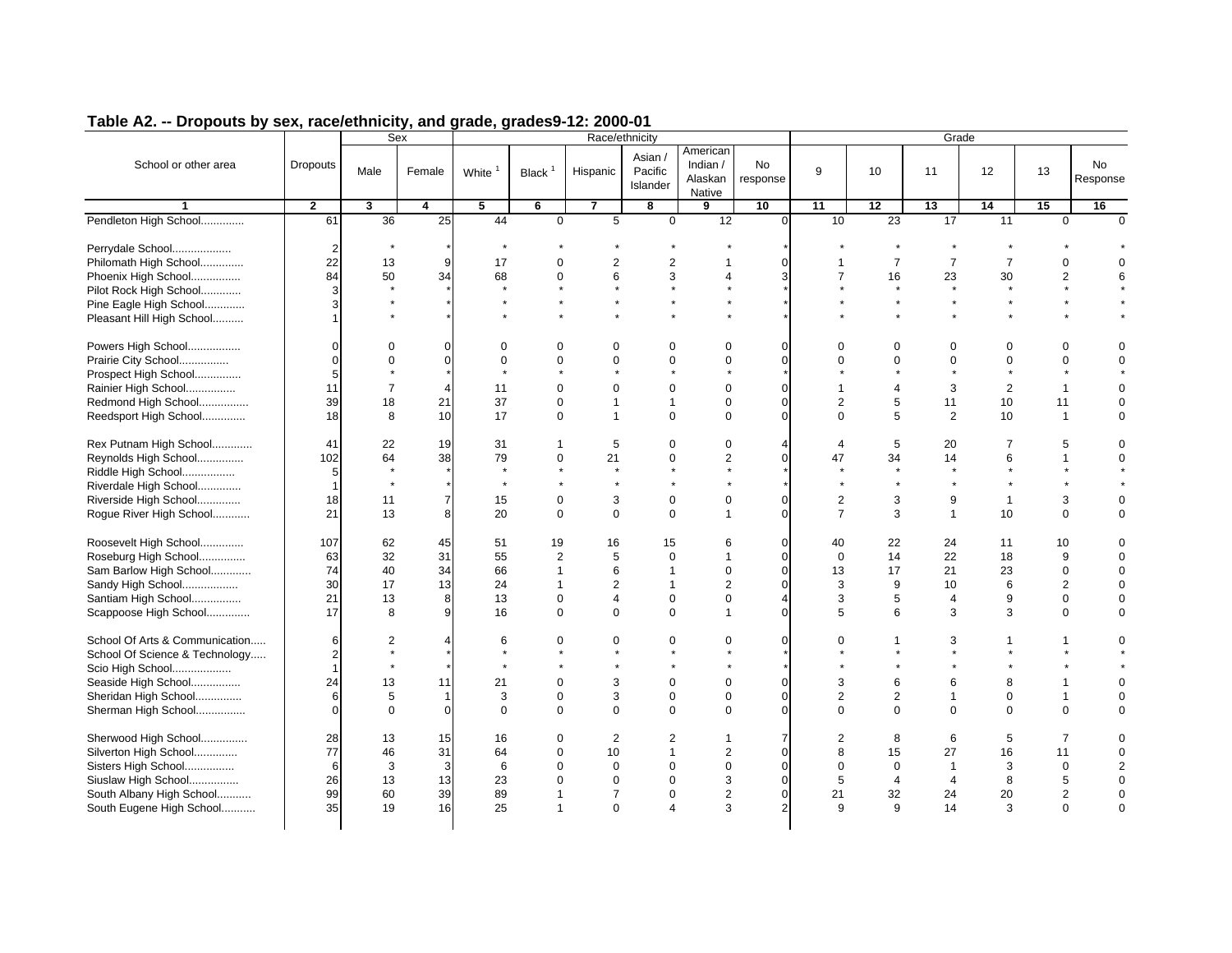|                                               |                 | Sex            |                |                |                      |                               | Race/ethnicity                 |                                           |                         |                   |                   | Grade             |                  |                   |                       |
|-----------------------------------------------|-----------------|----------------|----------------|----------------|----------------------|-------------------------------|--------------------------------|-------------------------------------------|-------------------------|-------------------|-------------------|-------------------|------------------|-------------------|-----------------------|
| School or other area                          | <b>Dropouts</b> | Male           | Female         | White          | Black $1$            | Hispanic                      | Asian /<br>Pacific<br>Islander | American<br>Indian /<br>Alaskan<br>Native | No<br>response          | 9                 | 10                | 11                | 12               | 13                | <b>No</b><br>Response |
| $\mathbf{1}$                                  | $\overline{2}$  | $\mathbf{3}$   | 4              | 5              | 6                    | $\overline{7}$                | 8                              | 9                                         | 10                      | 11                | 12                | 13                | 14               | 15                | 16                    |
| South Medford High School                     | 175             | 91             | 84             | 124            | 5                    | $\overline{37}$               | $\overline{4}$                 | 5                                         | $\mathbf 0$             | 9                 | 17                | 35                | 90               | 24                | $\overline{0}$        |
| South Salem High School                       | 107             | 75             | 32             | 73             | $\overline{2}$       | 20                            | $\overline{4}$                 | $\overline{2}$                            | 6                       | 11                | 23                | 14                | 44               | 15                | $\Omega$              |
| South Umpqua High School                      | 43              | 25             | 18             | 35             | $\mathbf 0$          | $\overline{4}$                | $\mathbf 0$                    | $\overline{4}$                            | $\mathbf 0$             | 8                 | 10                | 5                 | $\overline{7}$   | 13                | $\Omega$              |
| Southridge High School                        | 58              | 40             | 18             | 37             | $\overline{4}$       | 6                             | 8                              | $\mathbf{1}$                              | $\overline{2}$          | 10                | 6                 | 17                | 25               | $\mathbf 0$       | $\Omega$              |
| Sprague High School                           | 89              | 47             | 42             | 72             | $\mathbf 0$          | 8                             | $\mathbf{1}$                   | $\overline{2}$                            | 6                       | 9                 | 13                | 22                | 28               | 17                | $\Omega$              |
| Spray School                                  | $\Omega$        | $\Omega$       | $\mathbf 0$    | $\Omega$       | $\Omega$             | $\Omega$                      | $\Omega$                       | $\Omega$                                  | $\Omega$                | $\Omega$          | $\Omega$          | $\Omega$          | $\Omega$         | $\Omega$          | $\Omega$              |
| Springfield High School                       | 78              | 41             | 37             | 59             | $\mathbf{1}$         | 18                            | $\mathbf 0$                    | $\mathbf 0$                               | $\Omega$                | 11                | 14                | 19                | 19               | 15                | $\Omega$              |
| St Helens High School                         | 43              | 22             | 21             | 34             | $\mathbf{1}$         | $\overline{7}$                | $\mathbf{1}$                   | $\mathbf 0$                               | $\Omega$                | $\mathbf{1}$      | $\sqrt{5}$        | 13                | 12               | $12\,$            | $\mathbf 0$           |
| St Paul High School                           | 3               | $\star$        |                | $\star$        |                      |                               |                                | $\star$                                   |                         |                   | $\star$           | $\star$           |                  |                   |                       |
| Stanfield Secondary School                    | 1               | $\star$        |                | $\star$        |                      |                               |                                | $\star$                                   |                         |                   | $\star$           | $\star$           |                  |                   |                       |
| Stayton High School                           | 67              | 40             | 27             | 59             | $\mathbf 0$          | $\overline{4}$                | $\overline{2}$                 | $\sqrt{2}$                                | $\mathbf 0$             | 8                 | 18                | 34                | 6                | $\mathbf{1}$      | $\Omega$              |
| Sunset High School                            | 100             | 60             | 40             | 55             | $\overline{4}$       | 34                            | 2                              | 3                                         | $\overline{2}$          | 6                 | 27                | 45                | 14               | 8                 | $\mathbf 0$           |
| Sutherlin High School                         | 16              | $\overline{7}$ | 9              | 14             | $\Omega$             | $\overline{2}$                | $\mathbf 0$                    | $\mathbf 0$                               | $\Omega$                | $\overline{1}$    | 8                 | $\overline{4}$    | 3                | $\Omega$          | $\Omega$              |
| Sweet Home High School                        | 49              | 27             | 22             | 41             | $\mathbf{1}$         | $\overline{2}$                | $\overline{2}$                 | $\mathbf 0$                               | 3                       | 5                 | 15                | 20                | $\boldsymbol{9}$ | $\mathbf 0$       | $\Omega$              |
| Taft High School                              | 66              | 40             | 26             | 55             | $\mathbf 0$          | $\overline{4}$                | $\mathbf 0$                    | $\overline{7}$                            | $\mathbf 0$             | 5                 | 17                | 14                | 30               | 0                 | $\Omega$              |
| The Dalles High School                        | 47              | 31             | 16             | 30             | $\mathbf 0$          | 13                            | $\mathbf{1}$                   | $\mathbf{1}$                              | $\sqrt{2}$              | 3                 | 6                 | 11                | 22               | 5                 | $\Omega$              |
| Thurston High School                          | 72              | 39             | 33             | 65             | $\mathbf 0$          | 3                             | 3                              | $\mathbf{1}$                              | $\mathbf 0$             | 17                | 13                | 15                | 13               | 14                | $\mathbf 0$           |
| Tigard High School                            | 59              | 34             | 25             | 31             | $\mathbf 0$          | 24                            | $\overline{2}$                 | 2                                         | $\Omega$                | 8                 | 17                | 24                | 10               | $\mathbf 0$       | $\mathbf 0$           |
| Tillamook High School                         | 43              | 25             | 18             | 38             | $\mathbf 0$          | 5                             | $\mathbf 0$                    | $\mathbf 0$                               | $\mathbf 0$             | 3                 | 10                | 6                 | 23               | 1                 | $\Omega$              |
| Toledo High School                            | 26              | 18             | 8              | 20             | $\mathbf 0$          | $\mathbf 0$                   | $\mathbf 0$                    | 6                                         | $\mathbf 0$             | $\mathbf 0$       | $\overline{7}$    | $\overline{7}$    | 10               | $\overline{2}$    | $\mathbf 0$           |
| Triangle Lake School                          | $\mathbf 0$     | $\mathbf 0$    | $\mathbf 0$    | $\mathbf 0$    | $\mathbf 0$          | $\mathbf 0$                   | $\mathbf 0$                    | $\mathbf 0$                               | $\mathbf 0$             | $\mathbf 0$       | $\mathbf{0}$      | $\mathbf 0$       | $\mathbf 0$      | $\mathbf 0$       | $\Omega$              |
| Tualatin High School                          | 75              | 43             | 32             | 46             | $\mathbf 0$          | 25                            | $\overline{4}$                 | $\mathbf 0$                               | $\Omega$                | 11                | 18                | 25                | 17               | 4                 | $\Omega$              |
| Ukiah High School                             | 3               | $\star$        |                | $\star$        |                      | $\star$                       |                                | $\star$                                   |                         | $\star$           | $\star$           | $\star$           | $\star$          |                   |                       |
| Umatilla High School                          | 20              | 13             | $\overline{7}$ | 16             | $\Omega$             | $\overline{4}$                | $\mathbf 0$                    | $\mathbf 0$                               | $\Omega$                | 3                 | 5                 | 6                 | 4                | $\overline{2}$    | $\mathbf 0$           |
| Union High School                             | $\Omega$        | $\Omega$       | $\Omega$       | $\mathbf 0$    | $\mathbf 0$          | $\Omega$                      | $\mathbf 0$                    | $\mathbf 0$                               | $\Omega$                | $\mathbf 0$       | $\mathbf 0$       | $\Omega$          | $\Omega$         | $\Omega$          | $\Omega$              |
| Vale High School                              | 10              | 6              | $\overline{4}$ | $\overline{7}$ | $\Omega$             | 3                             | $\Omega$                       | $\mathbf 0$                               | $\mathbf{0}$            | 2                 | 3                 | 3                 | $\overline{1}$   | $\mathbf{1}$      | $\Omega$              |
| Vernonia High School                          | 14              | 10             | $\overline{4}$ | 14             | $\mathbf 0$          | $\Omega$                      | $\mathbf 0$                    | $\mathbf 0$                               | $\Omega$                | $\mathbf{1}$      | $\overline{2}$    | 5                 | 5                | 1                 | $\mathbf 0$           |
| Wahtonka High School                          | 28              | 15             | 13             | 20             | $\mathbf 0$          | $\overline{4}$                | $\overline{2}$                 | $\overline{2}$                            | $\mathbf 0$             | 2                 | 8                 | 6                 | 8                | 4                 | $\Omega$              |
| Waldport High School                          | 14              | $\overline{7}$ | $\overline{7}$ | 13             | $\mathbf 0$          | $\Omega$                      | $\mathbf 0$                    | $\mathbf{1}$                              | $\Omega$                | $\Omega$          | 6                 | 5                 | 3                | $\mathbf 0$       | $\mathbf 0$           |
| Wallowa High School                           | $\Omega$        | $\Omega$       | $\mathbf 0$    | $\Omega$       | $\Omega$             | $\Omega$                      | $\Omega$                       | $\mathbf 0$                               | $\Omega$                | $\Omega$          | $\Omega$          | $\Omega$          | $\Omega$         | $\Omega$          | $\Omega$              |
| Warrenton High School                         | 16              | 9              | $\overline{7}$ |                |                      |                               |                                |                                           |                         | $\Omega$          | 1                 | 6                 | 9                | $\Omega$          | $\Omega$              |
| Wasco County High School                      | 5               | $\star$        |                |                |                      |                               |                                |                                           |                         |                   |                   |                   |                  |                   |                       |
| West Albany High School                       | 54              | 29             | 25             | 46             | $\Omega$             | 6                             | $\mathbf 0$                    | $\overline{2}$                            | $\mathbf 0$             | $\overline{c}$    | 6                 | 15                | 31               | $\mathbf 0$       | $\Omega$              |
| West Linn High School                         | 29              | 20             | 9              | 28             | $\Omega$             | $\Omega$                      | $\mathbf{1}$                   | $\Omega$                                  | $\Omega$                | $\overline{2}$    | $\overline{4}$    | $\overline{4}$    | 9                | 10                | $\Omega$              |
| Weston - McEwen High School                   | 8               | $\overline{4}$ | $\overline{4}$ | $\overline{7}$ | $\mathbf 0$          | $\Omega$                      | $\mathbf 0$                    | $\mathbf{1}$                              | $\mathbf 0$             | 2                 | $\mathbf{1}$      | $\mathbf 0$       | $\overline{2}$   | 3                 | $\mathbf 0$           |
| Westview High School                          | 98              | 57             | 41             | 62             | 3                    | 9                             | 15                             | 3                                         | 6                       | 14                | 27                | 37                | 9                | 11                | $\Omega$              |
| Wheeler High School<br>Willamette High School | $\Omega$<br>89  | $\Omega$<br>48 | $\Omega$<br>41 | $\Omega$<br>76 | $\Omega$<br>$\Omega$ | $\mathbf 0$<br>$\overline{7}$ | $\mathbf 0$<br>3               | $\mathbf 0$<br>3                          | $\Omega$<br>$\mathbf 0$ | $\mathbf 0$<br>23 | $\mathbf 0$<br>15 | $\mathbf 0$<br>20 | $\Omega$<br>18   | $\mathbf 0$<br>13 | $\Omega$<br>$\Omega$  |
|                                               |                 |                |                |                |                      |                               |                                |                                           |                         |                   |                   |                   |                  |                   |                       |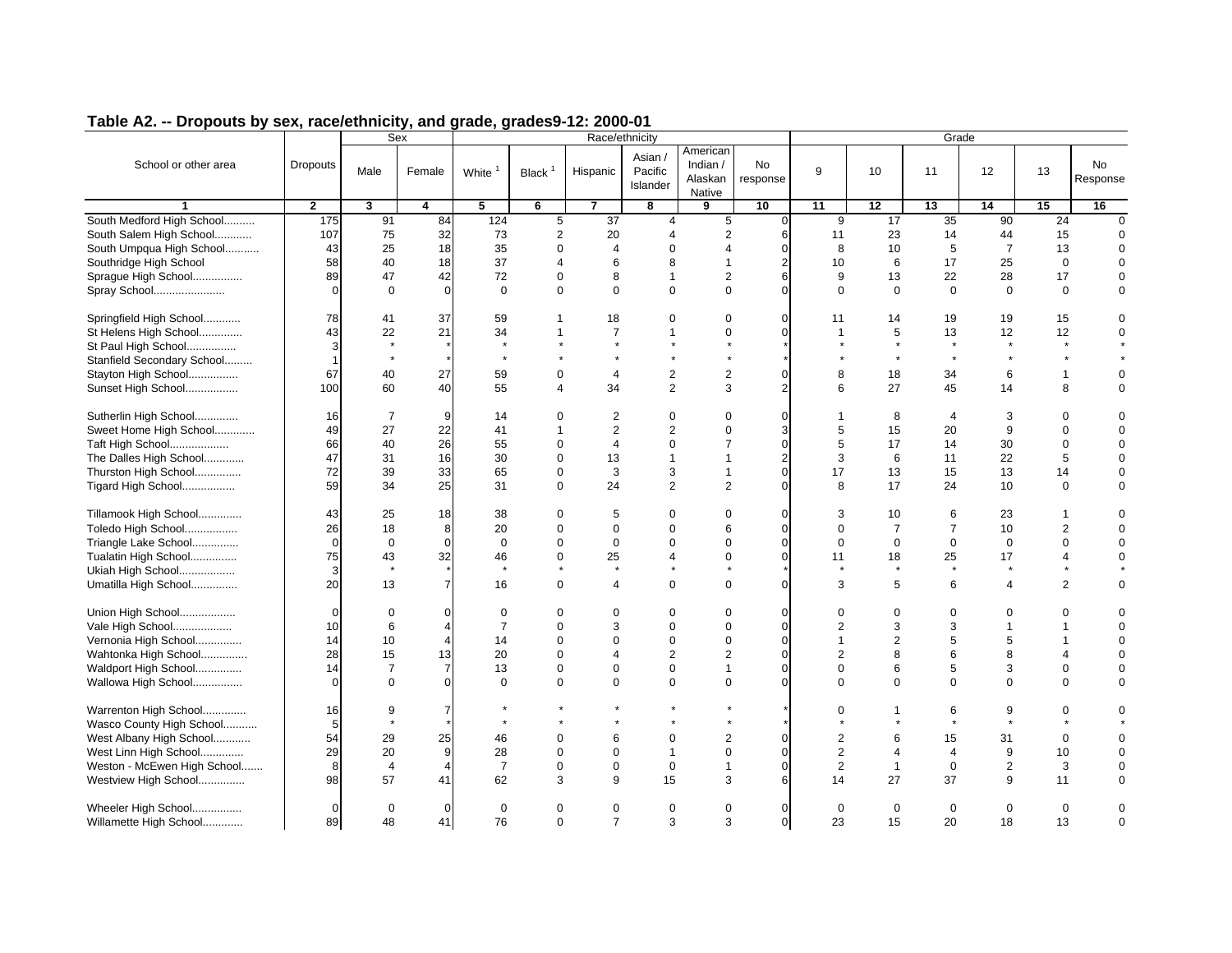|                                                                                                                                                                                                                                                                                                           |                                                              |                                                 | Sex                                              |                                                     |                                                                                |                                                                                          | Race/ethnicity                                                                              |                                                                                                              |                                                                        |                                                                                          |                                                                                              |                                                                                           | Grade                                                   |                                                                        |                                                                                             |
|-----------------------------------------------------------------------------------------------------------------------------------------------------------------------------------------------------------------------------------------------------------------------------------------------------------|--------------------------------------------------------------|-------------------------------------------------|--------------------------------------------------|-----------------------------------------------------|--------------------------------------------------------------------------------|------------------------------------------------------------------------------------------|---------------------------------------------------------------------------------------------|--------------------------------------------------------------------------------------------------------------|------------------------------------------------------------------------|------------------------------------------------------------------------------------------|----------------------------------------------------------------------------------------------|-------------------------------------------------------------------------------------------|---------------------------------------------------------|------------------------------------------------------------------------|---------------------------------------------------------------------------------------------|
| School or other area                                                                                                                                                                                                                                                                                      | <b>Dropouts</b>                                              | Male                                            | Female                                           | White                                               | Black $1$                                                                      | Hispanic                                                                                 | Asian /<br>Pacific<br>Islander                                                              | American<br>Indian /<br>Alaskan<br>Native                                                                    | <b>No</b><br>response                                                  | 9                                                                                        | 10                                                                                           | 11                                                                                        | 12                                                      | 13                                                                     | <b>No</b><br>Response                                                                       |
| $\mathbf{1}$                                                                                                                                                                                                                                                                                              | $\overline{2}$                                               | $\overline{\mathbf{3}}$                         | 4                                                | $\overline{5}$                                      | $\overline{6}$                                                                 | $\overline{\mathbf{z}}$                                                                  | 8                                                                                           | 9                                                                                                            | 10                                                                     | 11                                                                                       | 12                                                                                           | 13                                                                                        | 14                                                      | 15                                                                     | 16                                                                                          |
| Willamina High School<br>Wilson High School<br>Wilsonville High School<br>Winston Churchill High School                                                                                                                                                                                                   | 13<br>59<br>23<br>15                                         | 9<br>28<br>9<br>11                              | 4<br>31<br>14<br>$\overline{4}$                  | 12<br>44<br>17<br>8                                 | 0<br>6<br>$\mathbf 0$<br>$\overline{2}$                                        | $\overline{0}$<br>3<br>$\overline{4}$<br>3                                               | $\mathbf 0$<br>$\overline{4}$<br>$\overline{2}$<br>$\mathbf{1}$                             | $\mathbf{1}$<br>$\overline{2}$<br>$\mathbf 0$<br>$\mathbf 0$                                                 | $\overline{0}$<br>$\mathbf 0$<br>$\mathbf 0$<br>$\mathbf{1}$           | $\overline{4}$<br>16<br>$\mathbf{1}$<br>2                                                | $\overline{4}$<br>8<br>10<br>9                                                               | 2<br>16<br>6<br>3                                                                         | $\mathbf{1}$<br>14<br>5<br>$\overline{1}$               | 2<br>5<br>$\overline{1}$<br>$\mathbf 0$                                | $\mathbf{0}$<br>$\mathbf 0$<br>$\mathbf 0$<br>$\mathbf 0$                                   |
| Woodburn High School<br>Yamhill-Carlton High School<br>Yoncalla High School                                                                                                                                                                                                                               | 104<br>19                                                    | 54<br>11                                        | 50<br>8                                          | 33<br>18<br>$\star$                                 | $\mathbf 0$<br>$\mathbf 0$<br>$\star$                                          | 69<br>$\mathbf{1}$<br>$\star$                                                            | $\mathbf 0$<br>$\mathbf 0$<br>$\star$                                                       | $\overline{2}$<br>$\mathbf 0$<br>$\star$                                                                     | $\mathbf 0$<br>$\mathbf 0$                                             | 19<br>3                                                                                  | 26<br>$\boldsymbol{9}$<br>$\star$                                                            | 20<br>5<br>$\star$                                                                        | 30<br>$\sqrt{2}$<br>$\star$                             | 9<br>$\pmb{0}$<br>$\star$                                              | $\mathbf 0$<br>$\mathbf 0$                                                                  |
| II. Alternative Schools<br><b>Brown Education Center</b><br>Centennial Learning Center<br><b>Churchill Alternative Education</b><br>Community School<br><b>Fariss Street School</b>                                                                                                                       | 17<br>44<br>20<br>84<br>5                                    | 9<br>18<br>8<br>20                              | 8<br>26<br>12<br>64                              | 16<br>40<br>18<br>53                                | 0<br>$\mathbf{1}$<br>$\mathbf 0$<br>4                                          | $\mathbf{1}$<br>$\mathbf{0}$<br>$\overline{2}$<br>20<br>$\star$                          | $\mathbf 0$<br>3<br>$\mathbf 0$<br>$\overline{4}$<br>$\star$                                | $\mathbf 0$<br>$\mathbf 0$<br>$\mathbf 0$<br>$\mathbf{1}$<br>$\star$                                         | $\mathbf 0$<br>$\mathbf{0}$<br>$\mathbf 0$<br>$\overline{2}$           | 3<br>$\overline{4}$<br>$\overline{2}$<br>15                                              | $\overline{1}$<br>8<br>$\mathbf 3$<br>23<br>$\star$                                          | 5<br>17<br>13<br>27<br>$\star$                                                            | 8<br>$\boldsymbol{9}$<br>$\sqrt{2}$<br>16<br>$\star$    | $\mathbf 0$<br>$\overline{1}$<br>$\mathbf 0$<br>3<br>$\star$           | 0<br>5<br>$\mathbf 0$<br>$\mathbf 0$                                                        |
| <b>Gateways Learning Center</b><br>Helensview High School<br>Marshall High School (Deschutes)<br>Opportunity Center                                                                                                                                                                                       | 4<br>23<br>90<br>50                                          | 8<br>52<br>23                                   | 15<br>38<br>27                                   | $\star$<br>15<br>80<br>43                           | $\mathbf{1}$<br>$\mathbf 0$<br>$\mathbf{1}$                                    | 5<br>9<br>$\mathbf{1}$                                                                   | $\overline{2}$<br>$\mathbf 0$<br>$\mathbf 0$                                                | $\mathbf 0$<br>$\mathbf 0$<br>3                                                                              | $\mathbf{0}$<br>$\mathbf{1}$<br>$\overline{2}$                         | 3<br>14<br>16                                                                            | $\star$<br>11<br>16<br>13                                                                    | 9<br>30<br>12                                                                             | $\mathbf 0$<br>26<br>9                                  | $\Omega$<br>$\overline{\mathbf{A}}$<br>$\mathbf 0$                     | $\Omega$<br>$\mathbf 0$<br>$\mathbf 0$                                                      |
| <b>Opportunity House</b><br>PPS Alternative Programs<br>Roberts HSC/TPP<br>South Lane Academy                                                                                                                                                                                                             | 18<br>929<br>54<br>22                                        | 11<br>473<br>$\overline{4}$<br>13               | $\overline{7}$<br>456<br>50<br>9                 | 16<br>429<br>23<br>21                               | $\mathbf 0$<br>223<br>$\mathbf{1}$<br>$\Omega$                                 | $\overline{2}$<br>166<br>23<br>$\mathbf 0$                                               | $\mathbf 0$<br>60<br>2<br>$\Omega$                                                          | $\mathbf 0$<br>51<br>$\mathbf{1}$<br>$\mathbf{1}$                                                            | $\mathbf{0}$<br>$\mathbf{0}$<br>$\overline{4}$<br>$\Omega$             | 2<br>192<br>$\overline{7}$<br>$\Omega$                                                   | $\overline{7}$<br>240<br>$\overline{7}$<br>$\overline{4}$                                    | $\overline{4}$<br>274<br>8<br>6                                                           | $\overline{1}$<br>155<br>32<br>8                        | $\mathbf 0$<br>68<br>$\mathbf 0$<br>$\overline{4}$                     | $\overline{4}$<br>$\mathbf 0$<br>$\mathbf 0$<br>$\Omega$                                    |
| <b>III. Charter Schools</b><br>21st Century Academy<br>Armadillo Technical Academy<br><b>Destinations Charter School</b><br>Lincoln City Career Technical High<br>Mc Coy Public Charter School<br><b>Molalla Alternative Options</b><br>Pioneer Youth Corps Academy<br>Willamette Valley Community School | 6<br>5<br>17<br>10<br>20<br>31<br>$\overline{2}$<br>$\Omega$ | 3<br>8<br>3<br>$\overline{7}$<br>15<br>$\Omega$ | 3<br>9<br>$\overline{7}$<br>13<br>16<br>$\Omega$ | 5<br>$\star$<br>14<br>9<br>9<br>$\star$<br>$\Omega$ | 0<br>$\star$<br>$\mathbf 0$<br>$\Omega$<br>9<br>$\star$<br>$\star$<br>$\Omega$ | $\mathbf 0$<br>$\star$<br>3<br>$\Omega$<br>$\mathbf 0$<br>$\star$<br>$\star$<br>$\Omega$ | 0<br>$\star$<br>$\mathbf 0$<br>$\Omega$<br>$\mathbf 0$<br>$\star$<br>$\star$<br>$\mathbf 0$ | $\mathbf{1}$<br>$\star$<br>$\mathbf 0$<br>$\mathbf 0$<br>$\overline{2}$<br>$\star$<br>$\star$<br>$\mathbf 0$ | $\mathbf 0$<br>$\mathbf 0$<br>$\mathbf{1}$<br>$\mathbf{0}$<br>$\Omega$ | 3<br>$\Delta$<br>$\overline{1}$<br>$\mathbf{1}$<br>$\overline{2}$<br>$\star$<br>$\Omega$ | 2<br>$\star$<br>5<br>$\overline{A}$<br>$\overline{4}$<br>$\mathbf{2}$<br>$\star$<br>$\Omega$ | $\mathbf 1$<br>$\star$<br>5<br>$\mathbf{1}$<br>3<br>$\overline{7}$<br>$\star$<br>$\Omega$ | 0<br>$\star$<br>3<br>2<br>9<br>5<br>$\star$<br>$\Omega$ | 0<br>$\mathbf 0$<br>2<br>$\mathbf{3}$<br>15<br>$^\star$<br>$\mathbf 0$ | 0<br>$\mathbf 0$<br>$\mathbf 0$<br>$\mathbf 0$<br>$\mathbf 0$<br>$\mathbf 0$<br>$\mathbf 0$ |
| <b>IV. School Districts</b><br>Beaverton SD 48J<br>Bend SD1<br>Coos Bay SD 9<br>Corvallis SD 509J<br>Eugene SD 4J                                                                                                                                                                                         | 550<br>209<br>57<br>55<br>168                                | 305<br>108<br>34<br>31<br>91                    | 245<br>101<br>23<br>24<br>77                     | 335<br>193<br>41<br>42<br>127                       | 23<br>$\mathbf 0$<br>$\mathbf 0$<br>$\mathbf 0$<br>5                           | 118<br>14<br>5<br>8<br>14                                                                | 41<br>$\mathbf{1}$<br>$\mathbf{1}$<br>3<br>$\overline{7}$                                   | 15<br>$\mathbf 0$<br>10<br>$\overline{2}$<br>9                                                               | 18<br>$\mathbf{1}$<br>$\mathbf{0}$<br>$\Omega$<br>6                    | 66<br>33<br>11<br>3<br>41                                                                | 112<br>47<br>10<br>9<br>45                                                                   | 194<br>70<br>15<br>17<br>54                                                               | 127<br>49<br>12<br>26<br>25                             | 51<br>10<br>9<br>$\mathbf 0$<br>3                                      | 0<br>$\mathbf 0$<br>$\mathbf 0$<br>$\mathbf 0$<br>$\Omega$                                  |
| Greater Albany SD 8J                                                                                                                                                                                                                                                                                      | 153                                                          | 89                                              | 64                                               | 135                                                 | $\mathbf{1}$                                                                   | 13                                                                                       | $\Omega$                                                                                    | $\overline{4}$                                                                                               | $\mathbf{0}$                                                           | 23                                                                                       | 38                                                                                           | 39                                                                                        | 51                                                      | $\overline{2}$                                                         | 0                                                                                           |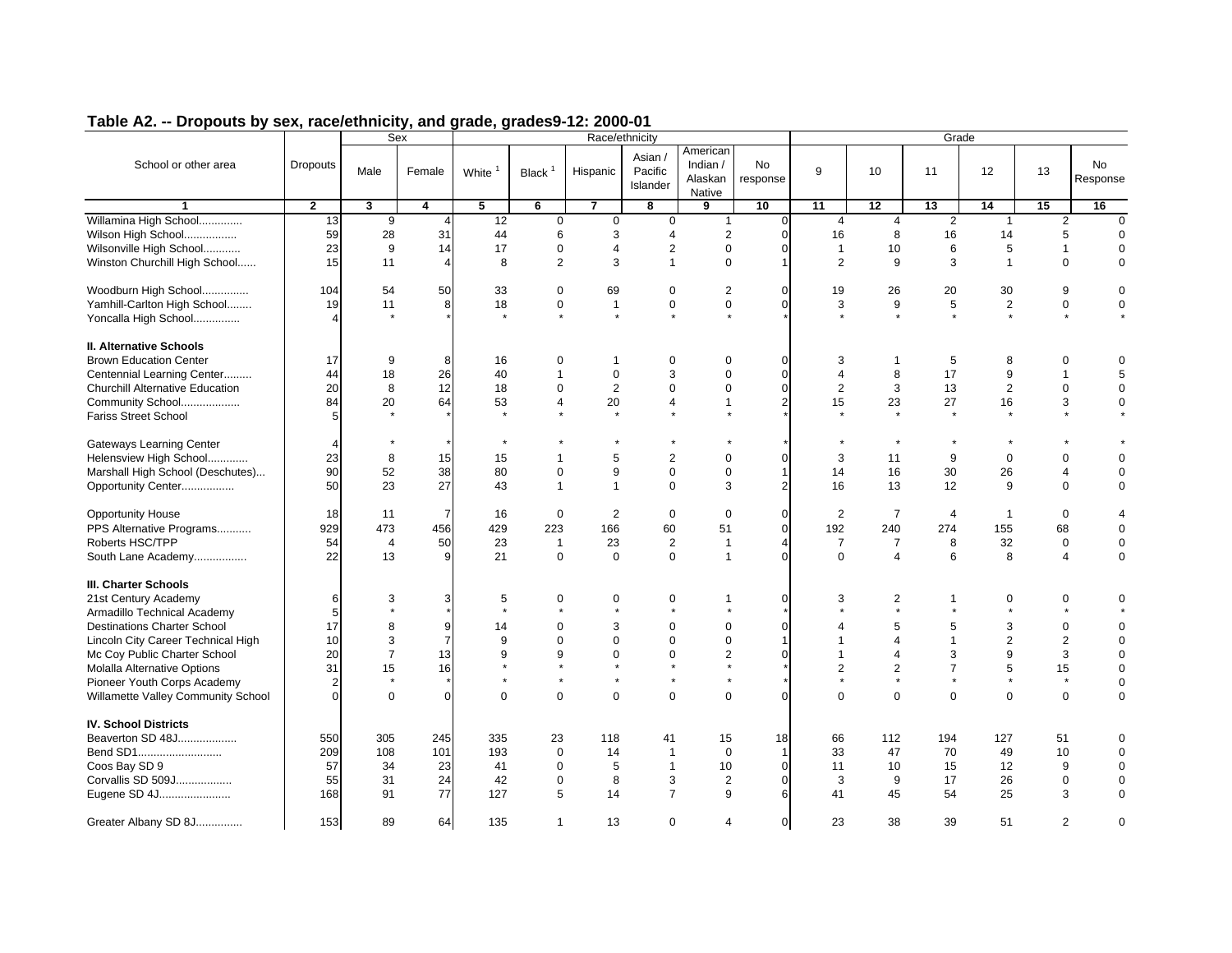|                            |                 | Sex                     |                |          |                |                | Race/ethnicity                 |                                             |                       |                |                | Grade          |                |                 |                 |
|----------------------------|-----------------|-------------------------|----------------|----------|----------------|----------------|--------------------------------|---------------------------------------------|-----------------------|----------------|----------------|----------------|----------------|-----------------|-----------------|
| School or other area       | <b>Dropouts</b> | Male                    | Female         | White    | Black $1$      | Hispanic       | Asian /<br>Pacific<br>Islander | American<br>Indian $/$<br>Alaskan<br>Native | <b>No</b><br>response | 9              | 10             | 11             | 12             | 13              | No.<br>Response |
| $\mathbf{1}$               | $\overline{2}$  | $\overline{\mathbf{3}}$ | 4              | 5        | 6              | $\overline{7}$ | 8                              | 9                                           | 10                    | 11             | 12             | 13             | 14             | 15              | 16              |
| Gresham-Barlow SD 10J      | 162             | 105                     | 57             | 129      | $\overline{7}$ | 15             | 8                              | 3                                           | $\overline{0}$        | 25             | 26             | 37             | 35             | $\overline{38}$ | $\overline{1}$  |
| Hillsboro SD 1J            | 159             | 87                      | 72             | 75       | 3              | 79             | $\overline{2}$                 | $\mathbf 0$                                 | $\mathbf{0}$          | 39             | 41             | 32             | 47             | $\mathbf 0$     | $\Omega$        |
| Hood River SD 1            | 24              | 15                      | 9              | 10       | $\mathbf 0$    | 13             | $\Omega$                       | $\mathbf{1}$                                | $\mathbf 0$           | 3              | $\overline{7}$ | 6              | $\overline{7}$ | $\overline{1}$  | $\Omega$        |
| Klamath County SD          | 37              | 21                      | 16             | 24       | $\mathbf 0$    | 11             | $\mathbf 0$                    | $\overline{2}$                              | $\mathbf{0}$          | 8              | 10             | 13             | 5              | $\mathbf{1}$    | $\Omega$        |
| Klamath Falls City Schools | 80              | 44                      | 36             | 56       | $\mathbf{1}$   | 16             | $\Omega$                       | 6                                           | $\mathbf{1}$          | 8              | 19             | 27             | 17             | 9               | $\Omega$        |
| Lake Oswego SD 7J          | 55              | 37                      | 18             | 51       | 0              | $\mathbf 1$    | 2                              | $\Omega$                                    | $\overline{1}$        | 6              | $\overline{7}$ | 18             | 15             | 9               | $\Omega$        |
| Lincoln County SD          | 162             | 93                      | 69             | 132      | $\mathbf 0$    | 11             | $\overline{2}$                 | 15                                          | $\overline{2}$        | 15             | 45             | 37             | 60             | 5               | $\Omega$        |
| Medford SD 549             | 314             | 171                     | 143            | 236      | 5              | 58             | $\overline{7}$                 | 8                                           | $\mathbf{0}$          | 17             | 28             | 57             | 157            | 55              | $\Omega$        |
| Molalla SD 35              | 58              | 31                      | 27             | 51       | $\mathbf{1}$   | 5              | $\mathbf{1}$                   | $\mathbf 0$                                 | $\mathbf{0}$          | 3              | $\overline{7}$ | 14             | 12             | 22              | $\Omega$        |
| Morrow SD 1                | 18              | 11                      | $\overline{7}$ | 15       | $\mathbf 0$    | 3              | $\mathbf 0$                    | $\mathbf 0$                                 | $\mathbf 0$           | 2              | 3              | 9              | $\mathbf{1}$   | 3               | $\Omega$        |
| North Clackamas SD 12      | 185             | 98                      | 87             | 133      | $\overline{4}$ | 23             | 9                              | 2                                           | 14                    | 16             | 36             | 72             | 46             | 15              | $\Omega$        |
| Phoenix-Talent SD 4        | 89              | 53                      | 36             | 72       | $\Omega$       | 6              | $\overline{4}$                 | $\overline{4}$                              | 3                     | 8              | 17             | 23             | 31             | $\overline{4}$  |                 |
| Portland SD 1J             | 1.696           | 907                     | 789            | 891      | 346            | 262            | 117                            | 80                                          | $\Omega$              | 391            | 404            | 445            | 303            | 153             |                 |
| Roseburg SD 4              | 126             | 54                      | 72             | 105      | 5              | 11             | $\overline{2}$                 | 3                                           | $\mathbf{0}$          | $\overline{7}$ | 25             | 34             | 30             | 30              | $\Omega$        |
| Salem/Keizer SD 24J        | 709             | 375                     | 334            | 439      | 18             | 184            | 19                             | 13                                          | 36                    | 88             | 150            | 147            | 240            | 84              | $\Omega$        |
| Sheridan SD 48J            | 24              | 16                      | 8              | 19       | $\mathbf 0$    | 5              | $\mathbf 0$                    | $\mathbf 0$                                 | $\overline{0}$        | $\overline{4}$ | 9              | 5              | $\overline{1}$ | $\overline{1}$  |                 |
| Springfield SD19           | 154             | 84                      | 70             | 128      | $\mathbf{1}$   | 21             | 3                              | $\mathbf{1}$                                | $\overline{0}$        | 28             | 28             | 36             | 33             | 29              | 0               |
| Three Rivers SD            | 94              | 59                      | 35             | 82       | 0              | 8              | $\mathbf 0$                    | $\mathbf{1}$                                | 3                     | 10             | 23             | 17             | 30             | 14              | $\Omega$        |
| Tigard SD 23J              | 134             | 77                      | 57             | 77       | $\mathbf 0$    | 49             | 6                              | 2                                           | $\mathbf{0}$          | 19             | 35             | 49             | 27             | $\overline{4}$  | $\Omega$        |
| West Linn SD 3J            | 52              | 29                      | 23             | 45       | $\mathbf 0$    | $\overline{4}$ | 3                              | $\mathbf 0$                                 | $\mathbf 0$           | 3              | 14             | 10             | 14             | 11              | $\Omega$        |
| V. Counties                |                 |                         |                |          |                |                |                                |                                             |                       |                |                |                |                |                 |                 |
| Baker County               | 19              | 8                       | 11             | 18       | 0              | $\mathbf{1}$   | $\mathbf 0$                    | $\mathbf 0$                                 | $\overline{0}$        | 2              | 2              | $\overline{1}$ | 14             | $\mathbf 0$     | 0               |
| Benton County              | 81              | 46                      | 35             | 62       | $\mathbf 0$    | 11             | 5                              | 3                                           | $\mathbf 0$           | $\overline{4}$ | 17             | 26             | 34             | $\mathbf 0$     | 0               |
| Clackamas County           | 502             | 266                     | 236            | 393      | 8              | 65             | 17                             | $\overline{4}$                              | 15                    | 43             | 103            | 158            | 124            | 74              | $\Omega$        |
| Clatsop County             | 66              | 38                      | 28             | 51       | $\mathbf{1}$   | 12             | $\mathbf{1}$                   | $\mathbf{1}$                                | $\mathbf{0}$          | 8              | 9              | 19             | 25             | 5               | $\Omega$        |
| Columbia County            | 96              | 54                      | 42             | 85       | $\mathbf{1}$   | $\overline{7}$ | $\mathbf{1}$                   | $\overline{2}$                              | $\mathbf{0}$          | 12             | 21             | 25             | 24             | 14              | $\Omega$        |
| Coos County                | 107             | 66                      | 41             | 84       | $\mathbf{1}$   | 8              | $\mathbf{1}$                   | 13                                          | $\mathbf 0$           | 17             | 20             | 27             | 26             | 17              | 0               |
| Crook County               | 28              | 13                      | 15             | 25       | 1              | 2              | $\Omega$                       | $\mathbf 0$                                 | $\mathbf 0$           | $\mathbf{1}$   | 3              | 6              | 4              | 14              | $\Omega$        |
| Curry County               | 45              | 24                      | 21             | 35       | $\mathbf 0$    | $\overline{4}$ | $\mathbf{1}$                   | $\mathbf{1}$                                | $\overline{4}$        | 13             | $\overline{4}$ | 9              | 16             | 3               | $\Omega$        |
| Deschutes County           | 271             | 138                     | 133            | 252      | $\Omega$       | 16             | $\overline{2}$                 | $\Omega$                                    | $\overline{1}$        | 38             | 53             | 87             | 70             | 21              | $\overline{2}$  |
| Douglas County             | 287             | 132                     | 155            | 251      | 5              | 22             | $\overline{2}$                 | $\overline{7}$                              | $\Omega$              | 33             | 73             | 67             | 66             | 48              | $\Omega$        |
| Gilliam County             | $\Omega$        | $\Omega$                | $\Omega$       | $\Omega$ | $\Omega$       | $\mathbf{0}$   | $\Omega$                       | $\Omega$                                    | $\Omega$              | $\Omega$       | $\Omega$       | $\Omega$       | $\Omega$       | $\Omega$        | $\Omega$        |
| Grant County               | $\overline{2}$  |                         |                |          |                |                |                                |                                             |                       |                |                |                |                |                 |                 |
| Harney County              | 11              | $\overline{7}$          | $\overline{4}$ | 10       | $\Omega$       | $\mathbf 1$    | $\mathbf 0$                    | $\mathbf 0$                                 | $\mathbf 0$           | $\mathbf 1$    | $\mathbf 0$    | 6              | $\overline{c}$ | 2               |                 |
| Hood River County          | 24              | 15                      | 9              | 10       | $\Omega$       | 13             | $\Omega$                       | $\mathbf{1}$                                | $\Omega$              | 3              | $\overline{7}$ | 6              | $\overline{7}$ | $\mathbf{1}$    |                 |
| Jackson County             | 622             | 357                     | 265            | 500      | 8              | 80             | 13                             | 15                                          | 6                     | 52             | 85             | 127            | 270            | 82              | 6               |
| Jefferson County           | 54              | 26                      | 28             | 14       | $\Omega$       | 17             | $\Omega$                       | 23                                          | $\Omega$              | 13             | 19             | 10             | 9              | 3               | $\Omega$        |
| Josephine County           | 183             | 101                     | 82             | 155      | $\overline{2}$ | 19             | $\Omega$                       | $\overline{4}$                              | 3                     | 21             | 50             | 31             | 51             | 30              | $\Omega$        |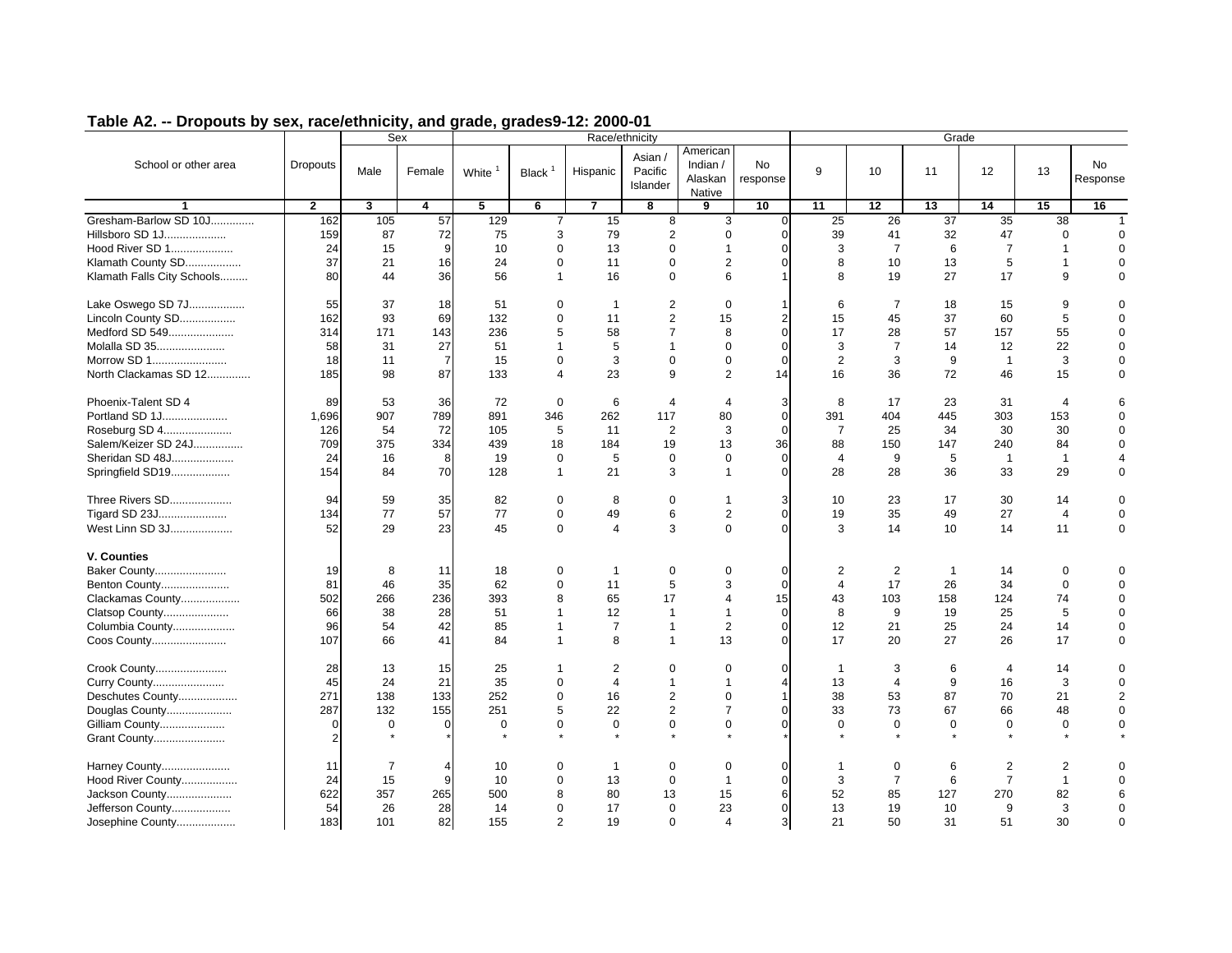|                      |                | Sex      |        |          |              |                          | Race/ethnicity                 |                                             |                       |                |     | Grade    |                 |          |                 |
|----------------------|----------------|----------|--------|----------|--------------|--------------------------|--------------------------------|---------------------------------------------|-----------------------|----------------|-----|----------|-----------------|----------|-----------------|
| School or other area | Dropouts       | Male     | Female | White    | <b>Black</b> | Hispanic                 | Asian /<br>Pacific<br>Islander | American<br>Indian $/$<br>Alaskan<br>Native | <b>No</b><br>response | 9              | 10  | 11       | 12              | 13       | No.<br>Response |
|                      | $\overline{2}$ | 3        | 4      | 5        | 6            | $\overline{\phantom{a}}$ | 8                              | 9                                           | 10                    | 11             | 12  | 13       | 14              | 15       | 16              |
| Klamath County       | 117            | 65       | 52     | 80       |              | $\overline{27}$          | $\Omega$                       | 8                                           |                       | 16             | 29  | 40       | $\overline{22}$ | 10       | $\Omega$        |
| Lake County          |                |          |        |          |              |                          |                                |                                             |                       |                |     |          |                 |          |                 |
| Lane County          | 578            | 314      | 264    | 479      |              | 53                       | 14                             | 17                                          |                       | 124            | 123 | 146      | 122             | 63       |                 |
| Lincoln County       | 161            | 93       | 68     | 131      |              | 11                       | $\overline{2}$                 | 15                                          |                       | 15             | 45  | 37       | 60              | 5        |                 |
| Linn County          | 330            | 193      | 137    | 289      |              | 23                       |                                |                                             |                       | 55             | 87  | 87       | 99              | c        |                 |
| Malheur County       | 49             | 23       | 26     | 23       |              | 26                       | 0                              | 0                                           |                       | 10             | 11  | 10       | 5               | 13       |                 |
| Marion County        | 1,034          | 553      | 481    | 648      | 19           | 290                      | 22                             | 19                                          | 36                    | 137            | 226 | 249      | 315             | 107      | 0               |
| Morrow County        | 18             | 11       |        | 15       | $\mathbf 0$  | 3                        | $\mathbf 0$                    | $\mathbf 0$                                 |                       | $\overline{2}$ | 3   | 9        |                 | 3        |                 |
| Multnomah County     | 2,291          | 1,240    | 1,051  | 1,344    | 365          | 348                      | 148                            | 86                                          |                       | 514            | 534 | 578      | 425             | 233      |                 |
| Polk County          | 97             | 49       | 48     | 70       |              | 20                       |                                |                                             |                       | 11             | 13  | 33       | 40              | $\Omega$ |                 |
| Sherman County       |                | $\Omega$ |        | $\Omega$ |              |                          |                                |                                             |                       |                | 0   | $\Omega$ |                 |          |                 |
| Tillamook County     | 49             | 28       | 21     | 43       | 0            | 5                        |                                | $\mathbf 0$                                 |                       | 3              | 13  |          | 24              | 2        | $\mathbf 0$     |
| Umatilla County      | 188            | 117      | 71     | 117      | $\Omega$     | 56                       |                                | 14                                          |                       | 36             | 51  | 46       | 44              | 11       |                 |
| Union County         | 46             | 24       | 22     | 37       | $\Omega$     |                          |                                |                                             |                       | 8              |     | 18       | 9               | 3        |                 |
| Wallowa County       |                |          |        | $\star$  |              |                          |                                |                                             |                       |                |     |          |                 |          |                 |
| Wasco County         | 81             | 50       | 31     | 55       | 0            | 17                       | 3                              |                                             |                       | 6              | 15  | 18       | 33              | 9        |                 |
| Washington County    | 976            | 543      | 433    | 581      | 27           | 273                      | 52                             | 18                                          | 25                    | 157            | 216 | 298      | 235             | 70       |                 |
| Wheeler County       |                |          |        |          |              |                          |                                |                                             |                       |                |     |          |                 |          |                 |
| Yamhill County       | 296            | 163      | 133    | 237      |              | 52                       |                                | 2                                           | $\Omega$              | 38             | 90  | 71       | 76              | 17       |                 |

\* Detailed data is suppressed to protect student confidentiality.

<sup>1</sup> Not of Hispanic origin.

SOURCE: Oregon Department of Education, Office of Student Services, Individual Early Leaver Report.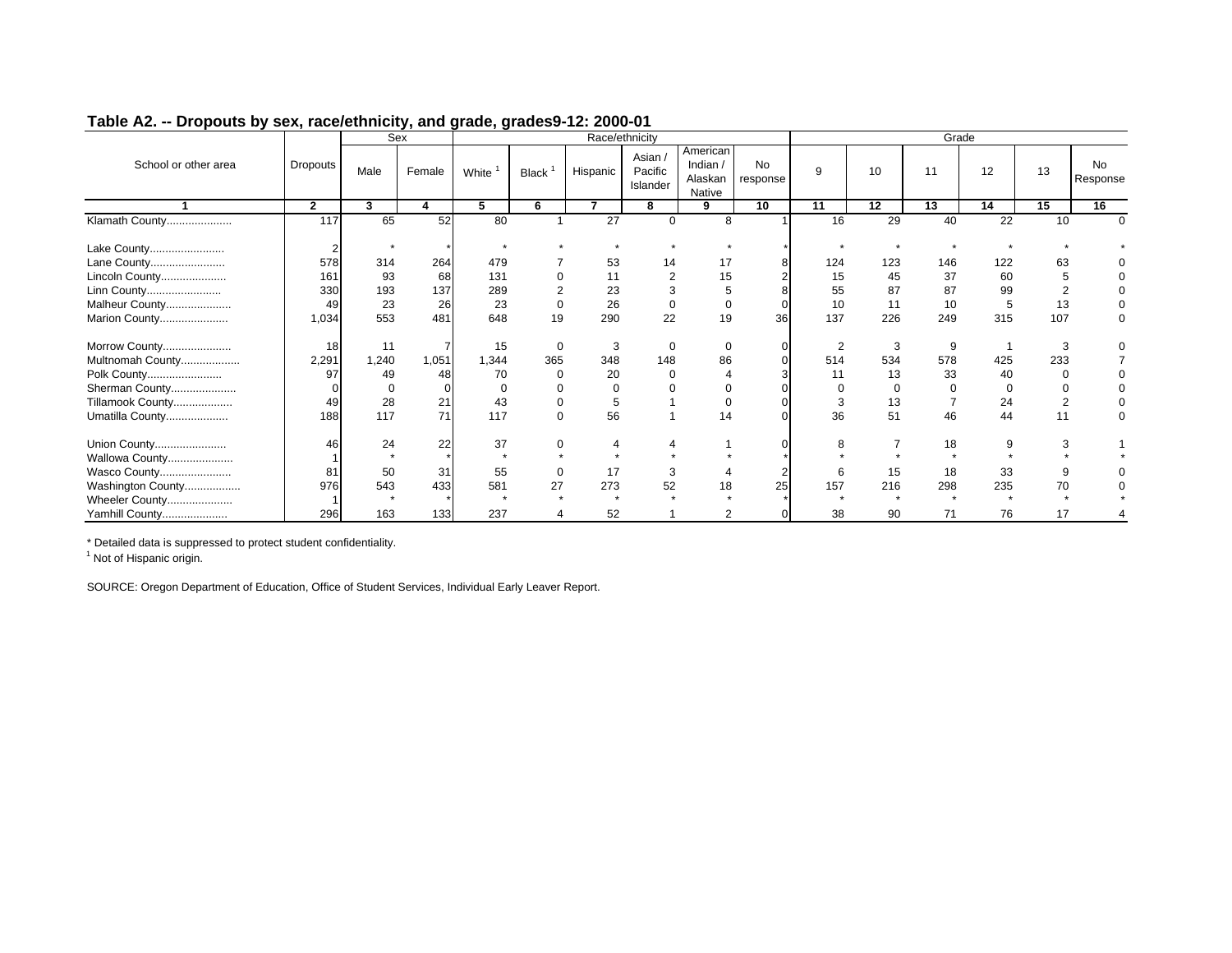| This chronou in district, chodinetalled apont withdrawal, resoluted students, grades of i.e. Loop of |                         |                               |                             |                                 |                |                         |                       |                                     |                                       |                                      |                                                   |                                   |                                                        |                |                                              |  |
|------------------------------------------------------------------------------------------------------|-------------------------|-------------------------------|-----------------------------|---------------------------------|----------------|-------------------------|-----------------------|-------------------------------------|---------------------------------------|--------------------------------------|---------------------------------------------------|-----------------------------------|--------------------------------------------------------|----------------|----------------------------------------------|--|
|                                                                                                      |                         |                               |                             | Time enrolled in district       |                |                         |                       |                                     |                                       |                                      | Circumstance upon withdrawal                      |                                   |                                                        |                |                                              |  |
| School or other area                                                                                 |                         | Dropouts Less than<br>2 weeks | 2 weeks<br>to $2$<br>months | 2 months 1 year to<br>to 1 year | 5 years        | More<br>than 5<br>years | <b>No</b><br>response | Left<br>school<br>without<br>notice | Unreg-<br>istered<br>home<br>schooler | Joined<br>the<br>military<br>service | Withdrew<br>from distric<br>sponsored<br>alt. ed. | Moved with<br>a migrant<br>family | Expelled<br>or sus-<br>pended<br>and did<br>not return | No<br>response | Former<br>dropouts<br>returning<br>to school |  |
|                                                                                                      | $\overline{2}$          | 3                             | 4                           | 5                               | 6              | $\overline{7}$          | 8                     | $\overline{9}$                      | 10                                    | 11                                   | $\overline{12}$                                   | 13                                | 14                                                     | 15             | 16                                           |  |
| Oregon Statewide Totals                                                                              | 8,713                   | 233                           | 636                         | 1,589                           | 3,211          | 3,043                   | 1                     | 2,264                               | 115                                   | 14                                   | 1,391                                             | 82                                | 133                                                    | 4,714          | 843                                          |  |
| I. Schools                                                                                           |                         |                               |                             |                                 |                |                         |                       |                                     |                                       |                                      |                                                   |                                   |                                                        |                |                                              |  |
| Adrian High School                                                                                   | -1                      |                               |                             |                                 |                |                         |                       |                                     |                                       |                                      |                                                   |                                   |                                                        |                |                                              |  |
| Aloha High School                                                                                    | 106                     | $\overline{2}$                | 6                           | 14                              | 38             | 46                      | $\Omega$              | 48                                  | $\mathbf 1$                           | $\Omega$                             | 29                                                | $\Omega$                          | $\Omega$                                               | 28             | 15                                           |  |
| Alsea School                                                                                         |                         |                               |                             |                                 |                |                         |                       |                                     |                                       |                                      |                                                   |                                   |                                                        |                |                                              |  |
| Amity High School                                                                                    | 12                      | 0                             | $\mathbf 0$                 | $\mathbf 0$                     | 3              | 9                       | $\Omega$              | $\Omega$                            | $\Omega$                              | $\Omega$                             | 0                                                 | $\Omega$                          | 1                                                      | 11             | 0                                            |  |
| Arlington High School                                                                                | $\Omega$                | $\Omega$                      | $\mathbf 0$                 | $\mathbf 0$                     | $\mathbf 0$    | $\mathbf 0$             | $\Omega$              | $\Omega$                            | $\Omega$                              | $\mathbf 0$                          | $\Omega$                                          | $\Omega$                          | $\Omega$                                               | $\mathbf 0$    | ი                                            |  |
| Ashland High School                                                                                  | 39                      | 2                             | 3                           | 6                               | 15             | 13                      | $\Omega$              | 3                                   | $\Omega$                              | $\mathbf 0$                          | 28                                                | $\Omega$                          | 1                                                      | $\overline{7}$ |                                              |  |
|                                                                                                      |                         |                               |                             |                                 |                |                         |                       |                                     |                                       |                                      |                                                   |                                   |                                                        |                |                                              |  |
| Astoria High School                                                                                  | 21                      | O                             | 0                           | 7                               | 7              | $\overline{7}$          | $\Omega$              | $\Omega$                            | $\Omega$                              | $\Omega$                             | 0                                                 | $\Omega$                          | 0                                                      | 21             | ი                                            |  |
| Baker High School                                                                                    | 16                      |                               | $\mathbf 0$                 | $\sqrt{2}$                      | 6              | $\overline{7}$          | $\Omega$              |                                     | $\Omega$                              | $\Omega$                             | $\Omega$                                          | $\Omega$                          | $\mathbf 0$                                            | 15             | O                                            |  |
| Bandon High School                                                                                   |                         |                               |                             |                                 |                |                         |                       |                                     |                                       |                                      |                                                   |                                   |                                                        |                |                                              |  |
| Banks High School                                                                                    | 15                      | $\Omega$                      | $\mathbf 0$                 | $\mathbf 0$                     | 9              | 6                       | $\mathbf 0$           | 9                                   | $\Omega$                              | $\mathbf 0$                          | $\overline{1}$                                    | $\Omega$                          | $\pmb{0}$                                              | 5              | 0                                            |  |
| Beaverton High School                                                                                | 96                      | $\Omega$                      | 6                           | 15                              | 31             | 44                      | $\mathbf 0$           | 37                                  | $\mathbf 0$                           | $\mathbf 0$                          | 26                                                | $\mathbf 1$                       | $\mathbf{2}$                                           | 30             | 22                                           |  |
| Bend High School                                                                                     | 71                      | $\Omega$                      | $\mathbf{1}$                | 3                               | 31             | 36                      | $\mathbf 0$           | $\mathbf 0$                         | $\mathbf 0$                           | $\mathbf 0$                          | $\mathbf{0}$                                      | $\mathbf 0$                       | $\mathbf 0$                                            | 71             | $\mathbf 0$                                  |  |
|                                                                                                      |                         |                               |                             |                                 |                |                         |                       |                                     |                                       |                                      |                                                   |                                   |                                                        |                |                                              |  |
| Benson High School                                                                                   | 34                      | $\Omega$                      | 0                           | 2                               | 9              | 23                      | $\mathbf 0$           | $\Omega$                            | $\Omega$                              | $\Omega$                             | 0                                                 | $\Omega$                          | 0                                                      | 34             |                                              |  |
| Bonanza School                                                                                       | $\overline{\mathbf{1}}$ |                               |                             |                                 | $\star$        |                         |                       |                                     |                                       |                                      |                                                   |                                   |                                                        |                |                                              |  |
| Brookings Harbor High School                                                                         | 36                      | $\Omega$                      | 4                           | 10                              | 10             | 12                      | $\Omega$              |                                     | $\Omega$                              | $\Omega$                             | $\Omega$                                          | $\Omega$                          | $\mathbf 0$                                            | 35             |                                              |  |
| Burns High School                                                                                    | 11                      | $\Omega$                      | $\Omega$                    | 3                               | $\overline{7}$ | $\overline{1}$          | $\Omega$              |                                     | $\Omega$                              | $\Omega$                             | $\Omega$                                          | $\Omega$                          | $\Omega$                                               | 10             | ი                                            |  |
| Burnt River School                                                                                   | $\Omega$                | $\Omega$                      | $\mathbf 0$                 | $\mathbf 0$                     | 0              | $\boldsymbol{0}$        | $\mathbf 0$           | $\Omega$                            | $\mathbf 0$                           | $\mathbf 0$                          | $\mathbf 0$                                       | $\mathbf 0$                       | $\mathbf 0$                                            | $\Omega$       |                                              |  |
| Butte Falls High School                                                                              |                         |                               |                             |                                 |                |                         |                       |                                     |                                       |                                      |                                                   |                                   |                                                        |                |                                              |  |
|                                                                                                      |                         |                               |                             |                                 |                |                         |                       |                                     |                                       |                                      |                                                   |                                   |                                                        |                |                                              |  |
| Camas Valley School                                                                                  | -1                      |                               |                             |                                 |                |                         |                       |                                     |                                       |                                      |                                                   |                                   |                                                        |                |                                              |  |
| Canby High School                                                                                    | 45                      | 0                             | 2                           | 9                               | 34             | 0                       | 0                     | 44                                  | $\Omega$                              | 0                                    | $\Omega$                                          | $\Omega$                          | $\mathbf 0$                                            | -1             |                                              |  |
| Cascade High School                                                                                  | 37                      | $\Omega$                      | 1                           | 5                               | 27             | $\overline{4}$          | $\Omega$              | 3                                   | 3                                     | $\Omega$                             | $\Omega$                                          | $\Omega$                          | $\mathbf 0$                                            | 31             |                                              |  |
| Cascade Locks School                                                                                 |                         |                               |                             |                                 | $\star$        |                         |                       |                                     |                                       |                                      |                                                   |                                   |                                                        |                |                                              |  |
| Centennial High School                                                                               | 110                     | 5                             | 5                           | 24                              | 43             | 33                      | $\Omega$              | 59                                  | $\mathbf 1$                           | $\mathbf 0$                          | 1                                                 | $\mathbf 1$                       | 4                                                      | 44             |                                              |  |
| Central High School                                                                                  | 48                      | 3                             | 15                          | 5                               | $\overline{2}$ | 23                      | $\Omega$              | 10                                  | $\mathbf 0$                           | $\mathbf 1$                          | $\Omega$                                          | $\Omega$                          | $\mathbf 0$                                            | 37             | 7                                            |  |
|                                                                                                      |                         |                               |                             |                                 |                |                         |                       |                                     |                                       |                                      |                                                   |                                   |                                                        |                |                                              |  |
| Central Linn High School                                                                             | 16                      | $\Omega$                      | 0                           | $\overline{1}$                  | 8              | $\overline{7}$          | 0                     | -1                                  | $\Omega$                              | $\Omega$                             | 0                                                 | 14                                | $\mathbf 0$                                            | $\mathbf 0$    |                                              |  |
| Century High School                                                                                  | 65                      | $\Omega$                      | 0                           | 14                              | 28             | 23                      | $\mathbf 0$           | 5                                   | $\Omega$                              | $\Omega$                             | $\Omega$                                          | $\Omega$                          | $\pmb{0}$                                              | 60             | $\Omega$                                     |  |
| Chiloquin High School                                                                                | 3                       | O                             | 3                           | $\mathbf 0$                     | $\mathbf 0$    | $\mathbf 0$             | $\Omega$              | $\overline{2}$                      | $\mathbf 1$                           | $\Omega$                             | $\Omega$                                          | $\Omega$                          | $\Omega$                                               | $\Omega$       | U                                            |  |
| Clackamas High School                                                                                | 50                      | $\Omega$                      | $\mathbf 0$                 | 9                               | 29             | 12                      | $\mathbf 0$           | 14                                  | $\overline{2}$                        | $\Omega$                             | 11                                                | $\Omega$                          | 1                                                      | 22             | 15                                           |  |
| Clatskanie High School                                                                               | 11                      | $\Omega$                      | 1                           | 3                               | $\overline{7}$ | $\mathbf 0$             | $\Omega$              | $\mathbf 0$                         | $\Omega$                              | $\Omega$                             | $\overline{\mathbf{1}}$                           | $\Omega$                          | $\Omega$                                               | 10             | $\Omega$                                     |  |
| Cleveland High School                                                                                | 89                      | $\Omega$                      | 6                           | 20                              | 23             | 40                      | $\Omega$              | 52                                  | $\mathbf 0$                           | $\mathbf 0$                          | $\mathbf 0$                                       | $\Omega$                          | $\Omega$                                               | 37             | $\Omega$                                     |  |
|                                                                                                      |                         |                               |                             |                                 |                |                         |                       |                                     |                                       |                                      |                                                   |                                   |                                                        |                |                                              |  |
| Colton High School                                                                                   | 2                       |                               |                             |                                 |                |                         |                       |                                     |                                       |                                      |                                                   |                                   |                                                        |                |                                              |  |
| Condon High School                                                                                   | $\Omega$                | U                             | $\mathbf 0$                 | $\mathbf 0$                     | 0              | $\mathbf 0$             | $\Omega$              | $\Omega$                            | $\Omega$                              | $\Omega$                             | $\Omega$                                          | $\Omega$                          | $\mathbf 0$                                            | $\Omega$       |                                              |  |
| Coquille High School                                                                                 | 12                      |                               | 0                           | $\overline{4}$                  | 8              | $\mathbf 0$             | $\Omega$              | 5                                   | $\Omega$                              | $\Omega$                             | 6                                                 | $\Omega$                          | $\mathbf 0$                                            |                |                                              |  |
| Corbett High School                                                                                  | $\overline{2}$          |                               |                             |                                 |                |                         |                       |                                     |                                       |                                      |                                                   |                                   |                                                        |                |                                              |  |
| Corvallis High School                                                                                | 38                      | $\Omega$                      | $\overline{2}$              | $\overline{7}$                  | $\overline{7}$ | 22                      | $\mathbf 0$           | $\Omega$                            |                                       | $\Omega$                             | 5                                                 | $\Omega$                          | $\mathbf 0$                                            | 32             |                                              |  |
| Cottage Grove High School                                                                            | 19                      | $\overline{1}$                | $\Omega$                    | $\overline{7}$                  | 4              | $\overline{7}$          | $\Omega$              | $\overline{2}$                      | $\Omega$                              | $\Omega$                             | $\Omega$                                          | $\overline{2}$                    | $\Omega$                                               | 15             | $\Omega$                                     |  |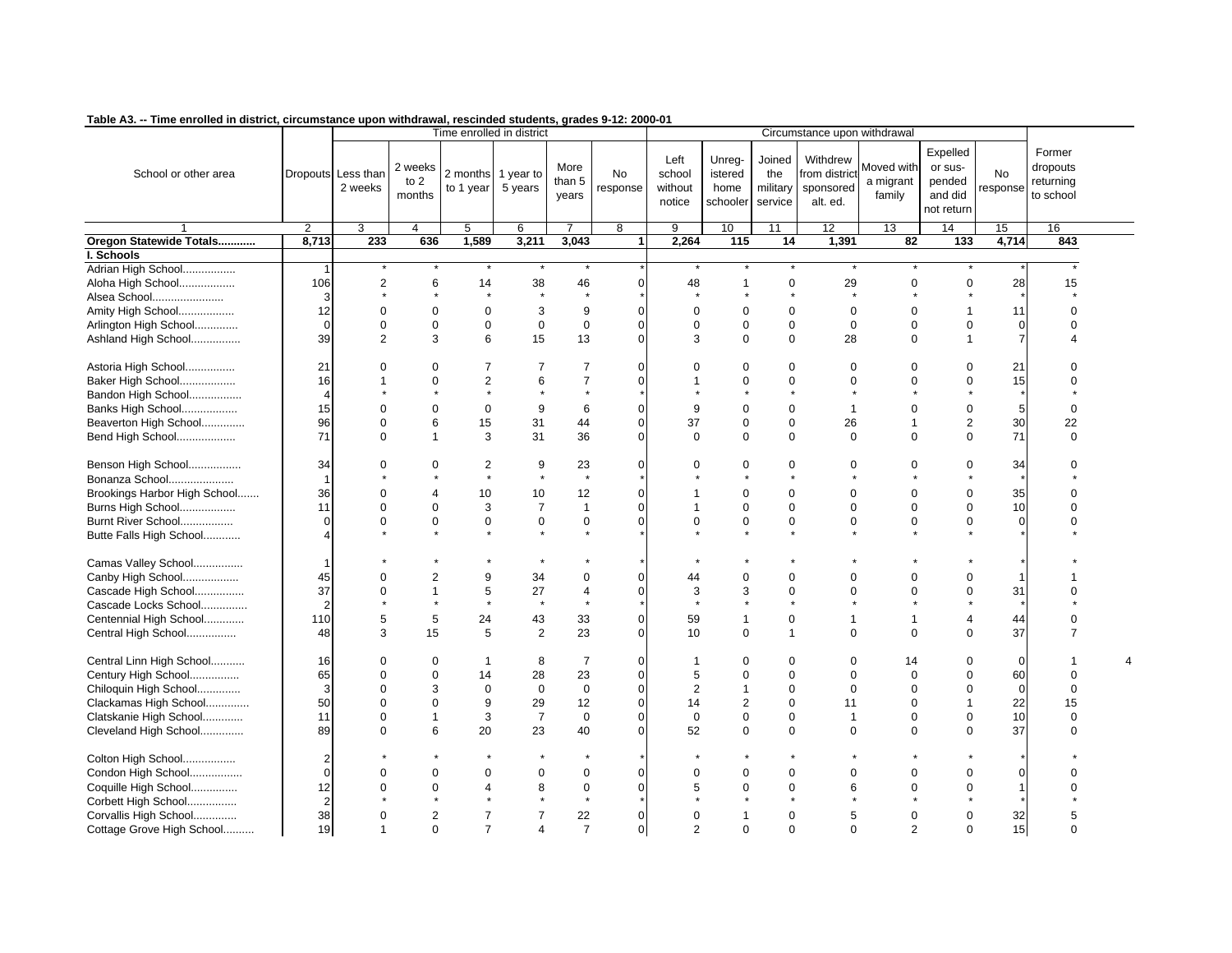| This chroned in district, chedinatures upon withdrawal, resonated students, grades of i.e. 2000 of |                      |                               |                             |                           |                      |                         |                               |                                     |                                       |                                      |                                                   |                                   |                                                        |                       |                                              |  |
|----------------------------------------------------------------------------------------------------|----------------------|-------------------------------|-----------------------------|---------------------------|----------------------|-------------------------|-------------------------------|-------------------------------------|---------------------------------------|--------------------------------------|---------------------------------------------------|-----------------------------------|--------------------------------------------------------|-----------------------|----------------------------------------------|--|
|                                                                                                    |                      |                               |                             | Time enrolled in district |                      |                         |                               |                                     |                                       |                                      | Circumstance upon withdrawal                      |                                   |                                                        |                       |                                              |  |
| School or other area                                                                               |                      | Dropouts Less than<br>2 weeks | 2 weeks<br>to $2$<br>months | 2 months<br>to 1 year     | 1 year to<br>5 years | More<br>than 5<br>years | No<br>response                | Left<br>school<br>without<br>notice | Unreg-<br>istered<br>home<br>schooler | Joined<br>the<br>military<br>service | Withdrew<br>from distric<br>sponsored<br>alt. ed. | Moved with<br>a migrant<br>family | Expelled<br>or sus-<br>pended<br>and did<br>not return | <b>No</b><br>response | Former<br>dropouts<br>returning<br>to school |  |
|                                                                                                    | 2                    | 3                             | $\overline{4}$              | 5                         | 6                    | $\overline{7}$          | $\overline{8}$                | $\overline{9}$                      | 10                                    | 11                                   | 12                                                | 13                                | 14                                                     | 15                    | 16                                           |  |
| Cove School<br>Crane Union High School<br>Crater High School                                       | -1<br>$\Omega$<br>88 | $\Omega$<br>4                 | $\mathbf 0$<br>5            | $\mathbf 0$<br>19         | $\mathbf 0$<br>52    | $\mathbf 0$<br>8        | $\overline{0}$<br>$\mathbf 0$ | $\Omega$<br>14                      | $\Omega$<br>$\mathbf{1}$              | $\Omega$<br>0                        | $\Omega$<br>48                                    | $\Omega$<br>$\mathbf 0$           | $\mathbf 0$<br>$\mathbf 0$                             | $\Omega$<br>25        | $\Omega$<br>U                                |  |
| Crescent Valley High School                                                                        | 17                   | 1                             | $\mathbf{2}$                | $\mathbf 0$               | $\overline{4}$       | 10                      | $\mathbf 0$                   | $\mathbf 0$                         | $\mathbf 0$                           | $\Omega$                             | $\mathbf 0$                                       | $\Omega$                          | $\Omega$                                               | 17                    |                                              |  |
| Creswell High School                                                                               | 23                   | $\Omega$                      | $\overline{2}$              | 3                         | $\overline{7}$       | 11                      | $\mathbf 0$                   | $\overline{4}$                      | $\mathbf 0$                           | $\mathbf 0$                          | 2                                                 | $\Omega$                          | $\Omega$                                               | 17                    | $\overline{7}$                               |  |
|                                                                                                    |                      |                               |                             |                           |                      |                         |                               |                                     |                                       |                                      |                                                   |                                   |                                                        |                       |                                              |  |
| Crook County High School                                                                           | 28                   | $\Omega$                      | 5                           | 2                         | 12                   | 9                       | $\Omega$                      | 12                                  | 3                                     | $\Omega$                             | 10                                                | $\Omega$                          | $\Omega$                                               | 3                     | $\Omega$                                     |  |
| Crow High School                                                                                   | $\Omega$             | $\Omega$                      | 0                           | $\mathbf 0$               | $\mathbf 0$          | $\mathbf 0$             | $\Omega$                      | $\Omega$                            | $\mathbf 0$                           | $\Omega$                             | $\Omega$                                          | $\Omega$                          | $\mathbf 0$                                            | $\Omega$              | $\Omega$                                     |  |
| Culver High School                                                                                 | 10                   | $\Omega$                      | $\mathbf 0$                 | 4                         | 4                    | $\overline{2}$          | $\mathbf{0}$                  | $\overline{4}$                      | 3                                     | $\Omega$                             | $\Omega$                                          |                                   | $\mathbf 0$                                            | $\overline{2}$        | $\Omega$                                     |  |
| Dallas High School                                                                                 | 40                   | $\overline{1}$                | $\overline{2}$              | 8                         | 11                   | 18                      | $\Omega$                      | 18                                  | $\overline{2}$                        | $\Omega$                             | $\Omega$                                          | $\Omega$                          | $\Omega$                                               | 20                    | 5                                            |  |
| David Douglas High School                                                                          | 89                   | 11                            | 8                           | 21                        | 49                   | 0                       | $\mathbf 0$                   | 22                                  | $\overline{2}$                        | $\mathbf 0$                          | $\Omega$                                          |                                   | $\Omega$                                               | 64                    | 3                                            |  |
| Days Creek School                                                                                  | $\overline{2}$       |                               |                             | $\star$                   | $\star$              |                         |                               |                                     |                                       |                                      |                                                   |                                   |                                                        |                       |                                              |  |
| Dayton High School                                                                                 | 16                   | 2                             | $\mathbf{1}$                | 3                         | 5                    | 5                       | $\Omega$                      | 3                                   | $\Omega$                              | $\Omega$                             | $\boldsymbol{\Delta}$                             | $\Omega$                          | $\Omega$                                               | 9                     |                                              |  |
|                                                                                                    |                      |                               |                             |                           |                      |                         |                               |                                     |                                       |                                      |                                                   |                                   |                                                        |                       |                                              |  |
| Dayville School                                                                                    | $\Omega$             | $\Omega$                      | 0                           | $\mathbf 0$               | $\mathbf 0$          | 0                       | 0                             | 0                                   | $\mathbf 0$                           | $\mathbf 0$                          | $\Omega$                                          | $\Omega$                          | $\mathbf 0$                                            | $\Omega$              | $\Omega$                                     |  |
| Douglas High School                                                                                | 42                   | 0                             | 5                           | 15                        | 13                   | 9                       | $\overline{0}$                | 17                                  | $\mathbf{1}$                          | $\mathbf 0$                          |                                                   | $\Omega$                          | $\mathbf 0$                                            | 17                    | $\Omega$                                     |  |
| Dufur School                                                                                       | $\overline{1}$       |                               |                             | $\star$                   | $\star$              |                         |                               |                                     |                                       |                                      |                                                   |                                   |                                                        |                       |                                              |  |
|                                                                                                    |                      | $\Omega$                      |                             |                           |                      |                         |                               |                                     |                                       |                                      |                                                   | $\overline{2}$                    | 1                                                      |                       |                                              |  |
| Eagle Point High School                                                                            | 62                   |                               | 5                           | 20<br>$\star$             | 33<br>$\pmb{\star}$  | 4                       | 0                             | 46                                  | $\overline{2}$                        | 0<br>$\star$                         |                                                   |                                   |                                                        | 10                    | 3                                            |  |
| Echo School                                                                                        | $\overline{2}$       |                               |                             |                           |                      |                         |                               |                                     |                                       |                                      |                                                   |                                   |                                                        |                       |                                              |  |
| Eddyville School                                                                                   | 2                    |                               |                             |                           |                      |                         |                               |                                     |                                       |                                      |                                                   |                                   |                                                        |                       |                                              |  |
| Elgin High School                                                                                  | $\overline{2}$       |                               |                             |                           |                      |                         |                               |                                     |                                       |                                      |                                                   |                                   |                                                        |                       |                                              |  |
| Elkton High School                                                                                 | $\overline{2}$       |                               |                             |                           |                      |                         |                               |                                     |                                       |                                      |                                                   |                                   |                                                        |                       |                                              |  |
| Elmira High School                                                                                 | 26                   | $\Omega$                      | $\mathbf 1$                 | 2                         | 6                    | 17                      | $\mathbf 0$                   | 8                                   | $\mathbf 0$                           | $\mathbf 0$                          |                                                   | $\Omega$                          | $\mathbf 0$                                            | 17                    | 3                                            |  |
| Enterprise High School                                                                             | $\mathbf 0$          | $\Omega$                      | $\mathbf 0$                 | $\mathbf 0$               | 0                    | $\mathbf 0$             | $\mathbf 0$                   | $\mathbf 0$                         | $\mathbf 0$                           | $\mathbf 0$                          | $\mathbf 0$                                       | $\Omega$                          | $\mathbf 0$                                            | $\mathbf 0$           | $\Omega$                                     |  |
| Estacada High School                                                                               | 30                   | $\mathbf 0$                   | $\mathbf{1}$                | 3                         | 13                   | 13                      | $\overline{0}$                | $\overline{2}$                      | 5                                     | 0                                    | $\overline{2}$                                    | $\overline{4}$                    | $\mathbf 0$                                            | 17                    | $\Omega$                                     |  |
| Falls City High School                                                                             | $\overline{7}$       | 2                             | 2                           | $\overline{1}$            | $\mathbf{1}$         | $\overline{1}$          | $\Omega$                      | $\overline{1}$                      | $\mathbf{1}$                          | $\Omega$                             | $\overline{2}$                                    | $\Omega$                          | $\Omega$                                               | 3                     |                                              |  |
|                                                                                                    |                      |                               |                             |                           |                      |                         |                               |                                     |                                       |                                      |                                                   |                                   |                                                        |                       |                                              |  |
| Forest Grove High School                                                                           | 87                   | $\Omega$                      | 4                           | 22                        | 55                   | 6                       | $\Omega$                      | $\Omega$                            | $\mathbf 0$                           | 0                                    | $\Omega$                                          | $\mathbf 0$                       | $\mathbf 0$                                            | 87                    | 2                                            |  |
| Franklin High School                                                                               | 115                  | $\Omega$                      | 3                           | 17                        | 20                   | 75                      | $\Omega$                      | $\Omega$                            | $\Omega$                              | $\Omega$                             | $\Omega$                                          | $\Omega$                          | $\mathbf{1}$                                           | 114                   | $\Omega$                                     |  |
| Gaston High School                                                                                 | 3                    |                               |                             |                           |                      |                         |                               |                                     |                                       |                                      |                                                   |                                   |                                                        |                       |                                              |  |
| Gervais High School                                                                                | 17                   |                               | 5                           | $\overline{7}$            | 4                    | 0                       | $\Omega$                      | 7                                   | $\Omega$                              | $\Omega$                             | $\Omega$                                          | 3                                 |                                                        | 6                     |                                              |  |
|                                                                                                    | $\Delta$             |                               | $\star$                     |                           | $\star$              |                         |                               |                                     |                                       |                                      |                                                   |                                   |                                                        |                       |                                              |  |
| Gilchrist School                                                                                   |                      |                               |                             |                           |                      |                         |                               |                                     |                                       |                                      |                                                   |                                   |                                                        |                       |                                              |  |
| Gladstone High School                                                                              | 13                   | $\Omega$                      | 3                           | $\overline{1}$            | 9                    | 0                       | $\Omega$                      | $\Omega$                            | $\Omega$                              | $\mathbf 0$                          | $\overline{2}$                                    | 3                                 | $\Omega$                                               | 8                     | $\Omega$                                     |  |
| Glencoe High School                                                                                | 48                   | $\Omega$                      | 1                           | 8                         | 39                   | 0                       | $\Omega$                      | $\Omega$                            | $\Omega$                              | $\Omega$                             | $\Omega$                                          | $\Omega$                          | $\Omega$                                               | 48                    |                                              |  |
| Glendale High School                                                                               | 6                    | 0                             | 0                           | 2                         | 4                    | $\mathbf 0$             | $\mathbf 0$                   | $\overline{2}$                      | $\mathbf 0$                           | 0                                    |                                                   | $\Omega$                          | $\mathbf 0$                                            | 3                     | U                                            |  |
|                                                                                                    |                      | $\Omega$                      | 0                           | $\overline{4}$            |                      |                         | $\Omega$                      | $\overline{2}$                      |                                       |                                      | $\overline{2}$                                    | $\Omega$                          | $\overline{1}$                                         |                       |                                              |  |
| Glide High School                                                                                  | 10                   |                               |                             |                           | 3                    | 3                       |                               |                                     | $\mathbf 0$                           | $\mathbf 0$                          |                                                   |                                   |                                                        | 5                     |                                              |  |
| Gold Beach High School                                                                             | 6                    | $\overline{2}$                | 1                           | $\mathbf{1}$              | $\overline{c}$       | $\mathbf 0$             | $\overline{0}$                | $\Omega$                            | $\Omega$                              | $\mathbf 0$                          | $\Omega$                                          | $\Omega$                          | $\Omega$                                               | 6                     |                                              |  |
| Grant High School (Grant)                                                                          | $\overline{2}$       |                               | $\star$                     | $^\star$                  | $\star$              |                         |                               |                                     |                                       | $\star$                              |                                                   |                                   |                                                        |                       |                                              |  |
| Grant High School (Multnomah)                                                                      | 67                   | 3                             | 3                           | $\overline{7}$            | 10                   | 44                      | $\Omega$                      | 48                                  | 1                                     | $\mathbf 0$                          |                                                   |                                   | $\Omega$                                               | 16                    | $\Omega$                                     |  |
|                                                                                                    |                      |                               |                             |                           |                      |                         |                               |                                     |                                       |                                      |                                                   |                                   |                                                        |                       |                                              |  |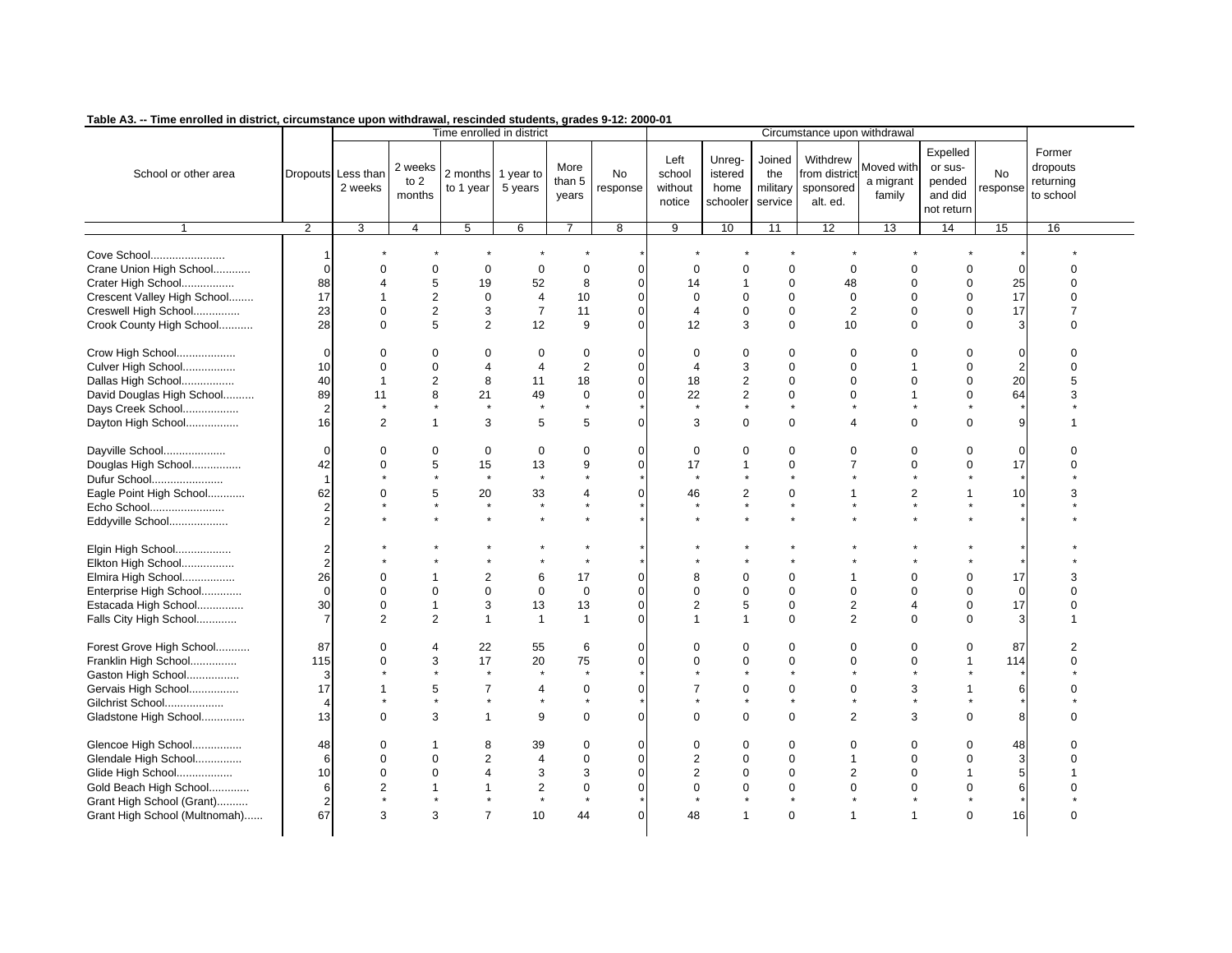| rable AJ. -- Time em olieu in ulstrict, circumstance upon withurawal, rescinueu students, grades 3-12. 2000-01 |                |                               |                             |                                 |                |                         |                |                                     |                                       |                                      |                                                   |                                   |                                                        |                       |                                              |  |
|----------------------------------------------------------------------------------------------------------------|----------------|-------------------------------|-----------------------------|---------------------------------|----------------|-------------------------|----------------|-------------------------------------|---------------------------------------|--------------------------------------|---------------------------------------------------|-----------------------------------|--------------------------------------------------------|-----------------------|----------------------------------------------|--|
|                                                                                                                |                |                               |                             | Time enrolled in district       |                |                         |                |                                     |                                       |                                      | Circumstance upon withdrawal                      |                                   |                                                        |                       |                                              |  |
| School or other area                                                                                           |                | Dropouts Less than<br>2 weeks | 2 weeks<br>to $2$<br>months | 2 months 1 year to<br>to 1 year | 5 years        | More<br>than 5<br>years | No<br>response | Left<br>school<br>without<br>notice | Unreg-<br>istered<br>home<br>schooler | Joined<br>the<br>military<br>service | Withdrew<br>from distric<br>sponsored<br>alt. ed. | Moved with<br>a migrant<br>family | Expelled<br>or sus-<br>pended<br>and did<br>not return | <b>No</b><br>response | Former<br>dropouts<br>returning<br>to school |  |
|                                                                                                                | $\overline{2}$ | 3                             | $\overline{4}$              | 5                               | 6              | $\overline{7}$          | $\overline{8}$ | 9                                   | 10                                    | 11                                   | $\overline{12}$                                   | 13                                | 14                                                     | 15                    | 16                                           |  |
| Grants Pass High School                                                                                        | 89             | $\mathbf 0$                   | $\overline{0}$              | 13                              | 38             | 38                      | $\Omega$       | 33                                  | 2                                     | $\mathbf 0$                          | 14                                                | $\mathbf 0$                       | $\overline{4}$                                         | 36                    | $\overline{7}$                               |  |
| Gresham High School                                                                                            | 83             | $\Omega$                      | $\sqrt{2}$                  | 10                              | 37             | 34                      | $\Omega$       | 3                                   | $\overline{1}$                        | $\mathbf 0$                          | $\overline{2}$                                    | $\Omega$                          | $\mathbf 0$                                            | 77                    | $\Omega$                                     |  |
| Harper School                                                                                                  | $\Omega$       | $\Omega$                      | $\Omega$                    | $\Omega$                        | $\mathbf 0$    | $\mathbf 0$             | $\Omega$       | $\Omega$                            | $\Omega$                              | $\Omega$                             | $\Omega$                                          | $\Omega$                          | $\Omega$                                               | $\Omega$              | $\Omega$                                     |  |
| Harrisburg High School                                                                                         | 8              | $\mathbf 0$                   | $\mathbf{1}$                | 1                               | 6              | $\mathbf 0$             | $\mathbf 0$    | $\overline{1}$                      | $\mathbf 0$                           | 0                                    | $\mathbf 0$                                       | $\mathbf 0$                       | $\mathbf 0$                                            |                       | 2                                            |  |
| Helix School                                                                                                   | $\Omega$       | $\Omega$                      | $\mathbf 0$                 | $\mathbf 0$                     | $\mathbf 0$    | $\mathbf 0$             | $\Omega$       | $\mathbf 0$                         | $\Omega$                              | $\mathbf 0$                          | $\mathbf 0$                                       | $\Omega$                          | $\Omega$                                               | $\Omega$              | $\Omega$                                     |  |
| Henley High School                                                                                             | 16             | 3                             | 3                           | 2                               | 8              | $\Omega$                | $\Omega$       | 10                                  | $\Omega$                              | $\mathbf 0$                          | $\Omega$                                          | $\overline{1}$                    | $\mathbf{1}$                                           |                       | $\Omega$                                     |  |
|                                                                                                                |                |                               |                             |                                 |                |                         |                |                                     |                                       |                                      |                                                   |                                   |                                                        |                       |                                              |  |
| Henry D Sheldon High School                                                                                    | 17             |                               | $\Omega$                    | 2                               | 6              | 8                       | $\Omega$       | 16                                  | $\Omega$                              | 0                                    | $\Omega$                                          | $\Omega$                          | -1                                                     | $\Omega$              |                                              |  |
| Heppner High School                                                                                            | $\Omega$       | $\Omega$                      | $\Omega$                    | $\Omega$                        | $\Omega$       | $\Omega$                | $\Omega$       | $\mathbf 0$                         | $\Omega$                              | $\Omega$                             | $\Omega$                                          | $\Omega$                          | $\mathbf 0$                                            | $\Omega$              |                                              |  |
| Hermiston High School                                                                                          | 52             | 17                            | 5                           | 13                              | 16             | $\mathbf{1}$            | $\Omega$       | 3                                   | 1                                     | $\mathbf 0$                          | $\Omega$                                          |                                   | $\mathbf 0$                                            | 47                    | 2                                            |  |
| Hidden Valley High School                                                                                      | 41             | $\Omega$                      | $\overline{7}$              | 14                              | 11             | 9                       | $\Omega$       | 17                                  | $\overline{1}$                        | $\mathbf 0$                          | 10                                                | $\Omega$                          | $\mathbf 0$                                            | 13                    | $\Omega$                                     |  |
| Hillsboro High School                                                                                          | 46             | $\Omega$                      | $\overline{2}$              | 10                              | 16             | 18                      | $\Omega$       | 13                                  | $\mathbf 0$                           | 0                                    | $\mathbf 0$                                       | $\overline{4}$                    | $\sqrt{2}$                                             | 27                    | $\Omega$                                     |  |
| Hood River Valley High School                                                                                  | 22             | $\Omega$                      | $\Omega$                    | 9                               | 5              | 8                       |                | 3                                   | 2                                     | $\mathbf 0$                          |                                                   | $\boldsymbol{\Delta}$             | $\overline{2}$                                         | 10                    | 4                                            |  |
|                                                                                                                |                |                               |                             |                                 |                |                         |                |                                     |                                       |                                      |                                                   |                                   |                                                        |                       |                                              |  |
| Huntington School                                                                                              | $\Omega$       | $\Omega$                      | $\mathbf 0$                 | 0                               | $\Omega$       | $\Omega$                | $\mathbf 0$    | $\mathbf 0$                         | $\mathbf 0$                           | 0                                    | $\Omega$                                          | $\Omega$                          | $\mathbf 0$                                            | $\Omega$              |                                              |  |
| Illinois Valley High School                                                                                    | 14             | $\Omega$                      | $\overline{2}$              | 1                               | 6              | 5                       | $\Omega$       | $\overline{2}$                      | $\Omega$                              | $\mathbf 0$                          | $\Omega$                                          | $\Omega$                          | $\mathbf 0$                                            | 12                    |                                              |  |
| Imbler High School                                                                                             |                |                               |                             |                                 | $\star$        |                         |                |                                     |                                       | $\star$                              |                                                   |                                   |                                                        |                       |                                              |  |
| Ione School                                                                                                    | $\Omega$       |                               | $\mathbf 0$                 | $\mathbf 0$                     | $\mathbf 0$    | $\mathbf 0$             | $\Omega$       | $\mathbf 0$                         | $\Omega$                              | $\mathbf 0$                          | $\mathbf 0$                                       | $\Omega$                          | $\mathbf 0$                                            | $\Omega$              |                                              |  |
| Jefferson High School (Marion)                                                                                 | 12             | $\Omega$                      | $\mathbf{1}$                | 2                               | $\overline{5}$ | $\overline{4}$          | $\Omega$       | $\overline{2}$                      | $\Omega$                              | $\mathbf 0$                          | 2                                                 | $\Omega$                          | $\mathbf 0$                                            | 8                     |                                              |  |
| Jefferson High School (Multnomah)                                                                              | 66             |                               | 2                           | 6                               | 17             | 40                      | $\Omega$       | 25                                  | $\Omega$                              | $\mathbf 0$                          | $\Omega$                                          | $\overline{1}$                    | $\Omega$                                               | 40                    |                                              |  |
|                                                                                                                |                |                               |                             |                                 |                |                         |                |                                     |                                       |                                      |                                                   |                                   |                                                        |                       |                                              |  |
| Jewell School                                                                                                  | 2              |                               |                             |                                 |                |                         |                |                                     |                                       |                                      |                                                   |                                   |                                                        |                       |                                              |  |
| John C. Fremont Jr High School                                                                                 |                |                               |                             |                                 |                |                         |                |                                     |                                       |                                      |                                                   |                                   |                                                        |                       |                                              |  |
| John F Kennedy High School                                                                                     |                |                               |                             |                                 |                |                         |                |                                     |                                       |                                      |                                                   |                                   |                                                        |                       |                                              |  |
| Jordan Valley High School                                                                                      | $\Omega$       | $\Omega$                      | $\Omega$                    | $\Omega$                        | $\pmb{0}$      | $\mathbf 0$             | $\Omega$       | $\Omega$                            | $\Omega$                              | $\mathbf 0$                          | $\Omega$                                          | $\Omega$                          | $\mathbf 0$                                            | $\Omega$              |                                              |  |
| Joseph High School                                                                                             |                |                               |                             |                                 | $\star$        | $\star$                 |                |                                     |                                       |                                      |                                                   |                                   |                                                        |                       |                                              |  |
| Joseph Lane Jr High School                                                                                     | 5              |                               |                             |                                 | $\star$        | $\star$                 |                |                                     |                                       |                                      |                                                   |                                   |                                                        |                       |                                              |  |
| Junction City High School                                                                                      | 10             | $\Omega$                      | $\Omega$                    | $\Omega$                        | 8              | $\overline{2}$          | $\Omega$       | $\Omega$                            | $\Omega$                              | $\mathbf 0$                          | $\Omega$                                          | $\Omega$                          | $\Omega$                                               | 10                    |                                              |  |
|                                                                                                                |                |                               |                             |                                 |                |                         |                |                                     |                                       |                                      |                                                   |                                   |                                                        |                       |                                              |  |
| Klamath High School                                                                                            | 47             |                               | 6                           | 15                              | 25             | 0                       | $\mathbf 0$    | 28                                  |                                       | 0                                    | 12                                                |                                   | 1                                                      | 4                     |                                              |  |
| Knappa High School                                                                                             | 3              |                               |                             | $\star$                         | $\star$        | $\star$                 |                |                                     |                                       |                                      |                                                   |                                   |                                                        |                       |                                              |  |
| La Grande High School                                                                                          | 42             | $\Omega$                      | 8                           | 12                              | 13             | 9                       | $\Omega$       | 29                                  | 3                                     | $\mathbf 0$                          |                                                   | $\Omega$                          | $\mathbf 0$                                            | 9                     |                                              |  |
| Lake Oswego High School                                                                                        | 45             | 9                             | 5                           | 12                              | 19             | $\mathbf 0$             | $\Omega$       | 35                                  | $\mathbf 0$                           | $\mathbf{1}$                         | $\mathbf{1}$                                      | $\mathbf 1$                       | $\mathbf 0$                                            |                       |                                              |  |
| Lakeridge High School                                                                                          | 10             | $\Omega$                      | $\mathbf 0$                 | $\overline{1}$                  | 9              | $\mathbf 0$             |                | $\overline{4}$                      | $\mathbf{1}$                          | 0                                    | $\Omega$                                          | $\Omega$                          | $\Omega$                                               |                       | $\Omega$                                     |  |
| Lakeview High School                                                                                           |                |                               |                             |                                 | $\star$        |                         |                |                                     |                                       |                                      |                                                   |                                   |                                                        |                       |                                              |  |
|                                                                                                                |                |                               |                             |                                 |                |                         |                |                                     |                                       |                                      |                                                   |                                   |                                                        |                       |                                              |  |
| Lapine High School                                                                                             | 17             | $\Omega$                      | $\Omega$                    | 6                               | $\mathbf{1}$   | 10                      | $\Omega$       | 12                                  | 3                                     | $\Omega$                             | $\overline{2}$                                    | $\Omega$                          | $\mathbf 0$                                            | $\Omega$              | $\Omega$                                     |  |
| Lebanon High School                                                                                            | 82             | 6                             | 3                           | $\mathbf 1$                     | 71             | $\overline{1}$          | $\Omega$       | 12                                  | $\overline{2}$                        | $\mathbf 0$                          | $\Omega$                                          | $\mathbf 0$                       | $\overline{4}$                                         | 64                    | 13                                           |  |
| Lincoln High School                                                                                            | 47             |                               | $\overline{2}$              | $\overline{7}$                  | 14             | 23                      | $\Omega$       | 19                                  | $\mathbf 0$                           | $\mathbf 0$                          | $\Omega$                                          | 1                                 | $\mathbf 0$                                            | 27                    | $\Omega$                                     |  |
| Long Creek School                                                                                              | $\Omega$       | $\Omega$                      | $\Omega$                    | $\mathbf 0$                     | $\mathbf 0$    | $\boldsymbol{0}$        | $\Omega$       | $\mathbf 0$                         | $\mathbf 0$                           | 0                                    | $\Omega$                                          | $\mathbf 0$                       | $\mathbf 0$                                            | $\Omega$              | $\Omega$                                     |  |
| Lost River High School                                                                                         | 13             | $\Omega$                      | $\mathbf 0$                 | 2                               | 11             | 0                       | $\Omega$       | 0                                   | $\mathbf 0$                           | 0                                    | $\mathbf 0$                                       | $\overline{2}$                    | $\mathbf{1}$                                           | 10                    | $\Omega$                                     |  |
| Lowell High School                                                                                             | 10             | $\Omega$                      | $\Omega$                    | $\mathbf{1}$                    | 3              | 6                       | $\Omega$       | 3                                   | $\overline{1}$                        | $\Omega$                             | 5                                                 | $\Omega$                          | $\Omega$                                               |                       |                                              |  |
|                                                                                                                |                |                               |                             |                                 |                |                         |                |                                     |                                       |                                      |                                                   |                                   |                                                        |                       |                                              |  |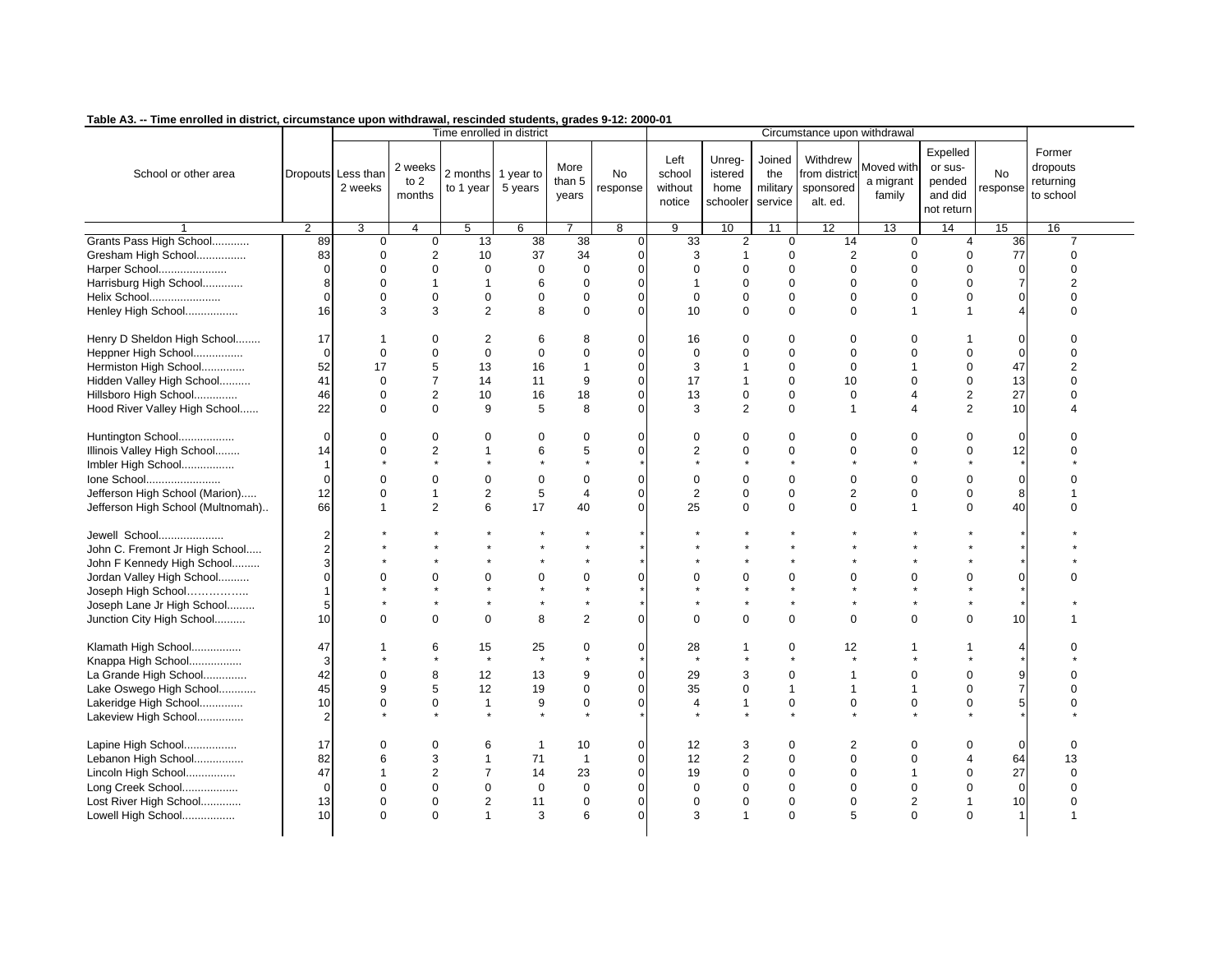| rabie AJ. -- Time em oneu in ulstrict, circumstance upon withurawal, rescinueu students, grades J-12. 2000-01 |                |                    |                         |                           |                |                |                |                |                |             |                              |                          |                  |                  |             |  |
|---------------------------------------------------------------------------------------------------------------|----------------|--------------------|-------------------------|---------------------------|----------------|----------------|----------------|----------------|----------------|-------------|------------------------------|--------------------------|------------------|------------------|-------------|--|
|                                                                                                               |                |                    |                         | Time enrolled in district |                |                |                |                |                |             | Circumstance upon withdrawal |                          |                  |                  |             |  |
|                                                                                                               |                |                    |                         |                           |                |                |                |                |                |             |                              |                          | Expelled         |                  | Former      |  |
|                                                                                                               |                |                    | 2 weeks                 |                           |                | More           |                | Left           | Unreg-         | Joined      | Withdrew                     | Moved with               | or sus-          |                  | dropouts    |  |
| School or other area                                                                                          |                | Dropouts Less than | to $2$                  | 2 months                  | 1 year to      | than 5         | <b>No</b>      | school         | istered        | the         | from district                | a migrant                | pended           | No               | returning   |  |
|                                                                                                               |                | 2 weeks            | months                  | to 1 year                 | 5 years        | years          | response       | without        | home           | military    | sponsored                    | family                   | and did          | response         | to school   |  |
|                                                                                                               |                |                    |                         |                           |                |                |                | notice         | schooler       | service     | alt. ed.                     |                          | not return       |                  |             |  |
|                                                                                                               | $\overline{2}$ | 3                  | $\overline{4}$          | $5\overline{)}$           | 6              | $\overline{7}$ | $\overline{8}$ | $\overline{9}$ | 10             | 11          | 12                           | 13                       | 14               | 15               | 16          |  |
| Madison High School                                                                                           | 62             | 1                  | 5                       | 12                        | 17             | 27             | 0              | 59             | $\mathbf 0$    | $\mathbf 0$ | 0                            | $\mathbf 0$              | $\mathbf 0$      | 3                | $\mathbf 0$ |  |
| Madras High School                                                                                            | 44             | $\Omega$           | $\mathbf 0$             | $\mathbf 0$               | 44             | $\mathbf 0$    |                | 38             | $\mathbf 0$    | $\mathbf 0$ | $\overline{c}$               |                          | -1               | $\overline{2}$   | $\Omega$    |  |
| Mapleton High School                                                                                          | $\overline{7}$ | $\Omega$           | $\overline{\mathbf{1}}$ | $\mathbf{1}$              | $\sqrt{2}$     | $\mathsf 3$    |                | $\mathbf{1}$   | $\mathbf 0$    | $\mathbf 0$ | $\mathbf 2$                  | $\Omega$                 | $\overline{1}$   | 3                | $\Omega$    |  |
| Marshall High School (Multnomah)                                                                              | 98             | $\Omega$           | 9                       | 17                        | 20             | 52             |                | $\Omega$       | $\mathbf 0$    | $\Omega$    | $\mathbf 0$                  | $\Omega$                 | $\mathbf 0$      | 98               | $\Omega$    |  |
| Marshfield High School                                                                                        | 40             | $\mathbf 0$        | $\overline{4}$          | $\overline{4}$            | $9\,$          | 23             | $\Omega$       | 5              | $\mathbf 0$    | $\mathbf 0$ | 5                            | $\mathbf 0$              | $\overline{1}$   | 29               | 13          |  |
|                                                                                                               |                | $\overline{1}$     |                         |                           |                | $\Omega$       |                |                | $\Omega$       | $\Omega$    | $\Omega$                     |                          |                  |                  |             |  |
| Mazama High School                                                                                            | 33             |                    | 5                       | 9                         | 18             |                |                | $\Omega$       |                |             |                              | $\Omega$                 | $\Omega$         | 33               | $\mathbf 0$ |  |
| Mc Kay High School                                                                                            | 167            | $\mathbf{1}$       | 10                      | 30                        | 44             | 82             | O              | $\Omega$       | $\mathbf 0$    | $\mathbf 0$ | 15                           | $\mathbf 0$              | 4                | 147              | 53          |  |
| Mc Nary High School                                                                                           | 95             |                    | $\overline{4}$          | 11                        | 30             | 49             | $\Omega$       | $\Omega$       | $\mathbf 0$    | $\mathbf 0$ | 10                           | $\Omega$                 | $\mathbf 1$      | 84               | 18          |  |
| McKenzie River High School                                                                                    | 8              | $\Omega$           | $\overline{2}$          | $\mathbf{1}$              | 3              | $\overline{2}$ |                | $\Omega$       | $\mathbf 0$    | $\mathbf 0$ | 0                            | $\Omega$                 | $\mathbf 0$      | 8                | $\Omega$    |  |
| McLoughlin High School                                                                                        | 38             | $\mathbf 0$        | $\mathsf 0$             | $\overline{7}$            | 14             | 17             | $\Omega$       | 4              | $\mathbf 0$    | $\mathbf 0$ | 11                           | $\Omega$                 | $\boldsymbol{0}$ | 23               | $\mathbf 0$ |  |
| McMinnville High School                                                                                       | 111            | 8                  | 5                       | 10                        | 53             | 35             |                | 10             | $\mathbf{1}$   | $\mathbf 0$ | 0                            | $\overline{\mathcal{A}}$ | $\mathbf 0$      | 96               | $\mathbf 0$ |  |
| Metropolitan Learning Center                                                                                  | 3              |                    |                         | $\star$                   | $\star$        |                |                |                |                | $\star$     |                              |                          |                  |                  |             |  |
|                                                                                                               |                |                    |                         |                           |                |                |                |                |                |             |                              |                          |                  |                  |             |  |
| Milwaukie High School                                                                                         | 94             | $\Omega$           | 3                       | 3                         | 57             | 31             | O              | 3              | $\mathbf 0$    | $\mathbf 0$ | 20                           | $\Omega$                 | 1                | 70               | 31          |  |
| Mitchell School                                                                                               |                |                    |                         |                           | $\star$        |                |                |                |                |             |                              |                          |                  |                  |             |  |
| Mohawk High School                                                                                            | 3              | $\Omega$           | $\mathbf 0$             | $\mathbf 0$               | $\sqrt{2}$     | $\mathbf{1}$   |                |                | $\mathbf 0$    | $\mathbf 0$ | $\mathbf 0$                  | $\Omega$                 | 0                | $\mathbf{2}$     | $\Omega$    |  |
| Molalla High School                                                                                           | 27             |                    |                         | $\overline{4}$            | 21             | $\mathbf 0$    | $\Omega$       | 13             | $\mathbf{2}$   | $\mathbf 0$ | 1                            |                          | 1                | $\overline{9}$   | $\Omega$    |  |
| Monroe High School                                                                                            |                |                    |                         |                           | $\pmb{\ast}$   | $\star$        |                |                | $\star$        | $\star$     |                              |                          |                  |                  |             |  |
| Monument School                                                                                               | $\mathcal{C}$  | $\Omega$           | $\Omega$                | $\mathbf 0$               | $\mathbf 0$    | $\mathbf 0$    | $\Omega$       | $\Omega$       | $\mathbf 0$    | $\mathbf 0$ | $\mathbf 0$                  | $\Omega$                 | $\Omega$         | $\Omega$         | $\Omega$    |  |
|                                                                                                               |                |                    |                         |                           |                |                |                |                |                |             |                              |                          |                  |                  |             |  |
| Mt View High School                                                                                           | 31             | $\Omega$           | -1                      | 8                         | 13             | 9              | O              | 18             | $\overline{2}$ | $\mathbf 0$ | 3                            | $\Omega$                 | 3                | 5                |             |  |
| Myrtle Point High School                                                                                      | 9              | $\Omega$           | 3                       | $\mathbf 0$               | $\mathbf{1}$   | 5              |                | 1              | $\Omega$       | $\mathbf 0$ | 1                            |                          | $\Omega$         | 6                | $\Omega$    |  |
| Neah-Kah-Nie Jr-Sr High School                                                                                | $\overline{4}$ |                    | $\star$                 |                           |                | $\star$        |                |                |                | $\star$     |                              |                          |                  |                  |             |  |
| Nestucca High School                                                                                          | $\overline{2}$ |                    | $\star$                 | $\star$                   | $\star$        | $\star$        |                |                |                | $\star$     |                              |                          |                  |                  |             |  |
| Newberg High School                                                                                           | 101            | $\overline{2}$     | 13                      | 14                        | 30             | 42             | O              | 14             | 3              | $\mathbf 0$ | 20                           | $\Omega$                 | $\mathbf{1}$     | 63               | 11          |  |
| Newport High School                                                                                           | 43             | 2                  | 11                      | $\overline{2}$            | 4              | 24             | U              | -1             | $\mathbf 1$    | $\mathbf 0$ | 2                            | $\Omega$                 | 3                | 36               | 6           |  |
|                                                                                                               |                |                    |                         |                           |                |                |                |                |                |             |                              |                          |                  |                  |             |  |
| North Bend High School                                                                                        | 25             | $\Omega$           | $\overline{2}$          | 3                         | 20             | $\mathbf 0$    | O              | 14             | $\Omega$       | $\mathbf 0$ | 3                            |                          | 1                | 6                | ∩           |  |
| North Douglas High School                                                                                     | 3              |                    | $\star$                 | $\star$                   | $\star$        | $\star$        |                |                |                | $\star$     |                              |                          |                  |                  |             |  |
| North Eugene High School                                                                                      | 29             | 6                  | 5                       | $\overline{7}$            | 11             | $\mathbf 0$    | O              | 14             | $\mathbf 1$    | $\mathbf 0$ | 0                            | $\Omega$                 | 3                | 11               | $\Omega$    |  |
| North Lake School                                                                                             | $\mathbf 0$    | $\Omega$           | $\mathbf 0$             | $\mathbf 0$               | $\mathbf 0$    | $\mathbf 0$    |                | $\mathbf 0$    | $\mathbf 0$    | $\mathbf 0$ | $\mathbf 0$                  | $\Omega$                 | $\mathbf 0$      | $\overline{0}$   | $\Omega$    |  |
| North Marion High School                                                                                      | 5              |                    | $\star$                 | $\star$                   | $\star$        | $\star$        |                |                |                | $\star$     |                              |                          |                  |                  |             |  |
| North Medford High School                                                                                     | 139            | $\Omega$           | 6                       | 15                        | 46             | 72             | $\Omega$       | 44             | 3              | $\mathbf 0$ | 50                           | 2                        | $\Omega$         | 40               | $\Omega$    |  |
| North Powder School                                                                                           | $\mathbf 0$    | $\mathbf 0$        | $\mathbf 0$             | $\mathbf 0$               | $\mathbf 0$    | $\mathbf 0$    |                | $\mathbf 0$    | $\mathbf 0$    | $\mathbf 0$ | $\mathbf 0$                  | $\mathbf 0$              | $\mathbf 0$      | $\mathbf 0$      | $\mathbf 0$ |  |
| North Salem High School                                                                                       | 187            | $\Delta$           | $\overline{4}$          | 26                        | 51             | 102            | 0              | $\mathbf 0$    | $\mathbf 0$    | $\mathbf 0$ | 11                           | $\Omega$                 | $\mathbf 0$      | 175              | 27          |  |
| North Valley High School                                                                                      | 39             | $\Omega$           | 3                       | 9                         | 18             | 9              | ŋ              | 9              | $\mathbf 0$    | $\mathbf 0$ | 22                           | $\Omega$                 | $\overline{2}$   | 6                | $\Omega$    |  |
| Nyssa High School                                                                                             | g              | 3                  | $\mathbf 0$             | $\mathbf{1}$              | $\overline{4}$ | $\mathbf{1}$   |                | $\overline{7}$ | $\mathbf 0$    | $\mathbf 0$ | $\mathbf 0$                  | $\Omega$                 | $\mathbf 0$      | $\boldsymbol{2}$ | $\Omega$    |  |
| Oakland High School                                                                                           | 9              | $\Omega$           | 3                       | $\mathbf{1}$              | $\mathbf{1}$   | $\overline{4}$ | $\Omega$       | 3              | $\mathbf 0$    | $\mathbf 0$ | 6                            | $\Omega$                 | $\mathbf 0$      | $\mathsf{o}$     | $\Omega$    |  |
| Oakridge High School                                                                                          | 12             | $\Omega$           | $\Omega$                | 3                         | 6              | 3              | 0              | 6              | $\Omega$       | $\mathbf 0$ | 4                            | $\Omega$                 | $\Omega$         | $\overline{2}$   | $\Omega$    |  |
|                                                                                                               |                |                    |                         |                           |                |                |                |                |                |             |                              |                          |                  |                  |             |  |
| Ontario High School                                                                                           | 29             | $\mathbf 0$        | $\mathbf 0$             | 6                         | 13             | 10             | $\overline{0}$ | 1              | $\mathbf 0$    | $\mathbf 0$ | $\overline{2}$               | $\Omega$                 | $\mathbf 0$      | 26               | $\Omega$    |  |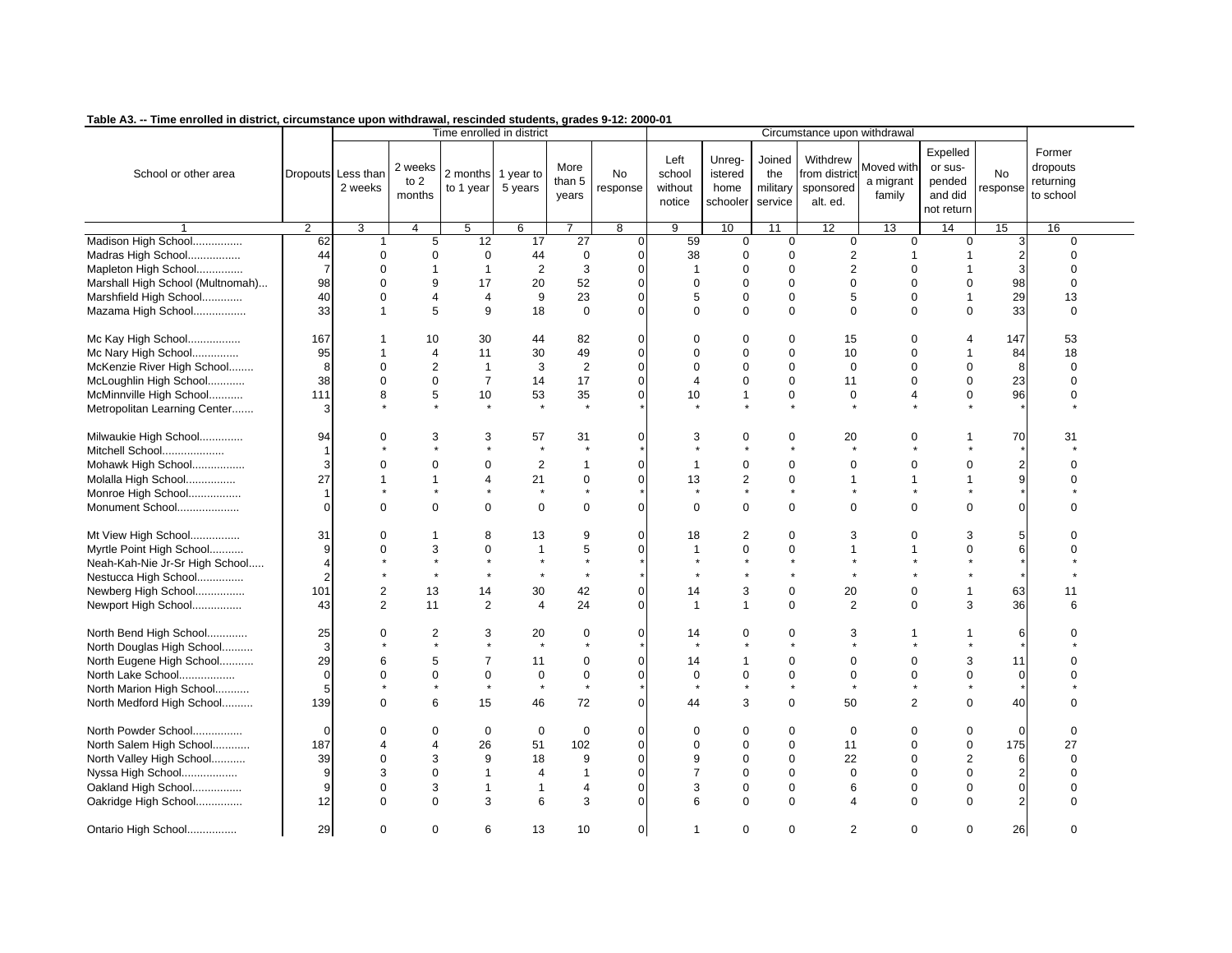| ו מטוס אט. -- ווווס סוויטוסט ווו טוסטוט, טווטטווסנמוטס טאטוו אומוטומאמו, וסטטווטסט אטטסונט, אומט ט- וב. בטטט־ט |                                  |                                           |                               |                                 | Time enrolled in district |                                  |                               |                                     |                                       |                                      | Circumstance upon withdrawal                       |                                   |                                                        |                       |                                              |
|----------------------------------------------------------------------------------------------------------------|----------------------------------|-------------------------------------------|-------------------------------|---------------------------------|---------------------------|----------------------------------|-------------------------------|-------------------------------------|---------------------------------------|--------------------------------------|----------------------------------------------------|-----------------------------------|--------------------------------------------------------|-----------------------|----------------------------------------------|
| School or other area                                                                                           |                                  | Dropouts Less than<br>2 weeks             | 2 weeks<br>to $2$<br>months   | 2 months 1 year to<br>to 1 year | 5 years                   | More<br>than 5<br>years          | <b>No</b><br>response         | Left<br>school<br>without<br>notice | Unreg-<br>istered<br>home<br>schooler | Joined<br>the<br>military<br>service | Withdrew<br>from district<br>sponsored<br>alt. ed. | Moved with<br>a migrant<br>family | Expelled<br>or sus-<br>pended<br>and did<br>not return | <b>No</b><br>response | Former<br>dropouts<br>returning<br>to school |
|                                                                                                                | $\overline{2}$                   | 3                                         | 4                             | $\overline{5}$                  | 6                         |                                  | 8                             | 9                                   | 10                                    | 11                                   | 12                                                 | 13                                | 14                                                     | 15                    | 16                                           |
| Oregon City HS - Jackson<br>Pacific High School<br>Paisley School                                              | $\overline{32}$<br>3<br>$\Omega$ | $\mathbf 0$<br>$\Omega$<br>$\overline{1}$ | $\overline{7}$<br>$\mathbf 0$ | 8<br>$\mathbf 0$                | 9<br>$\Omega$             | 8<br>$\mathbf 0$                 | $\overline{0}$<br>$\Omega$    | 14<br>$\Omega$                      | 0<br>$\Omega$                         | 0<br>$\Omega$                        | 10<br>$\mathbf 0$                                  | $\mathbf 0$<br>$\Omega$           | $\mathbf 0$<br>$\mathbf 0$                             | 8<br>$\Omega$         | 0<br>$\Omega$<br>$\Omega$                    |
| Parkrose High School                                                                                           | 62                               | $\overline{4}$                            | 10                            | 16                              | 18                        | 17                               | 0<br>0                        | 5                                   | $\mathbf 0$                           | $\mathbf 0$                          | 9<br>$\mathbf{1}$                                  | $\mathbf 0$                       | $\mathbf 0$                                            | 48                    | $\Omega$                                     |
| Pendleton High School                                                                                          | 61                               |                                           | 15                            | 8                               | 24                        | 10                               |                               | 35                                  | $\overline{4}$                        | $\mathbf 0$                          |                                                    | $\mathbf 0$                       | $\mathbf 0$                                            | 21                    |                                              |
| Perrydale School                                                                                               | $\overline{2}$                   |                                           |                               | $\star$                         |                           |                                  |                               |                                     |                                       |                                      |                                                    |                                   |                                                        |                       |                                              |
| Philomath High School                                                                                          | 22                               | 3                                         | $\mathbf{1}$                  | 3                               | $\overline{7}$            | 8                                | 0                             | $\Omega$                            | $\Omega$                              | $\Omega$                             | $\Omega$                                           | $\Omega$                          | $\mathbf 0$                                            | 22                    | 11                                           |
| Phoenix High School                                                                                            | 84                               | $\overline{7}$                            | 26                            | 49                              | $\overline{c}$            | 0                                | 0                             | 3                                   | $\Omega$                              | $\mathbf 0$                          | 3                                                  | U                                 | $\overline{2}$                                         | 76                    | $\Omega$                                     |
| Pilot Rock High School                                                                                         | 3                                |                                           | $\star$                       | $\star$                         |                           |                                  |                               |                                     |                                       |                                      |                                                    |                                   |                                                        |                       |                                              |
| Pine Eagle High School                                                                                         | 3                                |                                           |                               |                                 |                           |                                  |                               |                                     |                                       |                                      |                                                    |                                   |                                                        |                       |                                              |
| Pleasant Hill High School                                                                                      |                                  |                                           |                               | $\star$                         | $\star$                   |                                  |                               |                                     |                                       |                                      |                                                    |                                   |                                                        |                       |                                              |
| Powers High School                                                                                             | $\Omega$                         | $\Omega$                                  | $\Omega$                      | $\Omega$                        | $\Omega$                  | $\Omega$                         | O                             | O                                   | $\Omega$                              | $\Omega$                             | $\Omega$                                           | 0                                 | $\mathbf 0$                                            | $\Omega$              |                                              |
| Prairie City School                                                                                            | $\Omega$                         | $\Omega$                                  | $\Omega$                      | $\mathbf 0$                     | $\Omega$                  | 0                                | 0                             | $\Omega$                            | $\Omega$                              | $\mathbf 0$                          | 0                                                  | $\Omega$                          | $\boldsymbol{0}$                                       | $\Omega$              | $\Omega$                                     |
| Prospect High School                                                                                           | 5                                |                                           |                               |                                 |                           |                                  |                               |                                     |                                       |                                      |                                                    |                                   |                                                        |                       |                                              |
| Rainier High School                                                                                            | 11                               | $\Omega$                                  | $\Omega$                      | $\overline{2}$                  | 9                         | $\mathbf 0$                      | 0                             |                                     | 4                                     | $\Omega$                             | 2                                                  | $\Omega$                          | $\mathbf 0$                                            |                       | $\Omega$                                     |
| Redmond High School                                                                                            | 39                               | $\overline{2}$                            | 5                             | $\overline{4}$                  | 11                        | 17                               | 0                             | 4                                   | $\mathbf 0$                           | $\mathbf 0$                          | 5                                                  | 1                                 | $\mathbf{1}$                                           | 28                    | 3                                            |
| Reedsport High School                                                                                          | 18                               | $\Omega$                                  | $\mathbf{1}$                  | $\overline{2}$                  | 4                         | 11                               | $\Omega$                      | $\mathfrak{p}$                      | $\Omega$                              | $\mathbf{1}$                         | 11                                                 | $\Omega$                          | $\mathbf 0$                                            | $\overline{4}$        | $\Omega$                                     |
|                                                                                                                |                                  |                                           |                               |                                 |                           |                                  |                               |                                     |                                       |                                      |                                                    |                                   |                                                        |                       |                                              |
| Rex Putnam High School                                                                                         | 41                               | $\Omega$                                  | 3                             | 9                               | 19                        | 10                               | U                             | ∩                                   | 0                                     | $\Omega$                             | 0                                                  | 0                                 | $\mathbf 0$                                            | 41                    | $\overline{2}$                               |
| Reynolds High School                                                                                           | 102                              | 3                                         | $\overline{7}$                | 36                              | 56                        | $\mathbf 0$                      | O                             | ∩                                   | $\mathbf 0$                           | $\mathbf{1}$                         |                                                    | $\Omega$                          | $\mathbf 0$                                            | 100                   | $\Omega$                                     |
| Riddle High School                                                                                             | 5                                |                                           |                               | $\star$                         | $\star$                   | $\star$                          |                               |                                     |                                       |                                      |                                                    |                                   |                                                        |                       |                                              |
| Riverdale High School                                                                                          |                                  |                                           | $\star$                       | $\star$                         | $\star$                   |                                  |                               |                                     |                                       |                                      |                                                    |                                   |                                                        |                       |                                              |
| Riverside High School                                                                                          | 18                               | $\mathbf 0$                               | $\overline{2}$                | $\overline{7}$                  | 9                         | $\mathbf 0$                      | 0                             | 16                                  | 0                                     | $\mathbf 0$                          | 0                                                  | $\mathbf 0$                       | $\mathbf 0$                                            | $\overline{2}$        | $\Omega$                                     |
| Rogue River High School                                                                                        | 21                               | $\Omega$                                  | $\overline{2}$                | $\mathbf{1}$                    | 13                        | 5                                | 0                             | 2                                   | $\mathbf{1}$                          | $\mathbf 0$                          | 0                                                  | 3                                 | $\mathbf 0$                                            | 15                    | 3                                            |
| Roosevelt High School                                                                                          | 107                              | $\mathbf 0$                               | $\overline{1}$                | 15                              | 33                        | 58                               | 0<br>$\Omega$                 | 70                                  | 2                                     | $\Omega$                             | 0                                                  | $\Omega$<br>$\Omega$              | 0<br>$\overline{1}$                                    | 35                    | $\Omega$<br>$\mathfrak{p}$                   |
| Roseburg High School                                                                                           | 63                               | $\overline{2}$                            |                               | 6                               | 29                        | 25                               | 0                             | 15                                  | $\boldsymbol{2}$                      | $\mathbf 0$<br>$\Omega$              | 10                                                 |                                   |                                                        | 35                    | $\mathbf{1}$                                 |
| Sam Barlow High School                                                                                         | 74<br>30                         | 15<br>$\overline{1}$                      | 5                             | 12                              | 42                        | $\boldsymbol{0}$<br>$\mathbf{1}$ | 0                             | 6<br>7                              | 2<br>$\mathbf{1}$                     | $\mathbf{1}$                         | $\overline{2}$                                     | $\Omega$<br>$\Omega$              | $\mathbf 0$<br>$\mathbf 0$                             | 64<br>20              | 3                                            |
| Sandy High School                                                                                              |                                  |                                           | 3                             | 5                               | 20                        |                                  |                               |                                     |                                       |                                      | $\mathbf{1}$                                       |                                   |                                                        |                       |                                              |
| Santiam High School                                                                                            | 21                               | $\overline{4}$                            | 3                             | 10                              | 3                         | $\mathbf{1}$                     | 0                             |                                     | $\mathbf{1}$                          | $\mathbf 0$                          | $\mathbf 0$                                        | $\Omega$                          | $\overline{1}$                                         | 15                    | 1                                            |
| Scappoose High School                                                                                          | 17                               | $\overline{\mathbf{1}}$                   | 2                             | $\overline{4}$                  | $\overline{7}$            | 3                                | 0                             | q                                   | $\overline{1}$                        | $\Omega$                             | 0                                                  | $\Omega$                          | $\mathbf 1$                                            | 6                     | $\Omega$                                     |
| School Of Arts & Communication                                                                                 | 6                                | $\Omega$                                  | 0                             | 2                               | 3                         | 1                                | O                             |                                     | 0                                     | $\mathbf 0$                          | 0                                                  | $\Omega$                          | 0                                                      | 5                     |                                              |
| School Of Science & Technology                                                                                 | $\overline{2}$                   |                                           |                               | $\star$                         | $\star$                   | $\star$                          |                               |                                     |                                       | $\star$                              |                                                    |                                   |                                                        |                       |                                              |
| Scio High School                                                                                               |                                  |                                           |                               |                                 |                           |                                  |                               |                                     |                                       |                                      |                                                    |                                   |                                                        |                       |                                              |
| Seaside High School                                                                                            | 24                               | $\Omega$                                  | $\mathbf 0$                   | 8                               | 13                        | 3                                | 0                             |                                     | $\mathbf 0$                           | $\mathbf 0$                          | $\mathbf 0$                                        | $\mathbf 0$                       | $\mathbf 0$                                            | 24                    | $\Omega$                                     |
| Sheridan High School                                                                                           | 6                                | $\mathbf 0$                               | $\overline{2}$                | $\mathbf{1}$                    | $\mathbf{2}$              | $\mathbf{1}$                     | 0                             |                                     | $\pmb{0}$                             | $\mathbf 0$                          | 0                                                  | $\overline{2}$                    | $\boldsymbol{0}$                                       | 3                     | $\Omega$                                     |
| Sherman High School                                                                                            | C                                | $\Omega$                                  | $\Omega$                      | $\Omega$                        | $\Omega$                  | $\Omega$                         | $\Omega$                      |                                     | $\Omega$                              | $\Omega$                             | $\Omega$                                           | $\Omega$                          | $\Omega$                                               | $\Omega$              | $\Omega$                                     |
| Sherwood High School<br>Silverton High School                                                                  | 28<br>77                         | $\mathbf 0$<br>2                          | 5<br>$\overline{2}$           | 5<br>16                         | 18<br>57                  | 0<br>0                           | $\mathbf 0$<br>$\overline{0}$ | 0<br>16                             | $\Omega$<br>$\Omega$                  | $\mathbf 0$<br>$\mathbf 0$           | 0<br>5                                             | $\mathbf 0$<br>1                  | $\pmb{0}$<br>$\overline{2}$                            | 28<br>53              | $\Omega$<br>$\overline{2}$                   |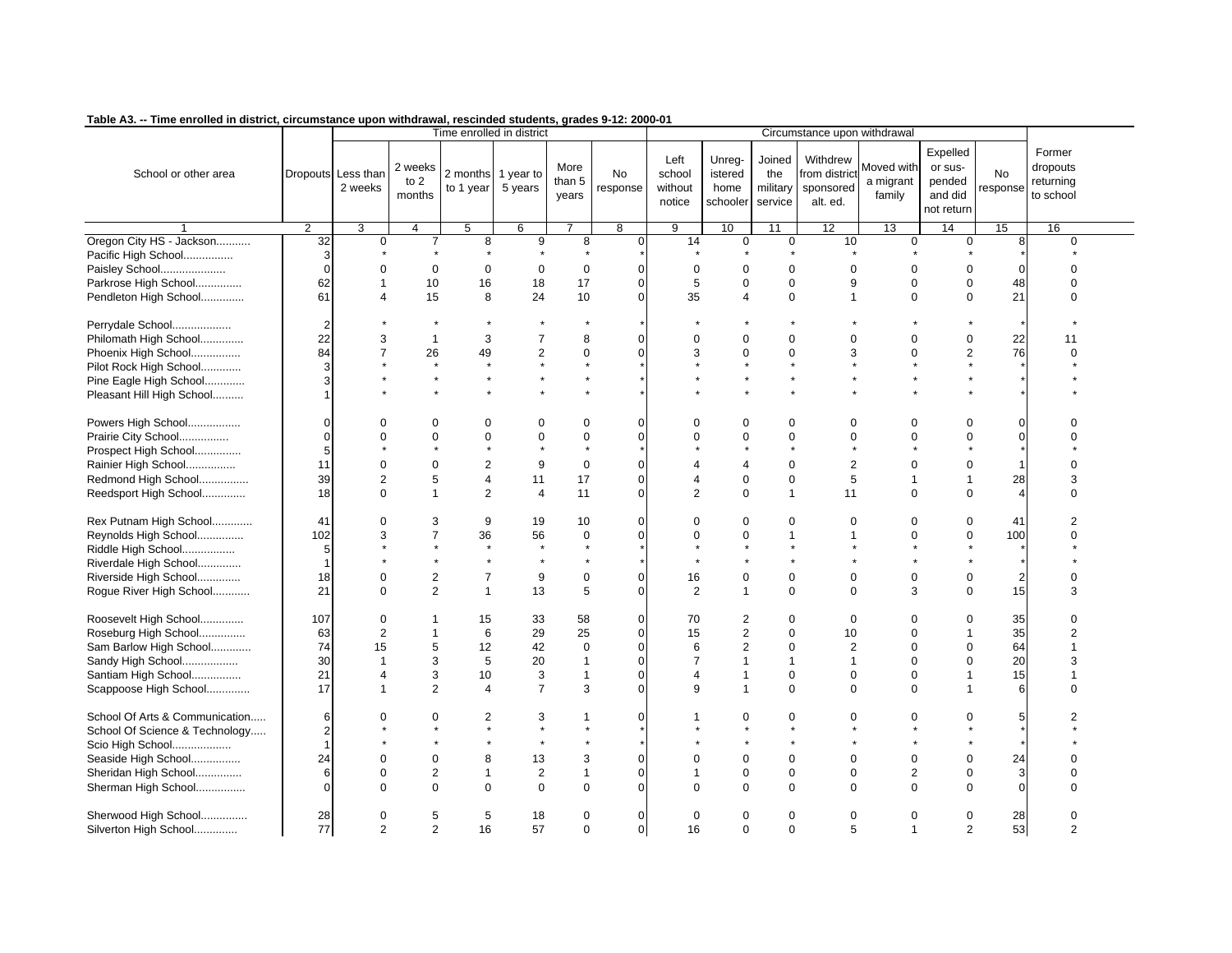| rabic AJ. -- Time em oneu in ursu ici, circumsiance upon withurawai, rescinueu students, grades 9-12. zooc-o r |                |                               |                             |                                                              |                         |                         |                       |                                     |                                       |                                      |                                                                                    |                                   |                                                        |                       |                                              |
|----------------------------------------------------------------------------------------------------------------|----------------|-------------------------------|-----------------------------|--------------------------------------------------------------|-------------------------|-------------------------|-----------------------|-------------------------------------|---------------------------------------|--------------------------------------|------------------------------------------------------------------------------------|-----------------------------------|--------------------------------------------------------|-----------------------|----------------------------------------------|
| School or other area                                                                                           |                | Dropouts Less than<br>2 weeks | 2 weeks<br>to $2$<br>months | Time enrolled in district<br>2 months 1 year to<br>to 1 year | 5 years                 | More<br>than 5<br>years | <b>No</b><br>response | Left<br>school<br>without<br>notice | Unreg-<br>istered<br>home<br>schooler | Joined<br>the<br>military<br>service | Circumstance upon withdrawal<br>Withdrew<br>from district<br>sponsored<br>alt. ed. | Moved with<br>a migrant<br>family | Expelled<br>or sus-<br>pended<br>and did<br>not return | <b>No</b><br>response | Former<br>dropouts<br>returning<br>to school |
|                                                                                                                | $\mathcal{P}$  | 3                             | $\overline{4}$              | 5                                                            | 6                       | $\overline{7}$          | $\overline{8}$        | 9                                   | 10                                    | 11                                   | 12                                                                                 | 13                                | 14                                                     | 15                    | 16                                           |
| Sisters High School                                                                                            | 6              | $\mathbf 0$                   | $\mathbf 0$                 | 2                                                            | 3                       | $\mathbf{1}$            | $\overline{0}$        | 3                                   | $\mathbf 0$                           | $\mathbf 0$                          | $\mathbf{1}$                                                                       | $\mathbf 0$                       | $\mathbf 0$                                            | 2                     | 1                                            |
| Siuslaw High School                                                                                            | 26             | $\mathbf 0$                   | $\mathbf 0$                 | 3                                                            | 10                      | 13                      | $\overline{0}$        | 5                                   | $\mathbf 0$                           | $\mathbf{1}$                         | 3                                                                                  | $\mathbf 0$                       | $\overline{1}$                                         | 16                    | 5                                            |
| South Albany High School                                                                                       | 99             | 3                             | $\overline{c}$              | 15                                                           | 17                      | 62                      | $\Omega$              | $\mathbf{1}$                        | -1                                    | $\Omega$                             | 43                                                                                 | $\mathbf 0$                       | 6                                                      | 48                    | 12                                           |
| South Eugene High School                                                                                       | 35             | $\overline{7}$                | $\mathbf{1}$                | 14                                                           | 13                      | $\mathbf 0$             | $\Omega$              | 16                                  | $\Omega$                              | $\Omega$                             | $\mathbf 0$                                                                        | $\Omega$                          | $\mathbf 0$                                            | 19                    | $\Omega$                                     |
| South Medford High School                                                                                      | 175            | 2                             | 10                          | 17                                                           | 59                      | 87                      | $\overline{0}$        | 19                                  |                                       | $\Omega$                             | 94                                                                                 | 11                                | $\mathbf 0$                                            | 50                    | $\Omega$                                     |
| South Salem High School                                                                                        | 107            | $\mathbf{1}$                  | $\overline{2}$              | 21                                                           | 30                      | 53                      | $\Omega$              | $\mathbf 0$                         | $\mathbf 0$                           | $\mathbf 0$                          | 12                                                                                 | $\Omega$                          | $\mathbf 0$                                            | 91                    | 39                                           |
| South Umpqua High School                                                                                       | 43             | $\Omega$                      | $\mathbf 0$                 | $\mathbf 0$                                                  | 40                      | 3                       | $\Omega$              | 41                                  | $\mathbf 0$                           | $\Omega$                             | $\mathbf{1}$                                                                       | $\Omega$                          | $\overline{1}$                                         | $\Omega$              | $\mathbf 0$                                  |
| Southridge High School                                                                                         | 58             | 3                             | 6                           | 11                                                           | 16                      | 22                      | $\Omega$              | 28                                  | $\mathbf 0$                           | $\mathbf 0$                          | 10                                                                                 | $\overline{1}$                    | $\mathbf{1}$                                           | 18                    | $\mathbf 0$                                  |
| Sprague High School                                                                                            | 89             | $\overline{1}$                | $\mathbf{1}$                | 9                                                            | 19                      | 59                      | $\Omega$              | $\Omega$                            | $\Omega$                              | $\pmb{0}$                            | 9                                                                                  | $\mathbf 0$                       | $\mathbf 0$                                            | 80                    | 21                                           |
| Spray School                                                                                                   | $\Omega$       | $\Omega$                      | $\Omega$                    | $\mathbf 0$                                                  | $\mathbf 0$             | $\Omega$                | $\Omega$              | $\Omega$                            | $\Omega$                              | $\mathbf 0$                          | $\mathbf 0$                                                                        | $\Omega$                          | $\Omega$                                               | $\Omega$              | $\Omega$                                     |
| Springfield High School                                                                                        | 78             | $\mathbf 0$                   | 9                           | 17                                                           | 26                      | 26                      | $\Omega$              |                                     | 0                                     | $\mathbf 1$                          | 3                                                                                  | $\mathbf 0$                       | $\mathbf 0$                                            | 70                    | $\Omega$                                     |
| St Helens High School                                                                                          | 43             | $\Omega$                      | $\mathbf 0$                 | 6                                                            | 11                      | 26                      | 0                     | 8                                   | $\mathbf 0$                           | $\mathbf 0$                          | 25                                                                                 | $\Omega$                          | $\boldsymbol{0}$                                       | 10                    | $\Omega$                                     |
| St Paul High School                                                                                            | 3              |                               |                             | $\star$                                                      | $\star$                 |                         |                       |                                     |                                       | $\star$                              | $\star$                                                                            |                                   |                                                        |                       |                                              |
| Stanfield Secondary School                                                                                     | $\overline{1}$ |                               |                             |                                                              | $\star$                 |                         |                       |                                     |                                       |                                      | $\star$                                                                            |                                   |                                                        |                       |                                              |
| Stayton High School                                                                                            | 67             |                               | 5                           | 17                                                           | 35                      | 9                       | $\Omega$              | 30                                  | $\mathbf 0$                           | $\mathbf 0$                          | 18                                                                                 | $\mathbf 0$                       | 3                                                      | 16                    |                                              |
| Sunset High School                                                                                             | 100            | $\boldsymbol{\varDelta}$      | $\overline{7}$              | 21                                                           | 29                      | 39                      | $\Omega$              | 58                                  | $\mathbf 0$                           | $\mathbf 0$                          | 5                                                                                  | $\Omega$                          | $\overline{1}$                                         | 36                    | 13                                           |
| Sutherlin High School                                                                                          | 16             | $\mathbf 0$                   | 4                           | 4                                                            | 5                       | 3                       | $\overline{0}$        | 3                                   | $\Omega$                              | 0                                    | 13                                                                                 | 0                                 | 0                                                      | $\mathbf 0$           | $\Omega$                                     |
| Sweet Home High School                                                                                         | 49             | 15                            | 5                           | 8                                                            | $\overline{\mathbf{4}}$ | 17                      | $\overline{0}$        |                                     | $\mathbf 0$                           | $\mathbf 0$                          | 0                                                                                  | $\overline{1}$                    | $\pmb{0}$                                              | 47                    | 5                                            |
| <b>Taft High School</b>                                                                                        | 66             | $\mathbf{1}$                  | $\mathbf{1}$                | 15                                                           | 30                      | 19                      | $\overline{0}$        | $\Omega$                            | $\Omega$                              | $\mathbf 0$                          | $\mathbf 0$                                                                        | $\overline{1}$                    | $\mathbf 0$                                            | 65                    | 1                                            |
| The Dalles High School                                                                                         | 47             | $\overline{1}$                | $\overline{2}$              | $\overline{2}$                                               | 40                      | $\overline{2}$          | $\overline{0}$        | 34                                  | $\mathbf 0$                           | $\mathbf 0$                          | $\overline{2}$                                                                     | $\Omega$                          | $\mathbf 0$                                            | 11                    | $\mathbf{1}$                                 |
| Thurston High School                                                                                           | 72             | 6                             | 6                           | 20                                                           | 10                      | 30                      | $\Omega$              | 14                                  | $\mathbf{1}$                          | $\mathbf 0$                          | $\mathbf 0$                                                                        | $\Omega$                          | $\mathbf 0$                                            | 57                    | 21                                           |
| Tigard High School                                                                                             | 59             | $\mathbf{1}$                  | $\overline{4}$              | 9                                                            | 21                      | 24                      | 0                     | 9                                   | $\mathbf 0$                           | $\mathbf 0$                          | 15                                                                                 | $\boldsymbol{\Delta}$             | 5                                                      | 26                    | $\mathbf 0$                                  |
| Tillamook High School                                                                                          | 43             | $\Omega$                      | -1                          | 8                                                            | 34                      | $\mathbf 0$             | $\Omega$              | 16                                  | -1                                    | $\mathbf 0$                          | $\mathbf 0$                                                                        | 1                                 | $\mathbf 0$                                            | 25                    | 13                                           |
| Toledo High School                                                                                             | 26             | $\overline{1}$                | $\mathbf 0$                 | $\overline{2}$                                               | 9                       | 14                      | $\overline{0}$        | $\Omega$                            | $\mathbf 0$                           | $\mathbf 0$                          | $\mathbf 0$                                                                        | $\Omega$                          | $\pmb{0}$                                              | 26                    | $\Omega$                                     |
| Triangle Lake School                                                                                           | $\mathbf 0$    | $\Omega$                      | $\Omega$                    | $\mathbf 0$                                                  | $\mathbf 0$             | $\mathbf 0$             | $\Omega$              |                                     | $\Omega$                              | $\mathbf 0$                          | $\mathbf 0$                                                                        | $\Omega$                          | $\mathbf 0$                                            | $\mathbf 0$           | $\Omega$                                     |
| Tualatin High School                                                                                           | 75             | $\Omega$                      | 9                           | 13                                                           | 26                      | 27                      | $\Omega$              |                                     | $\overline{4}$                        | $\mathbf 0$                          | 12                                                                                 | $\Omega$                          | $\mathbf 0$                                            | 55                    | $\Omega$                                     |
| Ukiah High School                                                                                              | 3              |                               |                             | $\star$                                                      | $\star$                 |                         |                       |                                     |                                       | $\star$                              | $\star$                                                                            |                                   |                                                        |                       |                                              |
| Umatilla High School                                                                                           | 20             | $\Omega$                      | $\mathbf 1$                 | 5                                                            | 12                      | 2                       | $\Omega$              |                                     | $\Omega$                              | $\Omega$                             | $\mathbf 0$                                                                        | $\Omega$                          | $\mathbf 0$                                            | 16                    | $\Omega$                                     |
| Union High School                                                                                              | $\mathbf 0$    | $\Omega$                      | $\Omega$                    | $\mathbf 0$                                                  | 0                       | $\mathbf 0$             | $\overline{0}$        | $\Omega$                            | $\mathbf 0$                           | 0                                    | 0                                                                                  | $\mathbf 0$                       | $\mathbf 0$                                            | $\Omega$              | $\Omega$                                     |
| Vale High School                                                                                               | 10             | $\Omega$                      | $\mathbf 1$                 | 5                                                            | 4                       | $\mathbf 0$             | $\mathbf{0}$          | $\Omega$                            | $\Omega$                              | $\mathbf 0$                          | 1                                                                                  | $\Omega$                          | $\mathbf 0$                                            | 9                     | $\Omega$                                     |
| Vernonia High School                                                                                           | 14             |                               | $\mathbf 1$                 | $\overline{2}$                                               | 3                       | $\overline{7}$          | $\Omega$              | 11                                  | $\Omega$                              | $\mathbf 0$                          | $\mathbf 0$                                                                        | 1                                 | $\overline{1}$                                         |                       | $\Omega$                                     |
| Wahtonka High School                                                                                           | 28             | 1                             | 6                           | 5                                                            | 6                       | $10$                    | $\overline{0}$        | $\overline{2}$                      | $\mathbf 0$                           | $\mathbf 0$                          | 15                                                                                 | $\overline{1}$                    | $\mathbf 0$                                            | 10                    | $\mathbf 0$                                  |
| Waldport High School                                                                                           | 14             | $\Omega$                      | 2                           | 3                                                            | 2                       | $\overline{7}$          | $\Omega$              | $\Omega$                            | 2                                     | $\mathbf 0$                          | 6                                                                                  | $\Omega$                          | $\overline{1}$                                         | 5                     | $\overline{2}$                               |
| Wallowa High School                                                                                            | $\mathbf 0$    | $\Omega$                      | $\mathbf 0$                 | $\mathbf 0$                                                  | $\mathbf 0$             | $\mathbf 0$             | $\Omega$              | $\Omega$                            | $\mathbf 0$                           | $\mathbf 0$                          | $\mathbf 0$                                                                        | $\Omega$                          | $\mathbf 0$                                            | $\Omega$              | $\Omega$                                     |
| Warrenton High School                                                                                          | 16             | $\Omega$                      | $\Omega$                    | 5                                                            | 6                       | 5                       | $\Omega$              | 6                                   | $\Omega$                              | $\Omega$                             |                                                                                    | $\Omega$                          |                                                        | 8                     |                                              |
| Wasco County High School                                                                                       | 5              |                               |                             |                                                              |                         | $\star$                 |                       |                                     |                                       |                                      |                                                                                    |                                   |                                                        |                       |                                              |
| West Albany High School                                                                                        | 54             | $\mathbf{1}$                  | $\Omega$                    | $\overline{4}$                                               | 13                      | 36                      | $\overline{0}$        | 11                                  | $\Omega$                              | $\Omega$                             | 33                                                                                 | $\Omega$                          | $\mathbf 0$                                            | 10                    | $\overline{7}$                               |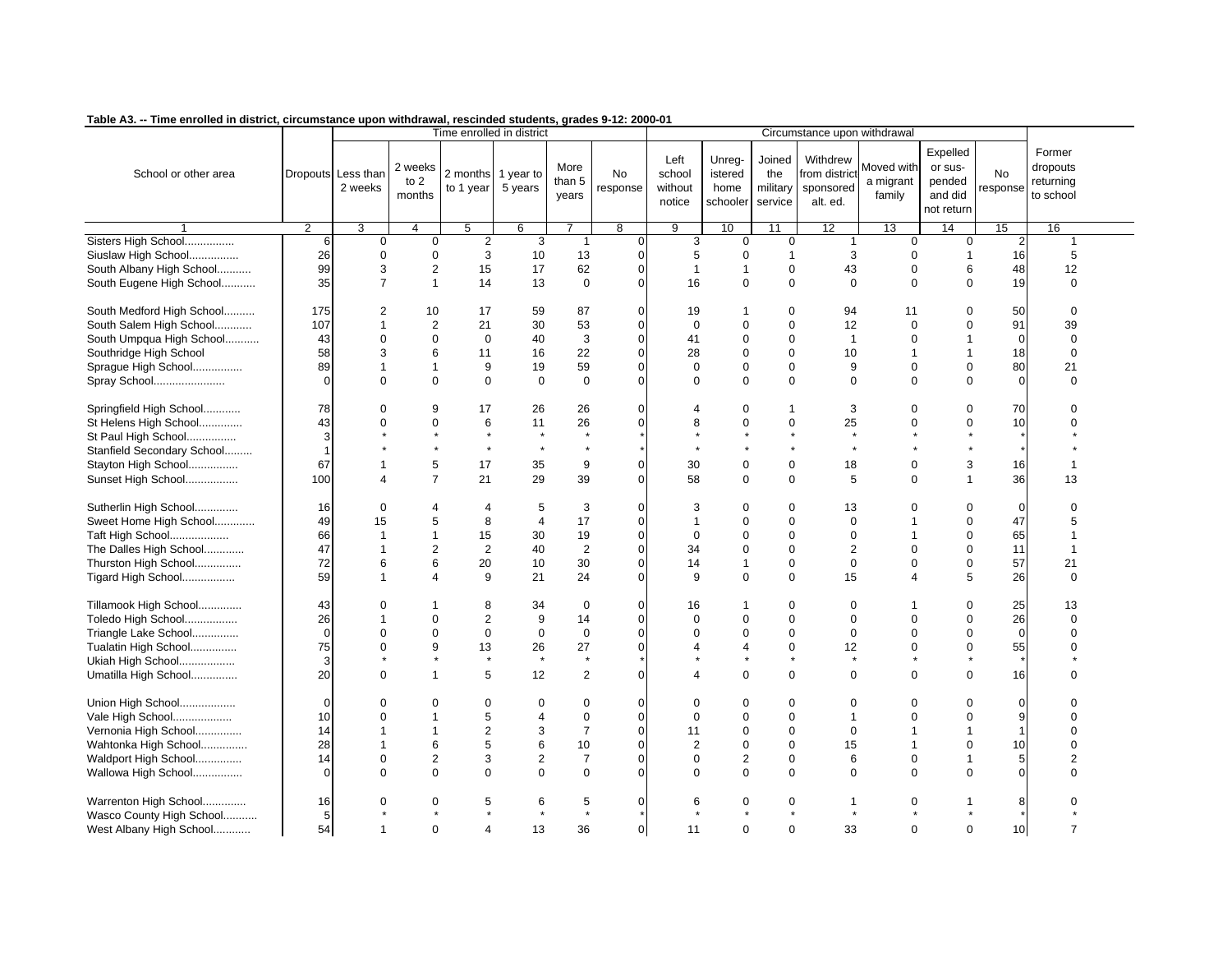| -- Time em onea in alsulut, un unilistanue aponi withurawal, resumueu students, grades o-12. Zuu0-u l |                       |                    |                |                           |                |                  |                |                |                |                |                              |             |                  |             |                |
|-------------------------------------------------------------------------------------------------------|-----------------------|--------------------|----------------|---------------------------|----------------|------------------|----------------|----------------|----------------|----------------|------------------------------|-------------|------------------|-------------|----------------|
|                                                                                                       |                       |                    |                | Time enrolled in district |                |                  |                |                |                |                | Circumstance upon withdrawal |             | Expelled         |             | Former         |
|                                                                                                       |                       |                    | 2 weeks        |                           |                | More             |                | Left           | Unreg-         | Joined         | Withdrew                     | Moved with  | or sus-          |             | dropouts       |
| School or other area                                                                                  |                       | Dropouts Less than | to $2$         | 2 months 1 year to        |                | than 5           | No             | school         | istered        | the            | from district                | a migrant   | pended           | <b>No</b>   | returning      |
|                                                                                                       |                       | 2 weeks            |                | to 1 year                 | 5 years        |                  | response       | without        | home           | military       | sponsored                    |             |                  | response    |                |
|                                                                                                       |                       |                    | months         |                           |                | years            |                | notice         | schooler       | service        | alt. ed.                     | family      | and did          |             | to school      |
|                                                                                                       |                       |                    |                |                           |                |                  |                |                |                |                |                              |             | not return       |             |                |
|                                                                                                       | $\overline{2}$        | 3                  | $\overline{4}$ | $\overline{5}$            | 6              | $\overline{7}$   | $\overline{8}$ | $\overline{9}$ | 10             | 11             | 12                           | 13          | 14               | 15          | 16             |
| West Linn High School                                                                                 | 29                    | 2                  |                | 17                        | 9              | $\mathbf 0$      | $\Omega$       | $\mathbf{1}$   | 0              | 0              | $\mathbf 0$                  | $\mathbf 0$ | $\mathbf 0$      | 28          | 0              |
| Weston - McEwen High School                                                                           | 8                     | $\mathbf 0$        | $\mathbf 1$    | $\mathbf 0$               | $\sqrt{3}$     | $\overline{4}$   | $\overline{0}$ | $\mathbf 0$    | $\overline{c}$ | $\mathbf 0$    | $\mathbf 0$                  | 0           | $\boldsymbol{0}$ | 6           | 0              |
| Westview High School                                                                                  | 98                    | $\overline{2}$     | 5              | 19                        | 34             | 37               |                | 46             | $\overline{1}$ | $\Omega$       | 3                            | 3           | $\Omega$         | 45          | 9              |
|                                                                                                       |                       |                    |                |                           |                |                  |                |                |                |                |                              |             |                  |             |                |
| Wheeler High School                                                                                   | $\mathbf 0$           | $\mathbf 0$        | $\mathbf 0$    | $\mathbf 0$               | $\mathbf 0$    | $\boldsymbol{0}$ | $\Omega$       | $\mathbf 0$    | $\mathbf 0$    | $\mathbf 0$    | $\mathsf 0$                  | $\mathbf 0$ | $\mathbf 0$      | $\mathbf 0$ | $\Omega$       |
| Willamette High School                                                                                | 89                    | $\Omega$           | 9              | 17                        | 38             | 25               | $\Omega$       | 10             | $\mathbf 0$    | $\mathbf 0$    | 9                            | $\Omega$    | $\overline{1}$   | 69          | $\Omega$       |
| Willamina High School                                                                                 | 13                    | $\Omega$           | $\overline{1}$ | 3                         | $\overline{7}$ | $\overline{2}$   | $\Omega$       | $\mathbf 0$    | $\mathbf 0$    | $\mathbf 0$    | 0                            | $\mathbf 0$ | $\boldsymbol{0}$ | 13          | $\Omega$       |
| Wilson High School                                                                                    | 59                    | $\Omega$           | $\mathbf 0$    | 5                         | 15             | 39               | $\Omega$       | 35             | 5              | $\overline{1}$ | 0                            | $\Omega$    | $\mathbf 0$      | 18          | $\Omega$       |
| Wilsonville High School                                                                               | 23                    | $\Omega$           | $\overline{2}$ | 5                         | 12             | 4                | $\Omega$       | $\overline{2}$ | $\mathbf 0$    | $\mathbf 0$    | $\mathbf{1}$                 | 0           | $\boldsymbol{0}$ | 20          | $\mathbf 0$    |
| Winston Churchill High School                                                                         | 15                    | $\Omega$           | $\overline{2}$ | $\overline{4}$            | 3              | 6                | $\Omega$       | 6              | $\mathbf 0$    | $\mathbf 0$    | $\mathbf 0$                  | $\Omega$    | $\mathbf 0$      | 9           | 0              |
|                                                                                                       |                       |                    |                |                           |                |                  |                |                |                |                |                              |             |                  |             |                |
| Woodburn High School                                                                                  | 104                   | $\mathbf 0$        | $\overline{4}$ | 20                        | 31             | 49               | $\Omega$       | 3              | 2              | $\mathbf 0$    | 26                           | 3           | $\mathbf 1$      | 69          | $\mathbf 0$    |
| Yamhill-Carlton High School                                                                           | 19                    | $\mathbf 0$        | $\mathbf{1}$   | 6                         | 12             | 0                | $\overline{0}$ | 3              | $\overline{4}$ | $\pmb{0}$      | $\boldsymbol{0}$             | 0           | $\mathbf{1}$     | 11          | 0              |
| Yoncalla High School                                                                                  | $\boldsymbol{\Delta}$ |                    |                |                           |                |                  |                |                |                | $\star$        |                              |             |                  |             |                |
|                                                                                                       |                       |                    |                |                           |                |                  |                |                |                |                |                              |             |                  |             |                |
| II. Alternative Schools                                                                               |                       |                    |                |                           |                |                  |                |                |                |                |                              |             |                  |             |                |
| <b>Brown Education Center</b>                                                                         | 17                    |                    |                | 3                         | 9              | 3                | 0              | 6              | 5              | $\mathbf 0$    | $\mathbf{1}$                 | $\mathbf 0$ | $\overline{c}$   | 3           | 0 A            |
| Centennial Learning Center                                                                            | 44                    | $\mathbf 0$        | $\mathbf 0$    | 3                         | 20             | 21               | $\Omega$       | $\overline{2}$ | $\mathbf 0$    | $\mathbf 0$    | 30                           | $\mathbf 0$ | $\mathsf 0$      | 12          | 0 A            |
| Churchill Alternative Education                                                                       | 20                    | 3                  | 9              | 8                         | $\mathbf 0$    | $\mathbf 0$      | $\Omega$       | 15             | $\mathbf 0$    | $\mathbf 0$    | $\overline{2}$               | $\Omega$    | 3                | $\Omega$    | 0 A            |
| Community School                                                                                      | 84                    | $\Omega$           | 3              | 12                        | 30             | 39               | $\Omega$       | 65             | $\mathbf 0$    | $\mathbf 0$    | 14                           | 0           | 3                |             | 7 A            |
| <b>Fariss Street School</b>                                                                           | 5                     |                    | $\star$        | $\star$                   | $\star$        | $\star$          |                | $\star$        | $\star$        | $\star$        | $\star$                      |             | $\star$          |             | * A            |
| <b>Gateways Learning Center</b>                                                                       | $\angle$              |                    |                | $\star$                   | $\star$        | $\star$          |                |                |                | $\star$        | $\star$                      |             |                  |             | $* A$          |
|                                                                                                       |                       |                    |                |                           |                |                  |                |                |                |                |                              |             |                  |             |                |
| Helensview High School                                                                                | 23                    | $\mathbf 0$        | $\overline{2}$ | 13                        | 8              | $\mathbf 0$      | $\Omega$       | $\mathbf 0$    | $\mathbf 0$    | $\mathbf 0$    | $\mathbf{0}$                 | $\Omega$    | $\mathbf 0$      | 23          | 0 A            |
| Marshall High School (Deschutes)                                                                      | 90                    | $\mathbf 0$        | 2              | 20                        | 30             | 38               | $\Omega$       | 71             | $\mathbf 1$    | $\mathbf 0$    | 14                           | $\Omega$    | $\overline{1}$   | 3           | 0 A            |
| Opportunity Center                                                                                    | 50                    | $\mathbf 0$        | $\mathbf 0$    | 6                         | 15             | 29               | $\overline{0}$ | 22             | $\mathbf 0$    | $\mathbf 0$    | 28                           | $\mathbf 0$ | $\mathbf 0$      | $\Omega$    | 0 A            |
| <b>Opportunity House</b>                                                                              | 18                    | $\overline{2}$     | $\overline{4}$ | $\overline{4}$            | $\overline{7}$ | $\overline{1}$   | $\Omega$       | 9              | $\mathbf 0$    | $\mathbf 0$    | 8                            | $\mathbf 0$ | $\mathbf{0}$     |             | 0 <sub>H</sub> |
| PPS Alternative Programs                                                                              | 929                   | 11                 | 103            | 180                       | 207            | 428              | 0              | 323            | $\mathbf{1}$   | 5              | 332                          | $\mathbf 0$ | 36               | 232         | 243 A          |
| Roberts HSC/TPP                                                                                       | 54                    | $\overline{7}$     | 8              | 8                         | 10             | 21               | $\Omega$       | $\mathbf 0$    | $\mathbf 0$    | $\mathbf 0$    | 5                            | $\mathbf 0$ | $\mathsf 0$      | 49          | 11 A           |
| South Lane Academy                                                                                    | 22                    | $\Omega$           | $\overline{1}$ | 2                         | 13             | 6                | $\Omega$       | $\Omega$       | $\Omega$       | $\mathbf 0$    | $\Omega$                     | $\Omega$    | $\Omega$         | 22          | 1 A            |
|                                                                                                       |                       |                    |                |                           |                |                  |                |                |                |                |                              |             |                  |             |                |
| III. Charter Schools                                                                                  |                       |                    |                |                           |                |                  |                |                |                |                |                              |             |                  |             |                |
| 21st Century Academy                                                                                  | 6                     | 0                  | 0<br>$\star$   | 0<br>$\star$              | 3<br>$\star$   | 3<br>$\star$     | 0              | 0              | 0<br>$\star$   | 0<br>$\star$   | 6<br>$\star$                 | 0           | 0                | $\mathbf 0$ | 0 A            |
| Armadillo Technical Academy                                                                           | 5                     |                    |                |                           |                |                  |                |                |                |                |                              |             |                  |             | $* A$          |
| <b>Destinations Charter School</b>                                                                    | 17                    | $\Omega$           | 6              | 11                        | $\mathbf 0$    | $\boldsymbol{0}$ | $\Omega$       |                | 0              | $\mathbf 0$    | 12                           | $\mathbf 0$ | $\mathbf 1$      | 3           | 0 A            |
| Lincoln City Career Technical High                                                                    | 10                    | $\Omega$           | $\mathbf 1$    | 3                         | 6              | $\mathbf 0$      | $\Omega$       | $\Omega$       | $\Omega$       | $\mathbf 0$    | $\mathsf 0$                  | $\Omega$    | $\mathbf 0$      | 10          | 0A             |
| Mc Coy Public Charter School                                                                          | 20                    | $\Omega$           | $\mathbf 0$    | $\mathbf{1}$              | $\overline{4}$ | 15               | 0              | 16             | $\mathbf{1}$   | $\mathbf 0$    | 0                            | $\mathbf 0$ | $\mathbf 0$      | 3           | 5 A            |
| <b>Molalla Alternative Options</b>                                                                    | 31                    | $\Omega$           | $\mathbf 0$    | 5                         | 25             | $\mathbf{1}$     | $\Omega$       | $\overline{2}$ | $\mathbf 0$    | $\mathbf 0$    | $\mathbf 0$                  | $\Omega$    | $\mathbf 0$      | 29          | 0 A            |
| Pioneer Youth Corps Academy                                                                           | $\overline{2}$        |                    | $\star$        | $^\star$                  | $\star$        | $\star$          |                |                | $\star$        | $\star$        | $\star$                      |             | $\star$          |             | $* A$          |
| Willamette Valley Community School                                                                    | $\Omega$              | $\Omega$           | $\Omega$       | $\mathbf 0$               | $\mathbf 0$    | $\Omega$         | $\Omega$       | $\Omega$       | $\Omega$       | $\mathbf 0$    | $\mathbf 0$                  | $\Omega$    | $\Omega$         | $\Omega$    | 0 A            |
|                                                                                                       |                       |                    |                |                           |                |                  |                |                |                |                |                              |             |                  |             |                |
| <b>IV. School Districts</b>                                                                           |                       |                    |                |                           |                |                  |                |                |                |                |                              |             |                  |             |                |
| Beaverton SD 48J                                                                                      | 550                   | 11                 | 33             | 94                        | 181            | 230              | 1              | 284            | 2              | $\mathbf 0$    | 88                           | 5           | $\overline{7}$   | 164         | 68 D           |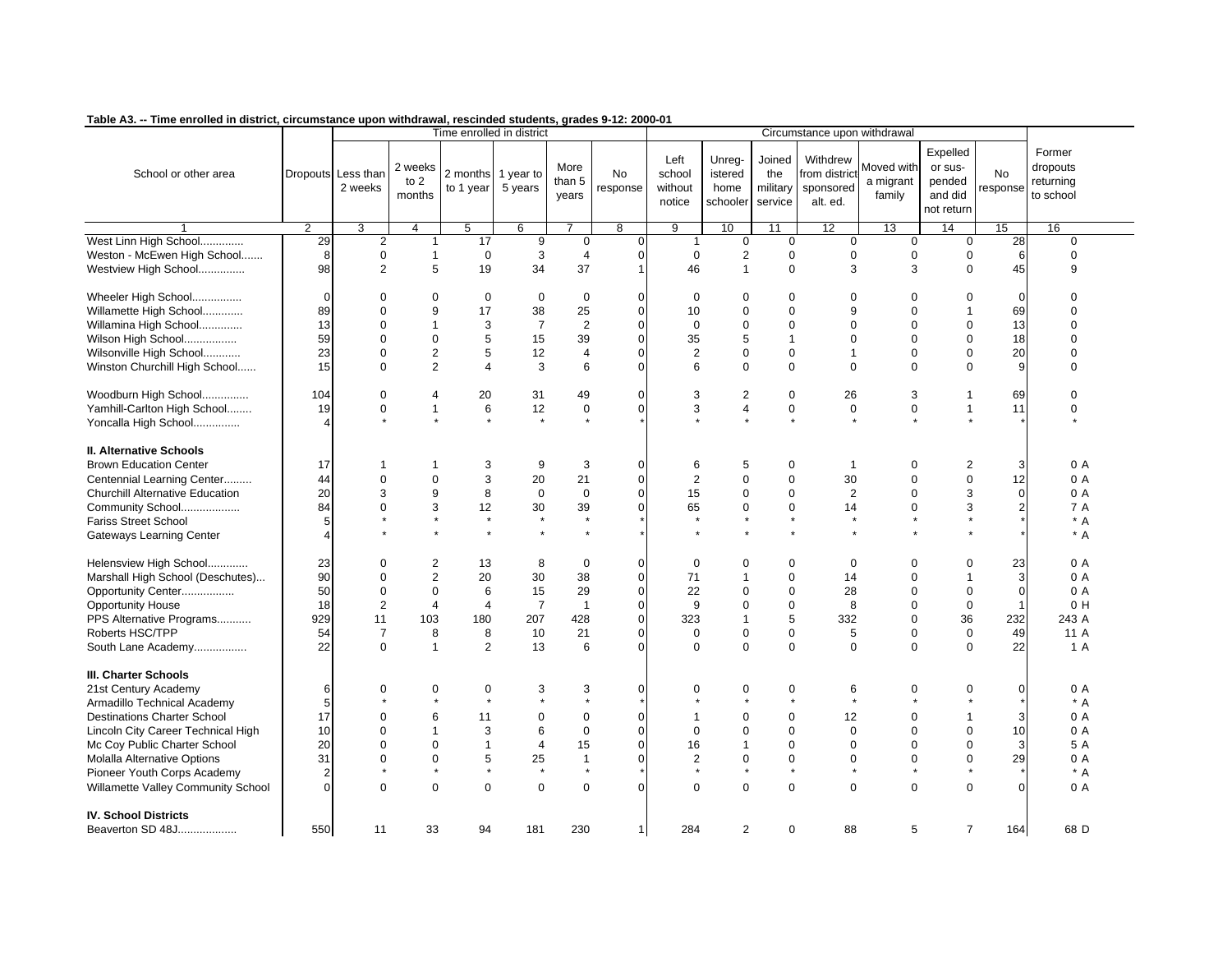| rabic AJ. -- Time em oneu in ursu ici, circumsiance upon withurawai, rescinueu students, grades 9-12. zooc-o r |                |                                |                             | Time enrolled in district       |                |                         |                            |                                     |                                       |                                      | Circumstance upon withdrawal                      |                                   |                                                        |                       |                                              |
|----------------------------------------------------------------------------------------------------------------|----------------|--------------------------------|-----------------------------|---------------------------------|----------------|-------------------------|----------------------------|-------------------------------------|---------------------------------------|--------------------------------------|---------------------------------------------------|-----------------------------------|--------------------------------------------------------|-----------------------|----------------------------------------------|
| School or other area                                                                                           |                | Dropouts Less than<br>2 weeks  | 2 weeks<br>to $2$<br>months | 2 months 1 year to<br>to 1 year | 5 years        | More<br>than 5<br>years | <b>No</b><br>response      | Left<br>school<br>without<br>notice | Unreg-<br>istered<br>home<br>schooler | Joined<br>the<br>military<br>service | Withdrew<br>from distric<br>sponsored<br>alt. ed. | Moved with<br>a migrant<br>family | Expelled<br>or sus-<br>pended<br>and did<br>not return | <b>No</b><br>response | Former<br>dropouts<br>returning<br>to school |
|                                                                                                                | $\overline{2}$ | 3                              | $\overline{4}$              | $5\overline{)}$                 | 6              | $\overline{7}$          | $\overline{8}$             | $\overline{9}$                      | 10                                    | 11                                   | 12                                                | 13                                | 14                                                     | 15                    | 16                                           |
|                                                                                                                | 209            | $\mathbf 0$                    | $\overline{4}$              | 37                              | 75             | 93                      | $\overline{0}$             | 101                                 | 6                                     | $\mathbf 0$                          | 19                                                | $\mathbf 0$                       | $\overline{4}$                                         | 79                    | 0 <sub>D</sub>                               |
| Coos Bay SD 9                                                                                                  | 57             | $\mathbf 0$                    | 10                          | 15                              | 9              | 23                      | $\overline{0}$             | 6                                   | $\mathbf 0$                           | $\Omega$                             | 17                                                | $\mathbf 0$                       | $\overline{2}$                                         | 32                    | 13 D                                         |
| Corvallis SD 509J                                                                                              | 55             | $\mathbf{1}$                   | $\overline{4}$              | $\overline{7}$                  | 11             | 32                      | $\overline{0}$             | $\mathbf 0$                         | $\mathbf 1$                           | $\Omega$                             | 5                                                 | $\mathbf 0$                       | $\mathbf 0$                                            | 49                    | 5 D                                          |
| Eugene SD 4J                                                                                                   | 168            | 17                             | 17                          | 43                              | 48             | 43                      | $\overline{0}$             | 91                                  | $\mathbf{1}$                          | $\mathbf 0$                          | 30                                                | $\Omega$                          | $\overline{7}$                                         | 39                    | 0 <sub>D</sub>                               |
| Greater Albany SD 8J                                                                                           | 153            | $\overline{4}$                 | $\overline{2}$              | 19                              | 30             | 98                      | $\Omega$                   | 12                                  | $\mathbf{1}$                          | $\mathbf 0$                          | 76                                                | $\mathbf 0$                       | 6                                                      | 58                    | 19 D                                         |
| Gresham-Barlow SD 10J                                                                                          | 162            | 15                             | 7                           | 22                              | 80             | 38                      | $\overline{0}$             | 9                                   | 3                                     | 0                                    | 9                                                 | 0                                 | $\mathbf 0$                                            | 141                   | 1 D                                          |
| Hillsboro SD 1J                                                                                                | 159            | $\mathbf 0$                    | 3                           | 32                              | 83             | 41                      | $\overline{0}$             | 18                                  | $\pmb{0}$                             | $\mathbf 0$                          | $\mathbf 0$                                       | 4                                 | $\mathbf 2$                                            | 135                   | 0 <sub>D</sub>                               |
| Hood River SD 1                                                                                                | 24             | $\mathbf 0$                    | $\mathbf 0$                 | 9                               | 6              | 9                       | $\Omega$                   | 3                                   | $\overline{2}$                        | $\Omega$                             | $\mathbf{1}$                                      | 4                                 | $\overline{2}$                                         | 12                    | 4 D                                          |
| Klamath County SD                                                                                              | 37             | 3                              | 6                           | 5                               | 22             | $\mathbf{1}$            | $\Omega$                   | 14                                  | $\mathbf{1}$                          | $\Omega$                             | $\mathbf{1}$                                      | 3                                 | $\overline{2}$                                         | 16                    | 1 D                                          |
| Klamath Falls City Schools                                                                                     | 80             | $\overline{2}$                 | 11                          | 24                              | 43             | 0                       | $\overline{0}$             | 28                                  | $\mathbf{1}$                          | $\mathbf 0$                          | 12                                                | $\overline{1}$                    | $\overline{1}$                                         | 37                    | 0 <sub>D</sub>                               |
| Lake Oswego SD 7J                                                                                              | 55             | 9                              | 5                           | 13                              | 28             | $\Omega$                | $\Omega$                   | 39                                  | $\mathbf{1}$                          | $\mathbf{1}$                         | $\mathbf{1}$                                      | $\overline{1}$                    | $\mathbf 0$                                            | 12                    | 0 <sub>D</sub>                               |
| Lincoln County SD                                                                                              | 161            | $\overline{4}$                 | 15                          | 27                              | 51             | 64                      | $\overline{0}$             | $\overline{1}$                      | 3                                     | 0                                    | 8                                                 | $\overline{2}$                    | $\overline{4}$                                         | 143                   | 9 D                                          |
| Medford SD 549                                                                                                 | 314            | $\overline{2}$                 | 16                          | 32                              | 105            | 159                     | $\overline{0}$             | 63                                  | $\overline{4}$                        | $\Omega$                             | 144                                               | 13                                | $\boldsymbol{0}$                                       | 90                    | 0 <sub>D</sub>                               |
| Molalla SD 35                                                                                                  | 58             | $\mathbf{1}$                   | $\mathbf{1}$                | 9                               | 46             | $\mathbf{1}$            | $\Omega$                   | 15                                  | $\boldsymbol{2}$                      | $\Omega$                             | $\mathbf{1}$                                      | $\overline{1}$                    | $\overline{1}$                                         | 38                    | 0 <sub>D</sub>                               |
| Morrow SD 1                                                                                                    | 18             | $\mathbf 0$                    | $\overline{2}$              | $\overline{7}$                  | 9              | $\mathbf 0$             | $\overline{0}$             | 16                                  | $\mathbf 0$                           | $\Omega$                             | $\mathbf 0$                                       | $\mathbf 0$                       | $\mathbf 0$                                            | $\overline{2}$        | 0 <sub>D</sub>                               |
| North Clackamas SD 12                                                                                          | 185            | $\mathbf 0$                    | 6                           | 21                              | 105            | 53                      | $\Omega$                   | 17                                  | $\overline{2}$                        | $\mathbf 0$                          | 31                                                | $\mathbf 0$                       | 2                                                      | 133                   | 48 D                                         |
| Phoenix-Talent SD 4                                                                                            | 89             | $\overline{7}$                 | 28                          | 51                              | 3              | $\mathbf 0$             | $\overline{0}$             | $\overline{4}$                      | $\mathbf 0$                           | $\mathbf 0$                          | 3                                                 | $\mathbf 0$                       | 2                                                      | 80                    | 0 <sub>D</sub>                               |
| Portland SD 1J                                                                                                 | 1,696          | 17                             | 134                         | 289                             | 390            | 866                     | $\overline{0}$             | 647                                 | 10                                    | 6                                    | 333                                               | 3                                 | 37                                                     | 660                   | 303 D                                        |
| Roseburg SD 4                                                                                                  | 126            | $\overline{2}$                 | $\overline{1}$              | 10                              | 67             | 46                      | $\overline{0}$             | 18                                  | $\overline{2}$                        | $\mathbf 0$                          | 59                                                | $\mathbf 0$                       | $\mathbf{1}$                                           | 46                    | 5 D                                          |
| Salem/Keizer SD 24J                                                                                            | 709            | 15                             | 32                          | 106                             | 187            | 369                     | $\Omega$                   | $\Omega$                            | $\Omega$                              | $\Omega$                             | 72                                                | $\Omega$                          | 5                                                      | 626                   | 211 D                                        |
| Sheridan SD 48J                                                                                                | 24             | 2                              | 6                           | 5                               | 9              | 2                       | $\Omega$                   | 10                                  | $\mathbf 0$                           | $\mathbf 0$                          | 8                                                 | 2                                 | $\mathbf 0$                                            | $\overline{4}$        | 0 <sub>D</sub>                               |
| Springfield SD19                                                                                               | 154            | 6                              | 15                          | 37                              | 38             | 58                      | 0                          | 22                                  | $\mathbf{1}$                          | $\mathbf{1}$                         | 3                                                 | $\mathbf 0$                       | $\mathbf 0$                                            | 127                   | 21 D                                         |
| Three Rivers SD                                                                                                | 94             | $\Omega$                       | 12                          | 24                              | 35             | 23                      | $\Omega$                   | 28                                  | $\mathbf{1}$                          | $\Omega$                             | 32                                                | $\Omega$                          | 2                                                      | 31                    | 0 <sub>D</sub>                               |
| Tigard SD 23J<br>West Linn SD 3J                                                                               | 134<br>52      | $\mathbf{1}$<br>$\overline{2}$ | 13<br>3                     | 22<br>22                        | 47<br>21       | 51<br>$\overline{4}$    | $\overline{0}$<br>$\Omega$ | 13<br>3                             | 4<br>$\Omega$                         | $\pmb{0}$<br>$\Omega$                | 27<br>$\mathbf{1}$                                | $\overline{4}$<br>$\Omega$        | $\sqrt{5}$<br>$\Omega$                                 | 81<br>48              | 0 <sub>D</sub><br>0 <sub>D</sub>             |
| V. Counties                                                                                                    |                |                                |                             |                                 |                |                         |                            |                                     |                                       |                                      |                                                   |                                   |                                                        |                       |                                              |
| Baker County                                                                                                   | 19             | $\mathbf{1}$                   | $\mathbf{1}$                | $\overline{2}$                  | $\overline{7}$ | 8                       | $\overline{0}$             | 3                                   | $\mathbf 0$                           | $\mathbf 0$                          | $\mathbf 0$                                       | 0                                 | $\mathbf 0$                                            | 16                    | 0T                                           |
| Benton County                                                                                                  | 81             | $\overline{4}$                 | 5                           | 12                              | 19             | 41                      | $\overline{0}$             | $\mathbf{1}$                        | $\overline{2}$                        | $\mathbf 0$                          | 5                                                 | $\mathbf{1}$                      | $\overline{1}$                                         | 71                    | 16 T                                         |
| Clackamas County                                                                                               | 502            | 13                             | 31                          | 91                              | 286            | 81                      | $\Omega$                   | 141                                 | 11                                    | $\overline{2}$                       | 49                                                | 9                                 | 3                                                      | 287                   | 52 T                                         |
| Clatsop County                                                                                                 | 66             | $\mathbf 0$                    | $\overline{2}$              | 21                              | 27             | 16                      | $\Omega$                   | 8                                   | $\mathbf 0$                           | $\Omega$                             | $\overline{1}$                                    | $\Omega$                          | $\overline{1}$                                         | 56                    | 0T                                           |
| Columbia County                                                                                                | 96             | $\overline{2}$                 | 4                           | 17                              | 37             | 36                      | 0                          | 32                                  | 5                                     | $\pmb{0}$                            | 28                                                | $\mathbf{1}$                      | $\overline{c}$                                         | 28                    | 0T                                           |
| Coos County                                                                                                    | 107            | $\Omega$                       | 15                          | 22                              | 39             | 31                      | $\Omega$                   | 29                                  | $\Omega$                              | $\Omega$                             | 27                                                | $\overline{2}$                    | 3                                                      | 46                    | 13T                                          |
| Crook County                                                                                                   | 28             | $\mathbf 0$                    | 5                           | $\overline{2}$                  | 12             | 9                       | $\overline{0}$             | 12                                  | 3                                     | $\mathbf 0$                          | 10                                                | $\mathbf 0$                       | $\pmb{0}$                                              | 3                     | 0T                                           |
| Curry County                                                                                                   | 45             | $\overline{2}$                 | 5                           | 11                              | 12             | 15                      | $\Omega$                   | $\mathbf{1}$                        | $\Omega$                              | $\Omega$                             | $\Omega$                                          | $\Omega$                          | $\mathbf 0$                                            | 44                    | 0T                                           |
| Deschutes County                                                                                               | 271            | 3                              | 10                          | 46                              | 98             | 114                     | $\overline{0}$             | 114                                 | 11                                    | $\mathbf 0$                          | 26                                                | $\overline{1}$                    | $\overline{7}$                                         | 112                   | 4 T                                          |
| Douglas County                                                                                                 | 287            | $\overline{2}$                 | 15                          | 45                              | 143            | 82                      | $\overline{0}$             | 95                                  | 3                                     | $\mathbf{1}$                         | 105                                               | $\mathbf 0$                       | $\overline{4}$                                         | 79                    | 6 T                                          |
| Gilliam County                                                                                                 | $\mathbf 0$    | $\Omega$                       | $\Omega$                    | $\mathbf 0$                     | $\mathbf 0$    | $\Omega$                | $\overline{0}$             | $\Omega$                            | $\Omega$                              | $\Omega$                             | $\mathbf 0$                                       | $\Omega$                          | $\mathbf 0$                                            | $\overline{0}$        | 0T                                           |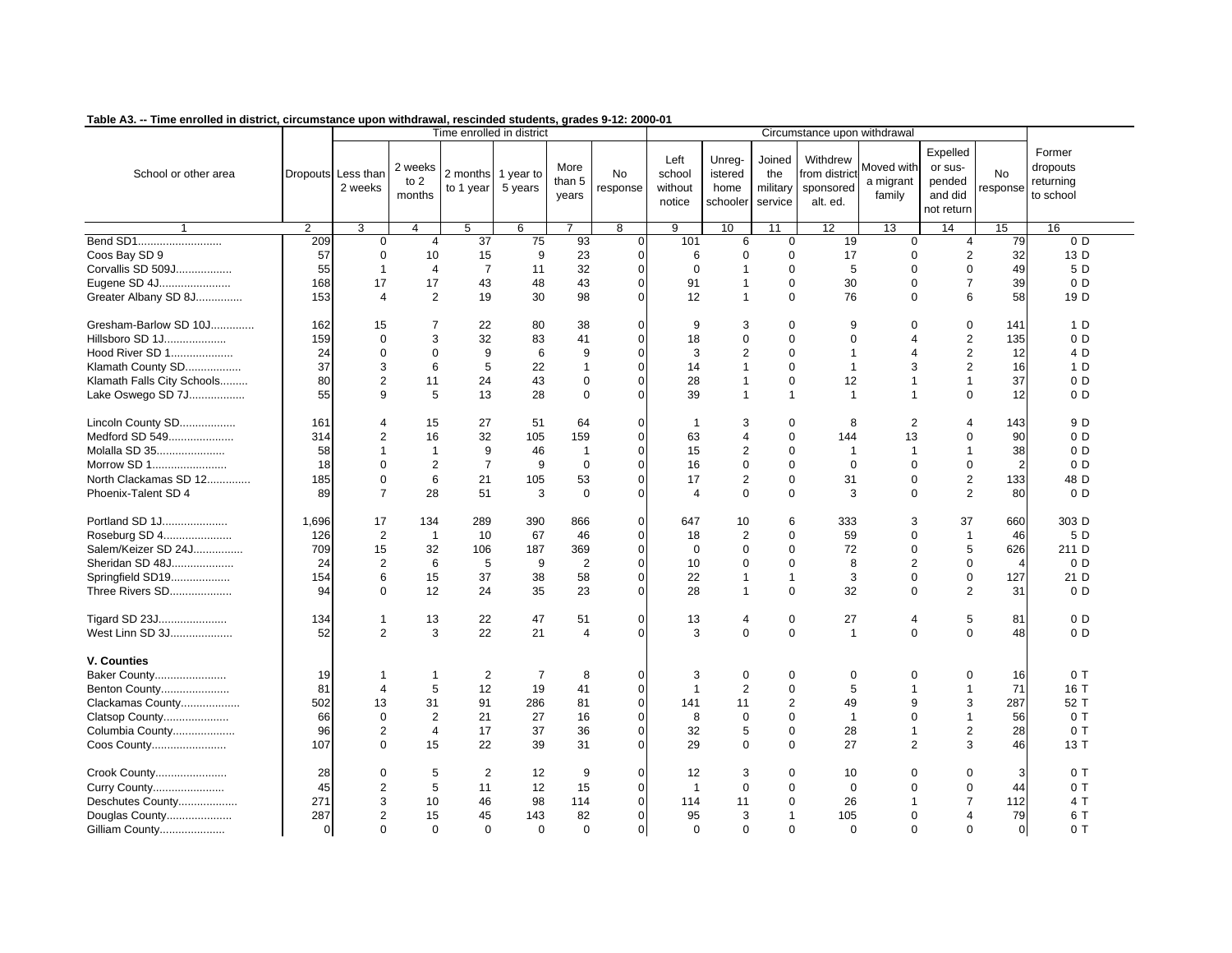| $1.000$ cm check in whenever commenced apoint minimizing, recentled characting, graded characters |                |                               |                           |                                 | Time enrolled in district |                         |                       |                                     |                                       |                                      | Circumstance upon withdrawal                       |                                   |                                                        |                       |                                              |
|---------------------------------------------------------------------------------------------------|----------------|-------------------------------|---------------------------|---------------------------------|---------------------------|-------------------------|-----------------------|-------------------------------------|---------------------------------------|--------------------------------------|----------------------------------------------------|-----------------------------------|--------------------------------------------------------|-----------------------|----------------------------------------------|
| School or other area                                                                              |                | Dropouts Less than<br>2 weeks | 2 weeks<br>to 2<br>months | 2 months 1 year to<br>to 1 year | 5 years                   | More<br>than 5<br>years | <b>No</b><br>response | Left<br>school<br>without<br>notice | Unreg-<br>istered<br>home<br>schooler | Joined<br>the<br>military<br>service | Withdrew<br>from district<br>sponsored<br>alt. ed. | Moved with<br>a migrant<br>family | Expelled<br>or sus-<br>pended<br>and did<br>not return | <b>No</b><br>response | Former<br>dropouts<br>returning<br>to school |
|                                                                                                   | $\mathcal{P}$  | 3                             | 4                         | 5                               | 6                         |                         | 8                     | 9                                   | 10                                    | 11                                   | $\overline{12}$                                    | 13                                | 14                                                     | 15                    | 16                                           |
| <b>Grant County</b>                                                                               | $\overline{2}$ |                               |                           |                                 |                           |                         |                       |                                     |                                       |                                      |                                                    |                                   |                                                        |                       | $*$ 1                                        |
| Harney County                                                                                     | 11             | $\mathbf 0$                   | $\mathbf 0$               | 3                               |                           |                         |                       |                                     | 0                                     | 0                                    | 0                                                  |                                   | $\mathbf 0$                                            | 10                    | 0T                                           |
| Hood River County                                                                                 | 24             | $\Omega$                      | $\mathbf 0$               | 9                               | 6                         | 9                       |                       | 3                                   | $\overline{2}$                        | $\mathbf 0$                          | -1                                                 |                                   | 2                                                      | 12                    | 4 T                                          |
| Jackson County                                                                                    | 622            | 15                            | 60                        | 131                             | 227                       | 189                     |                       | 132                                 | 8                                     | $\overline{1}$                       | 224                                                | 18                                | $\overline{4}$                                         | 235                   | 10 T                                         |
| Jefferson County                                                                                  | 54             | $\Omega$                      | $\mathbf 0$               | $\overline{4}$                  | 48                        | $\overline{2}$          |                       | 42                                  | 3                                     | $\Omega$                             | 2                                                  | $\overline{2}$                    | $\overline{1}$                                         | $\overline{4}$        | 0T                                           |
| Josephine County                                                                                  | 183            | $\Omega$                      | 12                        | 37                              | 73                        | 61                      |                       | 61                                  | 3                                     | $\mathbf 0$                          | 46                                                 | $\Omega$                          | 6                                                      | 67                    | 7T                                           |
| Klamath County                                                                                    | 117            | 5                             | 17                        | 29                              | 65                        |                         |                       | 42                                  | 2                                     | $\Omega$                             | 13                                                 |                                   | 3                                                      | 53                    | 1T                                           |
| Lake County                                                                                       | 2              |                               | $\star$                   | $\star$                         | $\star$                   |                         |                       |                                     |                                       |                                      | $\star$                                            |                                   |                                                        |                       | $*$ T                                        |
| Lane County                                                                                       | 578            | 24                            | 48                        | 121                             | 188                       | 197                     |                       | 154                                 | 3                                     | $\overline{2}$                       | 59                                                 |                                   | 10                                                     | 348                   | 39 T                                         |
| Lincoln County                                                                                    | 161            | $\overline{4}$                | 15                        | 27                              | 51                        | 64                      |                       |                                     | 3                                     | $\Omega$                             | 8                                                  | $\overline{2}$                    | $\overline{4}$                                         | 143                   | 9 T                                          |
| Linn County                                                                                       | 330            | 29                            | 15                        | 40                              | 122                       | 124                     |                       | 31                                  |                                       | $\Omega$                             | 90                                                 | $\overline{2}$                    | 11                                                     | 192                   | 45 T                                         |
| Malheur County                                                                                    | 49             | 3                             | $\overline{2}$            | 12                              | 21                        | 11                      |                       | 8                                   | $\mathbf 0$                           | $\mathbf 0$                          | 3                                                  | $\mathbf 0$                       | $\mathbf 0$                                            | 38                    | 0T                                           |
| Marion County                                                                                     | 1,034          | 19                            | 51                        | 175                             | 351                       | 438                     |                       | 63                                  | 5                                     | $\mathbf 0$                          | 125                                                | $\overline{7}$                    | 12                                                     | 816                   | 216 T                                        |
| Morrow County                                                                                     | 18             | $\mathbf 0$                   | 2                         | $\overline{7}$                  | 9                         | 0                       | O                     | 16                                  | $\mathbf 0$                           | $\mathbf 0$                          | 0                                                  | 0                                 | 0                                                      | 2                     | 0T                                           |
| Multnomah County                                                                                  | 2,291          | 52                            | 173                       | 424                             | 665                       | 977                     |                       | 744                                 | 16                                    | $\overline{7}$                       | 383                                                | 5                                 | 41                                                     | 1,095                 | 307 T                                        |
| Polk County                                                                                       | 97             | 6                             | 20                        | 14                              | 15                        | 42                      |                       | 29                                  | 3                                     | $\overline{1}$                       | 2                                                  | $\Omega$                          | $\overline{\mathbf{1}}$                                | 61                    | 13T                                          |
| Sherman County                                                                                    | O              | $\Omega$                      | $\mathbf 0$               | 0                               | $\mathbf 0$               | $\mathbf 0$             |                       | $\Omega$                            | $\mathbf 0$                           | $\mathbf 0$                          | $\Omega$                                           |                                   | $\mathbf 0$                                            | $\Omega$              | 0T                                           |
| Tillamook County                                                                                  | 49             | $\Omega$                      | $\overline{2}$            | 9                               | 37                        |                         |                       | 20                                  |                                       | $\mathbf 0$                          | -1                                                 |                                   | $\mathbf 0$                                            | 26                    | 15 T                                         |
| Umatilla County                                                                                   | 188            | 21                            | 22                        | 36                              | 71                        | 38                      |                       | 47                                  | 8                                     | $\mathbf 0$                          | 12                                                 |                                   | 0                                                      | 120                   | 2T                                           |
| Union County                                                                                      | 46             | $\Omega$                      | 9                         | 13                              | 14                        | 10                      |                       | 30                                  | 4                                     | $\pmb{0}$                            |                                                    | $\Omega$                          | 0                                                      | 11                    | 0T                                           |
| Wallowa County                                                                                    |                |                               | $\star$                   | $\star$                         | $\star$                   | $\star$                 |                       | $\star$                             |                                       | $\star$                              | $\star$                                            |                                   |                                                        |                       | $*$ T                                        |
| Wasco County                                                                                      | 81             | $\overline{2}$                | 9                         | 9                               | 48                        | 13                      |                       | 38                                  | $\Omega$                              | $\mathbf 0$                          | 18                                                 |                                   | $\mathbf 0$                                            | 24                    | 2T                                           |
| Washington County                                                                                 | 976            | 12                            | 59                        | 176                             | 393                       | 335                     |                       | 324                                 | 6                                     | $\mathbf 0$                          | 118                                                | 13                                | 14                                                     | 501                   | 70 T                                         |
| Wheeler County                                                                                    |                |                               | $\star$                   | $\star$                         | $\star$                   | $\star$                 |                       |                                     |                                       | $\star$                              | $\star$                                            |                                   | $\star$                                                |                       | $*$ T                                        |
| Yamhill County                                                                                    | 296            | 14                            | 27                        | 41                              | 119                       | 95                      |                       | 40                                  | 8                                     | $\Omega$                             | 32                                                 | 6                                 | 3                                                      | 207                   | 12T                                          |

NOTE: Data for some schools was suppressed to maintain student confidentiality.

SOURCE: Oregon Department of Education, Office of Student Services, Individual Early Leaver Report.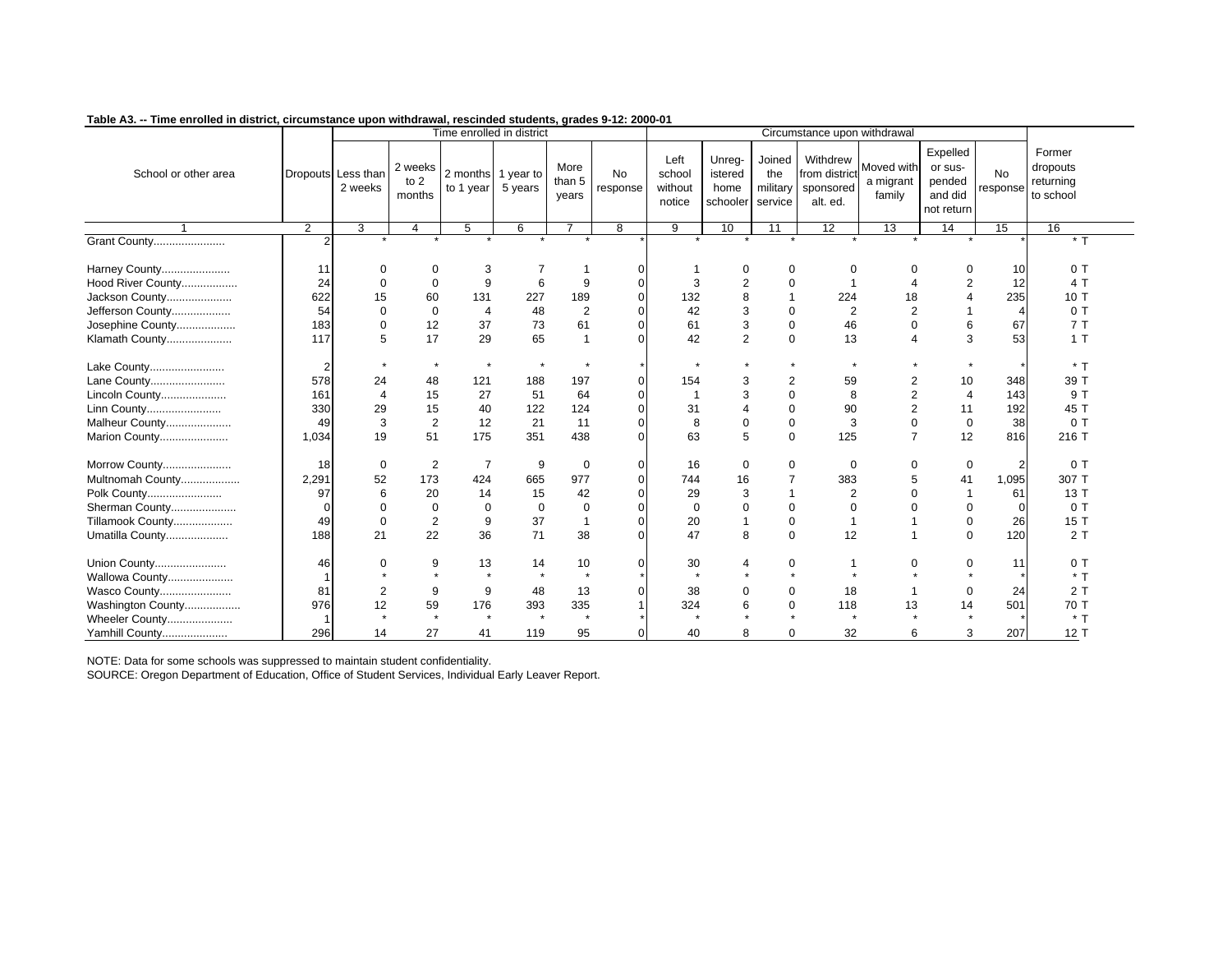|  | Table A4. -- Factors influencing the decision to drop out, grades 9-12: 2000-01 |  |  |  |  |  |
|--|---------------------------------------------------------------------------------|--|--|--|--|--|
|--|---------------------------------------------------------------------------------|--|--|--|--|--|

| - ------- -----------                                                                                                                                |                                            |                                                               |                                                                             | Student                                                                    |                                              |                                                                  |                                                          | Family                                                            |                                                                     |                            |                                       |                                                       |                                                         | School                                            |                                                                     |                                                             |                                                 |                                            | Work                                |
|------------------------------------------------------------------------------------------------------------------------------------------------------|--------------------------------------------|---------------------------------------------------------------|-----------------------------------------------------------------------------|----------------------------------------------------------------------------|----------------------------------------------|------------------------------------------------------------------|----------------------------------------------------------|-------------------------------------------------------------------|---------------------------------------------------------------------|----------------------------|---------------------------------------|-------------------------------------------------------|---------------------------------------------------------|---------------------------------------------------|---------------------------------------------------------------------|-------------------------------------------------------------|-------------------------------------------------|--------------------------------------------|-------------------------------------|
| School or other area                                                                                                                                 | Dropouts                                   | Frequent<br>health<br>problems<br>3                           | Does not<br>speak<br>English<br>well or at<br>all<br>$\boldsymbol{\Lambda}$ | Substance<br>abuse                                                         | Felt peer<br>pressure to<br>not achieve<br>6 | Pregnant<br>parent                                               | or student Homeless                                      | Needed a<br>Home<br>care for<br>family<br>members                 | Lack of<br>parental<br>support for<br>education                     | Dysfunctional<br>home life | Attended 3<br>or more high<br>schools | Frequen<br>discipline<br>referrals                    | Too far<br>behind i<br>credits to<br>catch up           | Conflicts<br>with schoo<br>personnel              | Lack of<br>appropriate<br>alternative<br>education<br>opportunities | elt unsafe<br>at school                                     | Could not<br>adjust to<br>the school<br>setting | Working<br>more than<br>15 hours a<br>week | Obligations<br>to support<br>family |
|                                                                                                                                                      | $\overline{2}$                             |                                                               |                                                                             | 5                                                                          | 325                                          |                                                                  | 8                                                        |                                                                   | 10                                                                  | 11<br>864                  | 12<br>176                             | 13<br>503                                             | 14                                                      | 15                                                | 16                                                                  | 17                                                          | 18                                              | 19<br>792                                  | 124                                 |
| Oregon Statewide Totals                                                                                                                              | 8,713                                      | 168                                                           | 160                                                                         | 537                                                                        |                                              | 469                                                              | 171                                                      | 68                                                                | 1,210                                                               |                            |                                       |                                                       | 1,248                                                   | 137                                               | 106                                                                 | 13                                                          | 502                                             |                                            |                                     |
| I. Schools<br>Adrian High School<br>Aloha High School<br>Alsea School<br>Amity High School<br>Arlington High School<br>Ashland High School           | 106<br>э<br>12<br>$\epsilon$<br>39         | $\Omega$<br>$\Omega$<br>$\mathbf 0$<br>$\Omega$               | $\Omega$<br>$\Omega$                                                        | $\mathbf 0$<br>$\Omega$<br>$\mathbf 0$<br>$\overline{1}$                   |                                              | $\Omega$<br>0<br>$\Omega$                                        | $\Omega$<br>$\Omega$<br>$\mathbf 0$<br>$\overline{2}$    | $\Omega$<br>$\Omega$<br>$\pmb{0}$<br>$\mathbf 0$                  | 6<br>12<br>$\mathbf 0$<br>$\overline{4}$                            |                            | $\Omega$                              | 8<br>$\Omega$<br>$\mathsf 0$<br>$\Omega$              | 58<br>$\Omega$<br>$\mathbf 0$<br>$\overline{7}$         | $\Omega$<br>$\mathbf 0$<br>$\Omega$               | 0<br>O<br>$\mathbf 0$<br>$\Omega$                                   | $\Omega$<br>$\Omega$<br>$\mathbf 0$<br>$\Omega$             |                                                 | $\Omega$<br>5                              |                                     |
| Astoria High School<br>Baker High School<br>Bandon High School<br>Banks High School<br>Beaverton High School<br>Bend High School                     | 21<br>16<br>15<br>96<br>71                 | $\Omega$<br>$\Omega$<br>$\Omega$<br>3<br>$\Omega$             | 6<br>$\Omega$                                                               | $\Omega$<br>$\overline{a}$                                                 |                                              | $\alpha$                                                         | $\Omega$<br>$\Omega$<br>$\Omega$<br>$\Omega$             | $\Omega$<br>$\Omega$<br>$\Omega$<br>$\overline{4}$<br>$\Omega$    | $\Omega$<br>$\Omega$<br>14<br>$\overline{4}$<br>6                   |                            |                                       | 3<br>$\Omega$<br>6<br>$\Omega$                        | 5<br>$\Omega$<br>$\Omega$<br>17<br>$\Omega$             | $\Omega$<br>$\Omega$<br>$\Omega$<br>4<br>$\Omega$ | $\Omega$<br>O<br>$\Omega$<br>9<br>$\Omega$                          | $\Omega$<br>$\Omega$<br>$\mathbf 0$<br>$\Omega$             | 12                                              | $\Omega$<br>16<br>$\mathcal{P}$            |                                     |
| Benson High School<br>Bonanza School<br>Brookings Harbor High School<br>Burns High School<br>Burnt River School<br>Butte Falls High School           | 34<br>36<br>11                             | $\Omega$<br>$\Omega$<br>0                                     | $\Omega$<br>$\Omega$                                                        | $\Omega$<br>$\boldsymbol{\Lambda}$<br>$\Omega$<br>$\mathbf 0$              |                                              | $\mathcal{P}$<br>$\Omega$<br>$\Omega$                            | $\Omega$<br>$\Omega$<br>$\Omega$                         | $\Omega$<br>3<br>$\Omega$<br>$\mathbf 0$                          | $\Omega$<br>$\overline{7}$<br>$\Omega$<br>$\mathbf 0$               |                            |                                       | $\Omega$<br>$\overline{2}$<br>$\Omega$<br>$\mathbf 0$ | $\Omega$<br>14<br>$\Omega$<br>$\mathbf 0$               | $\Omega$<br>$\Omega$<br>$\mathbf 0$               | $\Omega$<br>O<br>$\Omega$<br>$\mathbf 0$                            | $\Omega$<br>$\Omega$<br>$\Omega$<br>$\mathbf 0$             |                                                 | ٩<br>$\Omega$                              |                                     |
| Camas Valley School<br>Canby High School<br>Cascade High School<br>Cascade Locks School<br>Centennial High School<br>Central High School             | 45<br>37<br>2<br>11C<br>48                 | $\Omega$<br>2<br>$\overline{2}$<br>$\Omega$                   | $\Omega$<br>$\mathbf{z}$                                                    | 16<br>$\overline{7}$<br>$\mathbf 0$<br>11                                  | 20                                           | в<br>$\Omega$<br>$\mathbf{R}$                                    | $\Omega$<br>$\Omega$<br>$\Omega$<br>$\Omega$             | $\mathbf 0$<br>3                                                  | 24<br>34<br>$\Omega$<br>$\boldsymbol{\Lambda}$                      | 18                         |                                       | <sub>8</sub><br>2<br>3<br>6                           | 14<br>7<br>$\Omega$<br>11                               | $\Omega$<br>$\Omega$<br>$\Omega$<br>$\Delta$      | n<br>$\Omega$<br>$\Omega$                                           | $\Omega$<br><sup>0</sup><br>$\Omega$<br>$\Omega$            |                                                 |                                            | $\mathcal{P}$                       |
| Central Linn High School<br>Century High School<br>Chiloquin High School<br>Clackamas High School<br>Clatskanie High School<br>Cleveland High School | 16<br>65<br>÷.<br>50<br>11<br>89           | $\overline{\mathbf{A}}$<br>0<br>$\Omega$                      | 2<br>$\Omega$<br>$\Omega$                                                   | 5<br>$\Omega$<br>$\mathbf 0$<br>$\Omega$                                   | 37<br>18                                     | $\Omega$<br>$\Omega$                                             | $\Omega$<br>$\Omega$<br>$\Omega$<br>$\Omega$<br>$\Omega$ | $\Omega$<br>$\Omega$<br>$\overline{2}$<br>$\mathbf 0$<br>$\Omega$ | $\Omega$<br>3<br>$\Omega$                                           | 20                         |                                       | 4<br>$\Omega$<br>$\overline{2}$<br>3                  | 3<br>10<br>8<br>$\mathbf 0$<br>$\Omega$                 | $\Omega$<br>$\Omega$<br>$\mathbf 0$<br>$\Omega$   | $\Omega$<br>42<br>$\Omega$<br>$\mathbf 0$<br>O                      | $\Omega$<br>$\Omega$<br>$\Omega$<br>$\mathbf 0$<br>$\Omega$ | 24                                              | 10<br>12<br>$\Omega$                       |                                     |
| Colton High School<br>Condon High School<br>Coquille High School<br>Corbett High School<br>Corvallis High School<br>Cottage Grove High School        | C<br>12<br>2<br>38<br>19                   | $\Omega$<br>$\overline{2}$<br>$\mathbf{2}$<br>$\Omega$        | $\Omega$<br>$\mathbf{z}$                                                    | $\Omega$<br>$\mathbf 0$<br>14<br>$\overline{2}$                            | 5                                            | 3<br>$\Omega$                                                    | $\Omega$<br>$\Omega$<br>$\Omega$                         | $\Omega$<br>$\Omega$<br>$\overline{1}$<br>$\Omega$                | $\Omega$<br>14<br>$\mathbf{1}$                                      |                            |                                       | $\Omega$<br>$\Omega$                                  | $\Omega$<br>3<br>17<br>$\overline{7}$                   | $\Omega$<br>$\Omega$<br>$\Omega$<br>$\Omega$      | O<br>0<br>$\Omega$<br>O                                             | $\Omega$<br>0<br>$\Omega$                                   | 12                                              |                                            |                                     |
| Cove School<br>Crane Union High School<br>Crater High School<br>Crescent Valley High School<br>Creswell High School<br>Crook County High School      | C<br>88<br>17<br>23<br>28                  | $\Omega$<br>$\Omega$<br>$\Omega$                              | $\Omega$<br>$\Omega$<br>$\Omega$                                            | $\mathbf 0$<br>13<br>$\mathbf 0$<br>6<br>$\overline{2}$                    | $\Omega$<br>18                               | $\Omega$<br>$\overline{2}$<br>$\mathbf 0$<br>$\overline{2}$<br>3 | $\Omega$<br>$\Omega$<br>$\Omega$<br>$\Omega$             | $\mathbf 0$<br>$\Omega$<br>$\mathbf 0$<br>$\mathbf 0$<br>$\Omega$ | $\Omega$<br>23<br>$\Omega$<br>16<br>$\overline{1}$                  |                            |                                       | $\Omega$<br>16<br>$\mathbf 0$<br>8<br>9               | $\Omega$<br>55<br>$\Omega$<br>9<br>13                   | $\Omega$<br>$\Omega$<br>$\mathbf 0$<br>1          | $\Omega$<br>0<br>$\Omega$<br>$\Omega$<br>0                          | $\Omega$<br>$\Omega$<br>$\Omega$<br>$\Omega$<br>$\Omega$    |                                                 | $\Omega$<br>$\Omega$                       |                                     |
| Crow High School<br>Culver High School<br>Dallas High School<br>David Douglas High School<br>Days Creek School<br>Dayton High School                 | $\mathcal{C}$<br>10<br>40<br>89<br>2<br>16 | $\Omega$<br>$\overline{2}$<br>2<br>$\overline{2}$<br>$\Omega$ | 9<br>$\Omega$                                                               | $\Omega$<br>$\Omega$<br>$\overline{2}$<br>$\overline{4}$<br>$\overline{2}$ |                                              | $\Omega$<br>6                                                    | $\Omega$<br>$\overline{2}$                               | $\Omega$<br>$\Omega$<br>$\Omega$                                  | $\Omega$<br>$\overline{1}$<br>10<br>13<br>$\star$<br>$\overline{7}$ | 19                         |                                       | $\Omega$<br>$\Omega$<br>2                             | $\Omega$<br>$\overline{4}$<br>25<br>19<br>$\star$<br>12 | $\Omega$<br>1                                     | O<br>$\Omega$<br>$\Omega$<br>0<br>O                                 | $\Omega$<br>$\Omega$<br>$\Omega$<br>$\Omega$                | 13                                              |                                            |                                     |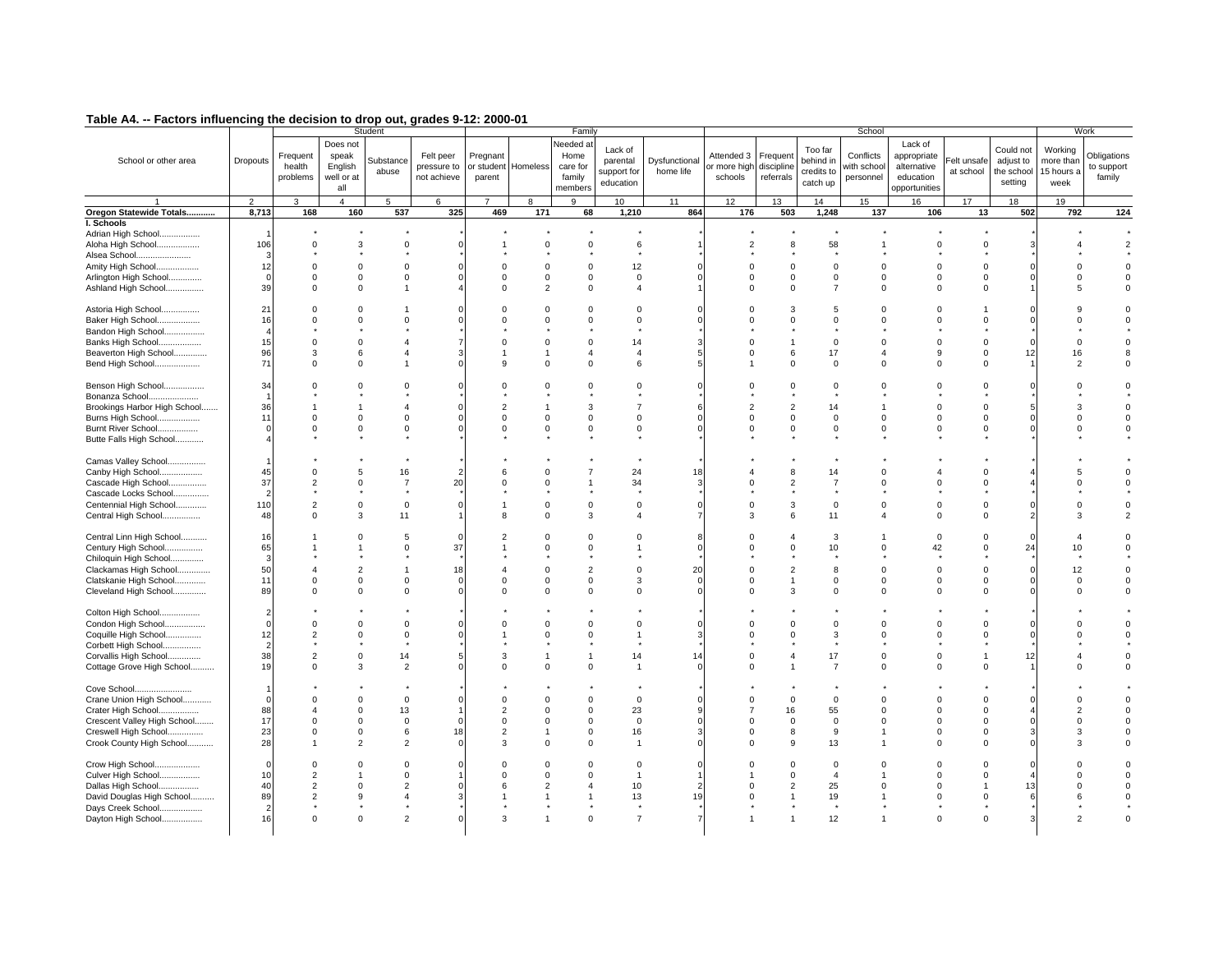#### 1 1 2 3 4 5 6 7 8 9 10 11 12 13 14 15 16 17 18 19 Lack of appropriate alternative education opportunities Attended 3 Frequent or more high discipline schoolsreferralsToo far behind in credits to catch up Conflicts with school personnel Frequent health problems Does not speak English well or at all Substance abuseFelt peer pressure to not achievePregnant or student Homeless parent Needed at Home care for family membersLack of parental support for education School or other area Dropouts Dysfunctional home lifeDayville School.................... 0 0 0 0 0 0 0 0 0 0 0 0 0 0 0 0 0 0 0 Douglas High School................. | 42| 1 0 1 4| 3 0 0 23 11| 0 1 2 0 0 6| 4 0 Dufur School....................... 1 \* \* \* \* \* \* \* \* \* \* \* \* \* \* \* \* \* \*Eagle Point High School............. | 62| 1 0 1 2| 3 0 1 18 1| 0 5 14 0 0 0 4 0 Echo School........................ 2 \* \* \* \* \* \* \* \* \* \* \* \* \* \* \* \* \* \*Eddyville School................... 2 \* \* \* \* \* \* \* \* \* \* \* \* \* \* \* \* \* \* Elgin High School.................. 2 \* \* \* \* \* \* \* \* \* \* \* \* \* \* \* \* \* \* Elkton High School................. 2 \* \* \* \* \* \* \* \* \* \* \* \* \* \* \* \* \* \* Elmira High School.................. | 26| 0 0 1 0| 1 0 6 1 | 0 3 7 1 0 4| 1 0 Enterprise High School............. 0 0 0 0 0 0 0 0 0 0 0 0 0 0 0 0 0 0 0

### **Table A4. -- Factors influencing the decision to drop out, grades 9-12: 2000-01** Student Family

| Estacada High School                                    | 30             | $\Omega$             | 2           | 6              |    |                | $\mathbf 0$          | $\Omega$             |                         |    | $\mathbf{0}$ | 5              | 11             | 5                    | -5             |                         |          | 3 |          |
|---------------------------------------------------------|----------------|----------------------|-------------|----------------|----|----------------|----------------------|----------------------|-------------------------|----|--------------|----------------|----------------|----------------------|----------------|-------------------------|----------|---|----------|
| Falls City High School                                  | $\overline{7}$ |                      |             |                |    |                |                      |                      |                         |    |              |                |                |                      |                |                         |          |   |          |
|                                                         |                |                      |             |                |    |                |                      |                      |                         |    |              |                |                |                      |                |                         |          |   |          |
| Forest Grove High School                                | 87             |                      |             |                |    |                |                      |                      |                         |    |              |                |                |                      |                |                         |          |   |          |
| Franklin High School                                    | 115            |                      |             |                |    |                |                      |                      |                         |    |              |                |                |                      |                |                         |          |   |          |
| Gaston High School                                      |                |                      |             |                |    |                |                      |                      |                         |    |              |                |                |                      |                |                         |          |   |          |
| Gervais High School                                     | 17             |                      |             |                |    |                |                      |                      |                         |    |              |                |                |                      |                |                         |          |   |          |
| Gilchrist School                                        |                |                      |             |                |    |                |                      |                      |                         |    |              |                |                |                      |                |                         |          |   |          |
| Gladstone High School                                   | 13             |                      |             | <b>q</b>       |    |                | $\Omega$             | $\Omega$             | 5                       |    |              |                |                |                      |                | $\Omega$                |          |   |          |
|                                                         |                |                      |             |                |    |                |                      |                      |                         |    |              |                |                |                      |                |                         |          |   |          |
| Glencoe High School                                     | 48             |                      |             | <sup>0</sup>   |    |                | $\Omega$             | $\Omega$             | 30                      | 11 |              |                | 11             | $\Omega$             | $\Omega$       |                         |          |   |          |
| Glendale High School                                    | 6              |                      |             | $\Omega$       |    |                | $\Omega$             | $\Omega$             |                         |    |              |                | 3              | $\Omega$             | $\Omega$       | $\Omega$                |          |   | $\Omega$ |
| Glide High School                                       | 10             |                      |             |                |    |                |                      | $\Omega$             | 5                       |    |              |                |                |                      | $\Omega$       | $\Omega$                |          |   | $\Omega$ |
| Gold Beach High School                                  |                |                      |             |                |    |                |                      | $\Omega$             | $\Omega$                |    |              |                |                |                      | $\Omega$       | $\Omega$                |          |   | $\Omega$ |
| Grant High School (Grant)                               |                |                      |             |                |    |                |                      |                      |                         |    |              |                |                |                      |                |                         |          |   |          |
| Grant High School (Multnomah)                           | 67             | $\Omega$             | $\Omega$    | $\Omega$       |    |                | $\Omega$             | $\Omega$             | $\Omega$                |    |              | $\Omega$       | $\Omega$       | $\Omega$             | $\Omega$       | $\Omega$                |          |   |          |
|                                                         |                |                      |             |                |    |                |                      |                      |                         |    |              |                |                |                      |                |                         |          |   |          |
| Grants Pass High School                                 | 89             | $\overline{2}$       | $\Omega$    | 11             | 20 |                | $\Omega$             | $\Omega$             | 29                      | 14 |              | 16             | 26             |                      |                | $\Omega$                | 36       |   |          |
| Gresham High School                                     | 83             |                      | $\Omega$    | 5              |    |                | $\Omega$             |                      | $\overline{1}$          |    |              | $\overline{2}$ | 6              | $\Omega$             | 3              |                         |          |   | $\Omega$ |
| Harper School                                           | $\Omega$       | $\Omega$             | $\Omega$    | $\Omega$       |    |                | $\Omega$             | $\Omega$             | $\Omega$                |    |              |                | $\Omega$       | $\Omega$             | $\Omega$       | $\Omega$                |          |   |          |
| Harrisburg High School                                  |                | $\Omega$             | $\Omega$    | $\Omega$       |    |                | $\Omega$             | $\Omega$             | $\Omega$                |    |              |                |                | $\Omega$             | $\Omega$       | $\Omega$                |          |   | $\Omega$ |
| Helix School                                            |                | $\Omega$             | $\Omega$    | $\Omega$       |    |                |                      | $\Omega$             | $\Omega$                |    |              |                |                | $\Omega$             | $\Omega$       | $\Omega$                |          |   |          |
| Henley High School                                      | 16             | $\Omega$             | $\mathbf 0$ | $\Omega$       |    | $\Omega$       | $\Omega$             | $\mathbf 0$          | $\blacktriangleleft$    |    |              |                | <b>q</b>       | $\Omega$             | $\mathbf 0$    | $\Omega$                |          |   | $\Omega$ |
|                                                         |                |                      |             |                |    |                |                      |                      |                         |    |              |                |                |                      |                |                         |          |   |          |
| Henry D Sheldon High School                             | 17             |                      |             | $\overline{2}$ |    |                |                      |                      |                         |    |              |                |                |                      | $\Omega$       |                         |          |   |          |
| Heppner High School                                     | $\mathbf 0$    | $\Omega$             |             | $\Omega$       |    |                |                      | $\Omega$             | $\Omega$                |    |              |                |                |                      | $\Omega$       |                         |          |   | $\Omega$ |
| Hermiston High School                                   | 52             | $\Omega$             |             |                |    |                |                      | $\Omega$             | $\mathbf{1}$            |    |              |                |                |                      | $\Omega$       | $\Omega$                |          |   |          |
| Hidden Valley High School                               | 41             |                      | $\Omega$    |                |    |                |                      | $\Omega$             | 16                      | 14 |              |                |                |                      | $\Omega$       |                         |          |   | $\Omega$ |
| Hillsboro High School                                   | 46             | $\mathbf 0$          |             |                |    |                |                      | $\Omega$             | 25                      |    |              | 12             | 19             |                      | $\overline{2}$ | $\mathbf 0$             |          |   |          |
| Hood River Valley High School                           | 22             | $\Omega$             | q           |                |    |                |                      | $\Omega$             | $\Omega$                |    |              | $\alpha$       | $\overline{2}$ | $\Omega$             | $\Omega$       | $\Omega$                |          |   | $\Omega$ |
|                                                         |                |                      |             |                |    |                |                      |                      |                         |    |              |                |                |                      |                |                         |          |   |          |
| Huntington School                                       |                |                      |             |                |    |                | $\Omega$             |                      |                         |    |              |                |                | $\Omega$             | $\Omega$       |                         |          |   |          |
| Illinois Valley High School                             | 14             | $\Omega$             |             |                |    | 3              | $\mathcal{P}$        |                      |                         |    |              |                |                | $\Omega$             | $\Omega$       | $\Omega$                |          |   | $\Omega$ |
| Imbler High School                                      |                | $\Omega$             |             |                |    |                |                      | $\Omega$             |                         |    |              |                |                |                      | $\Omega$       | $\Omega$                |          |   |          |
| Ione School                                             |                |                      |             |                |    |                |                      |                      | $\Omega$                |    |              |                |                | n                    |                |                         |          |   |          |
| Jefferson High School (Marion)                          | 12<br>66       | $\Omega$<br>$\Omega$ | $\Omega$    | $\Omega$       |    |                | $\Omega$<br>$\Omega$ | $\Omega$<br>$\Omega$ | $\mathbf 0$<br>$\Omega$ |    |              | $\Omega$       | 2<br>$\Omega$  | $\Omega$<br>$\Omega$ | $\mathbf 0$    | $\mathbf 0$<br>$\Omega$ |          |   | $\Omega$ |
| Jefferson High School (Multnomah)                       |                |                      | $\Omega$    |                |    |                |                      |                      |                         |    |              |                |                |                      | $\mathbf 0$    |                         |          |   | $\Omega$ |
| Jewell School                                           |                |                      |             |                |    |                |                      |                      |                         |    |              |                |                |                      |                |                         |          |   |          |
| John C. Fremont Jr High School                          |                |                      |             |                |    |                |                      |                      |                         |    |              |                |                |                      |                |                         |          |   |          |
|                                                         |                |                      |             |                |    |                |                      |                      |                         |    |              |                |                |                      |                |                         |          |   |          |
| John F Kennedy High School<br>Jordan Valley High School |                |                      |             | $\Omega$       |    |                | $\Omega$             | $\Omega$             | $\Omega$                |    |              |                | $\Omega$       | $\Omega$             | $\Omega$       |                         |          |   |          |
| Joseph High School                                      |                |                      |             |                |    |                |                      |                      |                         |    |              |                |                |                      |                |                         |          |   |          |
| Joseph Lane Jr High School                              |                |                      |             |                |    |                |                      |                      |                         |    |              |                |                |                      |                |                         |          |   |          |
| Junction City High School                               | 10             |                      | $\Omega$    |                |    | 3              | $\Omega$             | $\mathbf 0$          | $\overline{2}$          |    |              | 2              | $\overline{2}$ | $\Omega$             | $\mathbf 0$    | $\mathbf 0$             |          |   |          |
|                                                         |                |                      |             |                |    |                |                      |                      |                         |    |              |                |                |                      |                |                         |          |   |          |
| Klamath High School                                     | 47             |                      | 0           |                | 0  | $\overline{a}$ | $\Omega$             | $\overline{1}$       | $\overline{4}$          |    | $\Omega$     | 11             | $\overline{2}$ | $\Omega$             | $\mathbf 0$    | $\mathbf 0$             | $\Omega$ |   |          |
|                                                         |                |                      |             |                |    |                |                      |                      |                         |    |              |                |                |                      |                |                         |          |   |          |
|                                                         |                |                      |             |                |    |                |                      |                      |                         |    |              |                |                |                      |                |                         |          |   |          |

**Obligations** to support family

 $\mathsf{o}\,$ 

 $\star$ 

Felt unsafe at school

School Work

Could not adjust to the school setting

Working more than 15 hours a week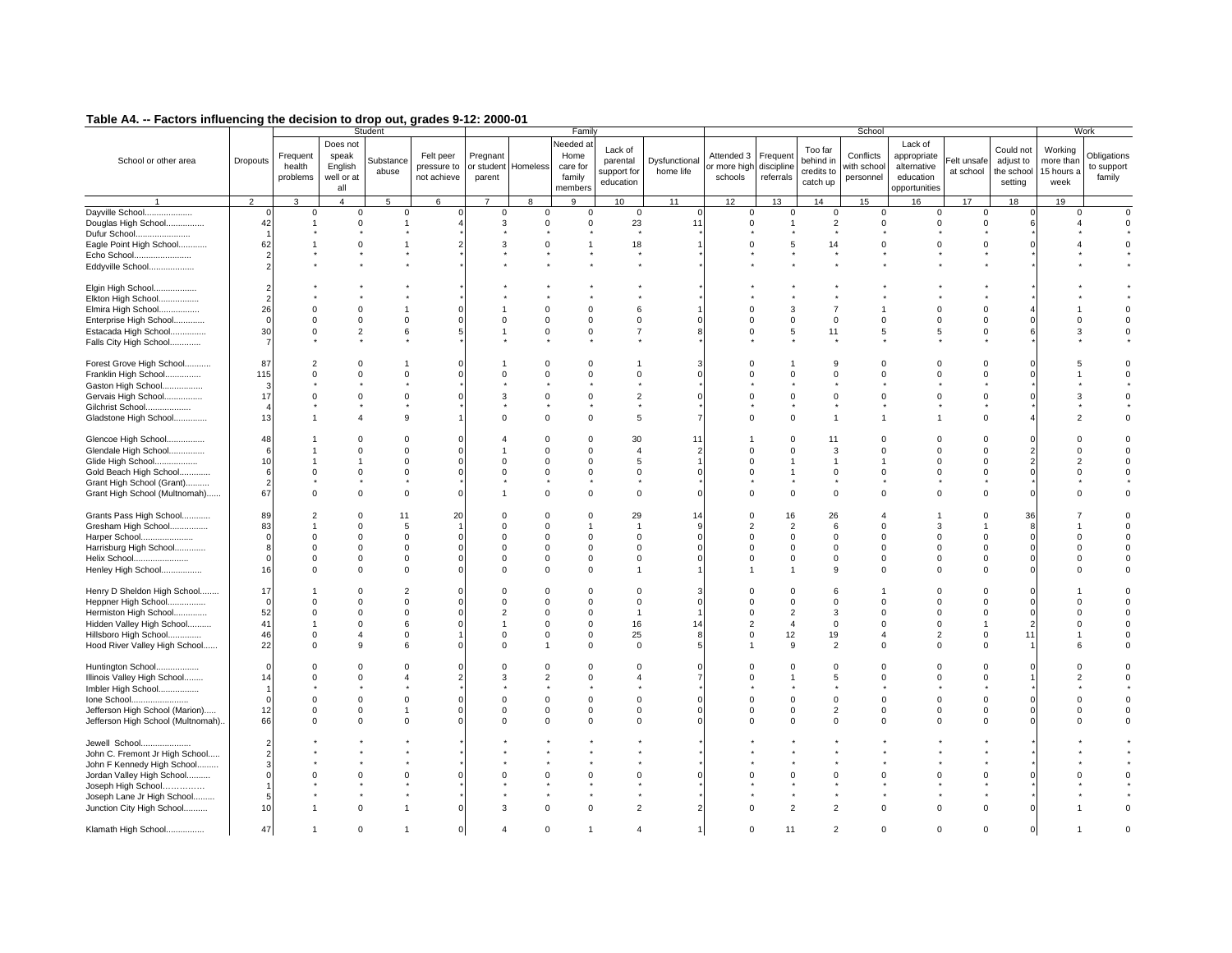| - ------- - -----------                                                                         |                            | .                                             |                                                   | Student                                              |                                         |                                      |                              | Family                                                   |                                                 |                            |                                       |                                    |                                                | School                               |                                                                     |                                  |                                                 |                                            | Work                                |
|-------------------------------------------------------------------------------------------------|----------------------------|-----------------------------------------------|---------------------------------------------------|------------------------------------------------------|-----------------------------------------|--------------------------------------|------------------------------|----------------------------------------------------------|-------------------------------------------------|----------------------------|---------------------------------------|------------------------------------|------------------------------------------------|--------------------------------------|---------------------------------------------------------------------|----------------------------------|-------------------------------------------------|--------------------------------------------|-------------------------------------|
| School or other area                                                                            | Dropouts                   | Frequent<br>health<br>problems                | Does not<br>speak<br>English<br>well or at<br>all | Substance<br>abuse                                   | Felt peer<br>pressure to<br>not achieve | Pregnant<br>or student<br>parent     | Homeless                     | <b>Needed</b> a<br>Home<br>care for<br>family<br>members | Lack of<br>parental<br>support for<br>education | Dysfunctional<br>home life | Attended 3<br>or more high<br>schools | Frequen<br>discipline<br>referrals | Too far<br>behind in<br>credits to<br>catch up | Conflicts<br>vith schoo<br>personnel | Lack of<br>appropriate<br>alternative<br>education<br>opportunities | Felt unsafe<br>at school         | Could not<br>adjust to<br>the school<br>setting | Working<br>more thar<br>15 hours a<br>week | Obligations<br>to support<br>family |
|                                                                                                 | $\overline{2}$             | 3                                             | $\overline{4}$                                    | 5                                                    | 6                                       | $\overline{7}$                       | 8                            | 9                                                        | 10                                              | 11                         | 12                                    | 13                                 | 14                                             | 15                                   | 16                                                                  | 17                               | 18                                              | 19                                         |                                     |
| Knappa High School<br>La Grande High School<br>Lake Oswego High School<br>Lakeridge High School | 42<br>45<br>10             | $\overline{2}$<br>$\mathbf 0$<br>$\mathbf{1}$ | 3<br>$\Omega$<br>$\mathsf 0$                      | 6<br>$\Omega$<br>$\sqrt{2}$                          |                                         | -1<br>$\Omega$<br>$\mathbf 0$        | 3<br>$\Omega$<br>$\mathbf 0$ | $\Omega$<br>$\mathbf 0$<br>$\mathbf 0$                   | 6<br>$\mathsf 0$<br>$\overline{1}$              |                            | $\Omega$<br>$\mathbf 0$               | $\overline{2}$<br>$\mathbf 0$<br>3 | 5<br>$\mathbf 0$<br>$\,$ 5                     | 3<br>$\Omega$<br>1                   | $\overline{7}$<br>$\mathbf 0$<br>$\mathbf 0$                        | $\Omega$<br>0                    |                                                 | 5<br>$\Omega$<br>$\mathbf 0$               | $\Omega$<br>$\mathbf 0$<br>0        |
| Lakeview High School                                                                            |                            |                                               |                                                   |                                                      |                                         |                                      |                              |                                                          |                                                 |                            |                                       |                                    |                                                |                                      |                                                                     |                                  |                                                 |                                            |                                     |
| Lapine High School<br>Lebanon High School<br>Lincoln High School                                | 17<br>82<br>47             | $\Omega$<br>$\Omega$                          | $\Omega$                                          | $\overline{2}$<br>$\overline{2}$                     |                                         | $\boldsymbol{\varDelta}$<br>$\Omega$ | $\Omega$                     | $\Omega$<br>$\Omega$<br>$\Omega$                         | 3<br>8                                          |                            | $\Omega$                              |                                    | 9                                              | $\Omega$                             | $\Omega$<br>$\Omega$                                                | $\Omega$                         |                                                 |                                            |                                     |
| Long Creek School                                                                               | $\sqrt{ }$                 | $\Omega$                                      | $\Omega$                                          | $\Omega$                                             |                                         | $\Omega$                             | $\Omega$                     | $\mathbf 0$                                              | $\mathbf 0$                                     |                            | $\Omega$                              | $\Omega$                           | $\Omega$                                       | $\Omega$                             | $\Omega$                                                            | $\Omega$                         |                                                 | U                                          |                                     |
| Lost River High School                                                                          | 13                         | $\Omega$                                      |                                                   | $\Omega$                                             |                                         | $\overline{2}$                       |                              | $\overline{1}$                                           | 5                                               |                            | $\Omega$                              | $\overline{4}$                     | $\overline{A}$                                 | $\Omega$                             | $\Omega$                                                            | $\Omega$                         |                                                 |                                            |                                     |
| Lowell High School                                                                              | 10                         | $\mathbf 0$                                   | $\Omega$                                          | $\Omega$                                             |                                         | $\Omega$                             | $\Omega$                     | $\mathbf 0$                                              | $\mathbf 0$                                     |                            | $\Omega$                              | $\Omega$                           | $\overline{2}$                                 | $\Omega$                             | $\mathbf 0$                                                         | $\Omega$                         |                                                 | $\mathcal{P}$                              |                                     |
| Madison High School<br>Madras High School<br>Mapleton High School                               | 62<br>44<br>$\overline{7}$ | $\Omega$<br>$\Omega$                          | $\Omega$<br>$\Omega$<br>$\Omega$                  | $\Omega$<br>$\overline{2}$<br>$\boldsymbol{\Lambda}$ |                                         | $\Omega$<br>$\Omega$                 | $\Omega$                     | $\Omega$<br>$\Omega$<br>$\Omega$                         | -1                                              |                            | $\Omega$                              | $\Omega$<br>$\overline{2}$<br>3    | $\Omega$<br>$\overline{2}$<br>$\overline{2}$   | $\Omega$<br>-1                       | $\Omega$<br>$\Omega$<br>$\Omega$                                    | $\Omega$<br>$\Omega$<br>$\Omega$ |                                                 | $\Omega$                                   |                                     |
| Marshall High School (Multnomah)                                                                | 98                         | $\Omega$                                      | $\Omega$                                          | $\Omega$                                             |                                         | $\Omega$                             | $\Omega$                     | $\Omega$                                                 | $\mathbf 0$                                     |                            | $\Omega$                              | $\Omega$                           | $\mathbf 0$                                    | $\Omega$                             | $\Omega$                                                            | $\Omega$                         |                                                 |                                            |                                     |
|                                                                                                 |                            | $\Omega$                                      | $\Omega$                                          | 6                                                    |                                         | $\overline{2}$                       |                              |                                                          |                                                 |                            |                                       | $\overline{1}$                     |                                                | $\Omega$                             | $\Omega$                                                            | $\Omega$                         |                                                 |                                            |                                     |
| Marshfield High School<br>Mazama High School                                                    | 40<br>33                   | $\Omega$                                      | $\Omega$                                          |                                                      |                                         | $\overline{2}$                       | $\Omega$                     | $\mathbf 0$<br>$\mathbf 0$                               | 16<br>$\mathbf 0$                               |                            | 6                                     | 5                                  | 0<br>5                                         | $\overline{2}$                       | $\Omega$                                                            | $\Omega$                         |                                                 | 11<br>$\Omega$                             |                                     |
| Mc Kay High School                                                                              | 167                        | $\Omega$                                      | $\Omega$                                          | $\Omega$                                             |                                         | $\Omega$                             | $\Omega$                     | $\Omega$                                                 | $\Omega$                                        |                            |                                       | $\Omega$                           | $\Omega$                                       | $\Omega$                             | $\Omega$                                                            | $\Omega$                         |                                                 | n                                          |                                     |
| Mc Nary High School                                                                             | 95                         | $\Omega$                                      | $\Omega$                                          | $\Omega$                                             |                                         | $\Omega$                             | $\Omega$                     | $\Omega$                                                 | $\mathbf 0$                                     |                            |                                       | $\Omega$                           | $\mathbf 0$                                    | $\Omega$                             | $\Omega$                                                            | $\Omega$                         |                                                 | $\Omega$                                   |                                     |
| McKenzie River High School                                                                      | 8                          | $\mathbf 0$                                   | $\Omega$                                          | $\overline{2}$                                       |                                         |                                      |                              | $\mathbf 0$                                              | $\overline{4}$                                  |                            |                                       | $\mathbf 0$                        | 5                                              | $\Omega$                             | $\mathbf 0$                                                         | $\Omega$                         |                                                 |                                            |                                     |
| McLoughlin High School                                                                          | 38                         | $\Omega$                                      |                                                   | $\overline{1}$                                       |                                         | $\overline{a}$                       | $\overline{2}$               | $\Omega$                                                 | $\overline{1}$                                  | 13                         |                                       | $\mathbf{1}$                       | 6                                              | $\overline{1}$                       | $\Omega$                                                            | $\Omega$                         | 10                                              | 5                                          |                                     |
| McMinnville High School<br>Metropolitan Learning Center                                         | 111<br>з                   | $\overline{2}$                                | 6                                                 | 20                                                   | 19                                      | 5                                    | 6                            | $\mathbf{1}$                                             | 44                                              | 33                         |                                       | 11                                 | 58                                             | 5                                    | 9                                                                   | $\Omega$                         | $\overline{2}$                                  | 8                                          |                                     |
| Milwaukie High School<br>Mitchell School                                                        | 94                         | $\overline{2}$                                |                                                   | 12                                                   |                                         |                                      |                              | $\sqrt{2}$                                               |                                                 | 16                         |                                       |                                    | 18                                             |                                      | $\Omega$                                                            |                                  | 24                                              |                                            |                                     |
| Mohawk High School                                                                              | Я                          | $\Omega$                                      | $\Omega$                                          | $\Omega$                                             |                                         | $\Omega$                             | $\Omega$                     | $\Omega$                                                 | $\overline{1}$                                  |                            |                                       |                                    | $\overline{1}$                                 | $\overline{2}$                       | $\Omega$                                                            |                                  | $\mathcal{D}$                                   | $\Omega$                                   |                                     |
| Molalla High School                                                                             | 27                         | $\Omega$                                      | 3                                                 | 5                                                    |                                         | 3                                    |                              | $\overline{1}$                                           | 15                                              |                            | 3                                     | 8                                  | 15                                             | $\overline{1}$                       |                                                                     | $\Omega$                         |                                                 |                                            |                                     |
| Monroe High School                                                                              |                            |                                               |                                                   |                                                      |                                         |                                      |                              |                                                          |                                                 |                            |                                       |                                    |                                                |                                      |                                                                     |                                  |                                                 |                                            |                                     |
| Monument School                                                                                 |                            | $\Omega$                                      |                                                   | $\Omega$                                             |                                         | $\Omega$                             | $\Omega$                     | $\Omega$                                                 | $\mathbf 0$                                     |                            |                                       | $\Omega$                           | $\mathbf 0$                                    | $\Omega$                             | $\Omega$                                                            | $\Omega$                         |                                                 |                                            | $\Omega$                            |
| Mt View High School                                                                             | 31                         | $\Omega$                                      |                                                   |                                                      |                                         |                                      | $\Omega$                     | $\Omega$                                                 | $\Omega$                                        |                            |                                       |                                    | 3                                              |                                      |                                                                     |                                  |                                                 |                                            |                                     |
| Myrtle Point High School                                                                        |                            |                                               |                                                   |                                                      |                                         |                                      |                              |                                                          |                                                 |                            |                                       |                                    |                                                |                                      |                                                                     |                                  |                                                 |                                            |                                     |
| Neah-Kah-Nie Jr-Sr High School                                                                  |                            |                                               |                                                   |                                                      |                                         |                                      |                              |                                                          |                                                 |                            |                                       |                                    |                                                |                                      |                                                                     |                                  |                                                 |                                            |                                     |
| Nestucca High School                                                                            |                            |                                               |                                                   |                                                      |                                         |                                      |                              |                                                          |                                                 |                            |                                       |                                    |                                                |                                      |                                                                     |                                  |                                                 |                                            |                                     |
| Newberg High School                                                                             | 101                        | 6                                             | $\overline{2}$                                    | 10                                                   | 11                                      | 10                                   | 13                           | $\overline{2}$                                           | 27                                              | 19                         |                                       | $\overline{7}$                     | 9                                              | 6                                    |                                                                     |                                  | 11                                              | 32                                         | $\Omega$                            |
| Newport High School<br>North Bend High School                                                   | 43<br>25                   | $\overline{2}$<br>$\Omega$                    |                                                   | $\mathbf{1}$                                         |                                         | $\overline{4}$                       | $\Omega$<br>$\overline{2}$   | $\overline{2}$<br>$\Omega$                               | 8                                               |                            |                                       | $\Omega$<br>$\overline{2}$         | $\overline{4}$<br>$\overline{2}$               | $\Omega$                             | $\Omega$<br>$\Omega$                                                | $\Omega$                         |                                                 | 18                                         |                                     |
| North Douglas High School                                                                       | 3                          |                                               |                                                   |                                                      |                                         |                                      |                              |                                                          |                                                 |                            |                                       |                                    |                                                |                                      |                                                                     |                                  |                                                 |                                            |                                     |
| North Eugene High School                                                                        | 29                         | $\Omega$                                      | $\Omega$                                          |                                                      |                                         |                                      | $\Omega$                     | $\mathbf 0$                                              | $\mathbf 0$                                     |                            |                                       | $\overline{2}$                     | $\overline{2}$                                 | $\Omega$                             | $\Omega$                                                            | $\Omega$                         |                                                 |                                            |                                     |
| North Lake School                                                                               | $\epsilon$                 | $\mathbf 0$                                   | $\Omega$                                          | $\Omega$                                             |                                         | $\Omega$                             | $\Omega$                     | $\mathbf 0$                                              | $\mathbf 0$                                     |                            |                                       | $\mathbf 0$                        | $\mathbf 0$                                    | $\mathbf 0$                          | $\mathbf 0$                                                         | $\Omega$                         | $\Omega$                                        | $\Omega$                                   |                                     |
| North Marion High School                                                                        |                            |                                               |                                                   |                                                      |                                         |                                      |                              |                                                          |                                                 |                            |                                       |                                    |                                                |                                      |                                                                     |                                  |                                                 |                                            |                                     |
| North Medford High School                                                                       | 139                        | $\Omega$                                      | $\mathcal{P}$                                     | 5                                                    |                                         |                                      | $\overline{2}$               | 3                                                        | 19                                              | 18                         |                                       | 13                                 | 51                                             | 6                                    | $\Omega$                                                            | $\Omega$                         | 36                                              | 17                                         |                                     |
| North Powder School                                                                             | $\epsilon$                 | $\Omega$                                      |                                                   | $\Omega$                                             |                                         |                                      | $\Omega$                     | $\Omega$                                                 | $\mathbf 0$                                     |                            |                                       | $\Omega$                           | $\Omega$                                       | $\Omega$                             | $\Omega$                                                            | $\Omega$                         |                                                 | $\Omega$                                   |                                     |
| North Salem High School                                                                         | 187                        | $\Omega$                                      | $\Omega$                                          | $\Omega$                                             |                                         | $\Omega$                             | $\Omega$                     | $\mathbf 0$                                              | $\mathbf 0$                                     |                            | $\Omega$                              | $\Omega$                           | $\Omega$                                       | $\Omega$                             | $\Omega$                                                            | $\Omega$                         |                                                 | $\Omega$                                   |                                     |
| North Valley High School                                                                        | 39                         | $\Omega$                                      | $\Omega$                                          | $\Omega$                                             |                                         |                                      |                              | $\Omega$                                                 | $\mathbf 0$                                     |                            |                                       | $\Omega$                           | 5                                              | $\Omega$                             | $\Omega$                                                            | $\Omega$                         |                                                 |                                            |                                     |
| Nyssa High School                                                                               | g                          | $\Omega$                                      | $\overline{2}$                                    | $\Omega$                                             |                                         |                                      | $\Omega$                     | $\Omega$                                                 | $\mathbf 0$                                     |                            |                                       | $\overline{2}$                     | 0                                              | $\Omega$                             | $\Omega$                                                            | $\Omega$                         |                                                 |                                            |                                     |
| Oakland High School                                                                             | Ç                          | $\Omega$                                      | $\Omega$                                          | $\Omega$                                             |                                         | $\Omega$                             |                              | $\mathbf 0$                                              | $\overline{1}$                                  |                            |                                       | $\Omega$                           | $\overline{1}$                                 | $\Omega$                             | $\Omega$                                                            | $\Omega$                         |                                                 |                                            |                                     |
| Oakridge High School                                                                            | 12                         |                                               |                                                   |                                                      |                                         | $\mathcal{P}$                        |                              | $\Omega$                                                 | 6                                               |                            |                                       | $\mathbf{1}$                       | $\Omega$                                       | $\Omega$                             | $\Omega$                                                            | $\Omega$                         |                                                 |                                            |                                     |
| Ontario High School                                                                             | 29                         | $\Omega$                                      |                                                   | $\mathbf 0$                                          |                                         | $\Omega$                             | $\Omega$                     | $\mathbf 0$                                              | $\overline{1}$                                  |                            |                                       | $\mathbf 0$                        | 9                                              | $\overline{2}$                       | $\mathbf 0$                                                         | $\Omega$                         |                                                 | 6                                          | $\mathbf 0$                         |
| Oregon City HS - Jackson<br>Pacific High School                                                 | 32<br>3                    | $\overline{2}$                                | $\Omega$                                          | $\mathbf 0$                                          |                                         | $\Omega$                             |                              | $\mathbf 0$                                              | 13                                              |                            | $\Omega$                              | $\mathbf{1}$                       | 3                                              | $\Omega$                             | $\Omega$                                                            | $\Omega$                         | $\Omega$                                        | 3                                          | 0                                   |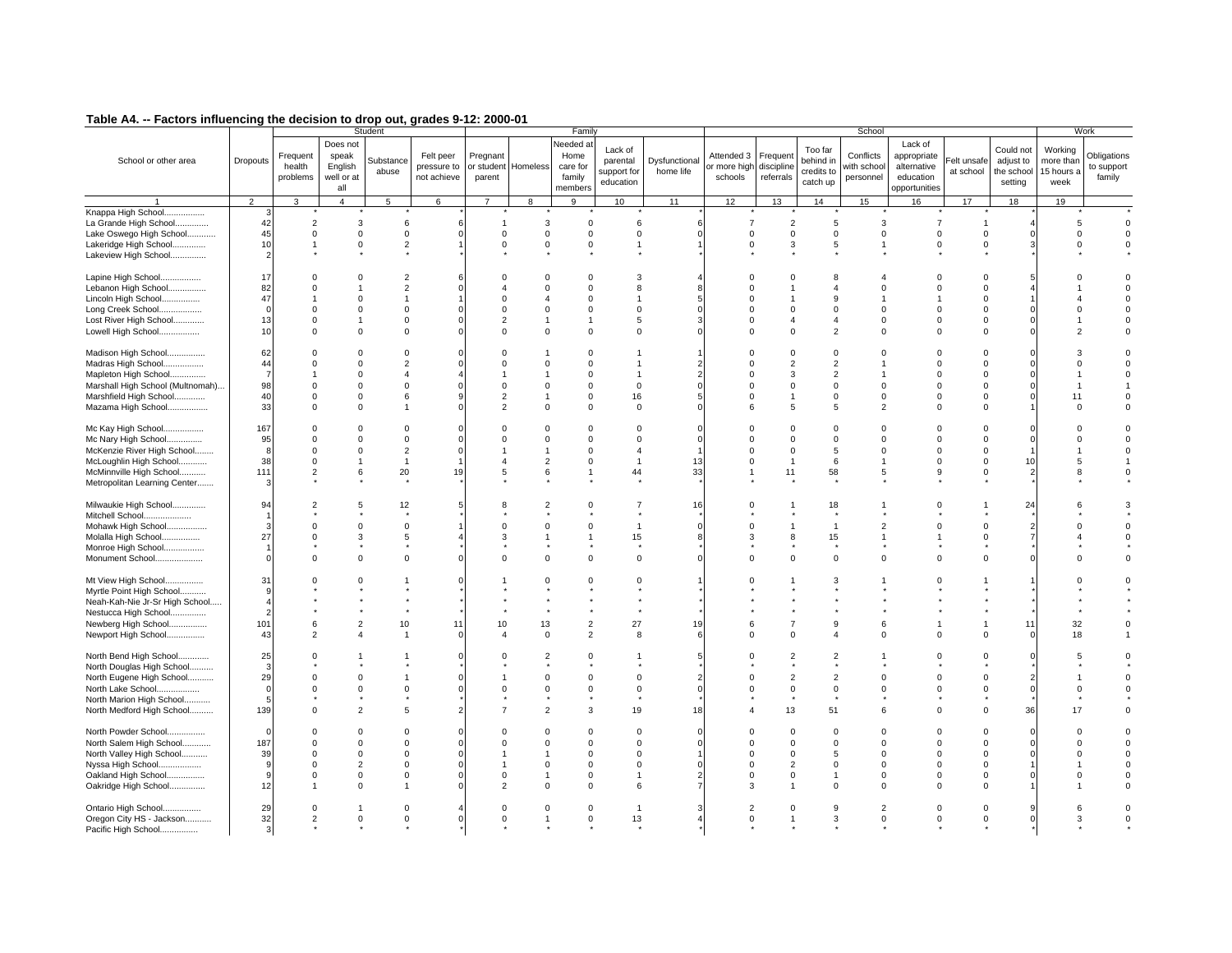| - ------- ------------                                                                                                                                     |                                          |                                                                               |                                                                     | Student                                                       |                                              |                                                                                  |                                                                      | Family                                                                        |                                                                                      |                                 |                                             |                                                     |                                                                   | School                                                                       |                                                                             |                                                                      |                                                       |                                                               | Work                                |
|------------------------------------------------------------------------------------------------------------------------------------------------------------|------------------------------------------|-------------------------------------------------------------------------------|---------------------------------------------------------------------|---------------------------------------------------------------|----------------------------------------------|----------------------------------------------------------------------------------|----------------------------------------------------------------------|-------------------------------------------------------------------------------|--------------------------------------------------------------------------------------|---------------------------------|---------------------------------------------|-----------------------------------------------------|-------------------------------------------------------------------|------------------------------------------------------------------------------|-----------------------------------------------------------------------------|----------------------------------------------------------------------|-------------------------------------------------------|---------------------------------------------------------------|-------------------------------------|
| School or other area<br>$\blacktriangleleft$                                                                                                               | Dropouts<br>$\overline{2}$               | Frequent<br>health<br>problems<br>3                                           | Does not<br>speak<br>English<br>well or at<br>all<br>$\overline{4}$ | Substance<br>abuse<br>5                                       | Felt peer<br>pressure to<br>not achieve<br>6 | Pregnant<br>or student<br>parent<br>$\overline{7}$                               | Homeless<br>8                                                        | Needed at<br>Home<br>care for<br>family<br>members<br>9                       | Lack of<br>parental<br>support for<br>education<br>10                                | Dysfunctiona<br>home life<br>11 | Attended 3<br>or more high<br>schools<br>12 | Frequent<br>discipline<br>referrals<br>13           | Too far<br>behind in<br>credits to<br>catch up<br>14              | Conflicts<br>with schoo<br>personnel<br>15                                   | Lack of<br>appropriate<br>alternative<br>education<br>opportunities<br>16   | elt unsafe<br>at school<br>17                                        | Could not<br>adjust to<br>the school<br>setting<br>18 | Working<br>more than<br>15 hours a<br>week<br>19              | Obligations<br>to support<br>family |
|                                                                                                                                                            |                                          |                                                                               |                                                                     |                                                               |                                              |                                                                                  |                                                                      |                                                                               |                                                                                      |                                 |                                             |                                                     |                                                                   |                                                                              |                                                                             |                                                                      |                                                       |                                                               | $\Omega$                            |
| Paisley School<br>Parkrose High School<br>Pendleton High School                                                                                            | 62<br>61                                 | $\mathbf 0$<br>$\overline{1}$<br>$\Omega$                                     | 0                                                                   | 0<br>$\overline{7}$<br>8                                      |                                              | 0<br>$\mathbf{1}$<br>$\mathcal{P}$                                               | 0<br>$\mathbf 0$                                                     | $\mathbf 0$<br>$\Omega$<br>$\Omega$                                           | 0<br>6<br>5                                                                          | 16                              | 0<br>$\Omega$<br>$\Omega$                   | 0<br>$\Omega$<br>6                                  | 0<br>$\overline{2}$                                               | 0<br>$\Omega$<br>$\Omega$                                                    | 0<br>$\mathbf 0$<br>$\Omega$                                                | $\mathbf 0$<br>$\Omega$<br>$\Omega$                                  | $\mathbf{B}$<br>11                                    | 0<br>$\mathbf{1}$<br>6                                        | $\Omega$                            |
| Perrydale School<br>Philomath High School<br>Phoenix High School<br>Pilot Rock High School<br>Pine Eagle High School<br>Pleasant Hill High School          | 2<br>22<br>84                            | $\Omega$<br>$\overline{2}$                                                    |                                                                     | $\Omega$<br>$\overline{2}$                                    |                                              |                                                                                  | $\Omega$                                                             | $\Omega$                                                                      | $\Omega$<br>19                                                                       |                                 |                                             |                                                     | $\Omega$                                                          | $\Omega$                                                                     | $\Omega$<br>$\Omega$                                                        |                                                                      |                                                       |                                                               |                                     |
| Powers High School<br>Prairie City School<br>Prospect High School<br>Rainier High School<br>Redmond High School<br>Reedsport High School                   | £<br>11<br>39<br>18                      | $\Omega$<br>$\Omega$<br>$\Omega$<br>$\Omega$                                  | $\Omega$<br>$\Omega$<br>$\mathbf 0$                                 | $\Omega$<br>$\Omega$<br>$\Omega$<br>$\Omega$                  |                                              | $\Omega$<br>$\overline{7}$                                                       | $\Omega$<br>$\Omega$<br>$\Omega$<br>$\Omega$                         | $\Omega$<br>$\Omega$<br>$\Omega$<br>$\Omega$                                  | $\Omega$<br>$\Omega$<br>6<br>1                                                       |                                 | 2                                           | $\Omega$<br>$\Omega$                                | $\Omega$<br>$\Omega$<br>$\Omega$<br>6                             | $\Omega$<br>$\Omega$<br>$\overline{2}$<br>$\Omega$                           | $\Omega$<br>$\Omega$<br>$\Omega$<br>$\Omega$                                | $\Omega$<br>$\Omega$                                                 |                                                       | $\Omega$                                                      | $\Omega$                            |
| Rex Putnam High School<br>Reynolds High School<br>Riddle High School<br>Riverdale High School<br>Riverside High School<br>Rogue River High School          | 41<br>102<br>5<br>18<br>21               | $\mathbf 0$<br>$\Omega$<br>$\mathbf{1}$<br>$\boldsymbol{\Lambda}$             | $\Omega$                                                            | $\Omega$<br>$\Omega$<br>$\mathbf 0$<br>$\overline{1}$         |                                              | 3                                                                                | $\Omega$<br>$\Omega$<br>$\mathbf 0$                                  | $\Omega$<br>$\Omega$<br>$\mathsf 0$<br>$\mathcal{P}$                          | $\Omega$<br>$\Omega$<br>$\overline{7}$                                               |                                 | U                                           | $\Omega$<br>$\Omega$<br>$\mathcal{P}$               | $\overline{2}$<br>$\Omega$<br>10<br>$\overline{7}$                | $\Omega$<br>$\Omega$<br>$\mathbf 0$                                          | $\Omega$<br>$\Omega$<br>$\mathbf 0$<br>$\Omega$                             | $\Omega$<br>$\Omega$                                                 | っ                                                     | 29<br>$\overline{2}$<br>$\mathfrak{p}$                        | $\Omega$                            |
| Roosevelt High School<br>Roseburg High School<br>Sam Barlow High School<br>Sandy High School<br>Santiam High School<br>Scappoose High School               | 107<br>63<br>74<br>30<br>21<br>17        | $\Omega$<br>5<br>$\Omega$<br>$\overline{2}$<br>$\mathbf 0$<br>$\Omega$        | $\Omega$<br>$\Omega$<br>$\Omega$<br>0<br>$\Omega$                   | $\Omega$<br>9<br>$\Omega$<br>$\Omega$<br>6                    |                                              | $\Omega$<br>$\overline{2}$<br>$\Omega$<br>$\overline{2}$<br>$\Omega$<br>$\Omega$ | $\Omega$<br>$\Omega$<br>$\mathcal{P}$<br>$\Omega$                    | $\Omega$<br>$\Omega$<br>$\Omega$<br>$\Omega$<br>0<br>$\Omega$                 | $\mathbf 0$<br>13<br>$\mathbf{1}$<br>$\overline{4}$<br>$\mathbf 0$<br>$\overline{2}$ | 15                              | $\Omega$                                    | $\Omega$<br>9<br>$\Omega$<br>$\Omega$               | $\Omega$<br>6<br>14<br>3<br>$\mathbf 0$<br>$\overline{2}$         | $\Omega$<br>$\Omega$<br>$\Omega$<br>$\mathbf 0$<br>$\Omega$                  | $\Omega$<br>$\Omega$<br>$\Omega$<br>$\mathbf{2}$<br>$\mathbf 0$<br>$\Omega$ | $\Omega$<br>$\Omega$<br>$\Omega$                                     |                                                       | 3<br>$\Omega$<br>$\Omega$                                     |                                     |
| School Of Arts & Communication<br>School Of Science & Technology<br>Scio High School<br>Seaside High School<br>Sheridan High School<br>Sherman High School | 24                                       | $\overline{2}$<br>$\Omega$                                                    |                                                                     | $\Omega$<br>$\overline{4}$<br>$\Omega$                        |                                              | $\Omega$                                                                         | 3<br>$\Omega$                                                        | $\Omega$<br>0<br>$\Omega$                                                     | $\Omega$                                                                             |                                 |                                             | $\Omega$                                            | 10<br>$\Omega$                                                    | $\Omega$<br>$\Omega$                                                         | $\Omega$<br>$\Omega$                                                        | $\Omega$                                                             |                                                       |                                                               |                                     |
| Sherwood High School<br>Silverton High School<br>Sisters High School<br>Siuslaw High School<br>South Albany High School<br>South Eugene High School        | 28<br>77<br>$\epsilon$<br>26<br>99<br>35 | $\Omega$<br>$\Omega$<br>$\Omega$<br>$\mathbf 0$<br>$\overline{2}$<br>$\Omega$ | $\Omega$<br>$\Omega$<br>$\Omega$<br>$\Omega$                        | $\Omega$<br>$\overline{1}$<br>$\overline{1}$<br>2<br>$\Omega$ |                                              | 6<br>$\Omega$                                                                    | $\Omega$<br>$\Omega$<br>$\Omega$<br>$\Omega$<br>$\Omega$<br>$\Omega$ | $\Omega$<br>$\Omega$<br>$\Omega$<br>$\Omega$<br>$\overline{2}$<br>$\Omega$    | $\Omega$<br>$\overline{2}$<br>$\mathbf 0$<br>$\overline{2}$<br>8<br>$\mathbf 0$      |                                 |                                             | $\Omega$<br>$\Omega$<br>14<br>$\Omega$              | $\overline{0}$<br>13<br>$\Omega$<br>$\mathbf 0$<br>18<br>$\Omega$ | $\Omega$<br>$\Omega$<br>$\Omega$<br>$\Omega$<br>3<br>$\Omega$                | $\Omega$<br>$\Omega$<br>$\Omega$<br>$\Omega$                                | $\Omega$<br>$\Omega$<br>$\Omega$<br>$\Omega$<br>$\Omega$             | 5                                                     | $\Omega$<br>10<br>$\Omega$                                    | $\Omega$                            |
| South Medford High School<br>South Salem High School<br>South Umpqua High School<br>Southridge High School<br>Sprague High School<br>Spray School          | 175<br>107<br>43<br>58<br>89             | $\overline{2}$<br>$\Omega$<br>$\Omega$<br>$\mathbf 0$<br>$\Omega$             | $\Omega$<br>$\Omega$<br>$\Omega$<br>$\Omega$                        | 5<br>$\mathsf 0$<br>9<br>5<br>$\mathbf 0$<br>$\Omega$         |                                              | 21<br>$\Omega$<br>$\Omega$<br>$\Omega$<br>$\Omega$                               | 5<br>$\Omega$<br>$\Omega$<br>$\Omega$<br>$\Omega$<br>$\Omega$        | $\overline{2}$<br>$\Omega$<br>$\Omega$<br>$\Omega$<br>$\mathbf 0$<br>$\Omega$ | $\overline{7}$<br>$\mathbf 0$<br>30<br>6<br>$\mathbf 0$<br>$\mathbf 0$               | 21                              | $\Omega$<br>$\Omega$<br>$\Omega$            | 8<br>$\Omega$<br>17<br>3<br>$\mathbf 0$<br>$\Omega$ | .5<br>$\Omega$<br>17<br>6<br>$\mathbf 0$<br>$\Omega$              | $\overline{2}$<br>$\Omega$<br>8<br>$\overline{2}$<br>$\mathbf 0$<br>$\Omega$ | $\Omega$<br>$\Omega$<br>$\overline{2}$<br>$\mathbf 0$<br>$\Omega$           | $\Omega$<br>$\Omega$<br>$\Omega$<br>$\Omega$<br>$\Omega$<br>$\Omega$ | 2                                                     | 21<br>$\Omega$<br>$\overline{2}$<br>6<br>$\Omega$<br>$\Omega$ |                                     |
| Springfield High School<br>St Helens High School<br>St Paul High School<br>Stanfield Secondary School<br>Stayton High School                               | 78<br>43<br>67                           | $\overline{2}$<br>$\Omega$<br>$\Omega$                                        | 10<br>$\Omega$                                                      | 5<br>3                                                        |                                              | $\Omega$                                                                         | 3<br>$\Omega$                                                        | $\Omega$<br>$\Omega$                                                          | 34<br>11<br>$\overline{7}$                                                           | 10                              |                                             | 3                                                   | 12<br>6<br>11                                                     | $\Omega$<br>3                                                                | 2<br>$\Omega$                                                               | $\Omega$                                                             | 9                                                     | 11<br>10                                                      |                                     |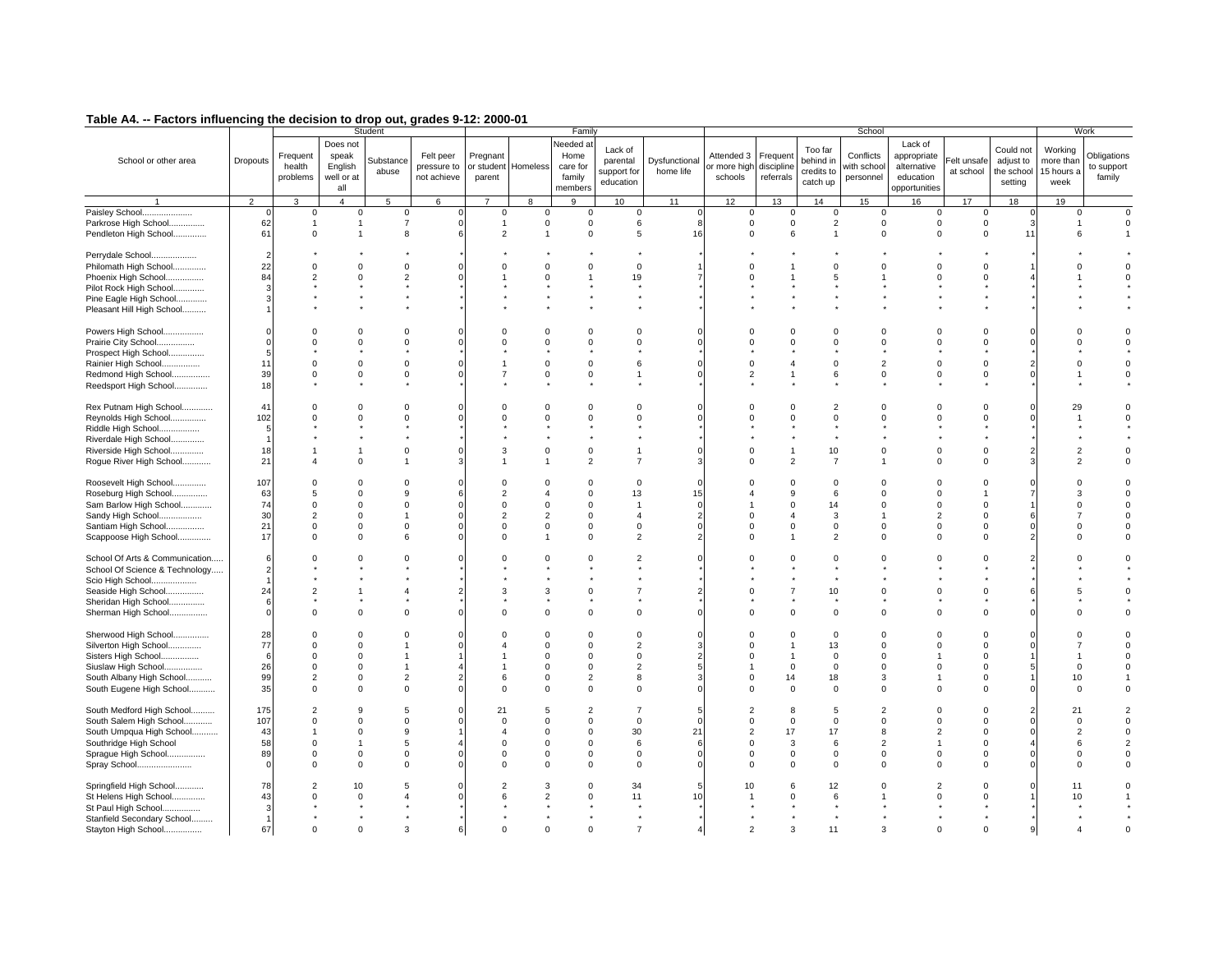|                                               |               |                                |                                                   | Student            |                                         |                                  |                | Family                                             |                                                 |                           |                                       |                                     |                                                | School                                |                                                                     |                          |                                                 |                                            | Work                                |
|-----------------------------------------------|---------------|--------------------------------|---------------------------------------------------|--------------------|-----------------------------------------|----------------------------------|----------------|----------------------------------------------------|-------------------------------------------------|---------------------------|---------------------------------------|-------------------------------------|------------------------------------------------|---------------------------------------|---------------------------------------------------------------------|--------------------------|-------------------------------------------------|--------------------------------------------|-------------------------------------|
| School or other area                          | Dropouts      | Frequent<br>health<br>problems | Does not<br>speak<br>English<br>well or at<br>all | Substance<br>abuse | Felt peer<br>pressure to<br>not achieve | Pregnant<br>or student<br>parent | Homeless       | Needed at<br>Home<br>care for<br>family<br>members | Lack of<br>parental<br>support for<br>education | Dysfunctiona<br>home life | Attended 3<br>or more high<br>schools | Frequent<br>discipline<br>referrals | Too far<br>behind in<br>credits to<br>catch up | Conflicts<br>with school<br>personnel | Lack of<br>appropriate<br>alternative<br>education<br>opportunities | Felt unsafe<br>at school | Could not<br>adjust to<br>the school<br>setting | Working<br>more thar<br>15 hours a<br>week | Obligations<br>to support<br>family |
| $\overline{1}$                                | 2             | 3                              | $\overline{4}$                                    | 5                  | 6                                       | $\overline{7}$                   | 8              | 9                                                  | 10 <sup>1</sup>                                 | 11                        | 12                                    | 13                                  | 14                                             | 15                                    | 16                                                                  | 17                       | 18                                              | 19                                         |                                     |
| Sunset High School<br>.                       | 100           | $\mathsf 0$                    |                                                   | 16                 |                                         | 5                                | $\mathbf 0$    | $\mathbf{0}$                                       | 18                                              | 21                        | 3                                     | 20                                  | 30                                             | 11                                    |                                                                     | $\mathbf 0$              |                                                 | 18                                         |                                     |
| Sutherlin High School                         | 16            | $^{\circ}$                     | $\Omega$                                          | 3                  |                                         | $\overline{a}$                   | $\mathbf 0$    | $\Omega$                                           | 8                                               | -10                       | $\Omega$                              | -1                                  | $\overline{4}$                                 | $\Omega$<br>$\Omega$                  | $\Omega$                                                            | $\Omega$                 |                                                 |                                            |                                     |
| Sweet Home High School                        | 49            | $\mathsf 0$                    | $\Omega$                                          | $\mathsf 0$        |                                         | $\overline{2}$                   | $\overline{0}$ | $\Omega$                                           | $\overline{1}$                                  |                           | $\Omega$                              | $\mathbf 0$                         | $\mathbf 0$                                    |                                       | $\mathbf 0$                                                         | $\Omega$                 |                                                 | $\Omega$                                   | $\Omega$                            |
| Taft High School                              | 66            | $\mathbf 0$                    | 2                                                 | $\overline{1}$     |                                         | $\overline{4}$                   | $\Omega$       | $\Omega$                                           | 5                                               |                           |                                       | 6                                   | 29                                             | $\Omega$                              | $\Omega$                                                            | 2                        |                                                 | 5                                          |                                     |
| The Dalles High School                        | 47            | 5                              | $\overline{7}$                                    | 19                 | 10                                      | $\mathbf{1}$                     | $\mathbf 0$    | $\mathbf 0$                                        | 15                                              | 12                        | $\mathbf 0$                           | 3                                   | 6                                              | $\mathbf 0$                           | 1                                                                   | $\mathbf 0$              |                                                 | 7                                          | $\mathbf 0$                         |
| Thurston High School                          | 72            | $\mathbf{1}$                   | $\Omega$                                          | $\mathbf 0$        |                                         | $\overline{2}$                   | $\Omega$       | $\mathbf{1}$                                       | $\overline{2}$                                  |                           | $\overline{2}$                        | $\mathbf{1}$                        | 11                                             | $\Omega$                              |                                                                     | $\Omega$                 |                                                 |                                            | $\Omega$                            |
| Tigard High School                            | 59            | $\overline{2}$                 | 6                                                 | 10                 |                                         | $\overline{4}$                   | $\Omega$       | 3                                                  | 34                                              |                           |                                       | 19                                  | $\mathbf 0$                                    | $\Omega$                              | $\Omega$                                                            | $\Omega$                 | $\Omega$                                        |                                            |                                     |
|                                               |               |                                |                                                   |                    |                                         |                                  |                |                                                    |                                                 |                           |                                       |                                     |                                                |                                       |                                                                     |                          |                                                 |                                            |                                     |
| Tillamook High School                         | 43            | $\mathbf 0$                    | $\overline{2}$                                    | $\mathbf 0$        |                                         | 10                               | 3              | $\mathbf 0$                                        |                                                 |                           | $^{\circ}$                            |                                     | 11                                             | $\mathbf 0$                           | $\mathbf 0$                                                         | $\mathbf 0$              |                                                 |                                            |                                     |
| Toledo High School                            | 26            | $\Omega$                       | $\Omega$                                          | $\Omega$           |                                         | $\Omega$                         | $\Omega$       | $\Omega$                                           | $\mathbf 0$                                     |                           | $\Omega$                              | $\Omega$                            | $\mathbf 0$                                    | $\Omega$                              | $\Omega$                                                            | $\Omega$                 |                                                 |                                            | $\Omega$                            |
| Triangle Lake School                          | $\epsilon$    | $\mathbf 0$                    | $\Omega$                                          | $\mathbf 0$        |                                         | $\Omega$                         | $\Omega$       | $\mathbf 0$                                        | $\mathbf 0$                                     |                           | $\Omega$                              | $\mathbf 0$                         | $\mathbf 0$                                    | $\Omega$                              | $\Omega$                                                            | $\Omega$                 | $\Omega$                                        | $\Omega$                                   | $\Omega$                            |
| Tualatin High School                          | 75            | $\overline{2}$                 | 6                                                 | 2                  |                                         | $\overline{4}$                   | $\Omega$       | $\mathbf 0$                                        | 9                                               | 10                        | 10                                    | 9                                   | 15                                             | $\overline{1}$                        | $\Omega$                                                            | $\Omega$                 | 3                                               | 33                                         | $\Omega$                            |
| Ukiah High School                             |               |                                |                                                   |                    |                                         |                                  |                |                                                    |                                                 |                           |                                       |                                     |                                                |                                       |                                                                     |                          |                                                 |                                            |                                     |
| Umatilla High School                          | 20            | $\mathbf{1}$                   | $\Omega$                                          | $\overline{1}$     |                                         |                                  | $\Omega$       | $\Omega$                                           | $\overline{1}$                                  |                           | $\Omega$                              |                                     | $\overline{1}$                                 | $\Omega$                              | $\Omega$                                                            | $\Omega$                 |                                                 |                                            | $\Omega$                            |
|                                               |               |                                |                                                   |                    |                                         |                                  |                |                                                    |                                                 |                           |                                       |                                     |                                                |                                       |                                                                     |                          |                                                 |                                            |                                     |
| Union High School                             | $\mathcal{C}$ | $\Omega$                       | $\Omega$                                          | $\Omega$           |                                         | $\Omega$                         | $\Omega$       | $\Omega$                                           | $\Omega$                                        |                           |                                       | $\Omega$                            | $\Omega$                                       | $\Omega$                              | $\Omega$                                                            | $\Omega$                 |                                                 | $\Omega$                                   |                                     |
| Vale High School                              | 10            | $\Omega$                       | $\Omega$                                          | $\mathbf{1}$       |                                         |                                  |                | $\Omega$                                           | $\overline{4}$                                  |                           | $\Omega$                              |                                     |                                                | $\Omega$                              | $\Omega$                                                            | $\Omega$                 |                                                 | $\Omega$                                   | 0                                   |
| Vernonia High School                          | 14            | $\Omega$                       | $\Omega$                                          | 3                  |                                         | $\Omega$                         | $\Omega$       | $\Omega$                                           | $\Omega$                                        |                           |                                       |                                     | $\boldsymbol{\Lambda}$                         | $\Omega$                              | $\Omega$                                                            | $\Omega$                 | $\Omega$                                        |                                            | $\Omega$                            |
| Wahtonka High School                          | 28            | 3                              | $\overline{2}$                                    | 8                  | 11                                      | $\overline{4}$                   |                | $\overline{1}$                                     | 15                                              |                           |                                       | 6                                   | 14                                             | 3                                     | 3                                                                   | $\Omega$                 | 14                                              | $\Omega$                                   | $\mathbf 0$                         |
| Waldport High School                          | 14            | $\mathbf{1}$                   | $\Omega$                                          | $\Omega$           |                                         | $\overline{1}$                   | $\Omega$       | $\mathsf 0$                                        | 6                                               |                           | $\Omega$                              | $\overline{2}$                      | $\overline{4}$                                 | $\overline{2}$                        | $\Omega$                                                            | $\Omega$                 |                                                 | $\Omega$                                   | 0                                   |
| Wallowa High School                           | $\epsilon$    | $\Omega$                       | $\Omega$                                          | $\Omega$           |                                         | $\Omega$                         | $\Omega$       | $\mathbf 0$                                        | 0                                               |                           | $\Omega$                              | $\Omega$                            | $\mathbf 0$                                    | $\Omega$                              | $\Omega$                                                            | $\Omega$                 | $\Omega$                                        | $\Omega$                                   | 0                                   |
|                                               |               |                                |                                                   |                    |                                         |                                  |                |                                                    |                                                 |                           |                                       |                                     |                                                |                                       |                                                                     |                          |                                                 |                                            |                                     |
| Warrenton High School                         | 16            | $\Omega$                       |                                                   | $\Omega$           |                                         | $\overline{2}$                   |                | $\Omega$                                           | $\overline{2}$                                  |                           |                                       | $\overline{2}$                      | $\overline{2}$                                 |                                       | $\Omega$                                                            | $\Omega$                 |                                                 |                                            |                                     |
| Wasco County High School                      | 5             |                                |                                                   |                    |                                         |                                  |                |                                                    |                                                 |                           |                                       |                                     |                                                |                                       |                                                                     |                          |                                                 |                                            |                                     |
| West Albany High School                       | 54            | $\overline{2}$                 | $\overline{2}$                                    | $\overline{4}$     |                                         | 5                                |                | $\Omega$                                           | 8                                               |                           | $\overline{\mathbf{c}}$               | 3                                   | 27                                             |                                       | $\Omega$                                                            |                          |                                                 | 8                                          | $\Omega$                            |
| West Linn High School                         | 29            | $\mathbf{1}$                   | $\Omega$                                          | 3                  |                                         | $\Omega$                         | $\mathbf 0$    | $\Omega$                                           | $\mathbf 0$                                     |                           | $\Omega$                              | $\mathbf 2$                         | 13                                             | $\overline{2}$                        | $\Omega$                                                            | $\Omega$                 |                                                 | $\Omega$                                   | $\Omega$                            |
| Weston - McEwen High School                   | F             | $\Omega$                       | $\Omega$                                          | $\Omega$           |                                         | $\mathbf{1}$                     | $\Omega$       | $\Omega$                                           | 0                                               |                           | $\Omega$                              | $\mathbf 0$                         | $\overline{2}$                                 | $\Omega$                              | $\Omega$                                                            | $\Omega$                 | $\Omega$                                        | $\Omega$                                   |                                     |
| Westview High School                          | 98            | $\mathsf 0$                    | $\overline{1}$                                    | $\overline{2}$     |                                         | $\overline{2}$                   | 2              | $\mathsf 0$                                        | $\overline{1}$                                  |                           | $\Omega$                              | $\overline{2}$                      | 3                                              | $\overline{1}$                        | $\Omega$                                                            | $\Omega$                 | $\mathcal{P}$                                   | $\overline{A}$                             |                                     |
|                                               |               |                                |                                                   |                    |                                         |                                  |                |                                                    |                                                 |                           |                                       |                                     |                                                |                                       |                                                                     |                          |                                                 |                                            |                                     |
| Wheeler High School                           | $\mathcal{C}$ | $\mathbf 0$                    | $\Omega$                                          | $\Omega$           |                                         | $\Omega$                         | $\Omega$       | $\Omega$                                           | $\Omega$                                        |                           | $\Omega$                              | $\Omega$                            | $\mathbf 0$                                    | $\Omega$                              | $\Omega$                                                            | $\Omega$                 | $\Omega$                                        | $\Omega$                                   | $\Omega$                            |
| Willamette High School                        | 89            | $\mathbf 0$                    | $\Omega$                                          | $\Omega$           |                                         | 12                               |                | $\Omega$                                           | 9                                               |                           | $\Omega$                              | 3                                   | $\overline{7}$                                 | $\mathbf{1}$                          | $\Omega$                                                            | $\Omega$                 | $\Omega$                                        | 10                                         | $\Omega$                            |
| Willamina High School                         | 13            | $\overline{2}$                 | $\Omega$                                          | -1                 |                                         | $\overline{4}$                   | $\Omega$       | $\Omega$                                           | 6                                               |                           | $\Omega$                              | 3                                   | $10$                                           | $\Omega$                              | $\Omega$                                                            | $\Omega$                 |                                                 | 1                                          | $\Omega$                            |
|                                               | 59            |                                |                                                   |                    |                                         | $\overline{1}$                   |                |                                                    |                                                 |                           | $\Omega$                              | $\Omega$                            |                                                |                                       | $\Omega$                                                            | $\Omega$                 |                                                 | $\Omega$                                   |                                     |
| Wilson High School                            |               | $\mathbf 0$                    | $\Omega$                                          | $\mathbf 0$        |                                         |                                  | $\Omega$       | $\Omega$                                           | $\mathbf 0$                                     |                           |                                       |                                     | $\mathbf 0$                                    | $\Omega$                              | $\Omega$                                                            | $\Omega$                 |                                                 |                                            |                                     |
| Wilsonville High School                       | 23            | 1                              | $\Omega$                                          | $^{\circ}$         |                                         | $\overline{2}$                   | $\mathbf 0$    | $\mathbf 0$                                        | $\overline{1}$                                  |                           | 3                                     | $\overline{2}$                      | 5                                              | $\Omega$                              |                                                                     |                          | -5                                              | 5                                          | $\Omega$                            |
| Winston Churchill High School                 | 15            | $\Omega$                       |                                                   | $\Omega$           |                                         | 2                                | $\Omega$       | $\Omega$                                           | $\mathbf 0$                                     |                           | $\Omega$                              | 3                                   | $\mathbf 0$                                    | $\Omega$                              | $\Omega$                                                            | $\Omega$                 |                                                 | 3                                          | 0                                   |
| Woodburn High School                          | 104           | $\overline{4}$                 | 3                                                 | 8                  |                                         | 16                               | $\mathbf 0$    | $\Omega$                                           | 18                                              | 22                        |                                       | $\Omega$                            | 23                                             | $\overline{1}$                        | $\Omega$                                                            | $\Omega$                 |                                                 | 23                                         | $\mathbf 0$                         |
|                                               |               |                                |                                                   |                    |                                         |                                  |                | $\overline{1}$                                     |                                                 |                           | $\overline{0}$                        | $\overline{4}$                      |                                                |                                       |                                                                     |                          |                                                 |                                            |                                     |
| Yamhill-Carlton High School                   | 19            | 6                              | $\mathsf 0$                                       | $\overline{1}$     |                                         | $\overline{2}$                   | $\mathbf 0$    |                                                    | 3                                               |                           |                                       |                                     | $\,0\,$                                        | -1                                    | $\mathsf 0$                                                         | $\mathbf 0$              |                                                 | 3                                          | $\mathsf{O}\xspace$                 |
| Yoncalla High School                          |               |                                |                                                   |                    |                                         |                                  |                |                                                    |                                                 |                           |                                       |                                     |                                                |                                       |                                                                     |                          |                                                 |                                            |                                     |
| II. Alternative Schools                       |               |                                |                                                   |                    |                                         |                                  |                |                                                    |                                                 |                           |                                       |                                     |                                                |                                       |                                                                     |                          |                                                 |                                            |                                     |
| <b>Brown Education Center</b>                 | 17            | -1                             | $\Omega$                                          | $\overline{1}$     |                                         | 3                                | $\mathbf 0$    | $\overline{2}$                                     | $\overline{4}$                                  |                           |                                       | $\Omega$                            | 6                                              | $\Omega$                              |                                                                     | $\Omega$                 | $\Omega$                                        | 5                                          | $\Omega$                            |
| Centennial Learning Center                    | 44            | $\overline{4}$                 | $\mathsf 0$                                       | 27                 |                                         | $\overline{7}$                   | 3              | $\mathbf 0$                                        | 20                                              | 20                        | $\mathbf 0$                           | $\overline{4}$                      | 10                                             | $\mathbf 0$                           | $\mathbf{1}$                                                        | $\mathbf 0$              |                                                 | 5                                          | $\mathsf{O}\xspace$                 |
|                                               |               |                                |                                                   |                    |                                         |                                  |                |                                                    |                                                 |                           |                                       |                                     |                                                |                                       |                                                                     |                          |                                                 |                                            |                                     |
| Churchill Alternative Education               | 20            | $\mathbf 0$                    | $\mathbf 0$                                       | $\mathsf 0$        |                                         | $\mathbf 0$                      | $\mathbf 0$    | $\mathsf 0$                                        | $\mathbf 0$                                     |                           | $\Omega$                              | $\mathbf 0$                         | $\mathbf 0$                                    | $\mathbf 0$                           | $\mathbf 0$                                                         | $\Omega$                 | $\Omega$                                        | 0                                          | $\mathbf 0$                         |
| Community School                              | 84            | $\overline{2}$                 |                                                   | $\Omega$           |                                         | 32                               |                | $\mathbf{1}$                                       | 14                                              | 13                        | 6                                     | $\Omega$                            | 10                                             | $\Omega$                              |                                                                     | $\Omega$                 |                                                 | 12                                         |                                     |
| <b>Fariss Street School</b>                   |               |                                |                                                   |                    |                                         |                                  |                |                                                    |                                                 |                           |                                       |                                     |                                                |                                       |                                                                     |                          |                                                 |                                            |                                     |
|                                               |               |                                |                                                   |                    |                                         |                                  |                |                                                    |                                                 |                           |                                       |                                     |                                                |                                       |                                                                     |                          |                                                 |                                            |                                     |
| Gateways Learning Center                      |               |                                |                                                   |                    |                                         |                                  |                |                                                    |                                                 |                           |                                       |                                     |                                                |                                       | $\Omega$                                                            |                          |                                                 | 3                                          |                                     |
| Helensview High School                        | 23            | $\overline{2}$                 | 2                                                 | $\overline{2}$     |                                         | $\Omega$                         | $\overline{2}$ | $\Omega$                                           | $\overline{4}$                                  |                           | $\Omega$                              |                                     | $\mathbf 0$                                    | -1                                    |                                                                     | $\Omega$                 |                                                 |                                            | $\Omega$                            |
| Marshall High School (Deschutes)              | 90            | $\mathbf 0$                    | $\Omega$                                          | $\overline{2}$     |                                         | $\overline{2}$                   | $\overline{4}$ | $\overline{1}$                                     | 26                                              | 12                        |                                       | 3                                   | 14                                             | $\Omega$                              | $\Omega$                                                            | $\Omega$                 | $\overline{\mathbf{2}}$                         | 11                                         | $\mathbf 0$                         |
| Opportunity Center                            | 50            | 6                              | $\Omega$                                          | $\mathbf 0$        |                                         | $\overline{4}$                   | 3              | $\Omega$                                           | $\overline{1}$                                  | 2                         | 5                                     | $\mathbf{1}$                        | $\mathbf 0$                                    | $\Omega$                              | $\Omega$                                                            | $\Omega$                 | 3                                               | 5                                          | 4                                   |
|                                               | 18            | $\overline{1}$                 | $\Omega$                                          | $\mathbf 0$        |                                         | $\mathbf 0$                      | $\mathbf 0$    | $\Omega$                                           | 12                                              |                           | 5                                     | $\overline{2}$                      | 11                                             | $\Omega$                              | $\Omega$                                                            | $\Omega$                 |                                                 | 6                                          | $\Omega$                            |
| Opportunity House<br>PPS Alternative Programs | 929           | 19                             |                                                   | 57                 |                                         | 69                               | 56             | $\overline{A}$                                     | 90                                              | 55                        |                                       | 27                                  | 30                                             | $\overline{2}$                        | -1                                                                  | $\mathbf 0$              | 19                                              | 147                                        | 76                                  |
|                                               |               |                                |                                                   |                    |                                         |                                  |                |                                                    |                                                 |                           | 14                                    |                                     |                                                |                                       |                                                                     |                          |                                                 |                                            |                                     |
| Roberts HSC/TPP                               | 53            | $\mathbf 0$                    | $\mathbf 0$                                       | $\mathsf 0$        |                                         | $\mathbf 0$                      | $\mathbf 0$    | $\Omega$                                           | $\mathbf 0$                                     |                           | $\overline{0}$<br>$\Omega$            | $\mathbf 0$                         | $\mathbf 0$                                    | $\mathbf 0$                           | 0                                                                   | $\mathbf 0$              | $\Omega$                                        | 6                                          | $^{\circ}$                          |
| South Lane Academy                            | 22            | $\Omega$                       | $\mathbf 0$                                       | $\overline{1}$     |                                         | $\Omega$                         | $\mathbf 0$    | $\mathbf 0$                                        | $\overline{2}$                                  |                           |                                       | $\Omega$                            | $\overline{2}$                                 | $\Omega$                              | $\Omega$                                                            | $\Omega$                 | $\Omega$                                        | $\overline{2}$                             | $\mathbf 0$                         |
|                                               |               |                                |                                                   |                    |                                         |                                  |                |                                                    |                                                 |                           |                                       |                                     |                                                |                                       |                                                                     |                          |                                                 |                                            |                                     |
|                                               |               |                                |                                                   |                    |                                         |                                  |                |                                                    |                                                 |                           |                                       |                                     |                                                |                                       |                                                                     |                          |                                                 |                                            |                                     |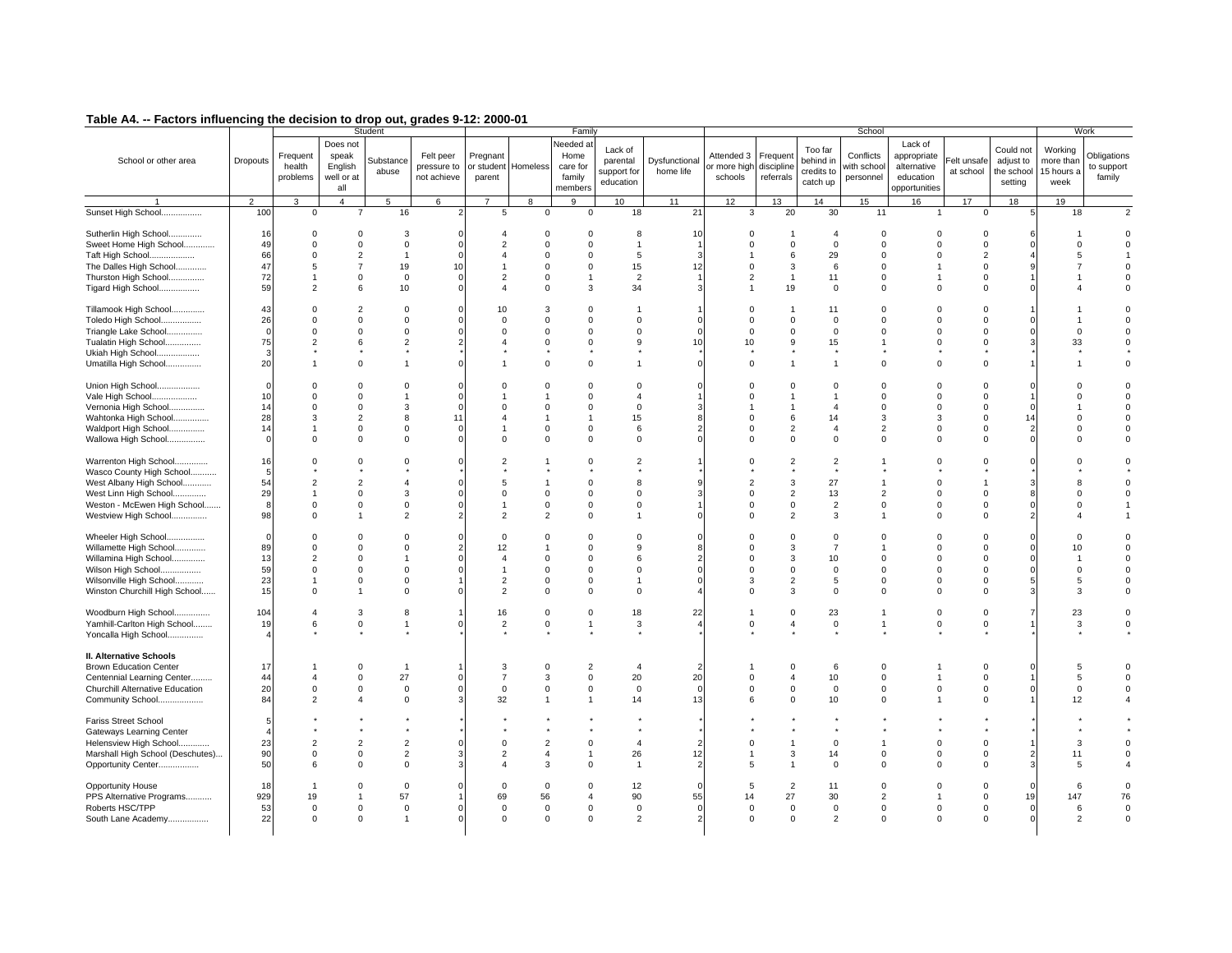|  |  | Table A4. -- Factors influencing the decision to drop out, grades 9-12: 2000-01 |
|--|--|---------------------------------------------------------------------------------|
|--|--|---------------------------------------------------------------------------------|

| - ------- -----------                                                                                    |                               |                                                                      |                                                           | Student                                            |                                         |                                               |                                             | Family                                                                 |                                                    |                            |                                                                |                                                            |                                               | School                                                                  |                                                                     |                                                                                   |                                                 |                                                              | Work                                   |
|----------------------------------------------------------------------------------------------------------|-------------------------------|----------------------------------------------------------------------|-----------------------------------------------------------|----------------------------------------------------|-----------------------------------------|-----------------------------------------------|---------------------------------------------|------------------------------------------------------------------------|----------------------------------------------------|----------------------------|----------------------------------------------------------------|------------------------------------------------------------|-----------------------------------------------|-------------------------------------------------------------------------|---------------------------------------------------------------------|-----------------------------------------------------------------------------------|-------------------------------------------------|--------------------------------------------------------------|----------------------------------------|
| School or other area                                                                                     | Dropouts                      | Frequent<br>health<br>problems                                       | Does not<br>speak<br>English<br>well or at<br>all         | Substance<br>abuse                                 | Felt peer<br>pressure to<br>not achieve | Pregnant<br>parent                            | or student Homeless                         | Needed at<br>Home<br>care for<br>family<br>members                     | Lack of<br>parental<br>support for<br>education    | Dysfunctional<br>home life | Attended 3<br>or more high<br>schools                          | Frequen<br>discipline<br>referrals                         | Too far<br>behind i<br>credits to<br>catch up | Conflicts<br>with schoo<br>personnel                                    | Lack of<br>appropriate<br>alternative<br>education<br>opportunities | Felt unsafe<br>at school                                                          | Could not<br>adjust to<br>the school<br>setting | Working<br>more than<br>15 hours a<br>week                   | Obligations<br>to support<br>family    |
|                                                                                                          | $\overline{2}$                | $\mathbf{3}$                                                         | $\overline{4}$                                            | 5                                                  | 6                                       | $\overline{7}$                                | 8                                           | 9                                                                      | 10                                                 | 11                         | 12                                                             | 13                                                         | 14                                            | 15                                                                      | 16                                                                  | 17                                                                                | 18                                              | 19                                                           |                                        |
| <b>III. Charter Schools</b><br>21st Century Academy<br>Armadillo Technical Academy                       | $\epsilon$<br>F.              | $\mathbf 0$                                                          | $\Omega$                                                  | $\Omega$                                           |                                         | $\Omega$                                      | $\Omega$                                    | $\Omega$                                                               | $\Omega$                                           |                            | $\Omega$                                                       | $\mathbf 0$                                                | $\Omega$                                      | $\Omega$                                                                | $\Omega$                                                            | $\Omega$                                                                          | $\mathbf 0$                                     | $\Omega$                                                     |                                        |
| <b>Destinations Charter School</b><br>Lincoln City Career Technical High<br>Mc Coy Public Charter School | 17<br>10<br>20                | $\Omega$<br>0<br>$\overline{2}$                                      | $\Omega$<br>$\Omega$<br>$\Omega$                          | $\overline{a}$<br>$\mathbf 0$<br>$\mathbf{R}$      |                                         | $\Omega$<br>3<br>5                            | $\Omega$<br>$\mathcal{P}$                   | $\Omega$<br>$\mathbf 0$<br>$\Omega$                                    | 13<br>0<br>$\Omega$                                |                            |                                                                | 3<br>$\mathsf 0$<br>2                                      | 10<br>$\overline{4}$<br>$\overline{2}$        | $\overline{2}$<br>0<br>$\Omega$                                         | $\Omega$<br>$\mathbf 0$<br>$\Omega$                                 | $\Omega$<br>0<br>$\Omega$                                                         |                                                 |                                                              |                                        |
| Molalla Alternative Options<br>Pioneer Youth Corps Academy<br>Willamette Valley Community School         | 31                            | $\overline{1}$<br>$\Omega$                                           | $\Omega$<br>$\Omega$                                      | $\Omega$<br>$\mathbf 0$                            |                                         | $\overline{\mathbf{A}}$<br>$\Omega$           | $\Omega$<br>$\Omega$                        | $\mathbf 0$<br>$\mathbf 0$                                             | 10<br>$\mathbf 0$                                  | 10                         |                                                                | $\mathsf 0$<br>$\Omega$                                    | 6<br>$\Omega$                                 | $\mathbf 0$<br>$\Omega$                                                 | $\Omega$<br>$\Omega$                                                | $\mathbf 0$<br>$\mathbf 0$                                                        |                                                 | g                                                            |                                        |
| <b>IV. School Districts</b><br>Beaverton SD 48J<br>Bend SD1                                              | 550<br>209                    | 5<br>$\mathbf 0$<br>$\mathsf 0$                                      | 22<br>$\mathbf 0$<br>$\Omega$                             | 27<br>6<br>10                                      | 14<br>$\mathbf{Q}$                      | 41<br>12<br>$\overline{2}$                    |                                             | 5<br>$\Omega$                                                          | 51<br>35                                           | 46<br>22<br>12             | 11<br>$\overline{2}$<br>$\Omega$                               | 39<br>$\overline{4}$<br>$\overline{4}$                     | 124<br>25<br>10                               | 19<br>5<br>$\overline{2}$                                               | 12<br>$\Omega$<br>$\Omega$                                          | $\Omega$<br>1<br>$\Omega$                                                         | 29<br>9<br>$\overline{2}$                       | 60<br>13<br>13                                               | 19<br>$\Omega$<br>$\Omega$             |
| Coos Bay SD 9<br>Corvallis SD 509J<br>Eugene SD 4J<br>Greater Albany SD 8J                               | 57<br>55<br>168<br>153        | 2<br>$\overline{7}$<br>4                                             | $\Omega$<br>$\mathbf{1}$<br>$\overline{2}$                | 14<br>$\mathbf 3$<br>6                             | 3                                       | 3<br>$\overline{7}$<br>11                     | $\overline{4}$                              | $\overline{1}$<br>$\overline{1}$<br>$\overline{2}$                     | 29<br>14<br>$\mathbf{1}$<br>16                     | 14<br>11<br>12             | $\Omega$<br>5<br>$\overline{2}$                                | 4<br>6<br>17                                               | 17<br>8<br>45                                 | $\Omega$<br>$\mathbf{1}$<br>$\boldsymbol{\Delta}$                       | $\Omega$<br>$\Omega$                                                | 1<br>$\Omega$<br>$\mathbf{1}$                                                     | 12                                              | $\overline{4}$<br>10<br>18                                   |                                        |
| Gresham-Barlow SD 10J<br>Hillsboro SD 1J<br>Hood River SD 1                                              | 162<br>159<br>24              | $\overline{2}$<br>$\overline{2}$<br>$\Omega$                         | $\Omega$<br>5<br>$\mathbf{Q}$                             | 8<br>$\Omega$<br>6                                 | 38                                      | $\Omega$<br>5<br>$\Omega$                     | $\Omega$<br>$\Omega$                        | $\overline{1}$<br>$\Omega$<br>$\Omega$                                 | $\overline{4}$<br>56<br>$\overline{2}$             | 11<br>19                   |                                                                | 6<br>12<br>9                                               | 23<br>40<br>$\overline{4}$                    | -1<br>$\overline{4}$<br>$\Omega$                                        | 3<br>44<br>$\Omega$                                                 | $\mathbf{1}$<br>$\Omega$<br>$\Omega$                                              | 35                                              | 11<br>6                                                      |                                        |
| Klamath County SD<br>Klamath Falls City Schools<br>Lake Oswego SD 7J                                     | 37<br>80<br>55                | -1                                                                   | $\mathbf 0$<br>$\Omega$                                   | $\overline{2}$<br>$\overline{2}$<br>$\overline{2}$ | $\Omega$                                | $\overline{\mathbf{A}}$<br>6<br>$\mathbf 0$   | $\Omega$<br>$\Omega$                        | $\overline{1}$<br>$^{\circ}$                                           | 8<br>$\overline{4}$                                |                            | ĥ                                                              | 8<br>16<br>3                                               | 15<br>$\overline{7}$<br>5                     | 1<br>$\overline{2}$<br>1                                                | $\Omega$<br>$\Omega$                                                | $\Omega$<br>$\Omega$<br>$\Omega$                                                  |                                                 | $\Omega$                                                     |                                        |
| Lincoln County SD<br>Medford SD 549<br>Molalla SD 35<br>Morrow SD 1<br>North Clackamas SD 12             | 162<br>314<br>58<br>18<br>185 | 3<br>$\overline{2}$<br>1<br>1<br>6                                   | 6<br>11<br>3<br>$\overline{1}$<br>$\overline{7}$          | $\overline{2}$<br>10<br>5<br>$\mathbf 0$<br>13     | $\overline{2}$<br>$\Omega$<br>23        | 13<br>28<br>$\overline{7}$<br>3<br>12         | $\overline{7}$<br>$\Omega$<br>2             | $\overline{2}$<br>5<br>$\overline{1}$<br>$\mathbf 0$<br>$\overline{2}$ | 19<br>26<br>25<br>$\overline{1}$<br>$\overline{7}$ | 13<br>23<br>18<br>36       | $\Omega$<br>$\Omega$                                           | 8<br>21<br>8<br>$\overline{1}$<br>3                        | 42<br>56<br>21<br>10<br>28                    | $\overline{2}$<br>8<br>1<br>$\Omega$<br>-1                              | 0<br>$\Omega$<br>$\Omega$<br>$\Omega$                               | $\overline{2}$<br>$\mathbf 0$<br>$\Omega$<br>$\mathbf 0$<br>$\overline{1}$        | 6<br>38<br>10<br>$\overline{2}$<br>24           | 28<br>38<br>13<br>$\overline{2}$<br>47                       | $\overline{2}$                         |
| Phoenix-Talent SD 4<br>Portland SD 1J                                                                    | 89<br>1696                    | 3<br>22                                                              | $\Omega$                                                  | 3<br>66                                            | $\overline{2}$                          | $\overline{2}$<br>76                          | $\overline{2}$<br>63                        | $\overline{2}$<br>$\overline{4}$                                       | 21<br>92                                           | 61                         | $\mathcal{R}$<br>14                                            | $\overline{2}$<br>33                                       | 8<br>41                                       | -1<br>3                                                                 | $\Omega$<br>$\overline{2}$                                          | $\Omega$<br>$\mathbf 0$                                                           | 20                                              | $\overline{2}$<br>158                                        | 85                                     |
| Roseburg SD 4<br>Salem/Keizer SD 24J<br>Sheridan SD 48J<br>Springfield SD19<br>Three Rivers SD           | 126<br>710<br>24<br>154<br>94 | 9<br>$\mathbf 0$<br>$\overline{1}$<br>3<br>$\mathbf{1}$              | $\Omega$<br>$\mathsf 0$<br>2<br>10<br>$\mathbf 0$         | 17<br>$\mathbf 0$<br>$\mathbf 0$<br>6<br>10        | $\Omega$<br>$\Omega$<br>$\Omega$        | 16<br>0<br>$\mathbf 0$<br>$\overline{4}$<br>5 | 6<br>$\mathbf 0$<br>$\Omega$<br>3<br>3      | $\Omega$<br>0<br>$\mathbf 0$<br>$\overline{1}$<br>$\mathbf 0$          | 19<br>$\mathbf 0$<br>17<br>40<br>20                | 29<br>6<br>22              | 21<br>$\Omega$<br>5<br>12<br>$\overline{2}$                    | 18<br>$\mathsf 0$<br>$\overline{2}$<br>$\overline{7}$<br>5 | 17<br>$\mathbf 0$<br>15<br>24<br>10           | $\overline{2}$<br>$\mathbf 0$<br>$\Omega$<br>$\mathbf 0$<br>$\mathbf 0$ | $\Omega$<br>$\mathbf 0$<br>$\Omega$<br>3<br>$\Omega$                | $\overline{1}$<br>$\mathbf 0$<br>$\Omega$<br>$\mathbf 0$<br>$\overline{1}$        |                                                 | 27<br>$\overline{7}$<br>$\mathsf{R}$<br>12<br>$\overline{2}$ | $\mathbf 0$<br>$\mathbf 0$<br>$\Omega$ |
| Tigard SD 23J<br>West Linn SD 3J                                                                         | 134<br>52                     | $\overline{4}$<br>$\mathbf{2}$                                       | 12<br>$\mathbf 0$                                         | 12<br>3                                            | $\overline{2}$                          | 8<br>2                                        | $\mathsf{O}\xspace$<br>$\mathbf 0$          | $\mathbf{3}$<br>$\mathbf 0$                                            | 43<br>$\overline{1}$                               | 13                         | 11<br>3                                                        | 28<br>$\overline{4}$                                       | 15<br>18                                      | $\mathbf{1}$<br>$\overline{2}$                                          | $\mathbf 0$<br>$\mathbf{0}$                                         | $\mathsf 0$<br>$\mathbf 0$                                                        | 3<br>13                                         | 37<br>5                                                      | $\Omega$                               |
| V. Counties<br>Baker County<br>Benton County<br>Clackamas County<br>Clatsop County<br>Columbia County    | 19<br>81<br>502<br>66<br>96   | $\mathbf 0$<br>$\overline{2}$<br>15<br>$\overline{2}$<br>$\mathbf 0$ | $\Omega$<br>$\mathbf 0$<br>21<br>$\mathbf{1}$<br>$\Omega$ | $\mathsf 0$<br>16<br>55<br>5<br>13                 | 2<br>5<br>37<br>$\Omega$                | $\overline{4}$<br>30<br>8<br>$\overline{7}$   | 6<br>$\overline{4}$<br>3                    | $\mathbf 0$<br>$\overline{1}$<br>10<br>$\mathbf 0$<br>$\mathbf 0$      | $\Omega$<br>14<br>87<br>11<br>22                   | 15<br>97<br>15             | $\Omega$<br>$\Omega$<br>10<br>$\overline{2}$<br>$\overline{2}$ | $\mathsf 0$<br>6<br>36<br>12<br>$\overline{7}$             | $\mathbf{1}$<br>17<br>104<br>17<br>12         | $\Omega$<br>$\mathbf 0$<br>12<br>$\mathbf{1}$<br>3                      | $\Omega$<br>$\Omega$<br>13<br>$\Omega$<br>$\Omega$                  | $\Omega$<br>1<br>-1<br>$\overline{1}$<br>$\mathbf 0$                              | 14<br>70                                        | $\Omega$<br>$\overline{\mathbf{A}}$<br>85<br>14<br>11        |                                        |
| Coos County<br>Crook County<br>Curry County<br>Deschutes County<br>Douglas County<br>Gilliam County      | 107<br>28<br>45<br>271<br>287 | 3<br>$\blacktriangleleft$<br>1<br>$\overline{1}$<br>14<br>$\Omega$   | $\mathcal{P}$<br>$\mathbf 0$<br>$\Omega$                  | 15<br>2<br>$\overline{4}$<br>8<br>36<br>$\Omega$   | 9<br>$\Omega$<br>$\Omega$<br>11<br>24   | 4<br>3<br>3<br>23<br>28<br>$\mathbf 0$        | $\Omega$<br>$\overline{a}$<br>8<br>$\Omega$ | $\overline{2}$<br>$\Omega$<br>3<br>3<br>$\mathbf 0$<br>$\mathbf 0$     | 38<br>$\overline{1}$<br>9<br>40<br>119<br>$\Omega$ | 30<br>26<br>96             | $\Omega$<br>$\overline{2}$<br>5<br>27<br>$\Omega$              | 9<br>9<br>$\overline{4}$<br>6<br>43<br>$\mathbf 0$         | 21<br>13<br>17<br>37<br>59<br>$\Omega$        | 5<br>-1<br>$\overline{1}$<br>5<br>11<br>$\Omega$                        | 0<br>$\Omega$<br>$\Omega$<br>2<br>$\overline{2}$<br>$\Omega$        | $\Omega$<br>$\Omega$<br>$\Omega$<br>$\mathbf{1}$<br>$\overline{1}$<br>$\mathbf 0$ | $\Omega$<br>6<br>10<br>28                       | 19<br>$\mathcal{R}$<br>20<br>37<br>$\Omega$                  |                                        |
| Grant County<br>Harney County                                                                            | 2<br>11                       | $\mathbf 0$                                                          | $\Omega$                                                  | $\Omega$                                           | $\Omega$                                | $\Omega$                                      | $\Omega$                                    | $\Omega$                                                               | $\Omega$                                           |                            | $\Omega$                                                       | $\Omega$                                                   | $\Omega$                                      | $\mathbf 0$                                                             | $\Omega$                                                            | $\mathbf 0$                                                                       | $\mathbf 0$                                     | $\Omega$                                                     |                                        |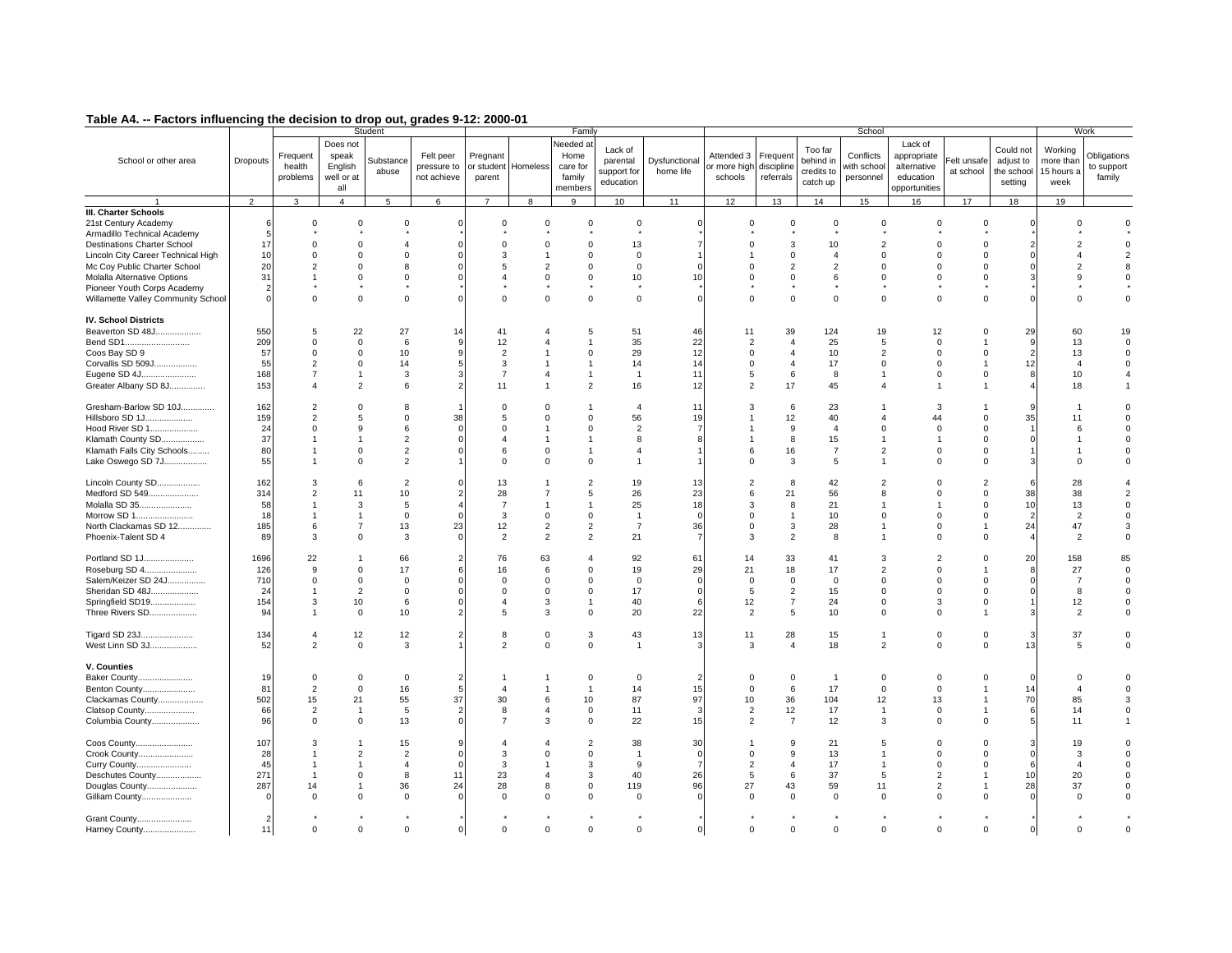|                      |                 |                                |                                                   | Student            |                                         |                                           |    | Family                                             |                                                 |                            |                                                           |           |                                                | School                                |                                                                     |                          |                                                 |                                            | Work                                |
|----------------------|-----------------|--------------------------------|---------------------------------------------------|--------------------|-----------------------------------------|-------------------------------------------|----|----------------------------------------------------|-------------------------------------------------|----------------------------|-----------------------------------------------------------|-----------|------------------------------------------------|---------------------------------------|---------------------------------------------------------------------|--------------------------|-------------------------------------------------|--------------------------------------------|-------------------------------------|
| School or other area | <b>Dropouts</b> | Frequent<br>health<br>problems | Does not<br>speak<br>English<br>well or at<br>all | Substance<br>abuse | Felt peer<br>pressure to<br>not achieve | Pregnant<br>or student Homeless<br>parent |    | Needed at<br>Home<br>care for<br>family<br>members | Lack of<br>parental<br>support for<br>education | Dysfunctional<br>home life | Attended 3 Frequent<br>or more high discipline<br>schools | referrals | Too far<br>behind in<br>credits to<br>catch up | Conflicts<br>with school<br>personnel | Lack of<br>appropriate<br>alternative<br>education<br>opportunities | Felt unsafe<br>at school | Could not<br>adjust to<br>the school<br>setting | Working<br>more than<br>15 hours a<br>week | Obligations<br>to support<br>family |
|                      | 2               | 3                              | $\Delta$                                          | 5                  | 6                                       | $\overline{ }$                            | 8  | 9                                                  | 10                                              | 11                         | 12                                                        | 13        | 14                                             | 15                                    | 16                                                                  | 17                       | 18                                              | 19                                         |                                     |
| Hood River County    | 24              | $^{\circ}$                     | a                                                 | 6                  |                                         | $\Omega$                                  |    | $\Omega$                                           | $\overline{2}$                                  |                            |                                                           | 9         |                                                | $\Omega$                              | $\cap$                                                              | $\Omega$                 |                                                 |                                            |                                     |
| Jackson County       | 622             | 14                             |                                                   | 30                 |                                         | 36                                        | 12 |                                                    | 103                                             |                            |                                                           |           | 149                                            |                                       |                                                                     |                          |                                                 | 53                                         |                                     |
| Jefferson County     | 54              |                                |                                                   | $\overline{2}$     |                                         |                                           |    |                                                    | $\overline{2}$                                  |                            |                                                           |           |                                                |                                       |                                                                     |                          |                                                 |                                            |                                     |
| Josephine County     | 183             | 3                              |                                                   | 21                 | 22                                      |                                           |    |                                                    | 49                                              | 36                         |                                                           | 21        | 36                                             |                                       |                                                                     |                          |                                                 |                                            |                                     |
| Klamath County       | 117             |                                |                                                   |                    |                                         | 10                                        |    |                                                    | 12                                              |                            |                                                           | 24        | 22                                             |                                       |                                                                     |                          |                                                 |                                            |                                     |
| Lake County          |                 |                                |                                                   |                    |                                         |                                           |    |                                                    |                                                 |                            |                                                           |           |                                                |                                       |                                                                     |                          |                                                 |                                            |                                     |
| Lane County          | 578             |                                |                                                   |                    | 32                                      |                                           |    |                                                    | 92                                              |                            |                                                           | 36        | 77                                             |                                       |                                                                     |                          | 26                                              |                                            |                                     |
| Lincoln County       | 162             |                                |                                                   |                    |                                         | 13                                        |    |                                                    | 19                                              |                            |                                                           |           | 42                                             |                                       |                                                                     |                          |                                                 |                                            |                                     |
| Linn County          | 330             |                                |                                                   | 13                 |                                         | 19                                        |    |                                                    | 25                                              | 29                         |                                                           | 22        | 52                                             |                                       |                                                                     |                          |                                                 |                                            |                                     |
| Malheur County       | 49              |                                |                                                   |                    |                                         |                                           |    |                                                    |                                                 |                            |                                                           | 3         | 10                                             |                                       |                                                                     |                          |                                                 |                                            |                                     |
| Marion County        | 1035            |                                |                                                   |                    | 27                                      | 24                                        |    |                                                    | 66                                              |                            |                                                           |           | 57                                             |                                       |                                                                     |                          | 20                                              |                                            |                                     |
| Morrow County        | 18              |                                |                                                   |                    |                                         |                                           |    |                                                    |                                                 |                            |                                                           |           |                                                |                                       |                                                                     |                          |                                                 |                                            |                                     |
| Multnomah County     | 2291            |                                |                                                   | 114                |                                         |                                           |    |                                                    | 139                                             | 121                        |                                                           |           |                                                |                                       |                                                                     |                          |                                                 |                                            |                                     |
| Polk County          | 97              |                                |                                                   | 15                 |                                         |                                           |    |                                                    | 20                                              |                            |                                                           |           | 39                                             |                                       |                                                                     |                          |                                                 |                                            |                                     |
| Sherman County       |                 |                                |                                                   |                    |                                         |                                           |    |                                                    |                                                 |                            |                                                           |           | $\Omega$                                       |                                       |                                                                     |                          |                                                 |                                            |                                     |
| Tillamook County     | 49              |                                |                                                   |                    |                                         |                                           |    |                                                    |                                                 |                            |                                                           |           | 11                                             |                                       |                                                                     |                          |                                                 |                                            |                                     |
| Umatilla County      | 188             |                                |                                                   | 14                 |                                         |                                           |    |                                                    |                                                 | 36                         |                                                           | 10        | 20                                             |                                       |                                                                     |                          | 24                                              |                                            |                                     |
| Union County         | 46              |                                |                                                   |                    |                                         |                                           |    |                                                    |                                                 |                            |                                                           |           |                                                |                                       |                                                                     |                          |                                                 |                                            |                                     |
| Wallowa County       |                 |                                |                                                   |                    |                                         |                                           |    |                                                    |                                                 |                            |                                                           |           |                                                |                                       |                                                                     |                          |                                                 |                                            |                                     |
| Wasco County         | 8               |                                |                                                   |                    | 21                                      |                                           |    |                                                    | 31                                              |                            |                                                           | 10        | 21                                             |                                       |                                                                     |                          | 23                                              |                                            |                                     |
| Washington County    | 976             |                                |                                                   |                    | 61                                      |                                           |    |                                                    | 165                                             | 84                         | 23                                                        | 81        | 188                                            | 24                                    |                                                                     |                          | 67                                              |                                            |                                     |
| Wheeler County       |                 |                                |                                                   |                    |                                         |                                           |    |                                                    |                                                 |                            |                                                           |           |                                                |                                       |                                                                     |                          |                                                 |                                            |                                     |
| Yamhill County       | 296             |                                |                                                   | 34                 | 30                                      | 24                                        | 20 |                                                    | 116                                             | 65                         | 13                                                        | 28        | 104                                            | 13                                    | 10                                                                  |                          |                                                 |                                            |                                     |

Note: Not every dropout had factors reported, and more than factor could be reported for any dropout. Detailed data is suppressed in schools with small numbers of dropouts to protect student confidentiality.<br>SOURCE: Oregon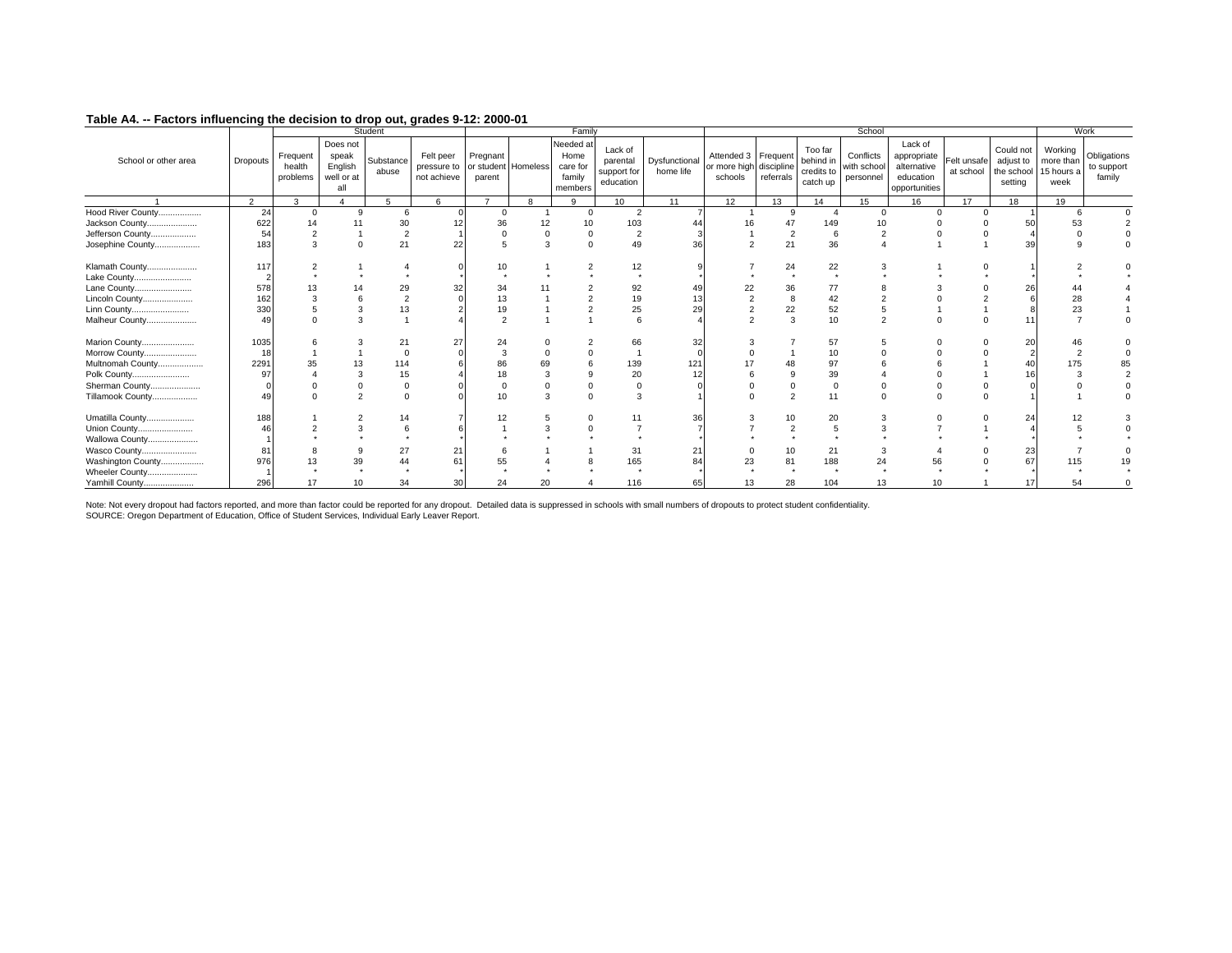|                                |                 |                                |                                                   | Student            |                                                             |                    |          | Family                                             |                                                 |                            |                                                           |            |                                                | School                                |                                                                     |                          |                                                 |                                            | Work                                |
|--------------------------------|-----------------|--------------------------------|---------------------------------------------------|--------------------|-------------------------------------------------------------|--------------------|----------|----------------------------------------------------|-------------------------------------------------|----------------------------|-----------------------------------------------------------|------------|------------------------------------------------|---------------------------------------|---------------------------------------------------------------------|--------------------------|-------------------------------------------------|--------------------------------------------|-------------------------------------|
| School or other area           | <b>Dropouts</b> | Frequent<br>health<br>problems | Does not<br>speak<br>English<br>well or at<br>all | Substance<br>abuse | Felt peer<br>pressure to or student Homeless<br>not achieve | Pregnant<br>parent |          | Needed at<br>home<br>care for<br>family<br>members | Lack of<br>parental<br>support for<br>education | Dysfunctional<br>home life | Attended 3 Frequent<br>or more high discipline<br>schools | referrals  | Too far<br>behind in<br>credits to<br>catch up | Conflicts<br>with school<br>personnel | Lack of<br>appropriate<br>alternative<br>education<br>opportunities | Felt unsafe<br>at school | Could not<br>adjust to<br>the school<br>setting | Working<br>more than<br>15 hours a<br>week | Obligations<br>to support<br>family |
|                                | $\Omega$        | ঽ                              |                                                   |                    |                                                             |                    |          | $\Omega$                                           | 10                                              | 11                         | 12                                                        | 13         | 14                                             | 15                                    | 16                                                                  | 17                       | 18                                              | 19                                         | $20^{-}$                            |
| Oregon Statewide Totals        | 8,713           | 168                            | 160                                               | 537                | 325                                                         | 469                | 171      | 68                                                 | 1,210                                           | 864                        | 176                                                       | 503        | 1,248                                          | 137                                   | 106                                                                 | 13                       | 502                                             | 792                                        | 124                                 |
| Male<br>Female                 | 4,760<br>3,953  | 58<br>110                      | 100<br>60                                         | 342<br>195         | 182<br>143                                                  | 56<br>413          | 89<br>82 | 18<br>50                                           | 643<br>567                                      | 441<br>423                 | 88<br>88                                                  | 395<br>108 | 756<br>492                                     | 91<br>46                              | 71<br>35                                                            |                          | 284<br>218                                      | 453<br>339                                 | 62<br>62                            |
| White                          | 6,099           | 143                            |                                                   | 448                | 238                                                         | 298                | 146      | 34                                                 | 921                                             | 684                        | 132                                                       | 387        | 978                                            | 113                                   | 66                                                                  |                          | 391                                             | 506                                        | 61                                  |
| Black                          | 452             |                                |                                                   |                    |                                                             | 31                 | 9        |                                                    | 22                                              | 22                         | 10                                                        | 24         | 22                                             |                                       |                                                                     |                          |                                                 | 18                                         |                                     |
| Hispanic                       | 1,486           | 13                             | 144                                               | 53                 | 58                                                          | 114                |          | 27                                                 | 210                                             |                            | 22                                                        | 64         | 187                                            |                                       | 33                                                                  |                          | 63                                              | 212                                        | 52                                  |
| Asian/Pacific Islander         | 294             |                                |                                                   |                    |                                                             |                    |          |                                                    | 19                                              |                            |                                                           | 6          | 20                                             |                                       |                                                                     |                          |                                                 | 28                                         |                                     |
| American Indian/Alaskan Native | 268             |                                |                                                   | 22                 |                                                             |                    |          |                                                    | 35                                              |                            |                                                           | 19         | 30                                             |                                       |                                                                     |                          |                                                 | 18                                         |                                     |
| Race unknown                   |                 |                                |                                                   |                    |                                                             |                    |          |                                                    | 3                                               |                            |                                                           | 3          | 11                                             |                                       |                                                                     |                          |                                                 |                                            |                                     |
| Grade 9                        | 1,393           | 19                             | 32                                                | 67                 | 45                                                          | 55                 | 31       | 11                                                 | 193                                             | 134                        | 12                                                        | 80         | 70                                             | 13                                    | 15                                                                  |                          | 81                                              | 67                                         | 37                                  |
| Grade10                        | 1,930           | 50                             | 52                                                | 128                | 93                                                          | 103                | 36       | 13                                                 | 334                                             | 232                        | 37                                                        | 137        | 230                                            | 33                                    | 23                                                                  |                          | 147                                             | 123                                        | 27                                  |
| Grade11                        | 2,253           | 48                             | 44                                                | 152                | 93                                                          | 119                | 48       | 21                                                 | 332                                             | 255                        | 59                                                        | 138        | 367                                            | 40                                    | 32                                                                  |                          | 135                                             | 208                                        | 36                                  |
| Grade12                        | 2,255           |                                | 27                                                | 162                | 82                                                          | 159                | 42       | 22                                                 | 280                                             | 189                        |                                                           | 112        | 469                                            | 4                                     | 34                                                                  |                          | 117                                             | 295                                        | 20                                  |
| Grade 13                       | 862             |                                |                                                   | 26                 |                                                             | 30                 |          |                                                    | 66                                              | 51                         |                                                           | 36         | 107                                            |                                       |                                                                     |                          |                                                 |                                            |                                     |
| Unclassified                   | 20              |                                |                                                   |                    |                                                             |                    |          |                                                    |                                                 |                            |                                                           | $\Omega$   |                                                |                                       |                                                                     |                          |                                                 |                                            |                                     |

#### **Table A5. -- Factors influencing the decision to drop out, by sex, race/ethnicity, and grade, grades 9-12: 2000-01**

Note: Not every dropout had factors reported, and more than factor could be reported for any dropout.

SOURCE: Oregon Department of Education, Office of Student Services, Individual Early Leaver Report.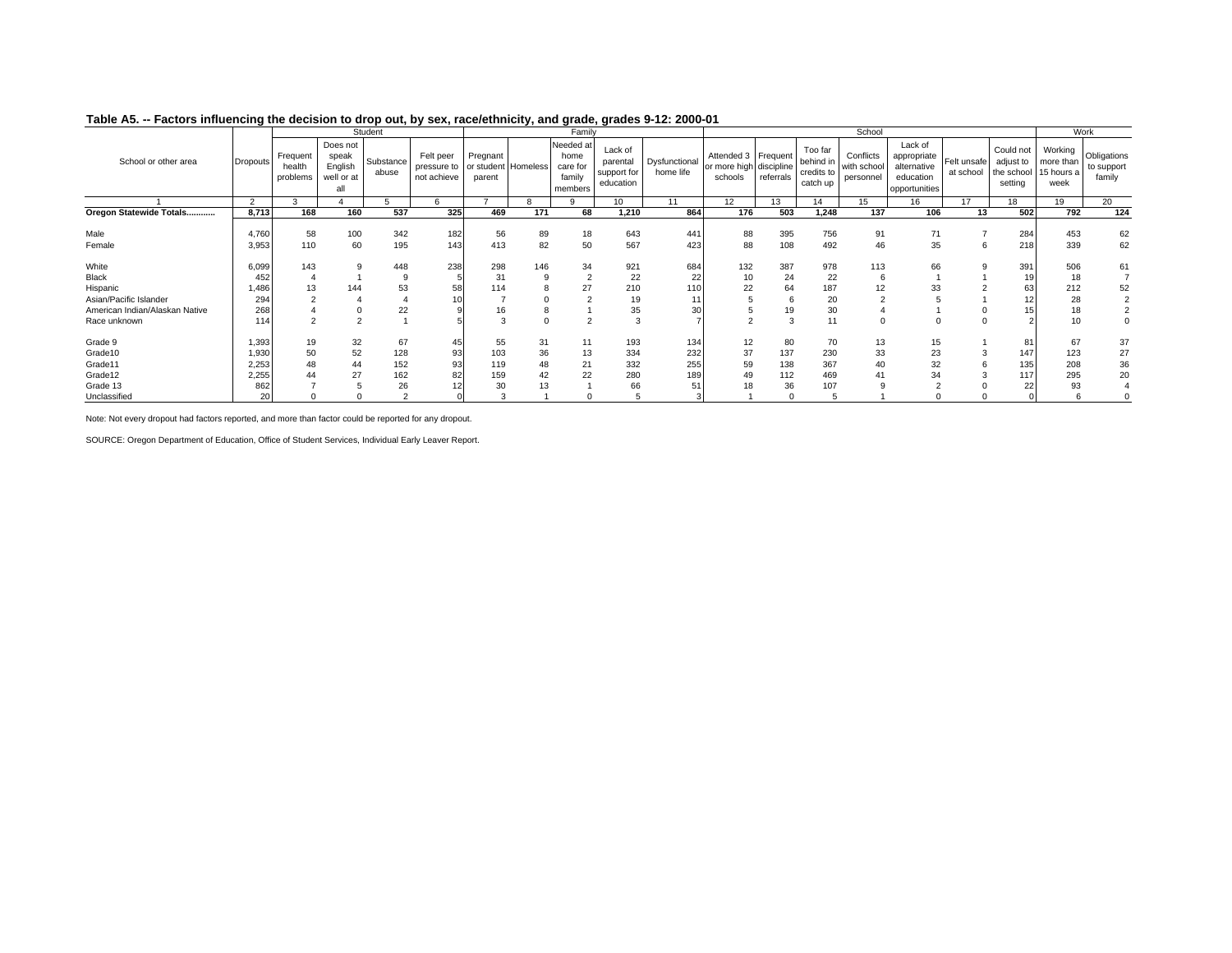|                                |                                  |                | Non-dropout leavers                               |          |                                |                | <b>Dropouts</b>                   |                                           |                      |                                              |
|--------------------------------|----------------------------------|----------------|---------------------------------------------------|----------|--------------------------------|----------------|-----------------------------------|-------------------------------------------|----------------------|----------------------------------------------|
| School or other area           | October 1,<br>2000<br>Membership | Total          | Sent to child-<br>caring<br>facility <sup>1</sup> | Deceased | Registered<br>home<br>schooler | Total          | Withdrew<br>during school<br>year | Did not<br>return from<br>summer<br>break | Dropout rate<br>(% ) | Former<br>dropouts<br>returning to<br>school |
|                                | $\overline{c}$                   | 3              | 4                                                 | 5        | 6                              | $\overline{7}$ | 8                                 | 9                                         | 10                   | 11                                           |
| Oregon Statewide Totals        | 84,730                           | 144            | 34                                                | 10       | 97                             | 704            | 477                               | 227                                       | 0.83                 | 35                                           |
| Agnes Stewart Middle School    | 489                              | 4              | $\overline{2}$                                    | $\Omega$ | $\overline{2}$                 | 3              | 2                                 |                                           | 0.61                 | $\Omega$                                     |
| Alice Ott Middle School        | 589                              | $\Omega$       | $\Omega$                                          | O        | $\Omega$                       |                |                                   | O                                         | 0.17                 |                                              |
| Amity Middle School            | 143                              | $\Omega$       | $\Omega$                                          | $\Omega$ | $\Omega$                       | 0              | 0                                 | O                                         | 0.00                 |                                              |
| Armand Larive Middle School    | 286                              | $\Omega$       | $\Omega$                                          | $\Omega$ | $\Omega$                       | 7              | $\overline{2}$                    |                                           | 2.45                 |                                              |
| Arts, Sciences, And Technology | 28                               | $\Omega$       | $\Omega$                                          | $\Omega$ | C                              | 3              | $\Omega$                          |                                           | 10.71                |                                              |
| Ashland Middle School          | 533                              | $\Omega$       | $\Omega$                                          | $\Omega$ | $\Omega$                       | $\overline{2}$ | $\overline{2}$                    | O                                         | 0.38                 |                                              |
|                                |                                  |                |                                                   |          |                                |                |                                   |                                           |                      |                                              |
| Astoria Middle School          | 336                              |                | $\Omega$                                          |          | $\Omega$                       | 2              | 0                                 |                                           | 0.60                 |                                              |
| Athena-Weston Middle School    | 109                              | $\overline{2}$ | 0                                                 | 0        | $\overline{2}$                 | 1              |                                   | O                                         | 0.92                 |                                              |
| Baker Middle School            | 372                              | $\Omega$       | $\Omega$                                          | 0        | $\Omega$                       | 2              |                                   |                                           | 0.54                 |                                              |
| Banks Jr High School           | 199                              |                |                                                   | ∩        | $\Omega$                       | 0              | 0                                 |                                           | 0.00                 |                                              |
| Beaumont Middle School         | 411                              | $\Omega$       | $\Omega$                                          | $\Omega$ | $\Omega$                       | 5              | $\overline{2}$                    |                                           | 1.22                 |                                              |
| Binnsmead Middle School        | 439                              | $\mathfrak{p}$ | $\Omega$                                          | $\Omega$ |                                | $\overline{c}$ | $\overline{2}$                    | ∩                                         | 0.46                 |                                              |
|                                |                                  |                |                                                   |          |                                |                |                                   |                                           |                      |                                              |
| Boring Middle School           | 253                              |                | 0                                                 | 0        |                                | 0              | 0                                 | 0                                         | 0.00                 |                                              |
| Briggs Middle School           | 286                              | $\Omega$       | 0                                                 | 0        | 0                              | $\overline{c}$ | $\overline{2}$                    |                                           | 0.70                 |                                              |
| Brixner Jr High School         | 459                              |                | $\Omega$                                          | $\Omega$ |                                |                |                                   |                                           | 0.22                 |                                              |
| Broadway Middle School         | 273                              | $\Omega$       | $\Omega$                                          | O        | C                              | հ              |                                   |                                           | 2.20                 |                                              |
| Calapooia Middle School        | 473                              |                |                                                   | $\Omega$ | $\Omega$                       |                |                                   |                                           | 0.21                 |                                              |
| Cascade Jr High School         | 326                              | $\Omega$       | $\Omega$                                          | $\Omega$ | $\Omega$                       | $\overline{c}$ |                                   |                                           | 0.61                 |                                              |
|                                |                                  |                |                                                   |          |                                |                |                                   |                                           |                      |                                              |
| Cascade Middle School          | 432                              | 3              | 0                                                 | 0        | 3                              | 0              | 0                                 | O                                         | 0.00                 |                                              |
| Cascade Middle School          | 323                              | $\Omega$       | $\Omega$                                          | 0        | $\Omega$                       | $\overline{2}$ |                                   |                                           | 0.62                 |                                              |
| Cedar Park Middle School       | 652                              |                | $\Omega$                                          | $\Omega$ |                                |                |                                   |                                           | 0.15                 |                                              |
| Centennial Middle School       | 950                              | $\Omega$       | $\Omega$                                          | $\Omega$ | $\Omega$                       | 11             | 11                                |                                           | 1.16                 |                                              |
| Central Middle School          | 294                              | 0              | $\Omega$                                          | 0        | $\Omega$                       | 4              | 3                                 |                                           | 1.36                 |                                              |
| Chapman Elem School            | 128                              | $\Omega$       | 0                                                 | $\Omega$ | $\Omega$                       |                | 0                                 |                                           | 0.78                 |                                              |
|                                |                                  |                |                                                   |          |                                |                |                                   |                                           |                      |                                              |
| Chehalem Valley Middle School  | 381                              | 0              | $\Omega$                                          | 0        | $\Omega$                       | 2              | 2                                 |                                           | 0.52                 |                                              |
| Cheldelin Middle               | 477                              | $\Omega$       | $\Omega$                                          | $\Omega$ | $\Omega$                       | $\overline{2}$ | $\overline{2}$                    |                                           | 0.42                 |                                              |
| Chenowith Middle School        | 156                              | $\Omega$       | $\Omega$                                          | O        | $\Omega$                       |                |                                   |                                           | 0.64                 |                                              |
| Chiloquin High School          | 128                              | $\Omega$       | $\Omega$                                          |          | $\Omega$                       |                | 0                                 |                                           | 0.78                 |                                              |
| Clara Brownell Middle School   | 138                              | $\overline{2}$ | $\Omega$                                          |          |                                |                |                                   |                                           | 4.35                 |                                              |
| Clatskanie High School         | 163                              | $\Omega$       | $\Omega$                                          | ∩        |                                |                |                                   |                                           | 0.61                 |                                              |
|                                |                                  |                |                                                   |          |                                |                |                                   |                                           |                      |                                              |
| Clear Creek Middle School      | 481                              | $\overline{2}$ | $\Omega$                                          | $\Omega$ | 2                              | 5              | $\overline{2}$                    | 3                                         | 1.04                 | $\Omega$                                     |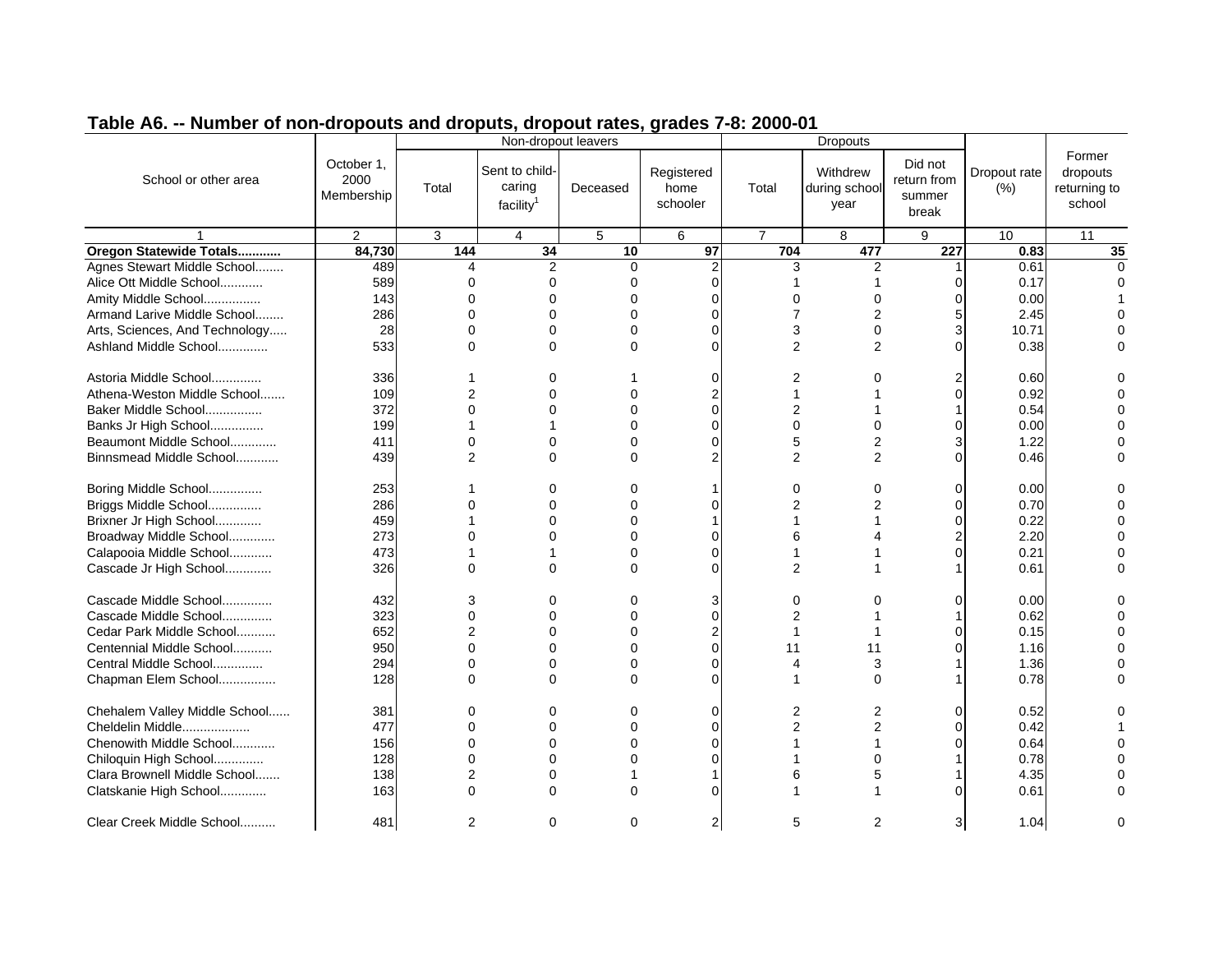|                                |                |                | Non-dropout leavers   |             |             |                |                 |             |              |              |
|--------------------------------|----------------|----------------|-----------------------|-------------|-------------|----------------|-----------------|-------------|--------------|--------------|
|                                |                |                |                       |             |             |                | <b>Dropouts</b> |             |              |              |
|                                | October 1,     |                | Sent to child-        |             |             |                |                 | Did not     |              | Former       |
| School or other area           | 2000           |                |                       |             | Registered  |                | Withdrew        | return from | Dropout rate | dropouts     |
|                                | Membership     | Total          | caring                | Deceased    | home        | Total          | during school   | summer      | (% )         | returning to |
|                                |                |                | facility <sup>1</sup> |             | schooler    |                | year            | break       |              | school       |
|                                |                |                |                       |             |             |                |                 |             |              |              |
|                                | $\overline{2}$ | 3              | $\overline{4}$        | 5           | 6           | $\overline{7}$ | 8               | 9           | 10           | 11           |
| Coffenberry Middle School      | 261            | $\Omega$       | 0                     | $\mathbf 0$ | 0           | $\overline{2}$ |                 |             | 0.77         |              |
| Colin Kelly Middle School      | 345            |                | 0                     | 0           |             | 2              | 2               |             | 0.58         |              |
| Columbia Middle School         | 243            |                | $\Omega$              |             |             | 7              |                 |             | 2.88         |              |
| Conestoga Middle School        | 676            | 3              | 0                     | 0           | 3           | 4              | 3               |             | 0.59         |              |
| Creswell Middle School         | 193            | $\Omega$       | $\Omega$              | 0           | $\Omega$    | $\overline{c}$ |                 |             | 1.04         |              |
|                                |                |                |                       |             |             |                |                 |             |              |              |
| Crook County Middle School     | 496            | $\Omega$       | 0                     | 0           | $\Omega$    | 6              | ิค              |             | 1.21         |              |
| Crossler Middle School         | 541            | $\Omega$       | $\Omega$              | $\Omega$    | $\Omega$    | 4              |                 |             | 0.74         |              |
| Dayton Jr High School          | 156            | $\Omega$       | 0                     | $\Omega$    | $\Omega$    |                | 0               |             | 0.64         |              |
| Dexter D McCarty Middle School | 428            |                | $\Omega$              | $\Omega$    |             | 3              |                 |             | 0.70         |              |
| Duniway Middle School          | 379            | 0              | $\Omega$              | 0           | 0           | 0              |                 | ŋ           | 0.00         |              |
| Eagle Point Jr High School     | 548            | $\Omega$       | $\Omega$              | $\Omega$    | $\Omega$    | 6              | 6               | ∩           | 1.09         |              |
|                                |                |                |                       |             |             |                |                 |             |              |              |
| Estacada Jr High School        | 365            | $\Omega$       | 0                     | 0           | $\Omega$    |                |                 |             | 1.92         |              |
| Evergreen Jr High School       | 775            | 3              |                       | 2           | $\Omega$    | 4              | 2               | 2           | 0.52         |              |
| F Patton Middle School         | 472            |                | 0                     | $\Omega$    |             | 5              |                 |             | 1.06         |              |
| Fernwood Middle School         | 403            |                | 0                     | 0           |             | $\overline{c}$ | 2               | 0           | 0.50         |              |
| Five Oaks Middle School        | 684            | 3              | $\Omega$              | 0           | 3           | 8              | 6               | 2           | 1.17         |              |
| Fleming Middle School          | 367            | $\Omega$       | $\Omega$              | $\Omega$    | $\Omega$    | $\overline{7}$ | $\Omega$        | 7           | 1.91         |              |
|                                |                |                |                       |             |             |                |                 |             |              |              |
| Floyd Light Middle School      | 707            | $\Omega$       | $\Omega$              | $\Omega$    | $\Omega$    | 12             |                 |             | 1.70         |              |
| Franklin Elementary School     | 56             | $\Omega$       | $\Omega$              | $\Omega$    | $\Omega$    | $\Omega$       | U               | ∩           | 0.00         |              |
| George Middle School           | 337            | $\Omega$       | $\Omega$              | 0           | $\mathbf 0$ | 11             |                 |             | 3.26         |              |
| Glide Middle School            | 166            | O              | $\Omega$              | 0           | $\Omega$    |                |                 |             | 0.60         |              |
| Gordon Russell Middle School   | 511            | $\Omega$       | 0                     | 0           | $\Omega$    | 7              | 6               |             | 1.37         |              |
| Gray Middle School             | 337            | 2              |                       | $\Omega$    |             | 4              | Δ               | ∩           | 1.19         |              |
|                                |                |                |                       |             |             |                |                 |             |              |              |
| Gregory Heights Middle School  | 532            |                |                       | 0           | $\Omega$    | 9              |                 |             | 1.69         |              |
| Hamlin Middle School           | 370            | $\Omega$       | $\Omega$              |             | $\Omega$    | $\overline{c}$ |                 | ∩           | 0.54         |              |
| Hanby Middle School            | 211            | $\overline{2}$ | 0                     |             |             | 0              | 0               | $\Omega$    | 0.00         |              |
| Harbor Lights Middle School    | 143            |                | $\Omega$              |             | $\Omega$    | 0              | O               | ი           | 0.00         |              |
| Harriet Tubman Middle School   | 351            | $\Omega$       | $\Omega$              | 0           | $\mathbf 0$ | 7              | 2               | 5           | 1.99         |              |
| Hauton B Lee Middle School     | 474            | $\Omega$       | $\Omega$              | $\Omega$    | $\Omega$    | 10             | 7               | 3           | 2.11         |              |
|                                |                |                |                       |             |             |                |                 |             |              |              |
| Hazelbrook Middle School       |                |                |                       |             |             |                |                 |             | 0.58         |              |
|                                | 516            | O              | 0                     | $\Omega$    | 0           | 3              |                 |             |              |              |
| Hedrick Middle School          | 981            |                | $\Omega$              | O           |             | 5              |                 |             | 0.51         |              |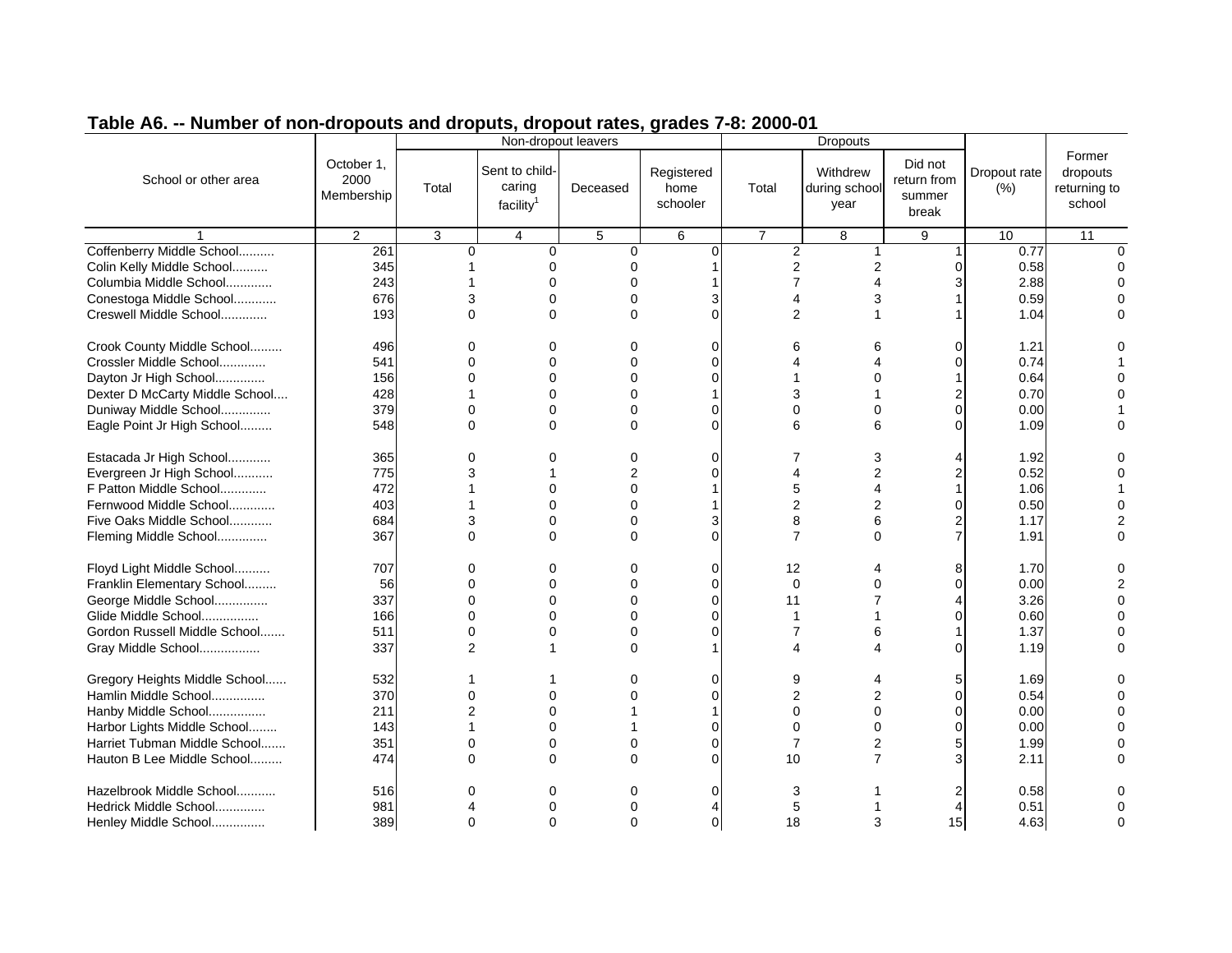|                                |                                  |                | Non-dropout leavers                               |             |                                |                | <b>Dropouts</b>                   |                                           |                      |                                              |
|--------------------------------|----------------------------------|----------------|---------------------------------------------------|-------------|--------------------------------|----------------|-----------------------------------|-------------------------------------------|----------------------|----------------------------------------------|
| School or other area           | October 1,<br>2000<br>Membership | Total          | Sent to child-<br>caring<br>facility <sup>1</sup> | Deceased    | Registered<br>home<br>schooler | Total          | Withdrew<br>during school<br>year | Did not<br>return from<br>summer<br>break | Dropout rate<br>(% ) | Former<br>dropouts<br>returning to<br>school |
|                                | 2                                | 3              | 4                                                 | 5           | 6                              | $\overline{7}$ | 8                                 | 9                                         | 10                   | 11                                           |
| Heppner High School            | 70                               |                | 0                                                 | $\mathbf 0$ |                                | 0              | 0                                 | $\Omega$                                  | 0.00                 |                                              |
| High Desert Middle School      | 566                              | $\Omega$       | $\Omega$                                          | 0           |                                |                | $\Omega$                          |                                           | 0.18                 |                                              |
| Highland Park Middle School    | 703                              |                | $\Omega$                                          | $\Omega$    |                                | 0              | $\Omega$                          |                                           | 0.00                 |                                              |
| Highland View Middle           | 376                              |                | 0                                                 | 0           | C                              |                | ი                                 |                                           | 0.27                 |                                              |
| Hood River Middle School       | 288                              |                | $\Omega$                                          |             |                                | 2              |                                   | O                                         | 0.69                 |                                              |
| Hosford Middle School          | 299                              |                | $\Omega$                                          | $\Omega$    |                                | $\Omega$       | $\Omega$                          | O                                         | 0.00                 |                                              |
| Houck Middle School            | 632                              | $\Omega$       | $\Omega$                                          | O           | $\Omega$                       | 11             | 11                                |                                           | 1.74                 |                                              |
| Hugh Hartman Middle School     | 423                              | $\Omega$       | $\Omega$                                          | $\Omega$    | $\Omega$                       |                |                                   |                                           | 0.24                 |                                              |
| Imbler High School             | 48                               | 3              | $\Omega$                                          | $\Omega$    | 3                              | $\Omega$       | $\Omega$                          | O                                         | 0.00                 |                                              |
| Inza R. Wood Middle School     | 383                              | 0              | 0                                                 | $\Omega$    | $\Omega$                       | 12             | 2                                 | 10                                        | 3.13                 |                                              |
| J B Thomas Jr High School      | 514                              | $\Omega$       | $\Omega$                                          | $\Omega$    | $\Omega$                       | 3              | 3                                 | $\Omega$                                  | 0.58                 |                                              |
| J W Poynter Jr High School     | 640                              | 3              | $\Omega$                                          | $\Omega$    | 3                              | 6              | 6                                 |                                           | 0.94                 |                                              |
| Jackson Middle School          | 520                              | $\Omega$       | $\Omega$                                          | $\Omega$    | $\Omega$                       | 8              | 5                                 |                                           | 1.54                 |                                              |
| James Madison Middle School    | 330                              | 2              | $\Omega$                                          | $\Omega$    | $\overline{2}$                 | 0              | ∩                                 | 0                                         | 0.00                 |                                              |
| James Monroe Middle School     | 419                              | $\Omega$       | $\Omega$                                          | 0           | $\Omega$                       |                |                                   |                                           | 0.24                 |                                              |
| Jefferson County Middle School | 507                              | ∩              | $\Omega$                                          | $\Omega$    | C                              | 6              |                                   | 6                                         | 1.18                 |                                              |
| Jewell School                  | 26                               |                | $\Omega$                                          | $\Omega$    |                                |                |                                   | O                                         | 3.85                 |                                              |
| John C. Fremont Jr High School | 543                              |                | $\Omega$                                          |             |                                | 0              |                                   |                                           | 0.00                 |                                              |
| John F Kennedy Middle School   | 386                              | 2              |                                                   | ∩           |                                | O              |                                   |                                           | 0.00                 |                                              |
| Joseph Lane Jr High School     | 530                              | $\Omega$       | $\Omega$                                          | 0           | $\Omega$                       | 3              | 3                                 | O                                         | 0.57                 |                                              |
| Judson Middle School           | 604                              |                | $\Omega$                                          | $\Omega$    |                                | Δ              |                                   | ∩                                         | 0.66                 |                                              |
| Kellogg Middle School          | 405                              | $\Omega$       | $\Omega$                                          | $\mathbf 0$ | $\Omega$                       | 5              |                                   |                                           | 1.23                 |                                              |
| La Creole Jr High School       | 528                              | $\Omega$       | $\Omega$                                          | 0           | $\Omega$                       | 2              |                                   |                                           | 0.38                 |                                              |
| La Grande Middle School        | 399                              | $\overline{2}$ | $\Omega$                                          | 0           | 2                              | 6              |                                   |                                           | 1.50                 |                                              |
| La Pine Middle School          | 258                              | $\overline{2}$ | $\Omega$                                          | $\Omega$    | $\overline{2}$                 |                |                                   | 0                                         | 0.39                 |                                              |
| Lake Oswego Jr High School     | 596                              |                | $\Omega$                                          | 0           |                                | 3              | O                                 |                                           | 0.50                 |                                              |
| Lane Middle School             | 422                              | $\overline{2}$ |                                                   | $\Omega$    |                                | 11             | 8                                 | 3                                         | 2.61                 | $\cap$                                       |
| Lebanon Middle School          | 336                              | 0              | 0                                                 | 0           | 0                              | 3              |                                   |                                           | 0.89                 |                                              |
| Leslie Middle School           | 578                              | $\Omega$       | $\Omega$                                          | 0           | $\Omega$                       | 4              |                                   |                                           | 0.69                 |                                              |
| Lincoln Middle School          | 386                              |                | $\Omega$                                          |             |                                | 2              |                                   |                                           | 0.52                 |                                              |
| Lincoln Savage Middle School   | 338                              |                | $\Omega$                                          | 0           |                                | 5              | 2                                 |                                           | 1.48                 |                                              |
| Lorna Byrne Middle School      | 256                              |                | $\Omega$                                          | $\Omega$    | $\Omega$                       | 5              | $\overline{2}$                    | 3                                         | 1.95                 | $\Omega$                                     |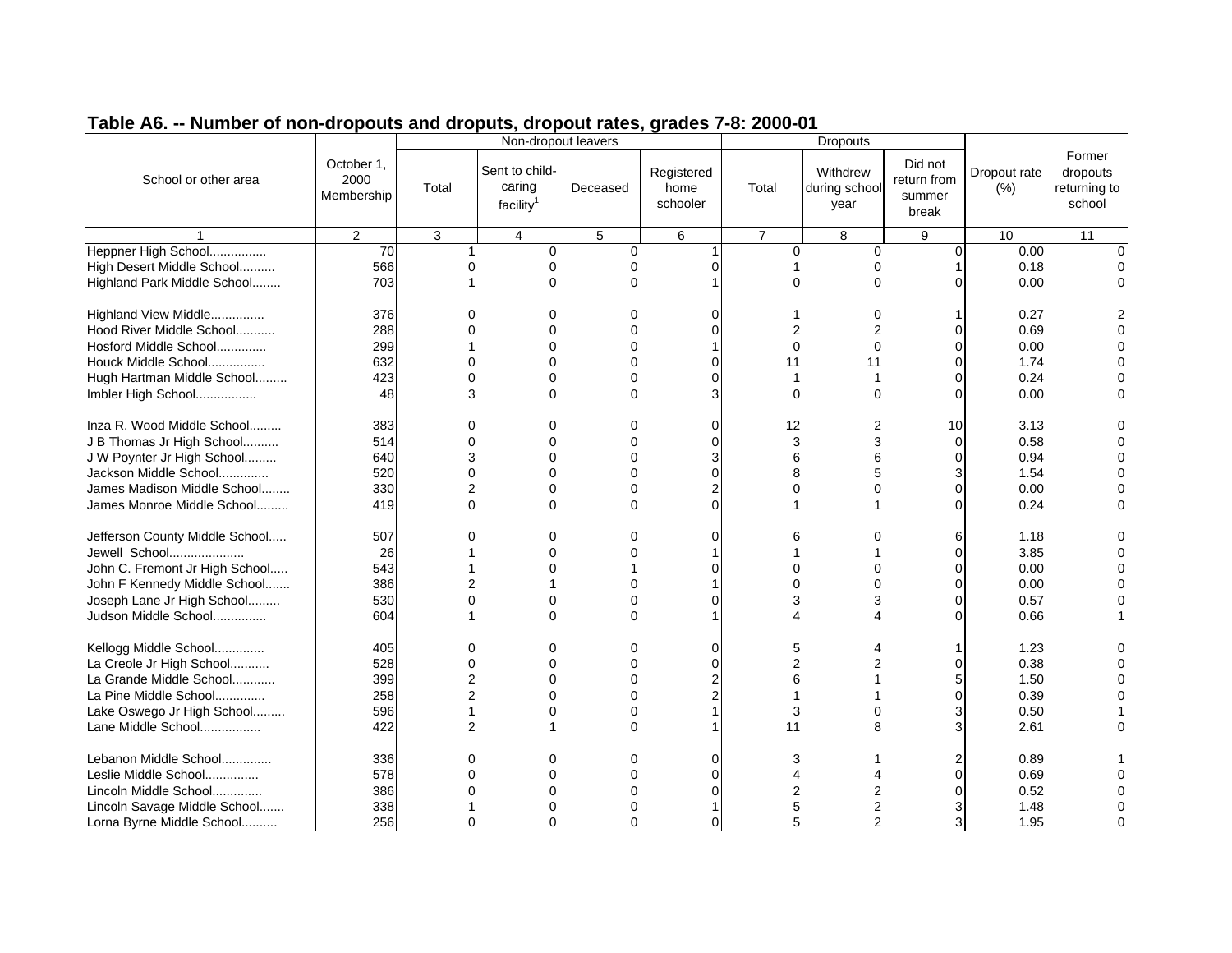| Former<br>Did not<br>October 1,<br>Sent to child-<br>Registered<br>Withdrew<br>Dropout rate<br>dropouts<br>2000<br>School or other area<br>return from<br>caring<br>Total<br>home<br>Total<br>returning to<br>Deceased<br>during school<br>(% )<br>Membership<br>summer<br>facility <sup>1</sup><br>schooler<br>school<br>year<br>break<br>$\overline{2}$<br>3<br>$\overline{\mathbf{4}}$<br>$\sqrt{5}$<br>6<br>$\overline{7}$<br>8<br>9<br>10<br>11<br>Lost River High School<br>$\overline{2}$<br>120<br>$\overline{2}$<br>$\Omega$<br>1.67<br>$\Omega$<br>$\Omega$<br>$\Omega$<br>$\Omega$<br>$\Omega$<br>Mark Twain Elem School<br>302<br>2.32<br>7<br>0<br>0<br>0<br>0<br>6<br>McLoughlin Jr High School<br>971<br>18<br>1.85<br>$\Omega$<br>$\Omega$<br>8<br>10<br>$\overline{2}$<br>McLoughlin Jr High School<br>478<br>$\Omega$<br>0.42<br>$\Omega$<br>$\Omega$<br>$\Omega$<br>2<br>0<br>0.00<br>Meadow Park Middle School<br>515<br>$\Omega$<br>$\Omega$<br>$\Omega$<br>$\Omega$<br>$\Omega$<br>Memorial Middle School<br>350<br>0.29<br>$\Omega$<br>$\Omega$<br>$\Omega$<br>$\Omega$<br>1<br>Millicoma Middle School<br>326<br>$\Omega$<br>$\Omega$<br>3<br>3<br>0.92<br>1<br>$\Omega$<br>∩<br>Milwaukie Jr High School<br>1.59<br>440<br>$\Omega$<br>0<br>0<br>0<br>7<br>0<br>7<br>Mohawk High School<br>51<br>0<br>0.00<br>$\Omega$<br>0<br>$\Omega$<br>∩<br>$\overline{c}$<br>$\Omega$<br>$\Omega$<br>0<br>$\Omega$<br>Molalla Grade School<br>451<br>0.44<br>Monroe Middle School<br>70<br>$\mathbf 0$<br>1.43<br>$\Omega$<br>$\Omega$<br>0<br>1<br>O<br>Mt Tabor Middle School<br>446<br>2<br>0<br>0.00<br>2<br>0<br>0<br>0<br>$\Omega$<br>ი<br>$\Omega$<br>$\overline{2}$<br>Myrtle Point High School<br>78<br>$\Omega$<br>$\overline{2}$<br>2.56<br>$\mathbf 1$<br>$\Omega$<br>$\Omega$<br>Neah-Kah-Nie Jr-Sr High School<br>129<br>$\Omega$<br>$\overline{2}$<br>1.55<br>$\Omega$<br>0<br>$\Omega$<br>2<br>∩<br>U<br>13<br>Neil Armstrong Middle School<br>770<br>$\Omega$<br>$\mathbf 0$<br>11<br>1.69<br>$\Omega$<br>$\Omega$<br>2<br>$\overline{c}$<br>0.63<br>Newport Middle School<br>319<br>$\Omega$<br>$\Omega$<br>0<br>$\mathbf 0$<br>North Albany Middle School<br>382<br>0.00<br>$\Omega$<br>0<br>$\mathbf 0$<br>0<br>$\Omega$<br>$\overline{2}$<br>North Middle School<br>417<br>$\Omega$<br>$\Omega$<br>0.48<br>$\Omega$<br>$\Omega$<br>2<br>∩<br>172<br>10<br>5.81<br>Nyssa Middle School<br>5<br>$\Omega$<br>4<br>1<br>Δ<br>6<br>Oaklea Middle School<br>302<br>1.66<br>$\Omega$<br>0<br>$\Omega$<br>$\Omega$<br>5<br>3<br>$\overline{c}$<br>0.39<br>Obsidian Middle School<br>519<br>0<br>0<br>2<br>$\Omega$<br>268<br>3.73<br>Ockley Green Middle School<br>$\Omega$<br>$\Omega$<br>$\Omega$<br>$\Omega$<br>10<br>8<br>2<br>Ogden Middle School<br>592<br>$\overline{2}$<br>$\Omega$<br>$\overline{c}$<br>$\Omega$<br>0.17<br>$\Omega$<br>1<br>Parkrose Middle School<br>$\overline{2}$<br>543<br>0<br>11<br>2.03<br>10<br>Parrish Middle School<br>378<br>$\Omega$<br>$\mathbf 0$<br>$\Omega$<br>0.26<br>$\Omega$<br>$\Omega$<br>1<br>1<br>Paul R Ackerman Middle School<br>738<br>$\Omega$<br>$\mathbf 0$<br>0.54<br>0<br>0<br>4<br>∩<br>Philomath Middle School<br>306<br>$\Omega$<br>$\Omega$<br>0<br>$\Omega$<br>0.00<br>0<br>$\Omega$<br>∩<br>$\Omega$<br>0.29<br>Pilot Butte Middle School<br>348<br>$\Omega$<br>$\Omega$<br>$\Omega$<br>∩<br>Ponderosa Middle School<br>483<br>$\overline{2}$<br>$\overline{c}$<br>8<br>1.66<br>0<br>0<br>5<br>3<br>258<br>0<br>$\Omega$<br>$\overline{2}$<br>$\overline{2}$<br>0.78<br>Portsmouth Middle School<br>0<br>0<br>0<br>3<br>71<br>54<br>17<br>11.95<br>PPS Alternative Programs<br>594*<br>8 |  | Non-dropout leavers |  | <b>Dropouts</b> |  |  |
|------------------------------------------------------------------------------------------------------------------------------------------------------------------------------------------------------------------------------------------------------------------------------------------------------------------------------------------------------------------------------------------------------------------------------------------------------------------------------------------------------------------------------------------------------------------------------------------------------------------------------------------------------------------------------------------------------------------------------------------------------------------------------------------------------------------------------------------------------------------------------------------------------------------------------------------------------------------------------------------------------------------------------------------------------------------------------------------------------------------------------------------------------------------------------------------------------------------------------------------------------------------------------------------------------------------------------------------------------------------------------------------------------------------------------------------------------------------------------------------------------------------------------------------------------------------------------------------------------------------------------------------------------------------------------------------------------------------------------------------------------------------------------------------------------------------------------------------------------------------------------------------------------------------------------------------------------------------------------------------------------------------------------------------------------------------------------------------------------------------------------------------------------------------------------------------------------------------------------------------------------------------------------------------------------------------------------------------------------------------------------------------------------------------------------------------------------------------------------------------------------------------------------------------------------------------------------------------------------------------------------------------------------------------------------------------------------------------------------------------------------------------------------------------------------------------------------------------------------------------------------------------------------------------------------------------------------------------------------------------------------------------------------------------------------------------------------------------------------------------------------------------------------------------------------------------------------------------------------------------------------------------------------------------------------------------------------------------------------------------------------------------------------------------------------------------------------------------------------------------------------------------------------------------------------------------------------------------------------------------------------------------------------------------------------------|--|---------------------|--|-----------------|--|--|
|                                                                                                                                                                                                                                                                                                                                                                                                                                                                                                                                                                                                                                                                                                                                                                                                                                                                                                                                                                                                                                                                                                                                                                                                                                                                                                                                                                                                                                                                                                                                                                                                                                                                                                                                                                                                                                                                                                                                                                                                                                                                                                                                                                                                                                                                                                                                                                                                                                                                                                                                                                                                                                                                                                                                                                                                                                                                                                                                                                                                                                                                                                                                                                                                                                                                                                                                                                                                                                                                                                                                                                                                                                                                                    |  |                     |  |                 |  |  |
|                                                                                                                                                                                                                                                                                                                                                                                                                                                                                                                                                                                                                                                                                                                                                                                                                                                                                                                                                                                                                                                                                                                                                                                                                                                                                                                                                                                                                                                                                                                                                                                                                                                                                                                                                                                                                                                                                                                                                                                                                                                                                                                                                                                                                                                                                                                                                                                                                                                                                                                                                                                                                                                                                                                                                                                                                                                                                                                                                                                                                                                                                                                                                                                                                                                                                                                                                                                                                                                                                                                                                                                                                                                                                    |  |                     |  |                 |  |  |
|                                                                                                                                                                                                                                                                                                                                                                                                                                                                                                                                                                                                                                                                                                                                                                                                                                                                                                                                                                                                                                                                                                                                                                                                                                                                                                                                                                                                                                                                                                                                                                                                                                                                                                                                                                                                                                                                                                                                                                                                                                                                                                                                                                                                                                                                                                                                                                                                                                                                                                                                                                                                                                                                                                                                                                                                                                                                                                                                                                                                                                                                                                                                                                                                                                                                                                                                                                                                                                                                                                                                                                                                                                                                                    |  |                     |  |                 |  |  |
|                                                                                                                                                                                                                                                                                                                                                                                                                                                                                                                                                                                                                                                                                                                                                                                                                                                                                                                                                                                                                                                                                                                                                                                                                                                                                                                                                                                                                                                                                                                                                                                                                                                                                                                                                                                                                                                                                                                                                                                                                                                                                                                                                                                                                                                                                                                                                                                                                                                                                                                                                                                                                                                                                                                                                                                                                                                                                                                                                                                                                                                                                                                                                                                                                                                                                                                                                                                                                                                                                                                                                                                                                                                                                    |  |                     |  |                 |  |  |
|                                                                                                                                                                                                                                                                                                                                                                                                                                                                                                                                                                                                                                                                                                                                                                                                                                                                                                                                                                                                                                                                                                                                                                                                                                                                                                                                                                                                                                                                                                                                                                                                                                                                                                                                                                                                                                                                                                                                                                                                                                                                                                                                                                                                                                                                                                                                                                                                                                                                                                                                                                                                                                                                                                                                                                                                                                                                                                                                                                                                                                                                                                                                                                                                                                                                                                                                                                                                                                                                                                                                                                                                                                                                                    |  |                     |  |                 |  |  |
|                                                                                                                                                                                                                                                                                                                                                                                                                                                                                                                                                                                                                                                                                                                                                                                                                                                                                                                                                                                                                                                                                                                                                                                                                                                                                                                                                                                                                                                                                                                                                                                                                                                                                                                                                                                                                                                                                                                                                                                                                                                                                                                                                                                                                                                                                                                                                                                                                                                                                                                                                                                                                                                                                                                                                                                                                                                                                                                                                                                                                                                                                                                                                                                                                                                                                                                                                                                                                                                                                                                                                                                                                                                                                    |  |                     |  |                 |  |  |
|                                                                                                                                                                                                                                                                                                                                                                                                                                                                                                                                                                                                                                                                                                                                                                                                                                                                                                                                                                                                                                                                                                                                                                                                                                                                                                                                                                                                                                                                                                                                                                                                                                                                                                                                                                                                                                                                                                                                                                                                                                                                                                                                                                                                                                                                                                                                                                                                                                                                                                                                                                                                                                                                                                                                                                                                                                                                                                                                                                                                                                                                                                                                                                                                                                                                                                                                                                                                                                                                                                                                                                                                                                                                                    |  |                     |  |                 |  |  |
|                                                                                                                                                                                                                                                                                                                                                                                                                                                                                                                                                                                                                                                                                                                                                                                                                                                                                                                                                                                                                                                                                                                                                                                                                                                                                                                                                                                                                                                                                                                                                                                                                                                                                                                                                                                                                                                                                                                                                                                                                                                                                                                                                                                                                                                                                                                                                                                                                                                                                                                                                                                                                                                                                                                                                                                                                                                                                                                                                                                                                                                                                                                                                                                                                                                                                                                                                                                                                                                                                                                                                                                                                                                                                    |  |                     |  |                 |  |  |
|                                                                                                                                                                                                                                                                                                                                                                                                                                                                                                                                                                                                                                                                                                                                                                                                                                                                                                                                                                                                                                                                                                                                                                                                                                                                                                                                                                                                                                                                                                                                                                                                                                                                                                                                                                                                                                                                                                                                                                                                                                                                                                                                                                                                                                                                                                                                                                                                                                                                                                                                                                                                                                                                                                                                                                                                                                                                                                                                                                                                                                                                                                                                                                                                                                                                                                                                                                                                                                                                                                                                                                                                                                                                                    |  |                     |  |                 |  |  |
|                                                                                                                                                                                                                                                                                                                                                                                                                                                                                                                                                                                                                                                                                                                                                                                                                                                                                                                                                                                                                                                                                                                                                                                                                                                                                                                                                                                                                                                                                                                                                                                                                                                                                                                                                                                                                                                                                                                                                                                                                                                                                                                                                                                                                                                                                                                                                                                                                                                                                                                                                                                                                                                                                                                                                                                                                                                                                                                                                                                                                                                                                                                                                                                                                                                                                                                                                                                                                                                                                                                                                                                                                                                                                    |  |                     |  |                 |  |  |
|                                                                                                                                                                                                                                                                                                                                                                                                                                                                                                                                                                                                                                                                                                                                                                                                                                                                                                                                                                                                                                                                                                                                                                                                                                                                                                                                                                                                                                                                                                                                                                                                                                                                                                                                                                                                                                                                                                                                                                                                                                                                                                                                                                                                                                                                                                                                                                                                                                                                                                                                                                                                                                                                                                                                                                                                                                                                                                                                                                                                                                                                                                                                                                                                                                                                                                                                                                                                                                                                                                                                                                                                                                                                                    |  |                     |  |                 |  |  |
|                                                                                                                                                                                                                                                                                                                                                                                                                                                                                                                                                                                                                                                                                                                                                                                                                                                                                                                                                                                                                                                                                                                                                                                                                                                                                                                                                                                                                                                                                                                                                                                                                                                                                                                                                                                                                                                                                                                                                                                                                                                                                                                                                                                                                                                                                                                                                                                                                                                                                                                                                                                                                                                                                                                                                                                                                                                                                                                                                                                                                                                                                                                                                                                                                                                                                                                                                                                                                                                                                                                                                                                                                                                                                    |  |                     |  |                 |  |  |
|                                                                                                                                                                                                                                                                                                                                                                                                                                                                                                                                                                                                                                                                                                                                                                                                                                                                                                                                                                                                                                                                                                                                                                                                                                                                                                                                                                                                                                                                                                                                                                                                                                                                                                                                                                                                                                                                                                                                                                                                                                                                                                                                                                                                                                                                                                                                                                                                                                                                                                                                                                                                                                                                                                                                                                                                                                                                                                                                                                                                                                                                                                                                                                                                                                                                                                                                                                                                                                                                                                                                                                                                                                                                                    |  |                     |  |                 |  |  |
|                                                                                                                                                                                                                                                                                                                                                                                                                                                                                                                                                                                                                                                                                                                                                                                                                                                                                                                                                                                                                                                                                                                                                                                                                                                                                                                                                                                                                                                                                                                                                                                                                                                                                                                                                                                                                                                                                                                                                                                                                                                                                                                                                                                                                                                                                                                                                                                                                                                                                                                                                                                                                                                                                                                                                                                                                                                                                                                                                                                                                                                                                                                                                                                                                                                                                                                                                                                                                                                                                                                                                                                                                                                                                    |  |                     |  |                 |  |  |
|                                                                                                                                                                                                                                                                                                                                                                                                                                                                                                                                                                                                                                                                                                                                                                                                                                                                                                                                                                                                                                                                                                                                                                                                                                                                                                                                                                                                                                                                                                                                                                                                                                                                                                                                                                                                                                                                                                                                                                                                                                                                                                                                                                                                                                                                                                                                                                                                                                                                                                                                                                                                                                                                                                                                                                                                                                                                                                                                                                                                                                                                                                                                                                                                                                                                                                                                                                                                                                                                                                                                                                                                                                                                                    |  |                     |  |                 |  |  |
|                                                                                                                                                                                                                                                                                                                                                                                                                                                                                                                                                                                                                                                                                                                                                                                                                                                                                                                                                                                                                                                                                                                                                                                                                                                                                                                                                                                                                                                                                                                                                                                                                                                                                                                                                                                                                                                                                                                                                                                                                                                                                                                                                                                                                                                                                                                                                                                                                                                                                                                                                                                                                                                                                                                                                                                                                                                                                                                                                                                                                                                                                                                                                                                                                                                                                                                                                                                                                                                                                                                                                                                                                                                                                    |  |                     |  |                 |  |  |
|                                                                                                                                                                                                                                                                                                                                                                                                                                                                                                                                                                                                                                                                                                                                                                                                                                                                                                                                                                                                                                                                                                                                                                                                                                                                                                                                                                                                                                                                                                                                                                                                                                                                                                                                                                                                                                                                                                                                                                                                                                                                                                                                                                                                                                                                                                                                                                                                                                                                                                                                                                                                                                                                                                                                                                                                                                                                                                                                                                                                                                                                                                                                                                                                                                                                                                                                                                                                                                                                                                                                                                                                                                                                                    |  |                     |  |                 |  |  |
|                                                                                                                                                                                                                                                                                                                                                                                                                                                                                                                                                                                                                                                                                                                                                                                                                                                                                                                                                                                                                                                                                                                                                                                                                                                                                                                                                                                                                                                                                                                                                                                                                                                                                                                                                                                                                                                                                                                                                                                                                                                                                                                                                                                                                                                                                                                                                                                                                                                                                                                                                                                                                                                                                                                                                                                                                                                                                                                                                                                                                                                                                                                                                                                                                                                                                                                                                                                                                                                                                                                                                                                                                                                                                    |  |                     |  |                 |  |  |
|                                                                                                                                                                                                                                                                                                                                                                                                                                                                                                                                                                                                                                                                                                                                                                                                                                                                                                                                                                                                                                                                                                                                                                                                                                                                                                                                                                                                                                                                                                                                                                                                                                                                                                                                                                                                                                                                                                                                                                                                                                                                                                                                                                                                                                                                                                                                                                                                                                                                                                                                                                                                                                                                                                                                                                                                                                                                                                                                                                                                                                                                                                                                                                                                                                                                                                                                                                                                                                                                                                                                                                                                                                                                                    |  |                     |  |                 |  |  |
|                                                                                                                                                                                                                                                                                                                                                                                                                                                                                                                                                                                                                                                                                                                                                                                                                                                                                                                                                                                                                                                                                                                                                                                                                                                                                                                                                                                                                                                                                                                                                                                                                                                                                                                                                                                                                                                                                                                                                                                                                                                                                                                                                                                                                                                                                                                                                                                                                                                                                                                                                                                                                                                                                                                                                                                                                                                                                                                                                                                                                                                                                                                                                                                                                                                                                                                                                                                                                                                                                                                                                                                                                                                                                    |  |                     |  |                 |  |  |
|                                                                                                                                                                                                                                                                                                                                                                                                                                                                                                                                                                                                                                                                                                                                                                                                                                                                                                                                                                                                                                                                                                                                                                                                                                                                                                                                                                                                                                                                                                                                                                                                                                                                                                                                                                                                                                                                                                                                                                                                                                                                                                                                                                                                                                                                                                                                                                                                                                                                                                                                                                                                                                                                                                                                                                                                                                                                                                                                                                                                                                                                                                                                                                                                                                                                                                                                                                                                                                                                                                                                                                                                                                                                                    |  |                     |  |                 |  |  |
|                                                                                                                                                                                                                                                                                                                                                                                                                                                                                                                                                                                                                                                                                                                                                                                                                                                                                                                                                                                                                                                                                                                                                                                                                                                                                                                                                                                                                                                                                                                                                                                                                                                                                                                                                                                                                                                                                                                                                                                                                                                                                                                                                                                                                                                                                                                                                                                                                                                                                                                                                                                                                                                                                                                                                                                                                                                                                                                                                                                                                                                                                                                                                                                                                                                                                                                                                                                                                                                                                                                                                                                                                                                                                    |  |                     |  |                 |  |  |
|                                                                                                                                                                                                                                                                                                                                                                                                                                                                                                                                                                                                                                                                                                                                                                                                                                                                                                                                                                                                                                                                                                                                                                                                                                                                                                                                                                                                                                                                                                                                                                                                                                                                                                                                                                                                                                                                                                                                                                                                                                                                                                                                                                                                                                                                                                                                                                                                                                                                                                                                                                                                                                                                                                                                                                                                                                                                                                                                                                                                                                                                                                                                                                                                                                                                                                                                                                                                                                                                                                                                                                                                                                                                                    |  |                     |  |                 |  |  |
|                                                                                                                                                                                                                                                                                                                                                                                                                                                                                                                                                                                                                                                                                                                                                                                                                                                                                                                                                                                                                                                                                                                                                                                                                                                                                                                                                                                                                                                                                                                                                                                                                                                                                                                                                                                                                                                                                                                                                                                                                                                                                                                                                                                                                                                                                                                                                                                                                                                                                                                                                                                                                                                                                                                                                                                                                                                                                                                                                                                                                                                                                                                                                                                                                                                                                                                                                                                                                                                                                                                                                                                                                                                                                    |  |                     |  |                 |  |  |
|                                                                                                                                                                                                                                                                                                                                                                                                                                                                                                                                                                                                                                                                                                                                                                                                                                                                                                                                                                                                                                                                                                                                                                                                                                                                                                                                                                                                                                                                                                                                                                                                                                                                                                                                                                                                                                                                                                                                                                                                                                                                                                                                                                                                                                                                                                                                                                                                                                                                                                                                                                                                                                                                                                                                                                                                                                                                                                                                                                                                                                                                                                                                                                                                                                                                                                                                                                                                                                                                                                                                                                                                                                                                                    |  |                     |  |                 |  |  |
|                                                                                                                                                                                                                                                                                                                                                                                                                                                                                                                                                                                                                                                                                                                                                                                                                                                                                                                                                                                                                                                                                                                                                                                                                                                                                                                                                                                                                                                                                                                                                                                                                                                                                                                                                                                                                                                                                                                                                                                                                                                                                                                                                                                                                                                                                                                                                                                                                                                                                                                                                                                                                                                                                                                                                                                                                                                                                                                                                                                                                                                                                                                                                                                                                                                                                                                                                                                                                                                                                                                                                                                                                                                                                    |  |                     |  |                 |  |  |
|                                                                                                                                                                                                                                                                                                                                                                                                                                                                                                                                                                                                                                                                                                                                                                                                                                                                                                                                                                                                                                                                                                                                                                                                                                                                                                                                                                                                                                                                                                                                                                                                                                                                                                                                                                                                                                                                                                                                                                                                                                                                                                                                                                                                                                                                                                                                                                                                                                                                                                                                                                                                                                                                                                                                                                                                                                                                                                                                                                                                                                                                                                                                                                                                                                                                                                                                                                                                                                                                                                                                                                                                                                                                                    |  |                     |  |                 |  |  |
|                                                                                                                                                                                                                                                                                                                                                                                                                                                                                                                                                                                                                                                                                                                                                                                                                                                                                                                                                                                                                                                                                                                                                                                                                                                                                                                                                                                                                                                                                                                                                                                                                                                                                                                                                                                                                                                                                                                                                                                                                                                                                                                                                                                                                                                                                                                                                                                                                                                                                                                                                                                                                                                                                                                                                                                                                                                                                                                                                                                                                                                                                                                                                                                                                                                                                                                                                                                                                                                                                                                                                                                                                                                                                    |  |                     |  |                 |  |  |
|                                                                                                                                                                                                                                                                                                                                                                                                                                                                                                                                                                                                                                                                                                                                                                                                                                                                                                                                                                                                                                                                                                                                                                                                                                                                                                                                                                                                                                                                                                                                                                                                                                                                                                                                                                                                                                                                                                                                                                                                                                                                                                                                                                                                                                                                                                                                                                                                                                                                                                                                                                                                                                                                                                                                                                                                                                                                                                                                                                                                                                                                                                                                                                                                                                                                                                                                                                                                                                                                                                                                                                                                                                                                                    |  |                     |  |                 |  |  |
|                                                                                                                                                                                                                                                                                                                                                                                                                                                                                                                                                                                                                                                                                                                                                                                                                                                                                                                                                                                                                                                                                                                                                                                                                                                                                                                                                                                                                                                                                                                                                                                                                                                                                                                                                                                                                                                                                                                                                                                                                                                                                                                                                                                                                                                                                                                                                                                                                                                                                                                                                                                                                                                                                                                                                                                                                                                                                                                                                                                                                                                                                                                                                                                                                                                                                                                                                                                                                                                                                                                                                                                                                                                                                    |  |                     |  |                 |  |  |
|                                                                                                                                                                                                                                                                                                                                                                                                                                                                                                                                                                                                                                                                                                                                                                                                                                                                                                                                                                                                                                                                                                                                                                                                                                                                                                                                                                                                                                                                                                                                                                                                                                                                                                                                                                                                                                                                                                                                                                                                                                                                                                                                                                                                                                                                                                                                                                                                                                                                                                                                                                                                                                                                                                                                                                                                                                                                                                                                                                                                                                                                                                                                                                                                                                                                                                                                                                                                                                                                                                                                                                                                                                                                                    |  |                     |  |                 |  |  |
|                                                                                                                                                                                                                                                                                                                                                                                                                                                                                                                                                                                                                                                                                                                                                                                                                                                                                                                                                                                                                                                                                                                                                                                                                                                                                                                                                                                                                                                                                                                                                                                                                                                                                                                                                                                                                                                                                                                                                                                                                                                                                                                                                                                                                                                                                                                                                                                                                                                                                                                                                                                                                                                                                                                                                                                                                                                                                                                                                                                                                                                                                                                                                                                                                                                                                                                                                                                                                                                                                                                                                                                                                                                                                    |  |                     |  |                 |  |  |
|                                                                                                                                                                                                                                                                                                                                                                                                                                                                                                                                                                                                                                                                                                                                                                                                                                                                                                                                                                                                                                                                                                                                                                                                                                                                                                                                                                                                                                                                                                                                                                                                                                                                                                                                                                                                                                                                                                                                                                                                                                                                                                                                                                                                                                                                                                                                                                                                                                                                                                                                                                                                                                                                                                                                                                                                                                                                                                                                                                                                                                                                                                                                                                                                                                                                                                                                                                                                                                                                                                                                                                                                                                                                                    |  |                     |  |                 |  |  |
|                                                                                                                                                                                                                                                                                                                                                                                                                                                                                                                                                                                                                                                                                                                                                                                                                                                                                                                                                                                                                                                                                                                                                                                                                                                                                                                                                                                                                                                                                                                                                                                                                                                                                                                                                                                                                                                                                                                                                                                                                                                                                                                                                                                                                                                                                                                                                                                                                                                                                                                                                                                                                                                                                                                                                                                                                                                                                                                                                                                                                                                                                                                                                                                                                                                                                                                                                                                                                                                                                                                                                                                                                                                                                    |  |                     |  |                 |  |  |
|                                                                                                                                                                                                                                                                                                                                                                                                                                                                                                                                                                                                                                                                                                                                                                                                                                                                                                                                                                                                                                                                                                                                                                                                                                                                                                                                                                                                                                                                                                                                                                                                                                                                                                                                                                                                                                                                                                                                                                                                                                                                                                                                                                                                                                                                                                                                                                                                                                                                                                                                                                                                                                                                                                                                                                                                                                                                                                                                                                                                                                                                                                                                                                                                                                                                                                                                                                                                                                                                                                                                                                                                                                                                                    |  |                     |  |                 |  |  |
|                                                                                                                                                                                                                                                                                                                                                                                                                                                                                                                                                                                                                                                                                                                                                                                                                                                                                                                                                                                                                                                                                                                                                                                                                                                                                                                                                                                                                                                                                                                                                                                                                                                                                                                                                                                                                                                                                                                                                                                                                                                                                                                                                                                                                                                                                                                                                                                                                                                                                                                                                                                                                                                                                                                                                                                                                                                                                                                                                                                                                                                                                                                                                                                                                                                                                                                                                                                                                                                                                                                                                                                                                                                                                    |  |                     |  |                 |  |  |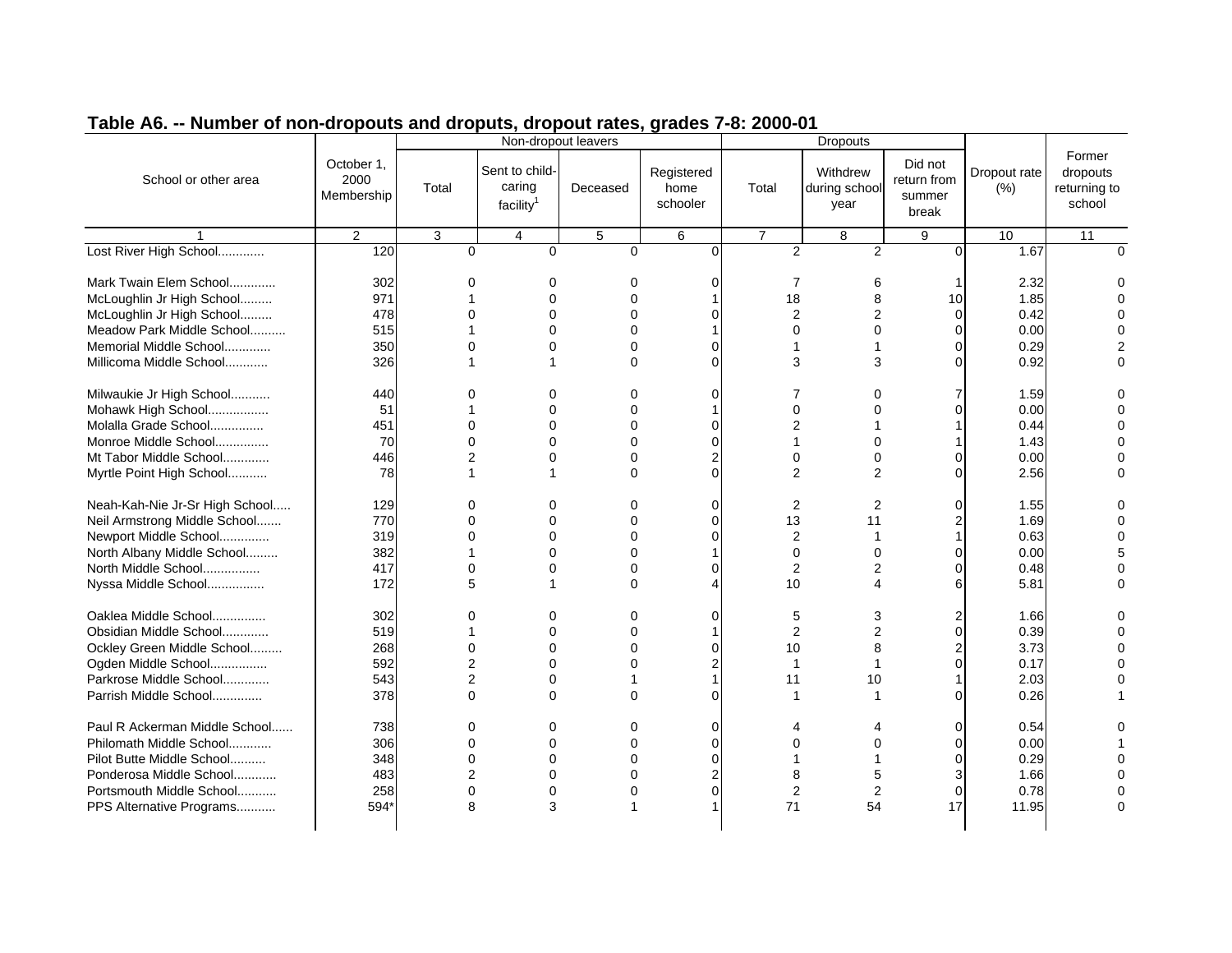|                                 |                                  |                | Non-dropout leavers                               |          |                                |                | <b>Dropouts</b>                   |                                           |                      |                                              |
|---------------------------------|----------------------------------|----------------|---------------------------------------------------|----------|--------------------------------|----------------|-----------------------------------|-------------------------------------------|----------------------|----------------------------------------------|
| School or other area            | October 1,<br>2000<br>Membership | Total          | Sent to child-<br>caring<br>facility <sup>1</sup> | Deceased | Registered<br>home<br>schooler | Total          | Withdrew<br>during school<br>year | Did not<br>return from<br>summer<br>break | Dropout rate<br>(% ) | Former<br>dropouts<br>returning to<br>school |
|                                 | $\overline{2}$                   | 3              | $\overline{4}$                                    | 5        | 6                              | $\overline{7}$ | 8                                 | 9                                         | 10                   | 11                                           |
| Rainier Middle                  | 213                              | 0              | 0                                                 | 0        | $\Omega$                       | 6              | $\overline{c}$                    |                                           | 2.82                 |                                              |
| Raymond A Brown Jr High         | 765                              | $\overline{2}$ |                                                   | 0        |                                | 3              |                                   |                                           | 0.39                 |                                              |
| Renne Middle School             | 361                              |                | $\Omega$                                          |          |                                | 3              |                                   |                                           | 0.83                 |                                              |
| Reynolds Middle School          | 522                              |                | $\Omega$                                          | 0        |                                | 6              | 6                                 |                                           | 1.15                 |                                              |
| Rosemont Ridge Middle School    | 435                              | 3              | 0                                                 | $\Omega$ |                                | $\overline{c}$ |                                   |                                           | 0.46                 |                                              |
| Sandstone Middle School         | 341                              | $\Omega$       | $\Omega$                                          | $\Omega$ |                                | $\overline{7}$ | 5                                 |                                           | 2.05                 |                                              |
|                                 |                                  |                |                                                   |          |                                |                |                                   |                                           |                      |                                              |
| Scenic Middle School            | 524                              | $\Omega$       | $\Omega$                                          | $\Omega$ | C                              | 4              | 3                                 |                                           | 0.76                 |                                              |
| Sellwood Middle School          | 371                              | $\Omega$       | 0                                                 | 0        | $\Omega$                       | 2              |                                   |                                           | 0.54                 |                                              |
| Shasta Middle School            | 325                              | $\Omega$       | $\mathbf 0$                                       | $\Omega$ | $\Omega$                       |                |                                   |                                           | 0.31                 |                                              |
| Sherwood Intermediate           | 412                              | O              | $\Omega$                                          | O        |                                | 2              |                                   |                                           | 0.49                 |                                              |
| Siuslaw Middle School           | 277                              |                | $\mathbf 0$                                       | 0        |                                | 0              | 0                                 |                                           | 0.00                 |                                              |
| Sky View Middle School          | 435                              | Δ              | $\overline{2}$                                    | $\Omega$ |                                | $\overline{2}$ | $\overline{2}$                    |                                           | 0.46                 |                                              |
|                                 |                                  |                |                                                   |          |                                |                |                                   |                                           |                      |                                              |
| South Middle School             | 433                              | $\Omega$       | $\Omega$                                          | $\Omega$ | $\mathcal{C}$                  | 3              | 2                                 |                                           | 0.69                 |                                              |
| Spencer Butte Middle School     | 293                              |                |                                                   | 0        | $\Omega$                       | 0              | 0                                 |                                           | 0.00                 |                                              |
| Springfield Middle School       | 225                              | 0              | 0                                                 | 0        | $\Omega$                       |                |                                   |                                           | 1.78                 |                                              |
| St Helens Jr High School        | 517                              | ∩              | $\Omega$                                          | 0        | C                              | Δ              |                                   |                                           | 0.77                 |                                              |
| Stayton Middle School           | 252                              |                | $\Omega$                                          | $\Omega$ |                                |                |                                   |                                           | 0.40                 |                                              |
| Stephens Middle School          | 666                              | $\Omega$       | $\Omega$                                          | $\Omega$ | $\Omega$                       | 11             | 11                                |                                           | 1.65                 |                                              |
|                                 |                                  |                |                                                   |          |                                |                |                                   |                                           |                      |                                              |
| <b>Stoller Middle School</b>    | 576                              | -1             | $\Omega$                                          | $\Omega$ |                                |                |                                   |                                           | 0.17                 |                                              |
| Sunridge Middle Schol           | 564                              | 14             | 14                                                | $\Omega$ | $\Omega$                       | 2              |                                   |                                           | 0.35                 |                                              |
| Sunrise Jr High School          | 815                              | $\Omega$       | $\mathbf 0$                                       | 0        | C                              | 2              |                                   |                                           | 0.25                 |                                              |
| Sunset Middle School            | 332                              | $\Omega$       | $\Omega$                                          | 0        | $\Omega$                       | 5              |                                   |                                           | 1.51                 |                                              |
| Sutherlin Middle School         | 250                              | $\Omega$       | $\mathbf 0$                                       | $\Omega$ | $\Omega$                       | Δ              | 3                                 |                                           | 1.60                 |                                              |
| Sweet Home Jr High School       | 371                              | $\Omega$       | $\Omega$                                          | $\Omega$ | $\sqrt{ }$                     |                | $\Omega$                          |                                           | 0.27                 |                                              |
|                                 |                                  |                |                                                   |          |                                |                |                                   |                                           |                      |                                              |
| Talent Middle School            | 436                              | $\Omega$       | $\Omega$                                          | $\Omega$ | $\Omega$                       | 2              | 2                                 | ∩                                         | 0.46                 |                                              |
| Talmadge Middle School          | 442                              | $\Omega$       | 0                                                 | 0        | $\Omega$                       | 3              | $\overline{c}$                    |                                           | 0.68                 |                                              |
| The Dalles Middle School        | 307                              |                |                                                   | 0        | C                              | 4              |                                   |                                           | 1.30                 |                                              |
| Theodore Roosevelt Middle       | 460                              |                | $\Omega$                                          | O        |                                | 0              | $\Omega$                          |                                           | 0.00                 |                                              |
| Thomas Fowler Middle School     | 668                              | $\overline{2}$ | $\Omega$                                          | $\Omega$ | 2                              |                |                                   |                                           | 0.15                 |                                              |
| Thomas Jefferson Middle School  | 308                              | 0              | $\Omega$                                          | $\Omega$ | $\Omega$                       | $\overline{2}$ | $\mathfrak{p}$                    |                                           | 0.65                 |                                              |
|                                 |                                  |                |                                                   |          |                                |                |                                   |                                           |                      |                                              |
| Thora B. Gardiner Middle School | 509                              | 0              | 0                                                 | 0        | $\Omega$                       | 11             | 8                                 |                                           | 2.16                 |                                              |
| Thurston Middle School          | 308                              | 2              | $\Omega$                                          |          |                                |                |                                   | $\Omega$                                  | 0.32                 |                                              |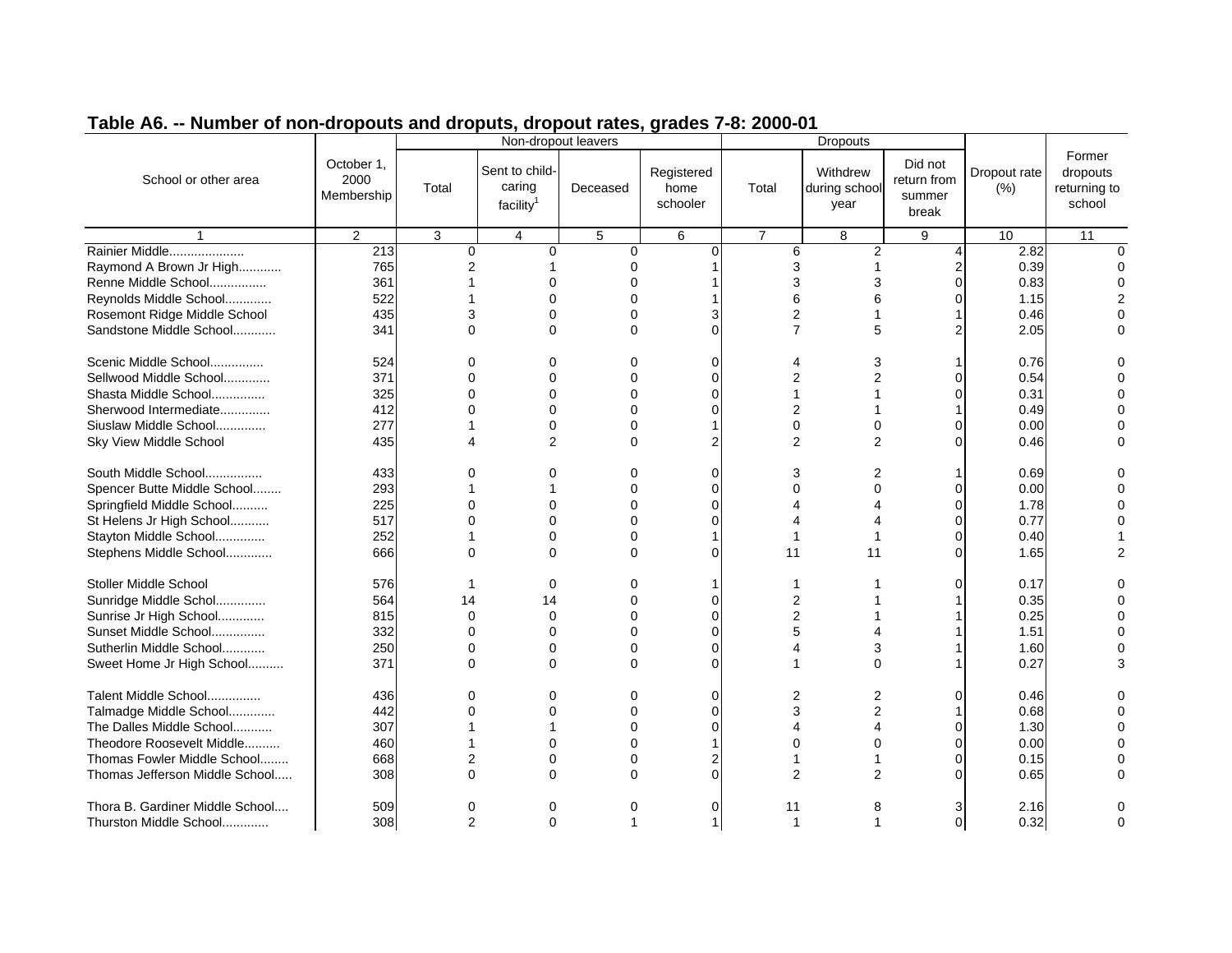| Table A6. -- Number of non-dropouts and droputs, dropout rates, grades 7-8: 2000-01 |  |
|-------------------------------------------------------------------------------------|--|
|                                                                                     |  |

|                                    |                                  |          |                                                   | Non-dropout leavers |                                | -- - -- <i>-</i> --- | <b>Dropouts</b>                   |                                           |                      |                                              |
|------------------------------------|----------------------------------|----------|---------------------------------------------------|---------------------|--------------------------------|----------------------|-----------------------------------|-------------------------------------------|----------------------|----------------------------------------------|
| School or other area               | October 1,<br>2000<br>Membership | Total    | Sent to child-<br>caring<br>facility <sup>1</sup> | Deceased            | Registered<br>home<br>schooler | Total                | Withdrew<br>during school<br>year | Did not<br>return from<br>summer<br>break | Dropout rate<br>(% ) | Former<br>dropouts<br>returning to<br>school |
|                                    | $\mathcal{P}$                    | 3        | 4                                                 | 5                   | 6                              | $\overline{7}$       | 8                                 | 9                                         | 10                   | 11                                           |
| Tillamook Jr High School           | 338                              | ∩        |                                                   |                     |                                |                      | <sup>0</sup>                      |                                           | 0.30                 |                                              |
| W L Kraxberger Middle School       | 383                              |          |                                                   |                     |                                |                      |                                   |                                           | 0.52                 |                                              |
| Waldo Middle School                | 507                              |          |                                                   |                     |                                |                      |                                   |                                           | 1.58                 |                                              |
| Waldport Middle School             | 143                              |          | U                                                 |                     |                                |                      | $\Omega$                          |                                           | 0.00                 |                                              |
| Walker Middle School               | 557                              |          |                                                   |                     |                                | 6                    |                                   |                                           | 1.08                 |                                              |
| Walt Morey Middle School           | 402                              |          |                                                   |                     |                                |                      |                                   |                                           | 0.50                 |                                              |
| Wasco County High School           | 53                               |          |                                                   |                     |                                |                      |                                   |                                           | 1.89                 |                                              |
| West Orient Elem School            | 200                              |          |                                                   |                     |                                |                      |                                   |                                           | 0.00                 |                                              |
| West Sylvan Middle School          | 592                              |          |                                                   |                     | 2                              |                      |                                   |                                           | 1.01                 |                                              |
| Western View Middle                | 288                              | $\Omega$ |                                                   |                     | $\Omega$                       |                      |                                   |                                           | 0.00                 |                                              |
| Whitaker Middle                    | 443                              |          |                                                   |                     | 0                              | 9                    |                                   |                                           | 2.03                 |                                              |
| Whiteaker Middle School            | 858                              |          |                                                   |                     |                                | 12                   | 12                                |                                           | 1.40                 |                                              |
| Whitford Middle School             | 580                              |          |                                                   |                     |                                |                      |                                   |                                           | 0.69                 |                                              |
| Wilbur D Rowe Jr High School       | 633                              |          |                                                   |                     |                                |                      |                                   |                                           | 0.95                 |                                              |
| Willamette Valley Community School | 14                               |          |                                                   |                     |                                |                      |                                   |                                           | 7.14                 |                                              |
| Winston Middle School              | 280                              |          |                                                   |                     |                                |                      |                                   |                                           | 0.36                 |                                              |
| Wy'east Middle School              | 282                              |          | 0                                                 |                     | $\Omega$                       | 12                   |                                   |                                           | 4.26                 |                                              |
| No Leavers (177 schools)           | 14,986                           |          |                                                   |                     |                                |                      |                                   |                                           |                      |                                              |

\* Net enrollment

 (1) Mental health program, juvenile detention facility, substance abuse program, or certified shelter care program. SOURCE: Oregon Department of Education, Office of Student Services, Individual Early Leaver Report; School Finance and Data Analysis, Student Membership report and Quarterly ADM report.